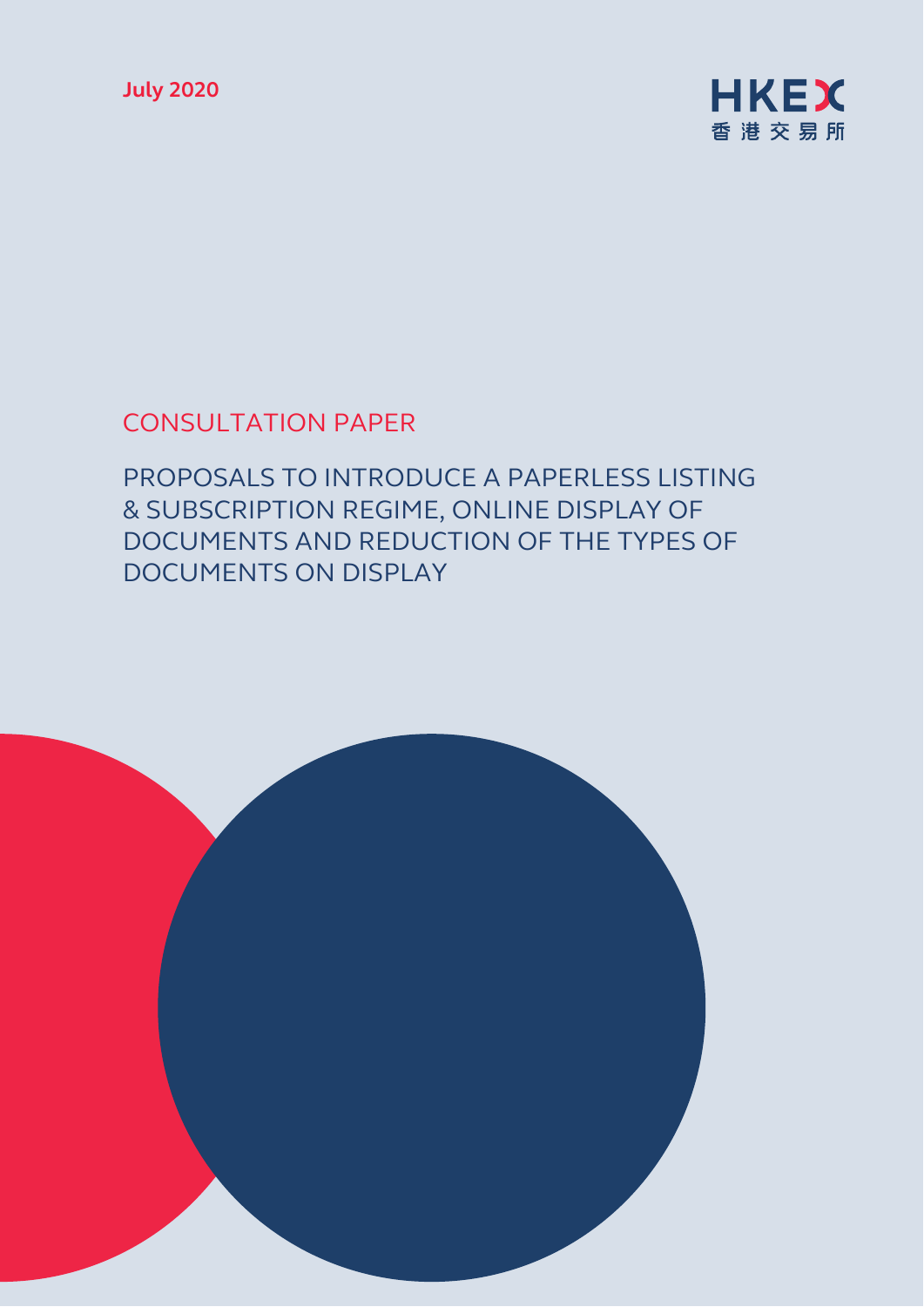# **TABLE OF CONTENTS**

### **PAGE NO.**

| <b>CHAPTER 2: PROPOSALS AND CONSULTATION QUESTIONS  16</b> |  |
|------------------------------------------------------------|--|

# **APPENDICES**

| APPENDIX I:   | CURRENT DOCUMENTS FOR INSPECTION REQUIREMENTS |
|---------------|-----------------------------------------------|
| APPENDIX II:  | SAMPLE CASH DIVIDEND ANNOUNCEMENT FORM        |
| APPENDIX III: | SAMPLE GM E-FORM                              |
| APPENDIX IV:  | PROPOSED AMENDMENTS TO MB RULES               |
| APPENDIX V:   | PROPOSED AMENDMENTS TO GEM RULES              |
| APPENDIX VI:  | <b>PRIVACY POLICY STATEMENT</b>               |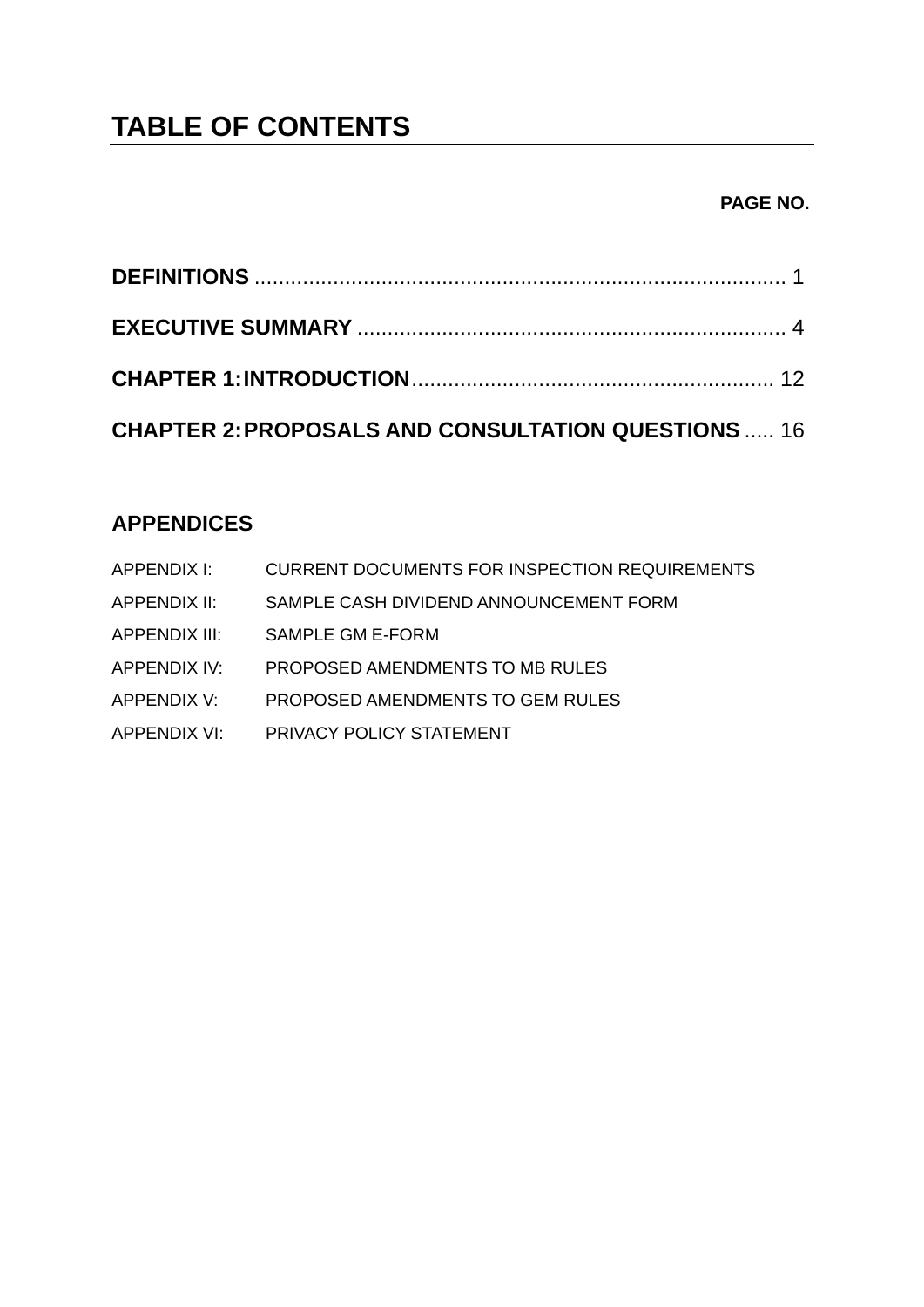### **HOW TO RESPOND TO THIS CONSULTATION PAPER**

The Exchange, a wholly-owned subsidiary of HKEX, invites written comments on the matter discussed in this paper, or comments on related matters that might have an impact upon the matter discussed in this paper, on or before **24 September 2020**.

Written comments may be sent:

| By mail or hand delivery to | Corporate and Investor Communications Department<br>Hong Kong Exchanges and Clearing Limited<br>8th Floor, Two Exchange Square<br>8 Connaught Place<br>Central<br>Hong Kong<br><b>Paperless Listing and Documents on Display CP</b><br>Re: |
|-----------------------------|--------------------------------------------------------------------------------------------------------------------------------------------------------------------------------------------------------------------------------------------|
| By fax to                   | (852) 2524 0149                                                                                                                                                                                                                            |
| By e-mail to                | response@hkex.com.hk<br>Please mark in the subject line:<br>Paperless Listing and Documents on Display CP<br>Re:                                                                                                                           |

Our submission enquiry number is (852) 2840 3844.

Respondents are reminded that we will publish responses on a named basis in the intended consultation conclusions. If you do not wish your name to be disclosed to members of the public, please state so when responding to this paper. Our policy on handling personal data is set out in **Appendix VI**.

Submissions received during the consultation period by **24 September 2020** will be taken into account before the Exchange decides upon any appropriate further action and a consultation conclusions paper will be published in due course.

#### **DISCLAIMER**

HKEX and/or its subsidiaries have endeavoured to ensure the accuracy and reliability of the information provided in this document, but do not guarantee its accuracy and reliability and accept no liability (whether in tort or contract or otherwise) for any loss or damage arising from any inaccuracy or omission or from any decision, action or non-action based on or in reliance upon information contained in this document.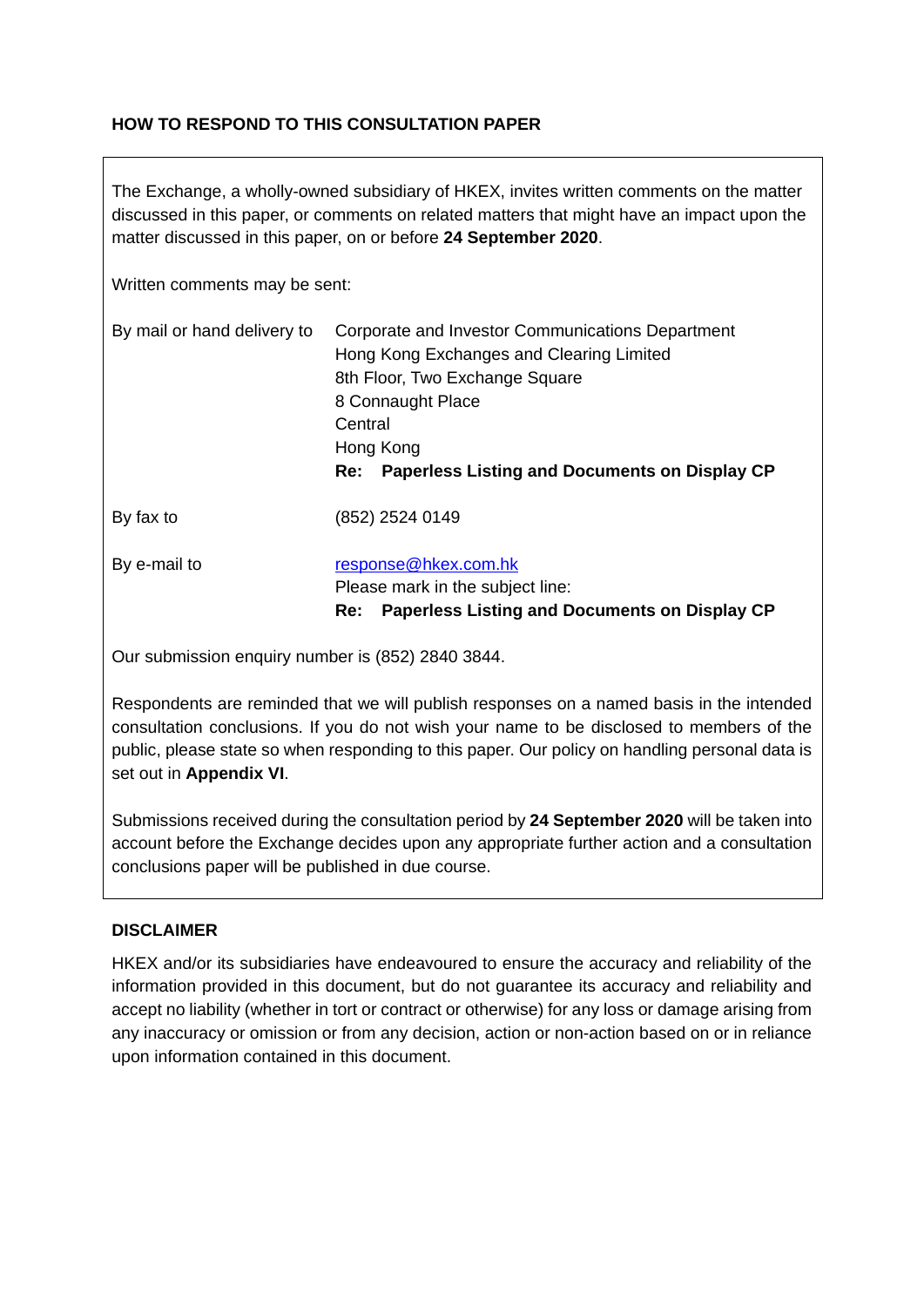# <span id="page-3-0"></span>**DEFINITIONS**

| <b>TERM</b>                          | <b>DEFINITION</b>                                                                                                                                                                                                    |  |
|--------------------------------------|----------------------------------------------------------------------------------------------------------------------------------------------------------------------------------------------------------------------|--|
| "Announcement Form"                  | e-Form for routine announcements of issuers that are<br>required to be published through EPS by the Listing Rules                                                                                                    |  |
| "C(WUMP)O"                           | Companies (Winding Up and Miscellaneous Provisions)<br>Ordinance (Cap. 32)                                                                                                                                           |  |
| "CCASS"                              | Central Clearing and Settlement System established and<br>operated by HKSCC                                                                                                                                          |  |
| "CIS"                                | <b>Collective Investment Scheme</b>                                                                                                                                                                                  |  |
| "CNNIC"                              | <b>China Internet Network Information Center</b>                                                                                                                                                                     |  |
| "CO"                                 | Companies Ordinance (Cap. 622)                                                                                                                                                                                       |  |
| "CSRC"                               | <b>China Securities Regulatory Commission</b>                                                                                                                                                                        |  |
| "CTR"                                | Confidential treatment request                                                                                                                                                                                       |  |
| "debt securities"                    | For the purposes of this paper, debt securities refer to debt<br>securities (including debt issuance programmes) listed<br>pursuant to chapters 22 to 36 of MB Rules and chapters 26 to<br>29, 32 to 35 of GEM Rules |  |
| "e-Forms"                            | Electronic forms                                                                                                                                                                                                     |  |
| "EDGAR"                              | The Electronic Data Gathering, Analysis and Retrieval system<br>used at the SEC and is the primary system for submissions<br>by companies and others who are required by law to file<br>information with the SEC     |  |
| "Eligible Securities"                | An issue of securities which is from time to time accepted as<br>eligible by HKSCC for deposit, clearance and settlement in<br>CCASS in accordance with the General Rules of CCASS                                   |  |
| "EPS"                                | e-Publication System of the Exchange                                                                                                                                                                                 |  |
| "ESMA"                               | <b>European Securities and Markets Authority</b>                                                                                                                                                                     |  |
| "EU Prospectus<br><b>Regulation"</b> | Regulation (EU) 2017/1129 of the European Parliament and<br>of the Council                                                                                                                                           |  |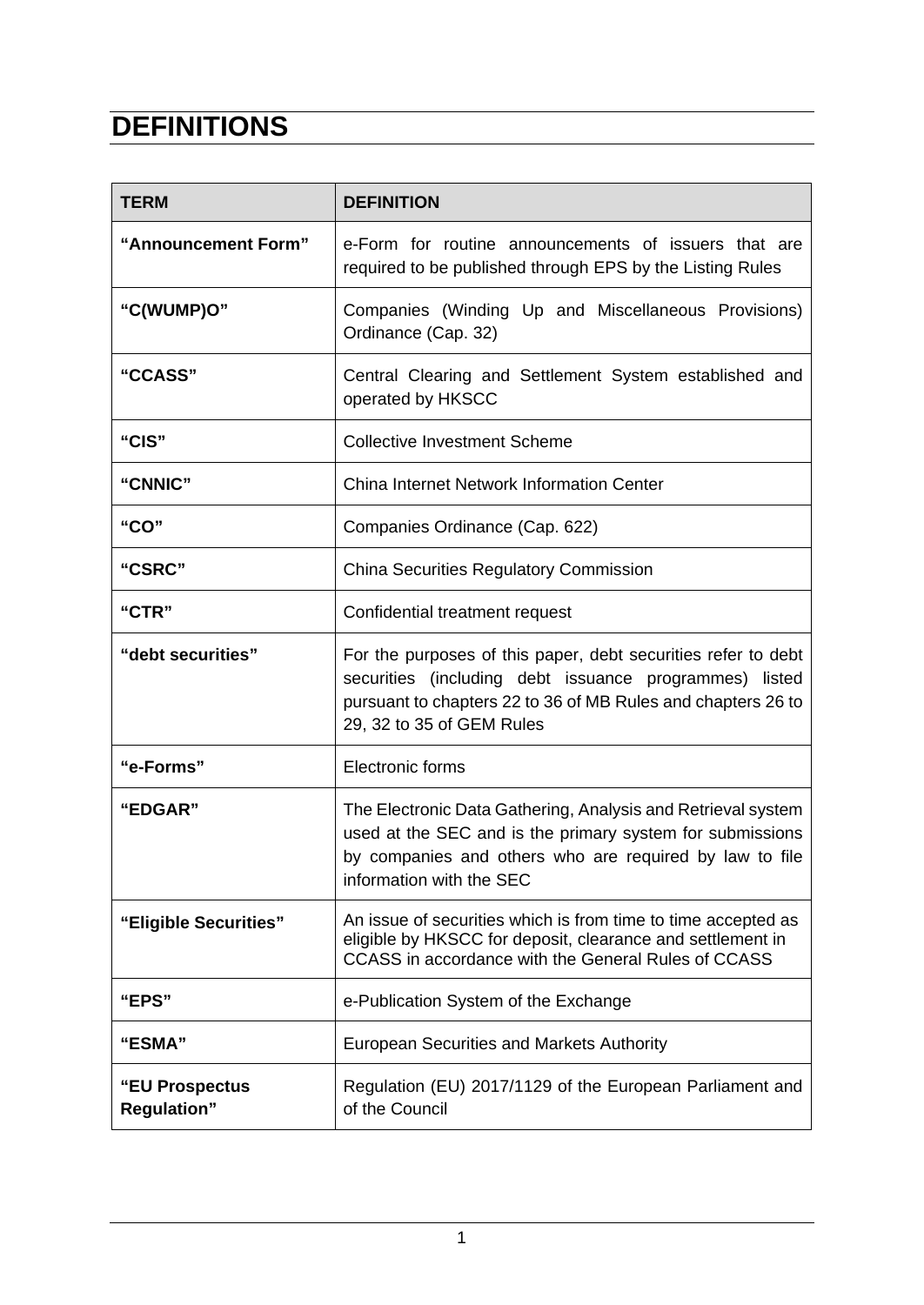| <b>TERM</b>                    | <b>DEFINITION</b>                                                                                                                                                                                                                                                                                                                                                                                                                                      |  |
|--------------------------------|--------------------------------------------------------------------------------------------------------------------------------------------------------------------------------------------------------------------------------------------------------------------------------------------------------------------------------------------------------------------------------------------------------------------------------------------------------|--|
| "EU Transparency<br>Directive" | Directive 2004/109/EC of the European Parliament and of the<br>Council which took effect on 20 January 2007 requires<br>companies that trade securities on regulated markets in EU<br>member states to publish financial information across the<br>continent                                                                                                                                                                                           |  |
| "EU"                           | <b>European Union</b>                                                                                                                                                                                                                                                                                                                                                                                                                                  |  |
| "Exchange"                     | The Stock Exchange of Hong Kong Limited                                                                                                                                                                                                                                                                                                                                                                                                                |  |
| "FCA"                          | <b>Financial Conduct Authority</b>                                                                                                                                                                                                                                                                                                                                                                                                                     |  |
| "FOIA"                         | Freedom of Information Act                                                                                                                                                                                                                                                                                                                                                                                                                             |  |
| "GEM Rules"                    | Rules Governing the Listing of Securities on GEM                                                                                                                                                                                                                                                                                                                                                                                                       |  |
| "GM"                           | General meeting                                                                                                                                                                                                                                                                                                                                                                                                                                        |  |
| "GM e-Form"                    | e-Form for issuers' GM announcements                                                                                                                                                                                                                                                                                                                                                                                                                   |  |
| <b>"HKEX"</b>                  | Hong Kong Exchanges and Clearing Limited                                                                                                                                                                                                                                                                                                                                                                                                               |  |
| "HKSCC"                        | Hong Kong Securities Clearing Company Limited                                                                                                                                                                                                                                                                                                                                                                                                          |  |
| "Introduction"                 | An application for listing of securities already in issue where<br>marketing arrangements are required because the<br>no<br>securities for which listing is sought are already of such an<br>amount and so widely held that their adequate marketability<br>when listed can be assumed as set out in MB Rule 7.13 and<br><b>GEM Rule 10.17</b>                                                                                                         |  |
| "IPO"                          | Initial Public Offering                                                                                                                                                                                                                                                                                                                                                                                                                                |  |
| "Listing Division"             | Listing Division of the Exchange                                                                                                                                                                                                                                                                                                                                                                                                                       |  |
| "MB Rules"                     | Rules Governing the Listing of Securities on The Stock<br>Exchange of Hong Kong Limited                                                                                                                                                                                                                                                                                                                                                                |  |
| "MMO"                          | Mixed Media Offer is an offer process whereby an issuer or a<br>CIS offeror can distribute paper application forms for public<br>offers of certain securities without a printed prospectus, so<br>long as the prospectus is available on the HKEX website and<br>the website of the issuer/CIS offeror and it makes printed<br>prospectuses publicly available free of charge upon request<br>at specified locations (which do not have to be the same |  |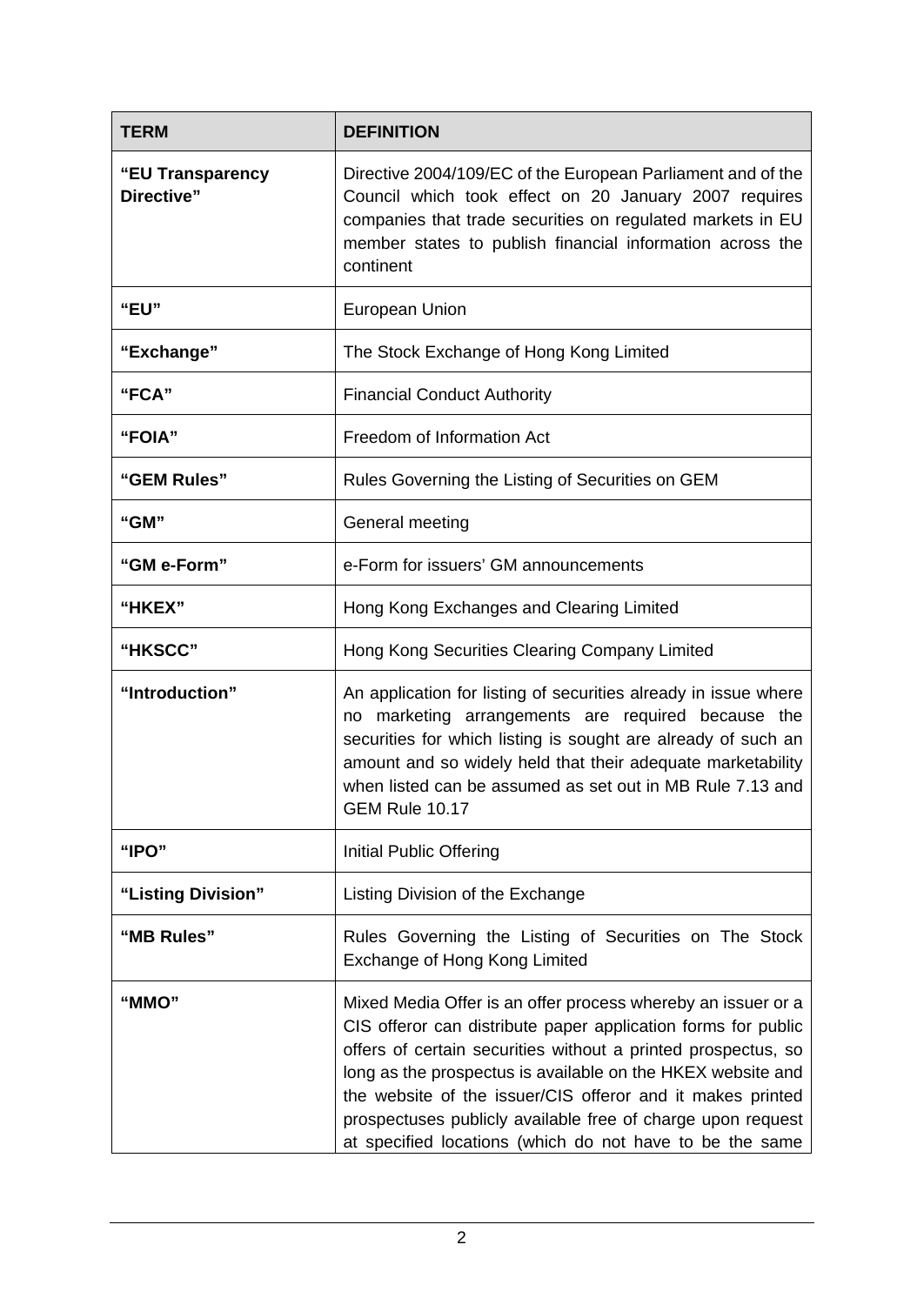| <b>TERM</b>                           | <b>DEFINITION</b>                                                                                                                                                                                                                           |  |
|---------------------------------------|---------------------------------------------------------------------------------------------------------------------------------------------------------------------------------------------------------------------------------------------|--|
|                                       | locations as where the printed application forms are<br>distributed)                                                                                                                                                                        |  |
| "New Listing"                         | An application for listing of equities (including stapled<br>securities and depositary receipts), debt securities and CIS<br>on the Exchange by a new applicant where a listing document<br>is required under the Rules but excludes an MMO |  |
| "OECD"                                | Organisation for Economic Co-operation and Development                                                                                                                                                                                      |  |
| "PDPO"                                | Personal Data (Privacy) Ordinance (Cap. 486)                                                                                                                                                                                                |  |
| "PRC"                                 | People's Republic of China                                                                                                                                                                                                                  |  |
| "Registrar of<br><b>Companies"</b>    | The Registrar of Companies appointed under s.21(1) of the<br><b>CO</b>                                                                                                                                                                      |  |
| "RTO"                                 | Reverse takeover                                                                                                                                                                                                                            |  |
| "Rules" or "Listing<br><b>Rules</b> " | Collectively, the MB Rules and the GEM Rules                                                                                                                                                                                                |  |
| "SEC"                                 | U.S. Securities and Exchange Commission                                                                                                                                                                                                     |  |
| "SFC"                                 | Securities and Futures Commission                                                                                                                                                                                                           |  |
| "SFO"                                 | Securities and Futures Ordinance (Cap. 571)                                                                                                                                                                                                 |  |
| "SGX Rules"                           | Singapore Exchange's Main Board Rules                                                                                                                                                                                                       |  |
| "Takeovers Code"                      | The Codes on Takeovers and Mergers and Share Buy-backs                                                                                                                                                                                      |  |
| "UK"                                  | <b>United Kingdom</b>                                                                                                                                                                                                                       |  |
| "US"                                  | <b>United States</b>                                                                                                                                                                                                                        |  |
| "VSA"                                 | Very substantial acquisition                                                                                                                                                                                                                |  |
| "VSD"                                 | Very substantial disposal                                                                                                                                                                                                                   |  |
| "Waiver Guide"                        | Guide on Applications for Waivers and Modifications of the<br><b>Listing Rules issued by the Exchange</b>                                                                                                                                   |  |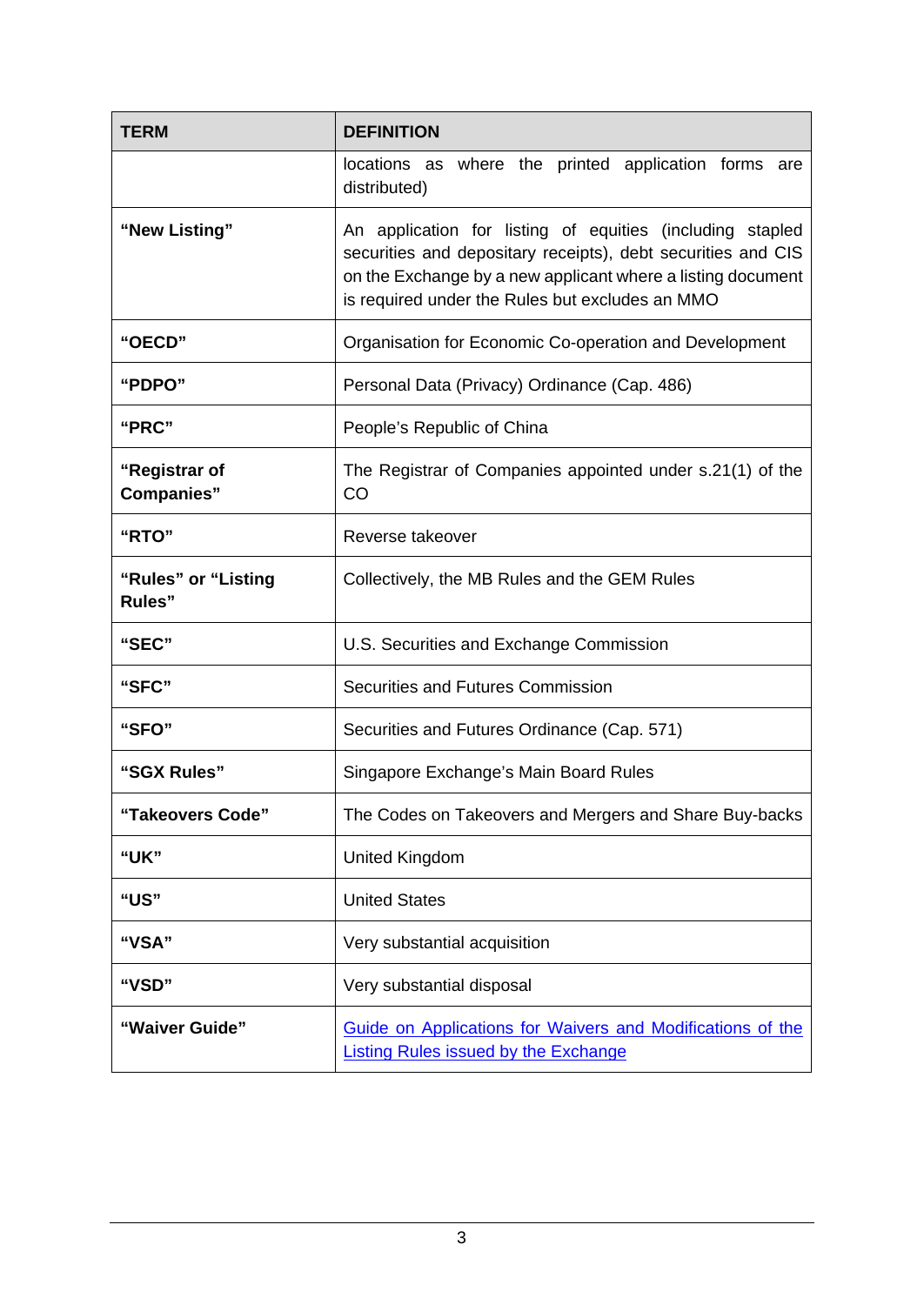# <span id="page-6-0"></span>**EXECUTIVE SUMMARY**

# **Purpose**

- 1. This consultation paper solicits market feedback on the following Exchange's proposals to:
	- (a) introduce a paperless listing and subscription regime whereby (i) all listing documents in a New Listing are to be published solely in an electronic format and (ii) New Listing subscriptions, where applicable, to be made through online electronic channels only;
	- (b) replace the requirement for certain documents to be put on physical display with a requirement for those documents to be published online; and
	- (c) reduce the types of documents that are mandatory for an issuer to display for notifiable transactions and connected transactions.

In addition, this paper also provides details of the Exchange's other paperless initiatives.

# **Background**

### **Listing documents and subscriptions in a New Listing**

- 2. The Listing Rules require all issuers of equities, debt securities and CIS to issue listing documents in printed form which must be made available at designated places in Hong Kong (e.g. offices of the Hong Kong underwriters and designated branches of the receiving banks or the placing banks) during the public offer period, unless the issuer is conducting an MMO.
- 3. It is mandatory under C(WUMP)O for an application form to be issued with a prospectus[1](#page-6-1). Since the Listing Rules require the listing documents of a New Listing published by an issuer to be made available in printed form[2,](#page-6-2) it follows that under the law, an application form in printed form must be issued with or accompanied by a paper prospectus in the same medium. Although an issuer/ CIS offeror can make an IPO application electronic channel available to investors, this is not a substitute for hard copy application methods, unless a waiver is granted.

### **Documents on display**

- 4. The Listing Rules require issuers to place various documents on display for physical inspection. These documents provide additional information to that set out in primary documentation (e.g. a listing document, prospectus and circular) for investors. Examples of such documents include, but are not limited to, material contracts, certain directors' service contracts, experts' consents and statements of adjustments.
- 5. Issuers are typically required to display these documents for inspection at a place in Hong Kong (e.g. the issuer's office or the office of its legal advisor) for a set period of

<span id="page-6-1"></span><sup>&</sup>lt;sup>1</sup> Sections  $38(3)$  and  $342(3)$  of the C(WUMP)O.

<span id="page-6-2"></span><sup>2</sup> MB Rules 12.11, 20.19A and 25.19A; GEM Rules 16.04C and 29.21A.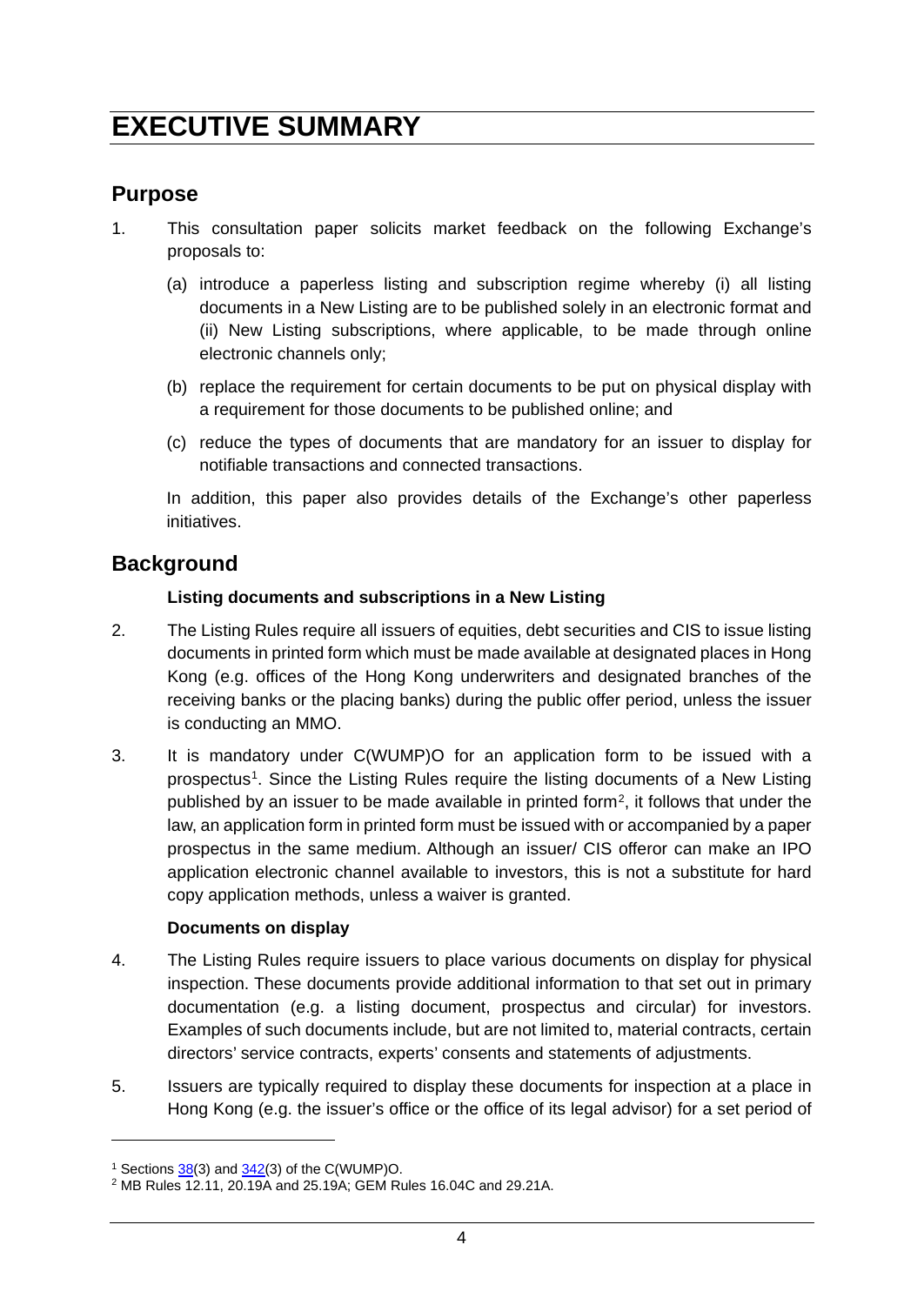time. A person wishing to view these "documents on display" must travel to the designated locations to view them.

#### **Documents on display for notifiable and connected transactions**

6. The Listing Rules require issuers to display certain documents for inspection when they publish circulars for notifiable or connected transactions that are subject to shareholders' approval.

## **Reasons for change**

### **Listing documents and subscriptions in a New Listing**

- 7. Printed form listing documents have been rendered out-of-date with the advancement of technology. They are also environmental unfriendly and time and cost ineffective.
- 8. Based on market statistics, paper form applications in IPOs in Hong Kong have shown a decreasing trend over the years. In 2019, out of 162 IPOs handled by a major share registrar in Hong Kong, there were approximately 0.42% and 0.18% applications (in terms of the total number of applications received for the public offer tranche) that were made through paper white application forms and paper yellow application forms, respectively. The majority of recent subscriptions under the public offer tranche were submitted electronically. It would appear that electronic submission is the method preferred by retail investors.
- 9. In addition, it is also more environmentally friendly and cost efficient to require issuers to only publish listing documents online and list on the Exchange by electronic means.

### **Documents on display**

- 10. With the advancement of technology and the high Internet penetration rate in Hong Kong, it is no longer necessary for investors to travel to the location where an issuer has made physical copies of a document available for inspection. It is also impractical for investors who are located overseas to access documents placed on physical display in Hong Kong (41% of trading value on the Exchange's cash market originates from overseas investors)[3.](#page-7-0)
- 11. The Exchange reviews the Listing Rules from time to time to ensure that they are current, reflect developments in the market and accord with international best practice. The Listing Rule requirements for printed form listing documents as well as the physical display of documents are out-of-step with changes in the availability and usage of the Internet and the common practice of other Hong Kong and overseas regulators that largely allow these documents to be made available electronically or online.

<span id="page-7-0"></span><sup>&</sup>lt;sup>3</sup> HKEX, [Cash Market Transaction Survey 2018 \(Full Report\),](https://www.hkex.com.hk/-/media/HKEX-Market/News/Research-Reports/HKEX-Surveys/Cash-Market-Transaction-Survey-2018/cmts2018_fullreport.pdf) Figure 3.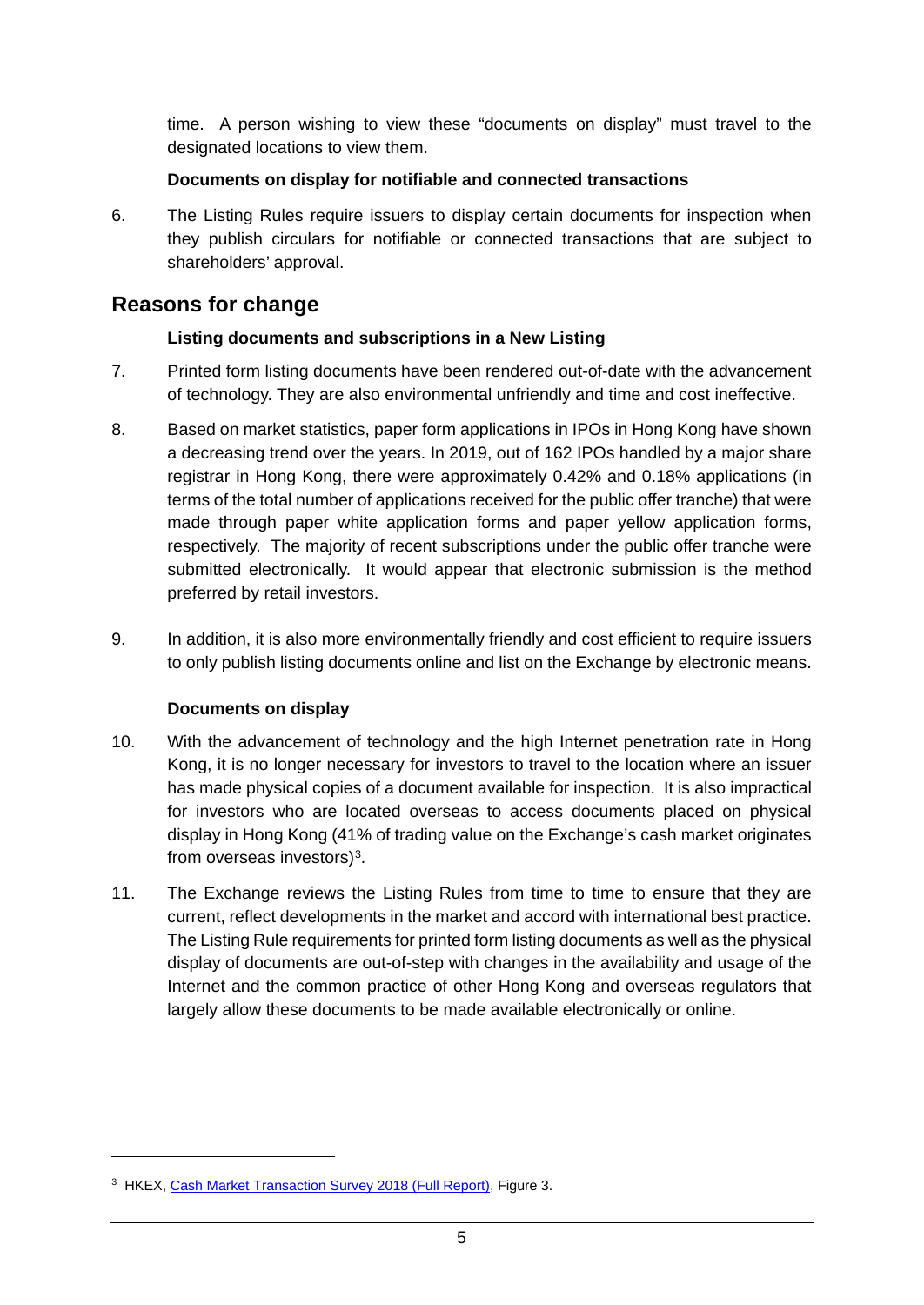# **Proposals**

### **Fully paperless listing and subscription regime**

12. We propose to amend the Listing Rules to require (i) all listing documents in a New Listing be published solely in an electronic format; and (ii) New Listing subscriptions, where applicable, to be made through online electronic channels only except for those issuers adopting an MMO. C(WUMP)O states that it shall not be lawful to issue any form of application for shares in or debentures of a company unless the form is issued with a prospectus which complies with the requirements thereof. With the proposed changes in the Listing Rules to require listing documents to be made available in electronic format only and combined with the statutory requirement under C(WUMP)O that an application form must be issued with a prospectus, it follows that under the law, both the listing documents and application forms must be issued in the same medium, i.e. in electronic format only, unless an MMO is adopted in which case printed application forms can be issued with an electronic prospectus.

#### Paperless listing documents

- 13. The following lists the transactions covered by our paperless listing documents proposal:
	- IPOs of equities, stapled securities, depositary receipts and CIS
	- Public offerings of debt securities
	- **Listings by Introduction**
	- RTOs

-

### Paperless subscriptions

14. For equity / CIS public offerings, we propose that prospective public subscribers would only have the option to apply through the following electronic channels: (i) an eIPO service provider's online platform, or (ii) the CCASS EIPO service, either by instructing brokers or custodians to give electronic application instructions on their behalf or by giving electronic application instructions to HKSCC through CCASS<sup>4</sup>. We do not intend to change the existing subscription channels for preferential offerings such as employee offerings and assured entitlements offerings to qualified shareholders as there are no established electronic channels for these offerings and it will be costly and burdensome for issuers to set up such channels. Our proposal will also not affect the well-established channels of (a) subscription for public offering of debt securities including through placing banks and / or HKSCC and (b) investments in structured products listed under Chapter 15A of the MB Rules.

<span id="page-8-0"></span><sup>4</sup> The Exchange is also exploring ways to shorten and modernise Hong Kong's IPO settlement process which will involve a change to the public subscription model and will consult the public on the topic shortly.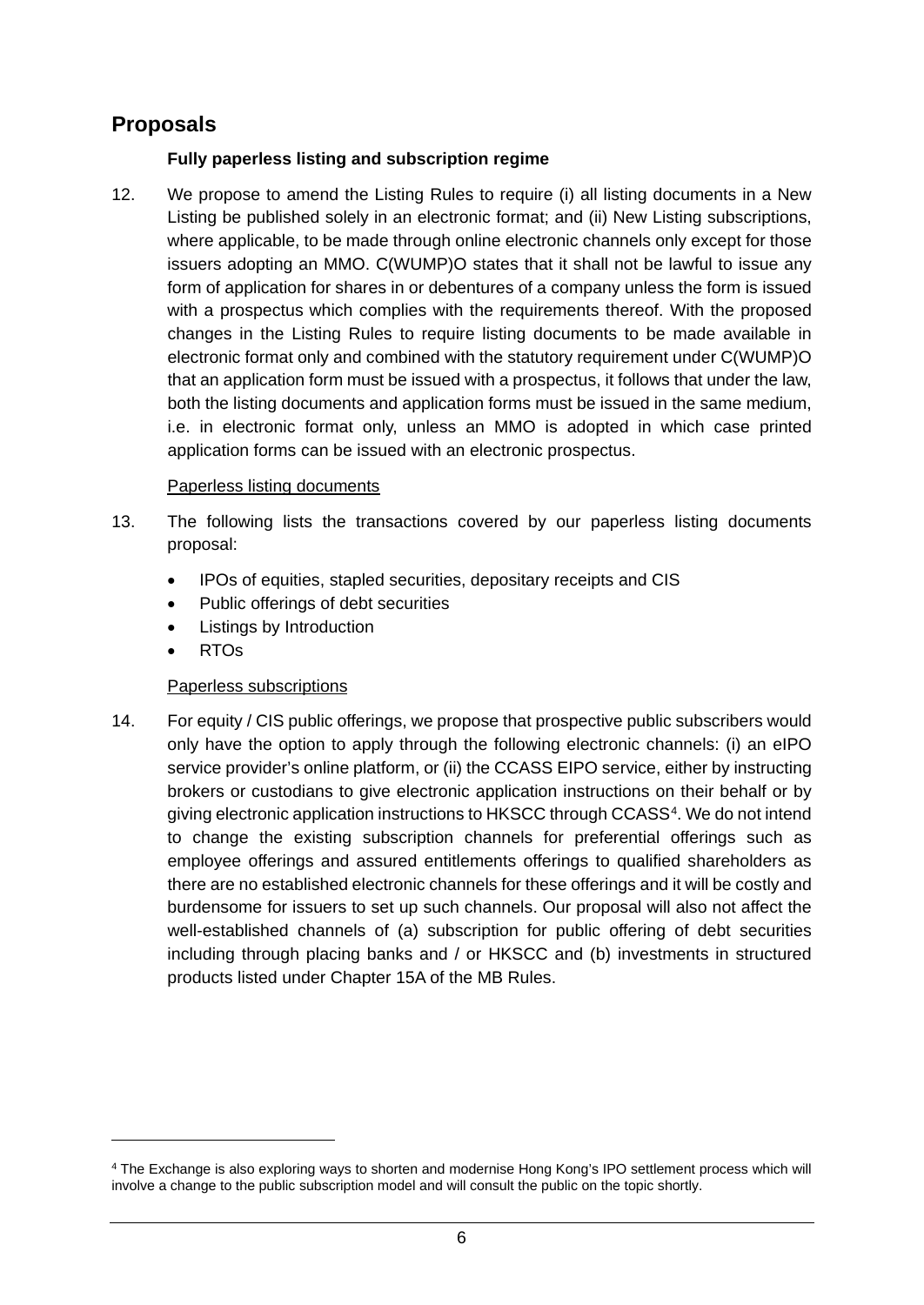15. The applicability of our paperless subscription proposal is as follows:

| <b>Included</b>                                                                                       | <b>Excluded</b>                                                                                                                                                                                                                                                                                    |
|-------------------------------------------------------------------------------------------------------|----------------------------------------------------------------------------------------------------------------------------------------------------------------------------------------------------------------------------------------------------------------------------------------------------|
| • IPOs of equities<br>IPOs of stapled securities<br>IPOs of depositary receipts<br><b>IPOs of CIS</b> | <b>MMOs</b><br>preferential offerings such as employee<br>$\bullet$<br>offerings and assured entitlement offerings to<br>qualified shareholders<br>public offerings of debt securities<br>$\bullet$<br>investments in structured products listed<br>$\bullet$<br>under Chapter 15A of the MB Rules |

- 16. The proposal will not change the prospectus registration requirement, that is, issuers are still required to present a hard copy of the prospectus and other required documents for registration by the Registrar of Companies under section 38D and section 342C of the C(WUMP)O.
- 17. Existing market infrastructure will not be impacted and the public offering process will not be disrupted in our proposal as issuers are already required, under the Listing Rules, to publish these documents online in addition to making them available in printed form.
- 18. Our proposal will also not affect issuers/ CIS offerors conducting an MMO, although we believe in time our proposal will have the effect of reducing the need for an MMO.

#### **Documents to be displayed online**

- 19. We propose to replace the requirement under the Listing Rules that issuers display various documents for physical inspection with the requirement for issuers to publish these documents online for the same period of time as they are currently required to make them available for physical inspection. Issuers would be required to publish these documents on both the HKEX website (through EPS) and on the issuer's website.
- 20. The proposal would have minimal impact on issuers as many of the documents proposed to be displayed online are already required to be made available electronically, or online, by other Hong Kong regulators.
- 21. We do not propose to require documents to be disclosed where they are currently not required to be disclosed by the Listing Rules.

#### **Documents on display for notifiable transactions and connected transactions**

- 22. In addition to the proposal to change the documentary requirements from physical inspection to online publication so that contracts and expert reports relating to the subject transactions would be readily available for public inspection, we also propose the following Rule amendments to streamline documentary requirements:
	- (a) to remove the requirements to display other material contracts (not being contracts entered into in the ordinary course of business) entered into by the issuer within the last two years and certain directors' service contracts as they are not directly related to the transactions that are the subject of the circulars.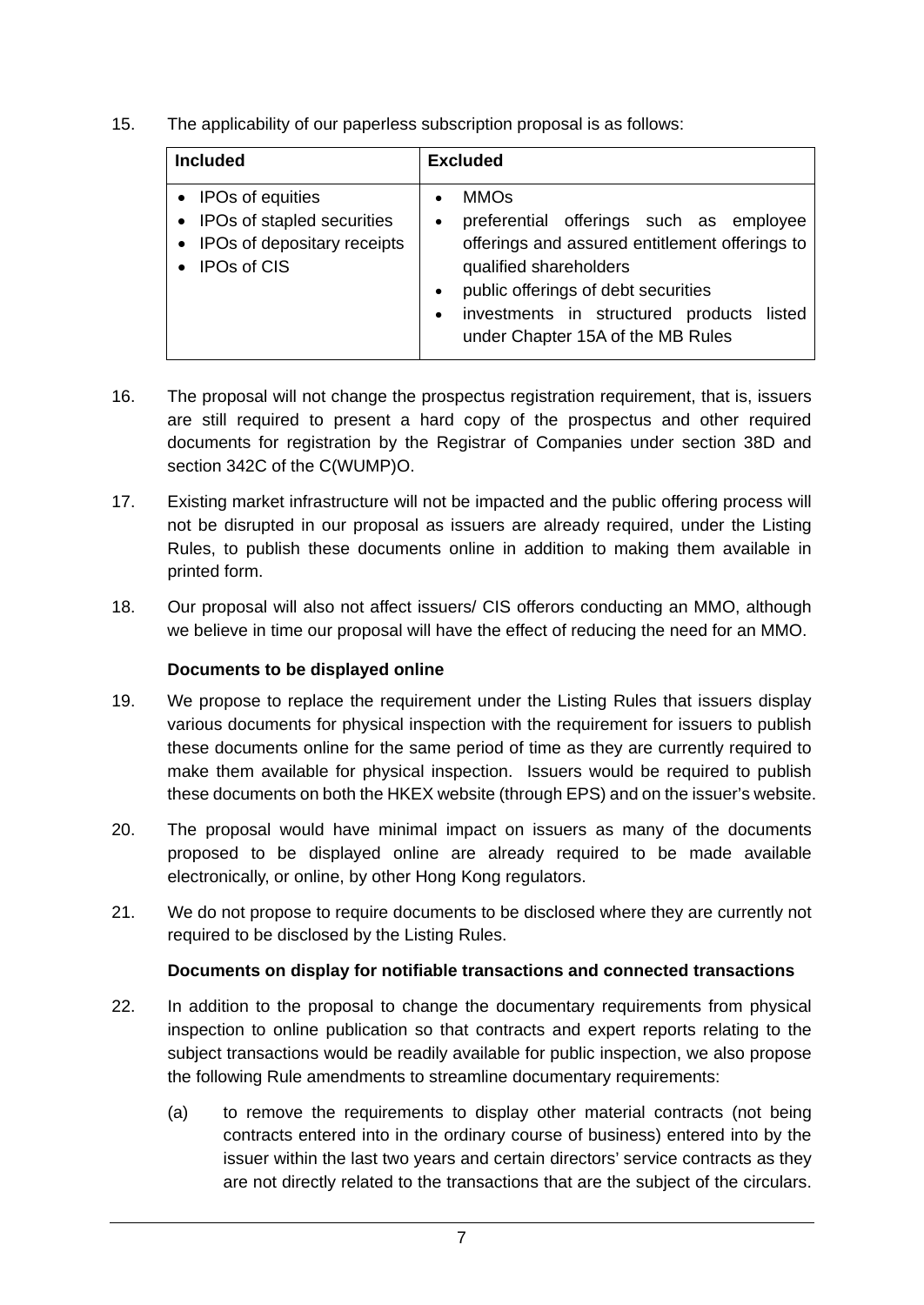As the purpose of a transaction circular is to provide shareholders with information about the proposed transaction and inform them on how they should vote, the relevant documents on display should be the contracts pertaining to the transaction to facilitate shareholders' assessment of such transaction. Material information relating to the issuer in the last two years should have been disclosed by the issuers on a continuous basis under the Listing Rules; and

(b) to remove the requirements under Appendix 1B to the MB Rules (Appendix 1B to the GEM Rules) for issuers to display their constitutional documents, audited accounts and previously published transaction circulars as these documents are already published and available on the HKEX website and the issuers' websites.

#### **Summary of our proposals**

23. The impact of our proposals are summarised as follows:

|                                                 | <b>Existing Requirements</b>                                                                                                                                                                                                    | <b>Proposed Requirements</b>                                                                                                                                                                                                                                                                                                                                               |  |
|-------------------------------------------------|---------------------------------------------------------------------------------------------------------------------------------------------------------------------------------------------------------------------------------|----------------------------------------------------------------------------------------------------------------------------------------------------------------------------------------------------------------------------------------------------------------------------------------------------------------------------------------------------------------------------|--|
| Fully paperless listing and subscription regime |                                                                                                                                                                                                                                 |                                                                                                                                                                                                                                                                                                                                                                            |  |
| <b>New Listings</b>                             | Listing documents, except for an<br>MMO, must be available in both a<br>printed format for<br>collection<br>at<br>designated locations in Hong Kong<br>and in an electronic format on HKEX<br>website and the issuer's website. | To require online publication<br>only of listing documents in a<br>New Listing.                                                                                                                                                                                                                                                                                            |  |
|                                                 | For equity (including stapled securities<br>and depositary receipts) / CIS public<br>offerings, issuers must ensure public<br>subscriptions can be made by filling in<br>paper application form, unless a<br>waiver is granted. | For equity (including stapled<br>securities<br>and<br>depositary<br>receipts) / CIS public offerings<br>(except for MMOs), to require<br>public subscriptions be made<br>through<br>online<br>electronic<br>channels only.<br>No change to the existing<br>subscription<br>channels<br>for<br>preferential offerings, debt<br>securities<br>structured<br>and<br>products. |  |
| Documents to be displayed online                |                                                                                                                                                                                                                                 |                                                                                                                                                                                                                                                                                                                                                                            |  |
| <b>New Listings</b>                             | display<br>certain<br>documents<br>To<br>(including,<br>where<br>applicable,<br>constitutional<br>material<br>documents,                                                                                                        | To display these documents<br>online only on both the HKEX<br>website<br>the<br>issuer's<br>and                                                                                                                                                                                                                                                                            |  |

#### **Table 1: Impact of our proposals**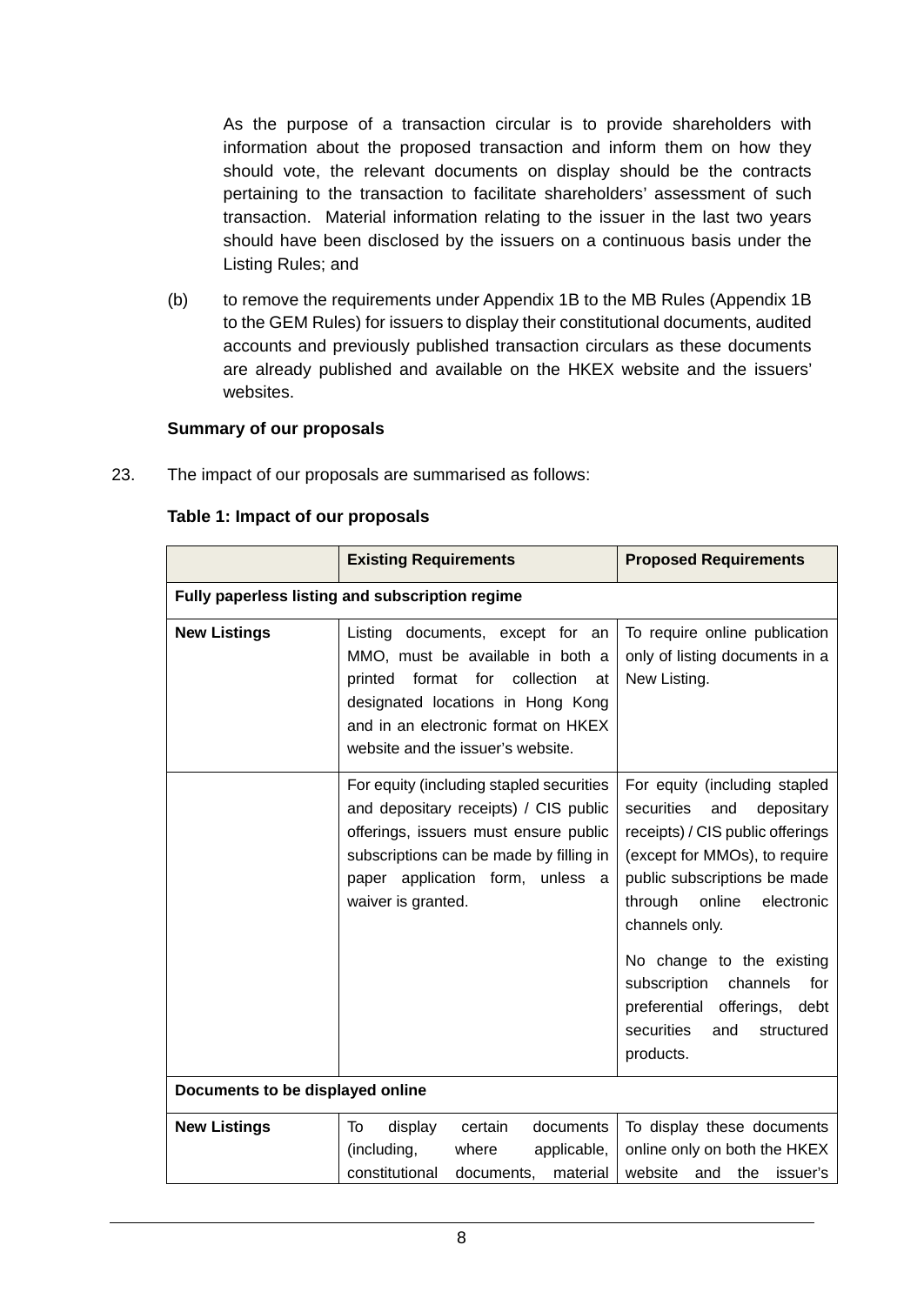|                                                                                                                                                               | <b>Existing Requirements</b>                                                                                                                                                                                                                                                                                                                                                                      | <b>Proposed Requirements</b>                                                                                                                                                                                                                                                                                                                                                                                                     |
|---------------------------------------------------------------------------------------------------------------------------------------------------------------|---------------------------------------------------------------------------------------------------------------------------------------------------------------------------------------------------------------------------------------------------------------------------------------------------------------------------------------------------------------------------------------------------|----------------------------------------------------------------------------------------------------------------------------------------------------------------------------------------------------------------------------------------------------------------------------------------------------------------------------------------------------------------------------------------------------------------------------------|
|                                                                                                                                                               | contracts, directors' service contracts,<br>valuation and expert reports and<br>audited accounts) in a printed format<br>for physical inspection by the public at<br>a specified location for a set period of<br>time.<br>Please refer to the next row for the<br>existing and proposed requirements<br>for New Listings of debt issuance<br>programmes.                                          | website for the same period of<br>time as currently required<br>under the Listing Rules for<br>physical inspection.                                                                                                                                                                                                                                                                                                              |
|                                                                                                                                                               | For debt issuance programme, to<br>display: (a) listing documents for<br>physical inspection by the public for as<br>long as issues are made under the<br>(b)<br>and<br>certain<br>programme;<br>documents (including constitutional<br>documents, valuation<br>and<br>expert<br>reports, audited accounts etc.) for<br>physical inspection by the public<br>throughout the life of programme.    | To display these documents<br>online only on both the HKEX<br>website<br>and<br>the<br>issuer's<br>website for the same period of<br>time as currently required<br>under the Listing Rules for<br>physical inspection.                                                                                                                                                                                                           |
| <b>Listed issuers (for</b><br>equity securities)<br>on an ongoing<br>and continuous<br>basis                                                                  | display<br>certain<br>documents<br>To<br>(including constitutional documents,<br>audited financial information<br>and<br>previous transaction circulars) on both<br>the HKEX website and the issuer's<br>website on an ongoing and continuous<br>basis.                                                                                                                                           | No change to the current<br>requirement.                                                                                                                                                                                                                                                                                                                                                                                         |
| in the case of an<br>application for<br>listing of equity<br>securities where<br>a listing<br>document is<br>required (e.g.<br>rights issue or<br>open offer) | To<br>display<br>certain<br>documents<br>(including,<br>where<br>applicable,<br>constitutional<br>documents,<br>material<br>contracts, directors' service contracts,<br>valuation and expert reports, audited<br>accounts and previously published<br>transaction circulars) in a printed<br>format for physical inspection by the<br>public at a specified location for a set<br>period of time. | To display these documents<br>online on both the HKEX<br>website and the issuer's<br>website for the same period of<br>time as currently required<br>under the Listing Rules for<br>physical inspection (except<br>constitutional<br>documents,<br>audited<br>accounts<br>and<br>published<br>previously<br>transaction circulars that are<br>by the<br>covered<br>issuers'<br>continuing obligations<br>as<br>mentioned above). |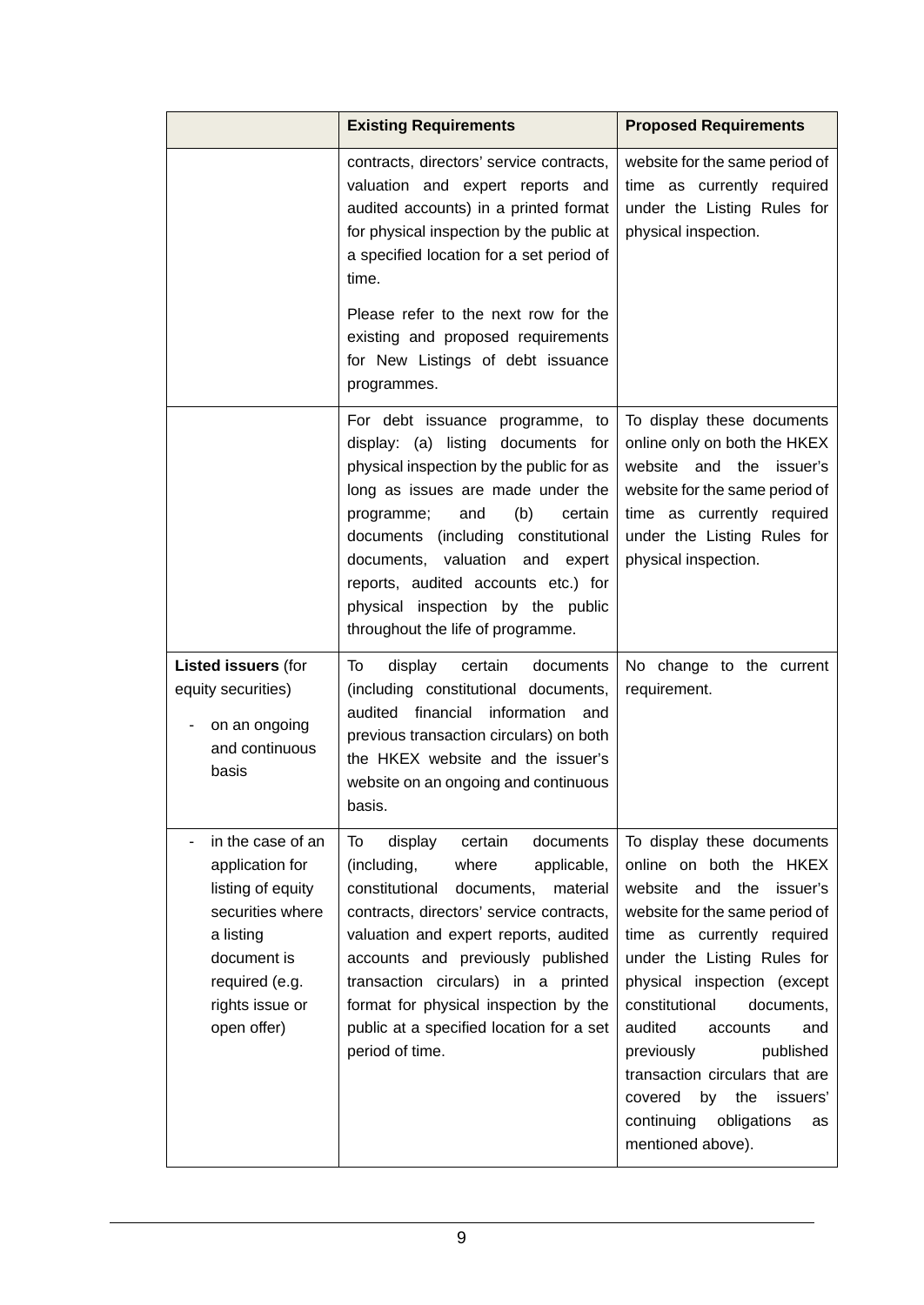|                                           | <b>Existing Requirements</b>                                                                                                                                                                                                                                                                                                                                           | <b>Proposed Requirements</b>                                                                                                                                                                                                                                                                                                                                      |
|-------------------------------------------|------------------------------------------------------------------------------------------------------------------------------------------------------------------------------------------------------------------------------------------------------------------------------------------------------------------------------------------------------------------------|-------------------------------------------------------------------------------------------------------------------------------------------------------------------------------------------------------------------------------------------------------------------------------------------------------------------------------------------------------------------|
| for certain<br>notifiable<br>transactions | display<br>certain<br>documents<br>To<br>(including,<br>where<br>applicable,<br>constitutional<br>documents,<br>material<br>valuation<br>contracts,<br>and<br>expert<br>audited<br>reports,<br>accounts<br>and<br>previous transaction circulars) in a<br>printed format for physical inspection<br>by the public at a specified location for<br>a set period of time. | In addition to the continuous<br>disclosure proposed above,<br>to display those contracts<br>pertaining to the transaction<br>where<br>and<br>applicable,<br>valuation and expert reports,<br>on both the HKEX website<br>and the issuer's website for<br>the same period of time as<br>currently required under the<br>Listing Rules for physical<br>inspection. |
| for certain<br>connected<br>transactions  | To display all contracts referred to in<br>the circular and directors' service<br>contracts in a printed format for<br>physical inspection by the public at a<br>specified location for a set period of<br>time.                                                                                                                                                       | To display those contracts<br>pertaining to the transaction<br>on both the HKEX website<br>and the issuer's website for<br>the same period of time as<br>currently required under the<br>Listing Rules for physical<br>inspection.                                                                                                                                |
| <b>Listings of</b><br>structured products | certain<br>To<br>display<br>documents<br>(including valuation reports, expert<br>reports, letters or documents extracted<br>or referred to in the listing documents<br>and current and future base listing<br>documents) physically or online for so<br>long as any structured products issued<br>under a listing document is listed on<br>the Exchange.               | To<br>only<br>display<br>these<br>documents online on both the<br><b>HKEX</b><br>website<br>the<br>and<br>issuer's website for so long as<br>structured<br>products<br>any<br>issued<br>under<br>listing<br>a<br>document is listed on the<br>Exchange.                                                                                                           |
|                                           | (On an ongoing and continuous basis)<br>To display certain financial information<br>related documents physically or online<br>for so long as any structured products<br>issued are listed on the Exchange. In<br>addition,<br>these<br>documents<br>are<br>required to be published on the HKEX<br>website as a mandatory requirement.                                 | To<br>only<br>display<br>these<br>documents online on both the<br>website<br><b>HKEX</b><br>the<br>and<br>issuer's website for so long as<br>structured<br>products<br>any<br>issued<br>listed<br>on the<br>are<br>Exchange.                                                                                                                                      |

## **Listing Rule amendments**

24. The Listing Rule amendments to implement our proposals are set out in **Appendices IV and V**.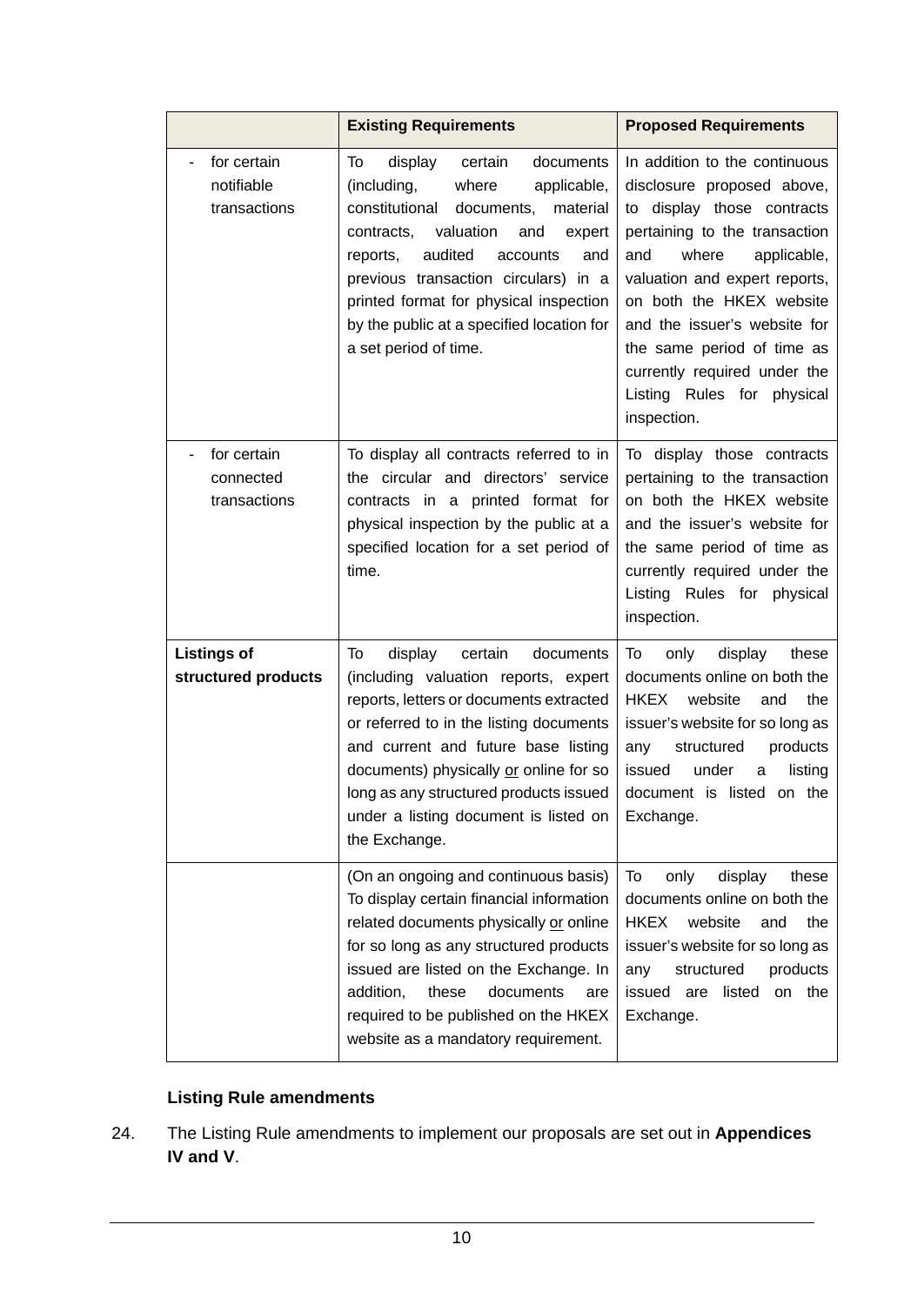# **Other paperless initiatives**

25. As part of the Exchange's paperless initiative, we have further reviewed where we can reduce the unnecessary use of paper and streamline processes to improve efficiency, including the introduction of e-Forms, an online-only rule book and the promotion of electronic communication with the Exchange. We will update the public when these initiatives are introduced.

# **Request for comment**

26. We would like to invite public comments on the proposals. Any final Rule amendments and details regarding implementation would be published in a conclusions paper after we have considered the public's views. When providing your comments please give reasons for your views. We also welcome alternative suggestions regarding the conditions and safeguards we have set out in this paper.

# **Proposed timetable and next steps**

27. Responses to this consultation paper should be submitted to us by **24 September 2020**. The Exchange will take into account these responses and comments before deciding upon any further appropriate action and publishing a conclusions paper.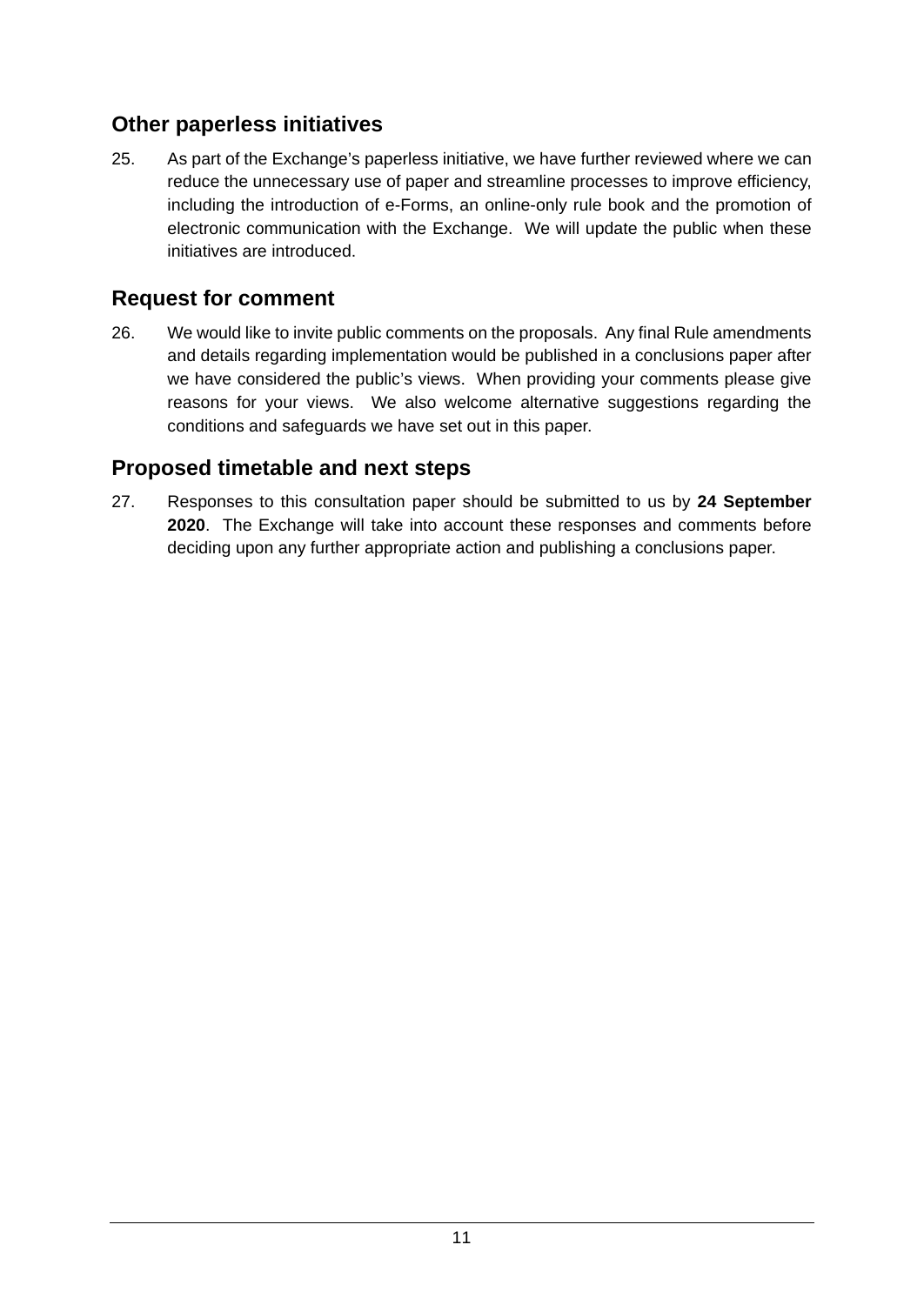# <span id="page-14-0"></span>**CHAPTER 1: INTRODUCTION**

# **Background**

### **Use of Internet**

- 28. The Internet is readily available almost everywhere in Hong Kong and is used routinely by the general public. The rate of persons aged 10 and above in Hong Kong who had used the Internet increased from 30.3% in 2000 to 90.5% in 2018<sup>5</sup>. The percentage of households in Hong Kong that had access to the Internet reached a record high of 92.3% in 2018[6.](#page-14-2)
- 29. There has also been a notable acceleration in the use of Internet worldwide. For example, the UK, whose investors contributed to 7.1% of Hong Kong's cash market trading value in 2018[7](#page-14-3), reported an Internet access rate of 94.9% in 2018. In the PRC, the Internet user population grew to 854 million by June 2019, accounting for 61.2% of its total population<sup>8</sup>. Latest figures published by the OECD on Internet access showed that 24 out of 28 OECD countries reported that over 80% of their households had access to the Internet in 2018[9.](#page-14-5) OECD countries are the origin of much of overseas investor trading in the Exchange's markets<sup>10</sup>.

### **Market readiness in going paperless on listing documents**

- 30. The Exchange has granted certain issuers waivers from the strict compliance with the requirements of MB Rules 12.04(3), 12.07 and 12.11 in respect of making a listing document available in printed form. As such, these issuers were able to adopt a fully electronic subscription process for its Hong Kong public offer tranche.
- 31. The market reacted positively with regard to these fully electronic listing documents and subscription process indicating a readiness to go paperless on New Listings in Hong Kong.
- 32. The existing legal framework for prospectuses, including the prospectus registration requirement, set out in the C(WUMP)O is not impacted as this ordinance does not preclude the use of a prospectus or a public application form in an electronic format<sup>[11](#page-14-7)</sup>.
- 33. Only less than 3% of the total number of IPOs have been conducted through an MMO

<span id="page-14-2"></span><span id="page-14-1"></span><sup>&</sup>lt;sup>5</sup> Census and Statistics Department, [Thematic Household Survey Report No. 67,](https://www.statistics.gov.hk/pub/B11302672019XXXXB0100.pdf) June 2019, paragraph 6.1.

Census and Statistics Department, [Thematic Household Survey Report No. 67,](https://www.statistics.gov.hk/pub/B11302672019XXXXB0100.pdf) June 2019, paragraph 3.1.

HKEX, [Cash Market Transaction Survey 2018 \(Full Report\),](https://www.hkex.com.hk/-/media/HKEX-Market/News/Research-Reports/HKEX-Surveys/Cash-Market-Transaction-Survey-2018/cmts2018_fullreport.pdf) July 2019, Figure 7.

<span id="page-14-4"></span><span id="page-14-3"></span><sup>8</sup> CNNIC, The 44th China Statistical Report on Internet Development, August 2019 (Simplified Chinese version available at: [http://www.cnnic.cn/hlwfzyj/hlwxzbg/hlwtjbg/201908/P020190830356787490958.pdf\)](http://www.cnnic.cn/hlwfzyj/hlwxzbg/hlwtjbg/201908/P020190830356787490958.pdf).

<span id="page-14-6"></span><span id="page-14-5"></span><sup>&</sup>lt;sup>9</sup> OECD, [Internet access \(indicator\), doi: 10.1787/69c2b997-en,](https://data.oecd.org/ict/internet-access.htm) 2019. <sup>10</sup> Figures in brackets show the percentage of overseas investor Exchange cash market trading originating from each of the following OECD member countries: US (23.2%), UK (17.2%), Europe (excluding the UK) (10.1%), Australia (1.9%), Japan (1.4%) (see HKEX, [Cash Market Transaction Survey 2018 \(Full Report\),](https://www.hkex.com.hk/-/media/HKEX-Market/News/Research-Reports/HKEX-Surveys/Cash-Market-Transaction-Survey-2018/cmts2018_fullreport.pdf) July 2019, Figure 6).

<span id="page-14-7"></span><sup>&</sup>lt;sup>11</sup> Section[s 2,](https://www.elegislation.gov.hk/hk/cap32!en?xpid=ID_1438402988395_001&INDEX_CS=N) [38](https://www.elegislation.gov.hk/hk/cap32!en?xpid=ID_1438402989207_003&INDEX_CS=N) an[d 342](https://www.elegislation.gov.hk/hk/cap32!en?xpid=ID_1438402998255_001&INDEX_CS=N) of the C(WUMP)O.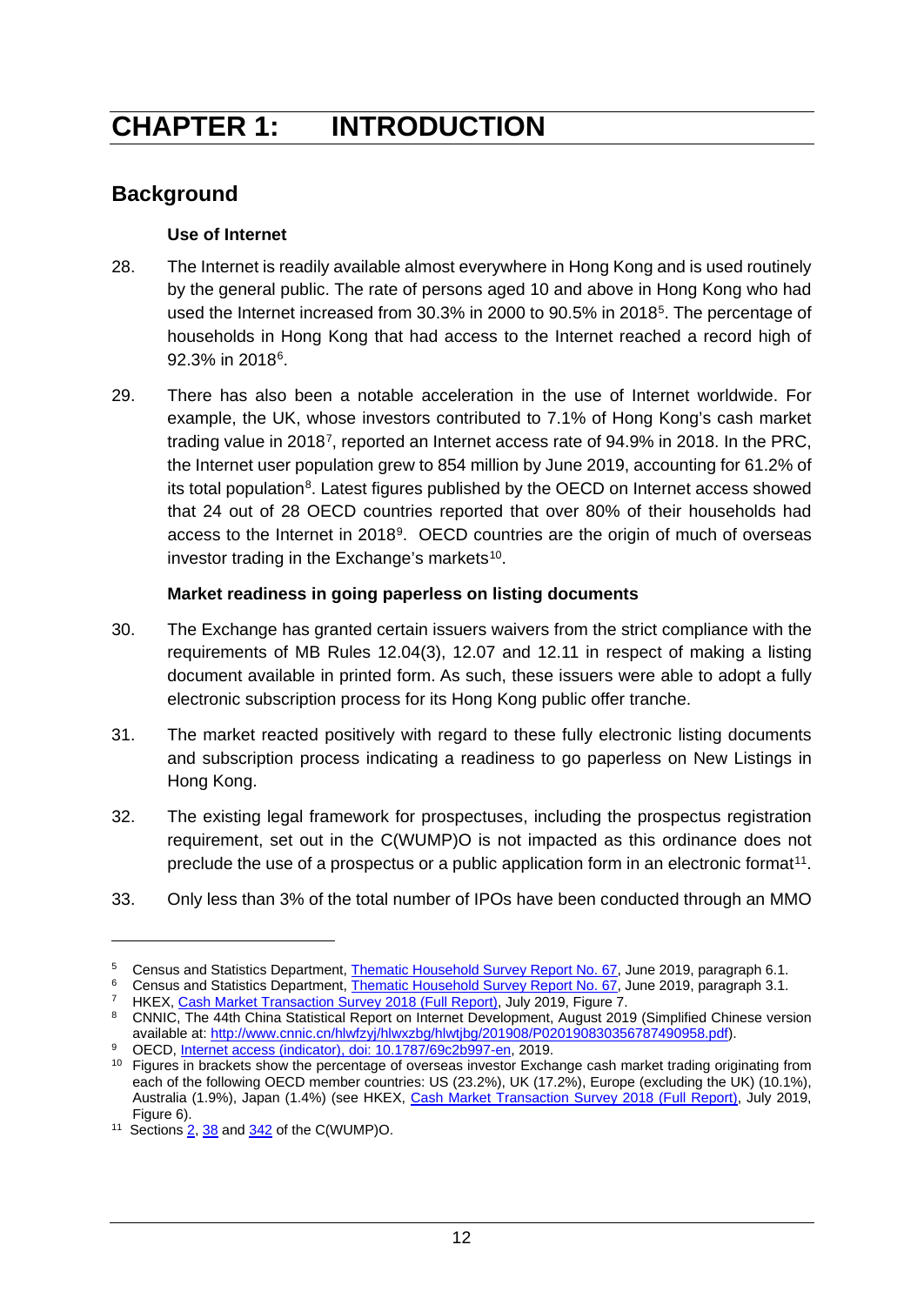since its introduction in 2011 to date. This demonstrates there is very small demand for an MMO. Our proposal will supersede the need for an MMO as it meets the MMO objective of promoting the use of electronic media in New Listings.

#### **Impracticality of Document on Display Requirements**

- 34. The Listing Rules require issuers to place various documents<sup>[12](#page-15-0)</sup> on display for physical inspection. These documents provide additional information to that set out in primary documentation (e.g. a listing document, prospectus or circular) for investors. Issuers are typically required to display these documents for inspection at a place in Hong Kong (e.g. the issuer's office or the office of its legal advisor) for a set period of time. A person wishing to view these "documents on display" must travel to the designated locations to view them unless they are otherwise available online.
- 35. Overseas investors represented 41% of trading value on the Exchange's cash market in 2018<sup>[13](#page-15-1)</sup>. It is not practical for most investors, particularly those who are located overseas, to inspect documents only displayed physically in Hong Kong.
- 36. The Exchange reviews the Listing Rules from time to time to ensure that they are current, reflect developments in the market and accord with international best practice. The Listing Rule requirements for printed form listing documents and the physical display of documents are out-of-step with changes in the availability and usage of the Internet and the common practice of other Hong Kong and overseas regulators that largely allow these documents to be made available electronically or online.

## **The Exchange's Other Paperless Initiatives**

37. As part of the Exchange's paperless initiative, we have further reviewed where we can reduce the use of paper and improve efficiency by streamlining processes.

#### **E-Forms**

- 38. The Exchange plans to introduce e-Forms with the following aims:
	- (a) to standardise the presentation of routine information and allow for easier comparison by investors between issuers;
	- (b) to reduce the risk of manual input error through the use of data validation in e-Form fields;
	- (c) to reduce the preparation time in announcements containing routine information; and
	- (d) to assist the Exchange in collecting and analysing data more efficiently.
- 39. We will introduce two types of e-Forms:
	- (a) Announcement Forms; and

<span id="page-15-0"></span><sup>&</sup>lt;sup>12</sup> These documents are set out in are Appendix I to this paper.

<span id="page-15-1"></span><sup>&</sup>lt;sup>13</sup> HKEX, [Cash Market Transaction Survey 2018 \(Full Report\),](https://www.hkex.com.hk/-/media/HKEX-Market/News/Research-Reports/HKEX-Surveys/Cash-Market-Transaction-Survey-2018/cmts2018_fullreport.pdf) Figure 3.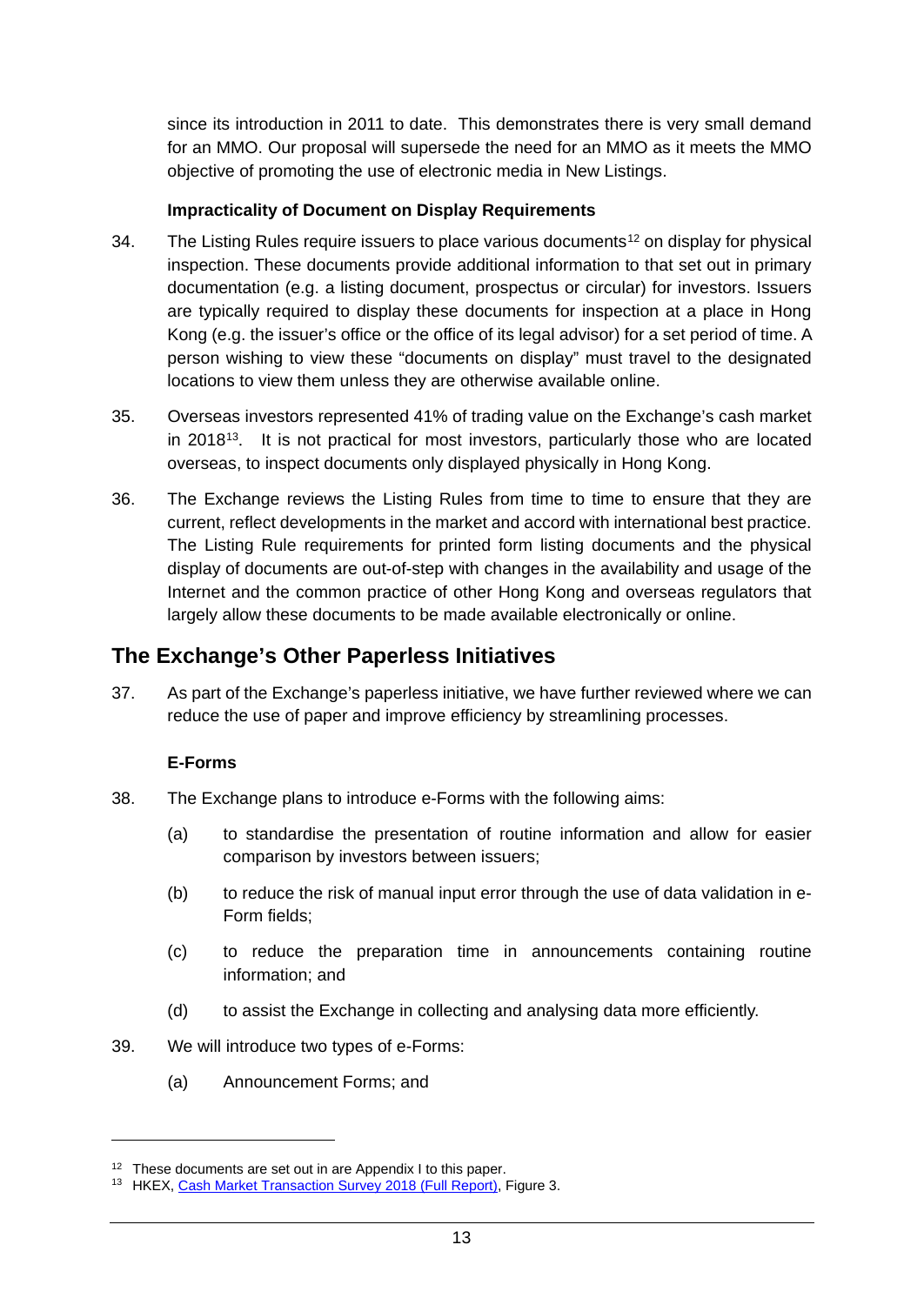- (b) GM e-Forms.
- 40. The number of fields that an issuer is required to complete in an e-Form will be limited to those of material importance to the investors, depending on the type of announcement and the issuer's circumstances.

#### *Announcement Forms*

- 41. Announcement Forms would replace the following three types of routine announcements required to be made by issuers under the Listing Rules, initially:
	- (a) a cash or scrip dividend;
	- (b) a bonus issue of shares or warrants; and
	- (c) a date of a board meeting.
- 42. The Exchange will take a phased approach for rolling out the Announcement Forms. In the first phase, we propose to include the announcements set out in the paragraph immediately above. We will then, over time, expand the types of announcements that are covered by Announcement Forms and update the market accordingly. A sample cash dividend Announcement Form is set out in **Appendix II**.
- 43. An Announcement Form would contain fields for issuers to provide the necessary information required by the Listing Rules for a particular announcement type. An Announcement Form would also include an "Other Information" field for issuers to provide additional "free text" information should the issuers consider necessary to supplement information to those already set out in the Announcement Form. Issuers will be able to submit a supplemental document for publication at the same time as they upload the Announcement Form, which can be referenced in the "free text" field.
- 44. Announcements Forms would replace certain routine announcements required to be made by issuers under the Listing Rules.
- 45. The Announcement Forms would be published on the HKEX website under the Listing Rules and would operate similarly to monthly returns and next day disclosure returns as required under the Listing Rules and be disseminated automatically on the HKEX website after issuer's submission. The existing requirements on timing for publication, publication windows and language, as stipulated in the Listing Rules, would remain unchanged.

#### *GM e-Forms*

- 46. In addition to the existing requirement that issuers must serve a GM notice and proxy forms to its shareholders, the Exchange will introduce a GM e-Form that issuers will submit through EPS. Submission of the GM e-Form will be an eligibility requirement for acceptance of Eligible Securities in CCASS. A GM e-Form will not be published on the HKEX website.
- 47. A sample GM e-Form is set out in **Appendix III**.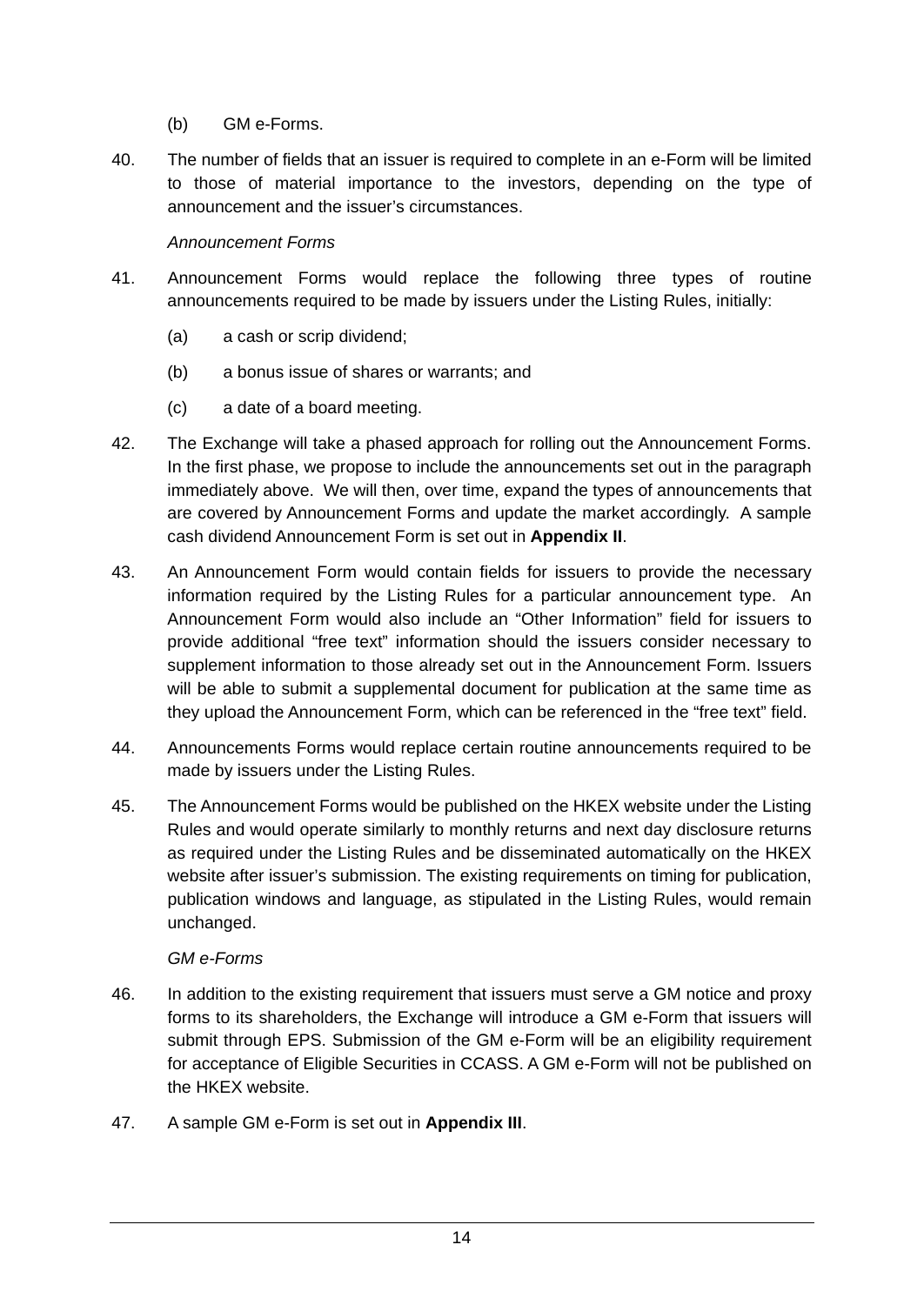#### **Online Rule Book**

48. We propose to no longer make available a hard copy version of the Listing Rules. All Rules will continue to be available online for free. Starting from 1 January 2021, we will discontinue all annual subscription of hard copy Rules updates.

#### **Promotion of electronic communication with the Exchange**

49. Save for certain documents which the Exchange requires in physical form (e.g. Form B – Declaration and Undertaking with regards to Directors), we plan to no longer require paper-based means of submitting documents to the Exchange. We will instead require the use of electronic means of communication with the Exchange.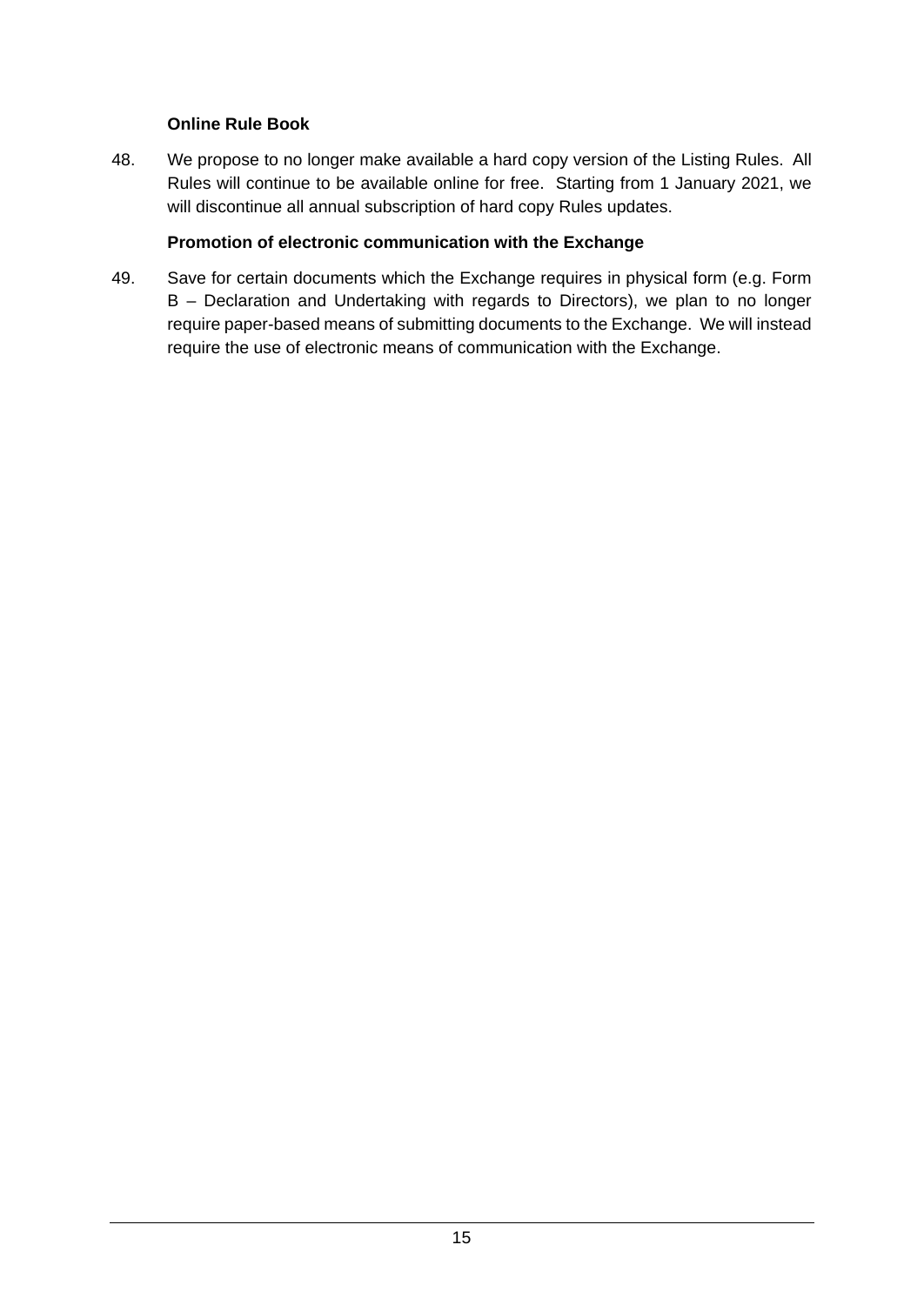# <span id="page-18-0"></span>**CHAPTER 2: PROPOSALS AND CONSULTATION QUESTIONS**

# **A. Fully paperless listing and subscription regime**

#### **Current Listing Rule requirements**

- 50. The Listing Rules require the listing documents of a New Listing published by an issuer to be made available in printed form $14$ . They also require issuers to make sufficient copies of the listing document available to the public, free of charge, at the addresses set out in the formal notice<sup>15</sup>(e.g. offices of the Hong Kong underwriters and designated branches of the receiving banks or the placing banks) during the public offer period.
- 51. The purpose of these Rules is to provide prospective investors interested in taking part in a New Listing access to information that is necessary to enable them to make an informed assessment of the activities, assets and liabilities, financial position, management and prospects of the issuer and of its profits and losses and of the rights attaching to its securities.

#### **Reasons for change**

- 52. With the advancement of technology in recent years and high Internet penetration rate in Hong Kong, it is no longer necessary for an investor to travel to the location where copies of a printed listing document are made available. It is also environmental unfriendly and time and cost ineffective.
- 53. Based on market statistics, paper form applications in IPOs in Hong Kong have shown a decreasing trend over the years. In 2019, out of 162 IPOs handled by a major share registrar in Hong Kong, there were approximately 0.42% and 0.18% applications (in terms of the total number of applications received for the public offer tranche) that were made through paper white application forms and paper yellow application forms, respectively. The majority of recent applications under the public offer tranche were submitted electronically. It would appear that electronic submission is the method preferred by retail investors.

### **Proposal**

-

### **Listing documents and subscription channels of New Listings**

54. We propose to amend the Listing Rules to require all listing documents in a New Listing be published solely in an online electronic form and cease printed form listing documents. We also propose to require New Listing subscriptions to be made through electronic channels only except for those issuers adopting an MMO. C(WUMP)O states that it shall not be lawful to issue any form of application for shares in or debentures of a company unless the form is issued with a prospectus which complies

<span id="page-18-1"></span><sup>14</sup> MB Rules 12.11, 20.19A and 25.19A; GEM Rules 16.04C and 29.21A .

<span id="page-18-2"></span><sup>15</sup> MB Rules 12.04, 12.07 and 25.19; GEM Rules 16.09, 16.12 and 29.21.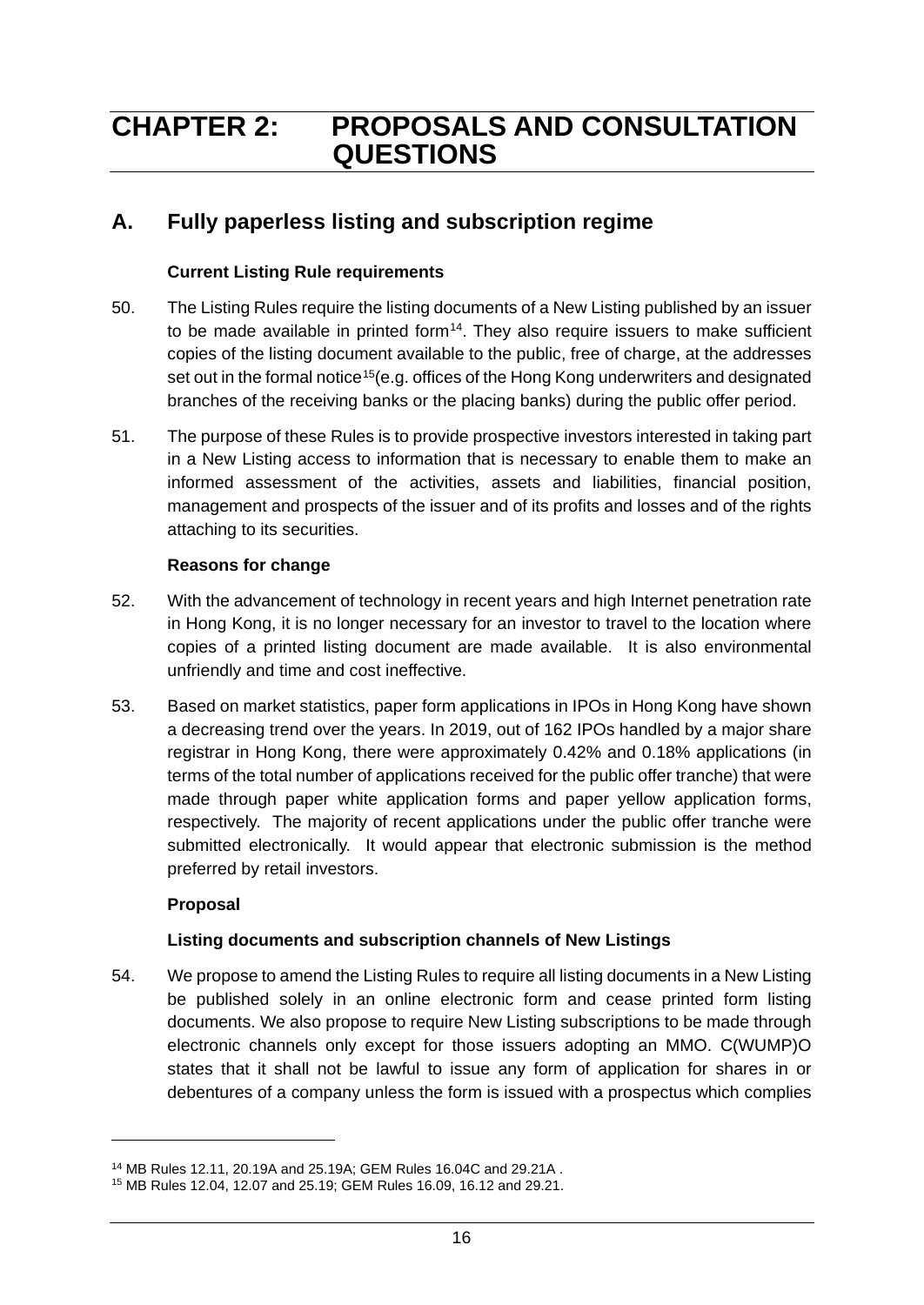with the requirements thereof. With the proposed changes in the Listing Rules to require listing documents to be made available in electronic format only and combined with the statutory requirement under C(WUMP)O that an application form must be issued with a prospectus, it follows that under the law, both the listing documents and application forms must be issued in the same medium, i.e. in electronic format only, unless an MMO is adopted in which case printed application forms can be issued with an electronic prospectus.

- 55. For equity / CIS public offerings, we propose that prospective public subscribers would only have the option to apply through the following electronic channels: (i) an eIPO service provider's online platform, or (ii) the CCASS EIPO service, either by instructing brokers or custodians to give electronic application instructions on their behalf or by giving electronic application instructions to HKSCC through CCASS[16](#page-19-0) . We do not intend to change the existing subscription channels for preferential offerings such as employee offerings and assured entitlement offerings to qualified shareholders as there are no established electronic channels for these offerings and it will be costly and burdensome for issuers to set up such channels. Our proposal will also not affect the well-established channels of (a) subscription for public offering of debt securities, including through placing banks and / or HKSCC and (b) investments in structured products listed under Chapter 15A of the MB Rules.
- 56. As a consequence of our proposal above, we will modify the formal notice and other related requirements to require issuers to set out the websites on which the listing documents are published.
- 57. The proposal will not change the prospectus registration requirement, that is, issuers are still required to present a hard copy of the prospectus and other required documents for registration by the Registrar of Companies under section 38D and section 342C of the C(WUMP)O.
- 58. Existing market infrastructure will not be impacted and the public offering process will not be disrupted by our proposal as issuers are already required, under the Listing Rules, to publish these documents online<sup>[17](#page-19-1)</sup> in addition to making them available in printed form.
- 59. Our proposal will also not affect issuers/ CIS offerors conducting an MMO. 29 issuers have conducted an IPO using an MMO since its introduction in 2011 to date, which represents less than 3% of the total number of IPOs during the period. This demonstrates very small demand for MMOs. Our proposal will supersede the need for an MMO as it meets the MMO objective of promoting the use of electronic media in New Listings.

#### **Location of online publication**

60. The existing requirement to publish an electronic listing document through both the

<span id="page-19-0"></span><sup>&</sup>lt;sup>16</sup> The Exchange is also exploring ways to shorten and modernise Hong Kong's IPO settlement process which will involve a change to the public subscription model and will consult the public on the topic shortly. 17 MB Rule 2.07C(1)(b); GEM Rule 16.17(2).

<span id="page-19-1"></span>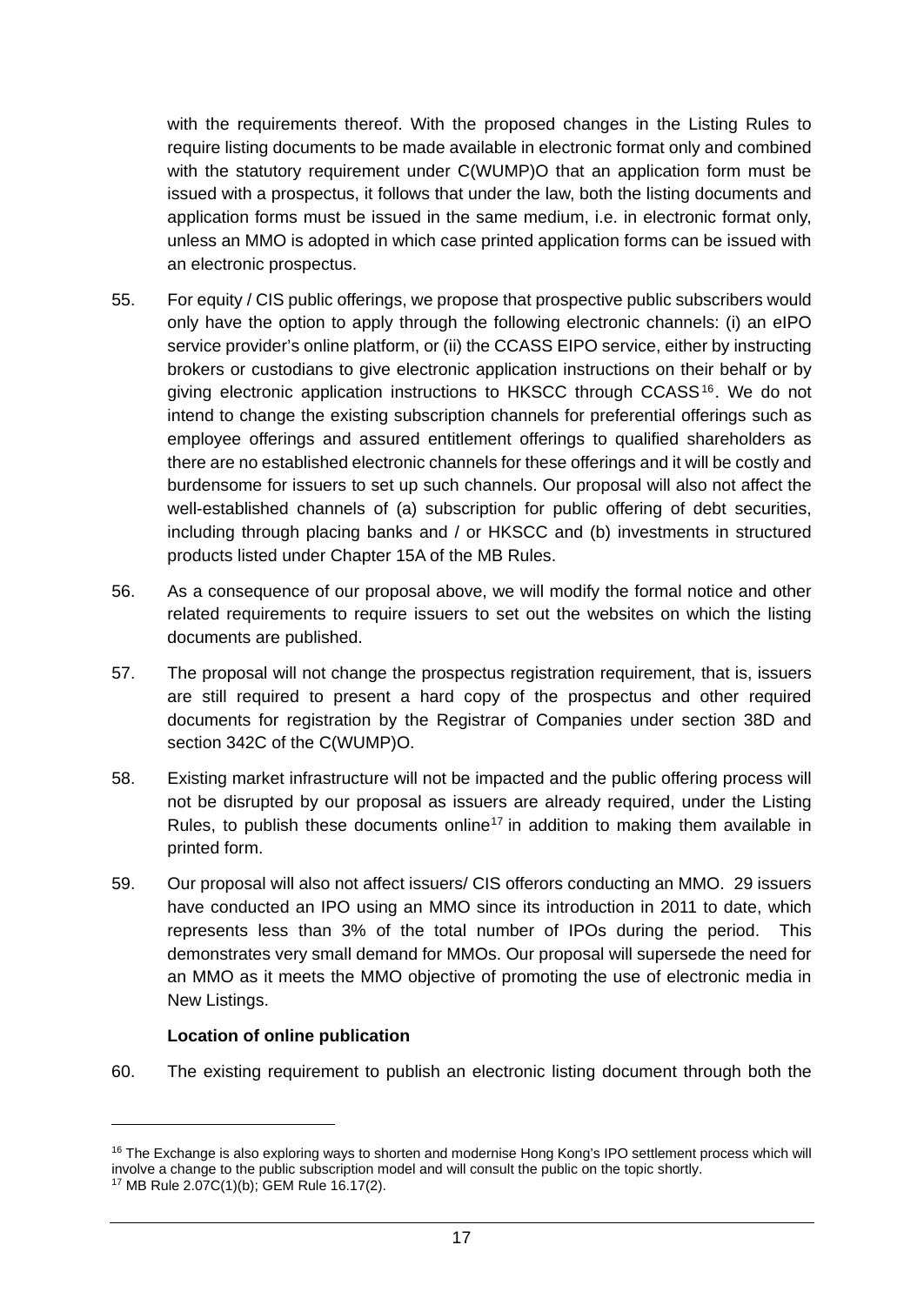HKEX website (through EPS) and the issuer's website will continue.

### **Time period for online publication**

- 61. An electronic listing document would be required to be made available online through the channels mentioned in paragraph 60 from the publication of the listing document of a New Listing.
- 62. Our proposal would continue to allow investors full access to listing documents during and after the public offer period or the relevant period of a listing by Introduction and would not be removed from the HKEX website once published. We do not propose to impose a time limit on the publication of the listing document as it is already required under the Listing Rules to be published online on a continuous basis.

#### **Listing documents of listed issuers**

- 63. Under the Listing Rules, any requirement for a listed issuer to issue a listing document may, to the extent permitted under all applicable laws and regulations and the listed issuer's constitutional documents, be satisfied by making the document available in electronic means, subject to the provisions set out in MB Rule 2.07A and GEM Rule 16.04A. In addition, listed issuers must publish their listing documents on both the HKEX website (through EPS) and their websites<sup>[18](#page-20-0)</sup>.
- 64. As a consequence of the above paperless listing and subscription regime proposal, we propose to remove the Listing Rule requirement to make sufficient copies of the listing document available to the public at the address(es) set out in a formal notice for a reasonable period<sup>[19](#page-20-1)</sup>. This is on the basis that the listing document is available to view online, download and print from the HKEX website and the issuer's website.
	- **Question 1** Do you agree with our proposal to amend the Listing Rules to require (i) all listing documents in a New Listing to be published solely in an online electronic format and cease printed form listing documents; and (ii) except for MMOs, all New Listing subscriptions, where applicable, to be made through online electronic channels only? Please give reasons for your views.
	- **Question 2** As a consequence of our proposal in Question 1, do you agree with our proposal to amend the Listing Rules to remove the requirement for listed issuers to make available physical copies of listing documents to the public at the address(es) set out in a formal notice? Please give reasons for your views.

<span id="page-20-0"></span><sup>18</sup> MB Rule 2.07C(1)(b); GEM Rule 16.17(2).

<span id="page-20-1"></span><sup>19</sup> MB Rules 12.04, 12.07 and 25.19; GEM Rules 16.09, 16.12 and 29.21.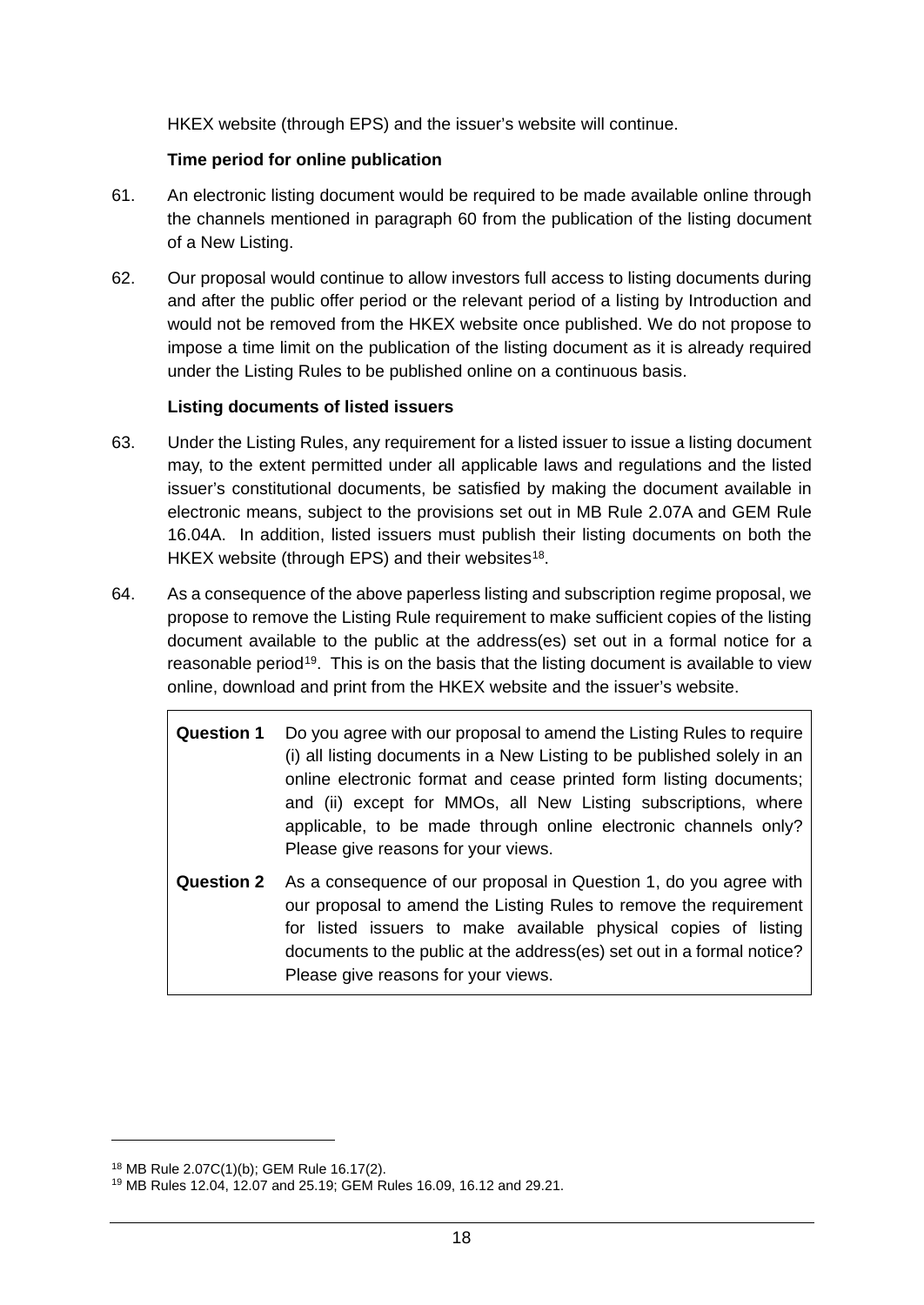# **B. Documents to be displayed online**

#### **Current Listing Rule requirements**

65. The Listing Rules require issuers to place various documents on display for physical inspection. Issuers typically display these documents for inspection at a place in Hong Kong (e.g. the issuer's office or the office of its legal advisor) for a set period of time. These requirements are out-of-step with the common practice of other Hong Kong and overseas regulators.

#### **Electronic documents required by other Hong Kong regulators**

#### *Companies Registry*

- 66. Under the CO, the Companies Registry must keep records of the information contained in every prospectus it has registered and documents attached to the prospectus[20](#page-21-0). These records must be kept in such form as to enable any person to inspect the information contained in the records and to make a copy of the information $21$ .
- 67. Upon registration, the electronic retrieval of the prospectus and the documents attached to it are made available immediately from the Companies Registry's Cyber Search Centre<sup>[22](#page-21-2)</sup> section of the Company Registry's website (and in CD-ROM format for a fee). These documents are also put on physical display at the Companies Registry's office and the Companies Registry must keep such registered documents for at least seven years $23$ .

*SFC*

- 68. Under the Takeovers Code, various takeovers-related documents are required to be published online on the issuer's website if they are attached to the offer document or offeree board circular (as applicable). They are required to be made available from the time the offer document or offeree board circular (as applicable) is published until the end of the offer period.
- 69. These documents are also displayed on the websites of the SFC and the HKEX (in the form of a hyperlink to the SFC's website) during such offer period. Following the close of an offer period, the documents posted on the website of the SFC and the corresponding hyperlinks displayed on the HKEX website are removed.
- 70. No physical inspection of these documents is required under the Takeovers Code.
- 71. A comparison of the display requirements of the CO and the Takeovers Code against those of the current Listing Rules are set out in **Appendix I**.

### **Overseas regulators' requirements**

72. Other international financial centres widely use the Internet for the publication of issuer documentation to investors. We summarise below the practice in the US, the UK, the

<span id="page-21-0"></span><sup>&</sup>lt;sup>20</sup> Section **27** of CO.

<span id="page-21-1"></span><sup>21</sup> Section [28](https://www.elegislation.gov.hk/hk/cap622?xpid=ID_1438403540446_001) of CO.

<span id="page-21-2"></span><sup>&</sup>lt;sup>22</sup> See link at: [https://www.icris.cr.gov.hk/csci/.](https://www.icris.cr.gov.hk/csci/)

<span id="page-21-3"></span><sup>&</sup>lt;sup>23</sup> Section  $\frac{29(2)}{29}$  of CO.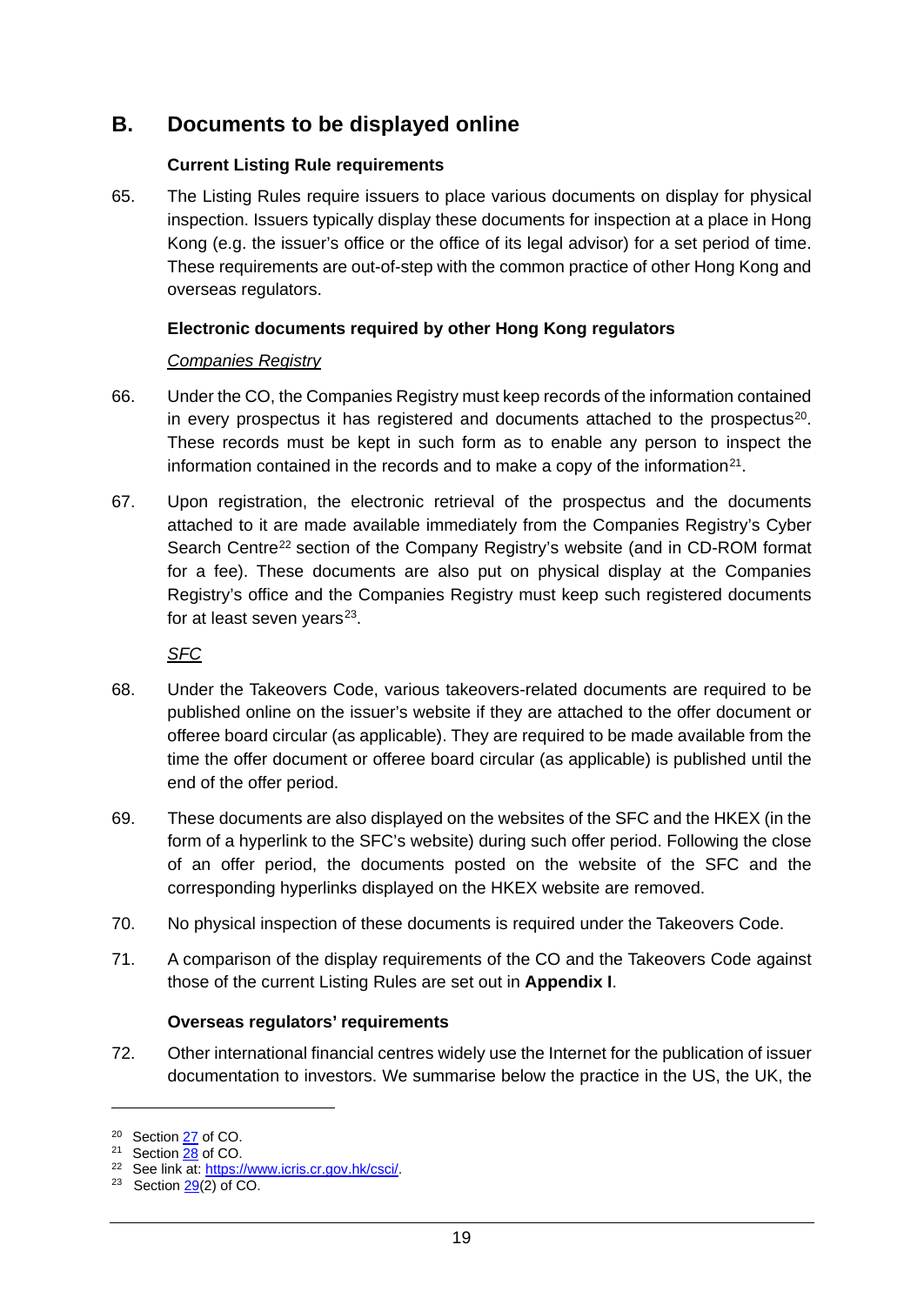PRC and Singapore.

*US*

73. Issuers in the US are required to post corporate filings including registration statements, periodic reports and other forms<sup>24</sup> through EDGAR $25$ . These documents are made available online for public inspection permanently.

*UK*

74. Issuers in the UK are required under the EU Prospectus Regulation<sup>26</sup> and the UK Listing Rules<sup>[27](#page-22-3)</sup> to post online certain documents for public inspection at a website stated in the relevant registration document (i.e. prospectus, related party circular or class 1 circular<sup>28</sup>) for the life of such registration document<sup>[29](#page-22-5)</sup>. These documents include up-to-date memorandum and articles of association and experts' reports.

*PRC*

75. In the PRC, documents for inspection must be made available to the public through newspapers and websites designated by the CSRC, and be physically placed at the office of the issuer and the stock exchange for public inspection $30$ . These documents include listing announcements, articles of association, letters of listing sponsorship, legal opinions, periodic or ad hoc reports and announcements $31$ . The relevant laws and rules do not impose a time limit on displaying these documents.

#### *Singapore*

- 76. Singapore's requirements are similar to the current paper-based Listing Rule requirements in Hong Kong. Issuers are required to make available various documents<sup>[32](#page-22-8)</sup> for physical inspection at a specified place in Singapore for a specified period of time (typically at least three or six months for most documents).
- 77. We propose to replace the requirement under the Listing Rules that issuers display various documents in a printed format for physical inspection with the requirement for issuers to publish those documents online for the same period of time as they are currently required to put them on display for physical inspection. This means:

<span id="page-22-0"></span><sup>&</sup>lt;sup>24</sup> These documents are set out in SEC [Regulation S-K,](https://www.ecfr.gov/cgi-bin/text-idx?amp;node=17:3.0.1.1.11&rgn=div5) item  $601(b)(10)$ .

<span id="page-22-1"></span><sup>&</sup>lt;sup>25</sup> See link at: [https://www.sec.gov/edgar.shtml.](https://www.sec.gov/edgar.shtml)

<span id="page-22-2"></span><sup>&</sup>lt;sup>26</sup> [EU Prospectus Regulation](https://eur-lex.europa.eu/legal-content/EN/TXT/?uri=CELEX%3A32017R1129) and ESMA, [Final Report on Technical Advice under the Prospectus Regulation,](https://www.esma.europa.eu/sites/default/files/library/esma31-62-800_final_report_on_technical_advice_under_the_pr.pdf) March 2018.

<span id="page-22-3"></span><sup>&</sup>lt;sup>27</sup> Rule 13.6.1 and Annex 1.1 to Rule 13 of **UK Listing Rules**.

<span id="page-22-4"></span><sup>&</sup>lt;sup>28</sup> Circular issued in response to a class 1 transaction, in which the percentage ratio of the transaction is not less than 25% of the issuer's size based on the class tests set out in Rule 10 of [UK Listing Rules.](https://www.handbook.fca.org.uk/handbook/LR.pdf)

<span id="page-22-5"></span><sup>&</sup>lt;sup>29</sup> [EU Transparency Directive](https://eur-lex.europa.eu/legal-content/GA/TXT/?uri=CELEX:32004L0109) requires "regulated information", including prospectus and circulars, to be filed and made available to the public through the National Storage Mechanism (NSM) for a minimum period of five years.

<span id="page-22-6"></span><sup>30</sup> Article 70 of Securities Law of the People's Republic of China (Simplified Chinese version available at: [http://big5.gov.cn/gate/big5/www.gov.cn/flfg/2005-10/28/content\\_85556.htm\)](http://big5.gov.cn/gate/big5/www.gov.cn/flfg/2005-10/28/content_85556.htm); CSRC, Administrative Measures on Information Disclosure by Listed Companies, January 2007 (Simplified Chinese version available at: [http://www.csrc.gov.cn/pub/zjhpublic/zjh/200804/t20080418\\_14481.htm\)](http://www.csrc.gov.cn/pub/zjhpublic/zjh/200804/t20080418_14481.htm).

<span id="page-22-7"></span><sup>&</sup>lt;sup>31</sup> Rule 5.1.8 of [Rules Governing the Listing of Stocks on Shanghai Stock Exchange \(revised in 2019\);](http://english.sse.com.cn/start/rules/sse/public/c/4938268.pdf) and Rules 2.18 and 5.1.9 o[f Rules Governing the Listing of Shares on Shenzhen Stock Exchange \(2018 Revision\).](http://www.szse.cn/English/rules/siteRule/P020190806407720871488.pdf)

<span id="page-22-8"></span><sup>&</sup>lt;sup>32</sup> These documents are set out in Rules [721,](http://rulebook.sgx.com/rulebook/721-3) [857,](http://rulebook.sgx.com/rulebook/857-0) [1011;](http://rulebook.sgx.com/rulebook/1011-2) [Appendix 7.1 Corporate Disclosure Policy](http://rulebook.sgx.com/rulebook/appendix-71-corporate-disclosure-policy) paragraph 8(q) of SGX Rules; and **Securities & Futures** (Offers of Investments) (Shares and Securities-based Derivatives [Contracts\) Regulations 2018.](https://sso.agc.gov.sg/SL/SFA2001-S664-2018?DocDate=20181005)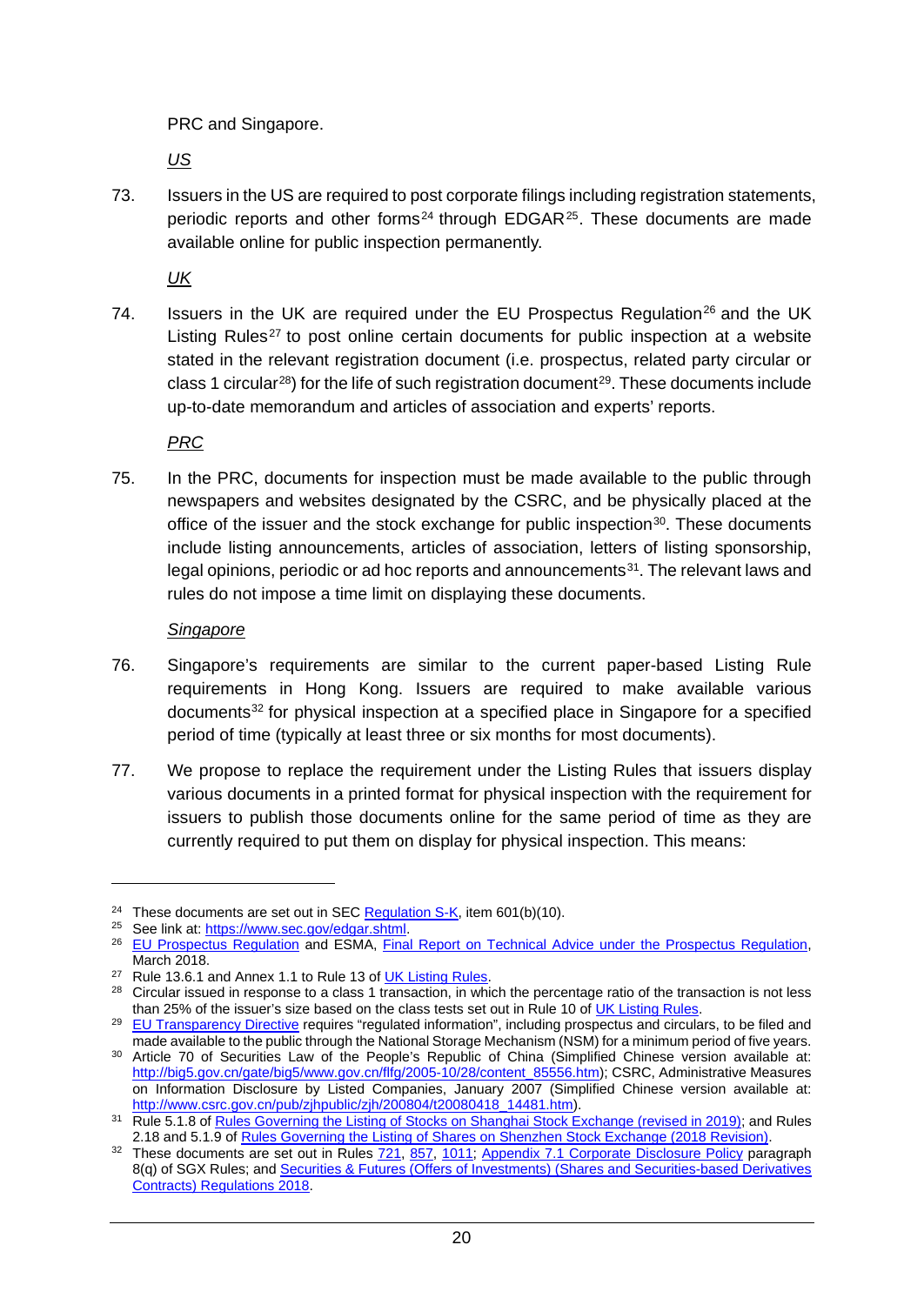- (a) save for the changes proposed in paragraphs 117 to 126 of Section G below, all documents currently required to be displayed physically will be required to be displayed online;
- (b) documents currently required to be displayed both physically and online will only be required to be displayed online (see Note to Table 1 under paragraph 23); and
- (c) documents which issuers can choose to display physically or online will only be required to be displayed online.
- 78. The proposal would have minimal impact on issuers. Many of the documents that we propose issuers to display online are already required to be made available electronically/ online by other Hong Kong regulators. Also, as stated in paragraph 77(b) and (c) above, the Listing Rules already contain a limited online publication requirement for certain issuers' documents. These documents include but are not limited to: constitutional documents, material contracts, directors' service contracts, experts' consents and statements of adjustments. These are required to be published online to meet either an ongoing disclosure obligation and/or a disclosure obligation related to a particular transaction. Further, some of the currently physically-displayonly documents contain information that is already publicly available.
- 79. **Table 2** below shows the current online/electronic display requirements of (a) the Listing Rules and (b) other regulators in Hong Kong. There are no current online/electronic display requirements under the Listing Rules and other regulations in relation to debt securities in Hong Kong.

|                         | <b>Document type</b>                                                                                 | <b>Listing Rules</b><br>mandatorily<br>require online<br>publication | Other regulators<br>require electronic/<br>online availability |
|-------------------------|------------------------------------------------------------------------------------------------------|----------------------------------------------------------------------|----------------------------------------------------------------|
| 1                       | Constitutional documents                                                                             | $\sqrt{33}$                                                          | $\checkmark$ (b)                                               |
| 2                       | Audited financial information <sup>34</sup>                                                          | $\sqrt{35}$                                                          | $\checkmark$ (b)                                               |
| 3                       | Notifiable and connected transaction circulars<br>issued since the latest published audited accounts | $\sqrt{36}$                                                          |                                                                |
| $\overline{\mathbf{4}}$ | Material contracts entered into within the last two                                                  |                                                                      | $\checkmark$ (a)(b)                                            |

<span id="page-23-0"></span><sup>&</sup>lt;sup>33</sup> Issuers of equity securities are required to publish this document online on a continuous basis by MB Rule 13.90 and GEM Rule 17.102. 34 For issuers of equity securities, this refers to audited financial information for the last two financial years. For

<span id="page-23-1"></span>issuers of structured products, this refers to the latest published audited financial statements of the issuer and guarantor and any more recent published interim and quarterly financial statements.

<span id="page-23-2"></span><sup>&</sup>lt;sup>35</sup> These documents may have been previously published through EPS and therefore already available on a continuous basis.

<span id="page-23-3"></span><sup>36</sup> These documents may have been previously published through EPS and therefore already available on a continuous basis.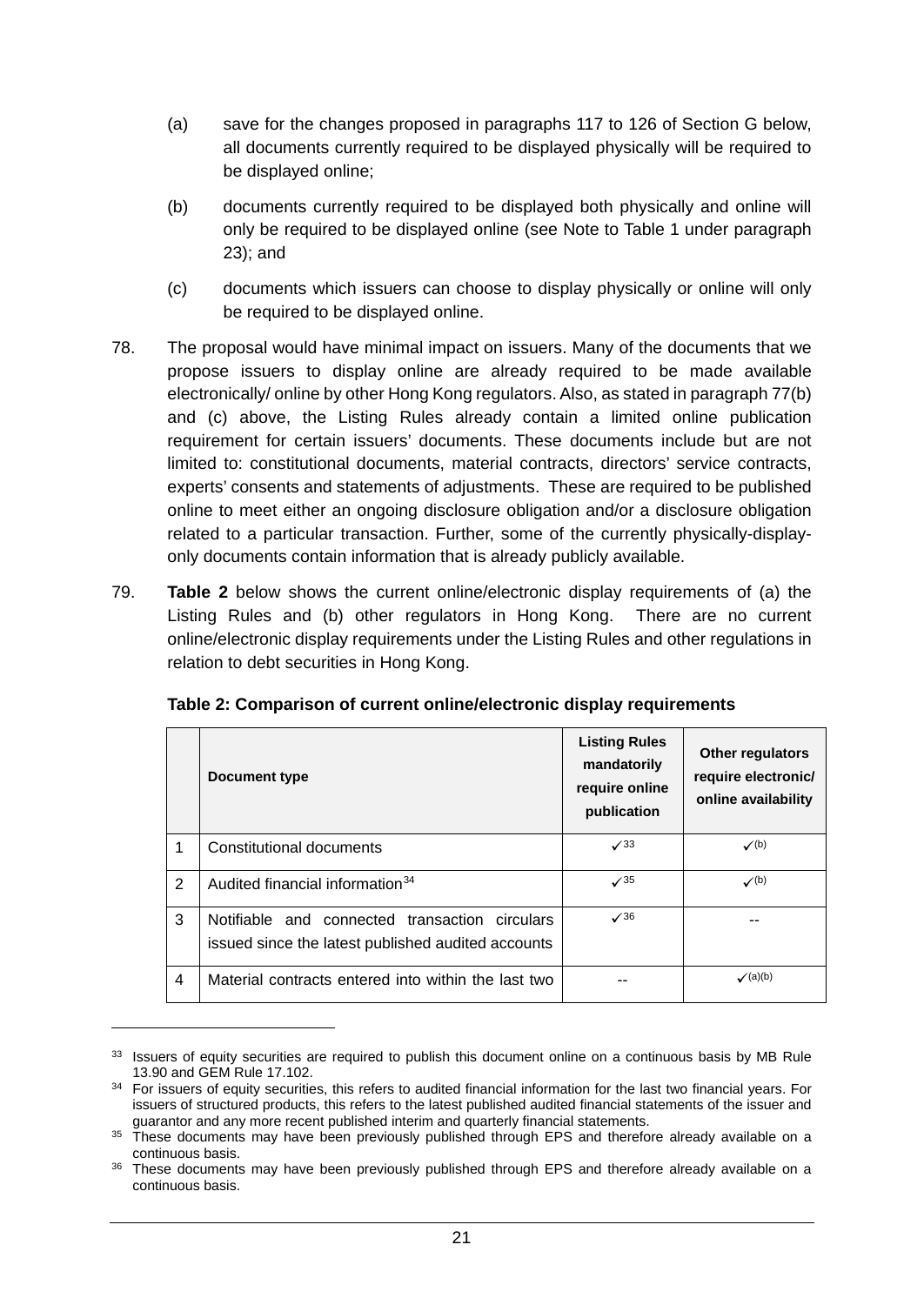|                | <b>Document type</b>                                                                                                                                                                                                                        | <b>Listing Rules</b><br>mandatorily<br>require online<br>publication | Other regulators<br>require electronic/<br>online availability |  |
|----------------|---------------------------------------------------------------------------------------------------------------------------------------------------------------------------------------------------------------------------------------------|----------------------------------------------------------------------|----------------------------------------------------------------|--|
|                | years before the issue of the listing documents, or<br>takeovers<br>transactions)<br>before<br>the<br>(for<br>commencement of the offer period                                                                                              |                                                                      |                                                                |  |
| 5              | Valuation and expert reports, letters or documents<br>extracted or referred to in the listing document, or<br>(for takeovers transactions) in any document<br>issued by or on behalf of the offeror or the offeree<br>company <sup>37</sup> |                                                                      | $\checkmark$ (b)                                               |  |
| 6              | <b>Statements</b><br>of<br>adjustments<br>by<br>reporting<br>accountants                                                                                                                                                                    |                                                                      | $\checkmark$ (a)                                               |  |
| $\overline{7}$ | Directors' service contracts                                                                                                                                                                                                                |                                                                      | $\checkmark$ (b)                                               |  |

Notes:

- (a) Online publication through the Companies Registry's website or in CD-ROM format upon listing under the CO.
- (b) Online publication through the issuer's website and the SFC's website from the publication of the offer document or offeree board circular to the end of the offer period under the Takeovers Code.
- 80. A number of documents that are currently not required to be displayed online would be required to be displayed online under our proposals. These document types include but are not limited to: deposit agreements for depositary receipts; contracts referred to in connected transaction circulars; full property valuation reports; share option scheme documents and copies of overseas statutes/ regulations and material contracts entered into within two years before the issue of listing documents (save for the changes proposed in Section G below).
- 81. Please see **Appendix I** for a table on the current documents for inspection requirements.

#### **Location of online publication**

- 82. We propose to require online publication of the documents listed in **Appendix I** through both:
	- (a) EPS; and

<span id="page-24-0"></span><sup>&</sup>lt;sup>37</sup> When a listed issuer or listing applicant includes a summary disclosure (instead of the full text of valuation reports) in a property valuation report (in its circular or listing document) for its properties less than 5% of the total property interests that are required to be valued, the valuer's report setting out the information required must be available for public inspection.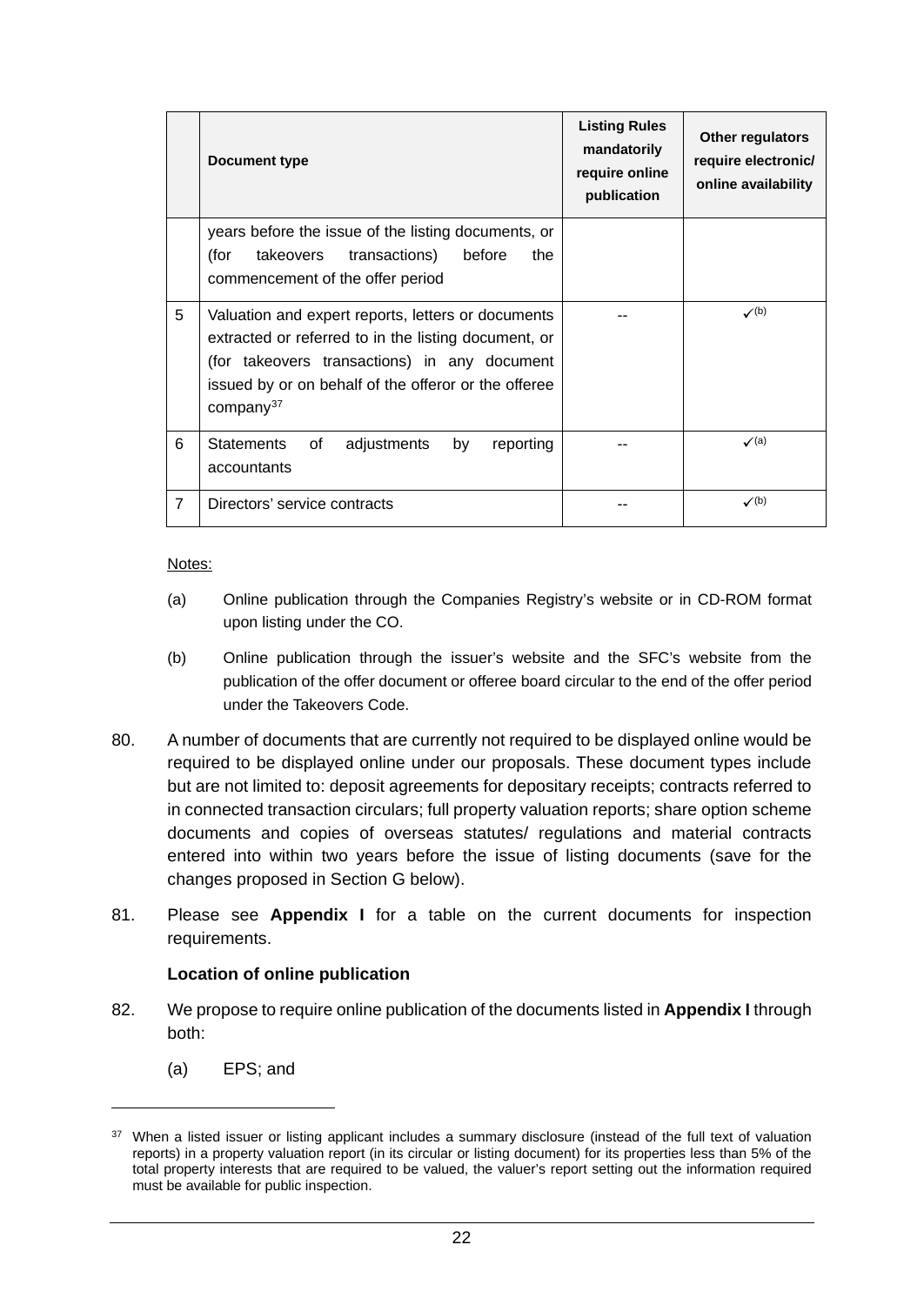(b) the issuer's website.

#### **Time period for online publication**

#### *Documents published to meet transaction disclosure obligations only*

- 83. For documents that are published only to meet transaction disclosure obligations (listed in **Appendix I)**, we propose to require issuers to publish them for the same amount of time that the Listing Rules currently state that issuers must make a document available for physical display (save for the changes proposed in Section G below).
- 84. These documents would not be automatically removed from the HKEX website. An issuer would be able to remove them manually once the time period for their display set out in the Listing Rules had expired<sup>38</sup>.
- 85. Imposing the same time limit on displaying documents online as the current physical inspection time frame would allow investors full access to issuers' documents while they remain relevant. However, an issuer would not have to bear the burden of publishing documents on display on its website indefinitely. Otherwise the costs of doing so (e.g. maintaining the documents and storage space) would accumulate over time with each new document published.

#### *Documents published to meet ongoing disclosure obligations*

- 86. Currently, certain documents that are required by the Rules to be made available for physical display in connection with a transaction are already required to be made available online on an ongoing basis. For example, the constitutional documents, audited accounts and previously published transaction circulars of listed issuers of equity securities are required to be placed on physical display to accompany certain listing documents and transaction circulars. Listed issuers are also required to publish these documents online on an ongoing basis to meet its continuing obligations<sup>39</sup>.
- 87. We propose to remove those documents that are covered by issuers' ongoing disclosure obligations from the transactional document display requirements and we do not propose to set a time limit on the online availability of the documents that are subject to ongoing disclosure obligations.

#### **Scope of documents to be published online**

88. For the avoidance of doubt, we do not propose to require documents to be disclosed where they are currently not required to be disclosed by the Listing Rules. Also, we do not propose to change the language requirements applicable to documents on display.

<span id="page-25-0"></span><sup>38</sup> Updates will be made to EPS to facilitate the manual removal of these documents by issuers.

<span id="page-25-1"></span><sup>39</sup> MB Rule 13.90 and GEM Rule 17.102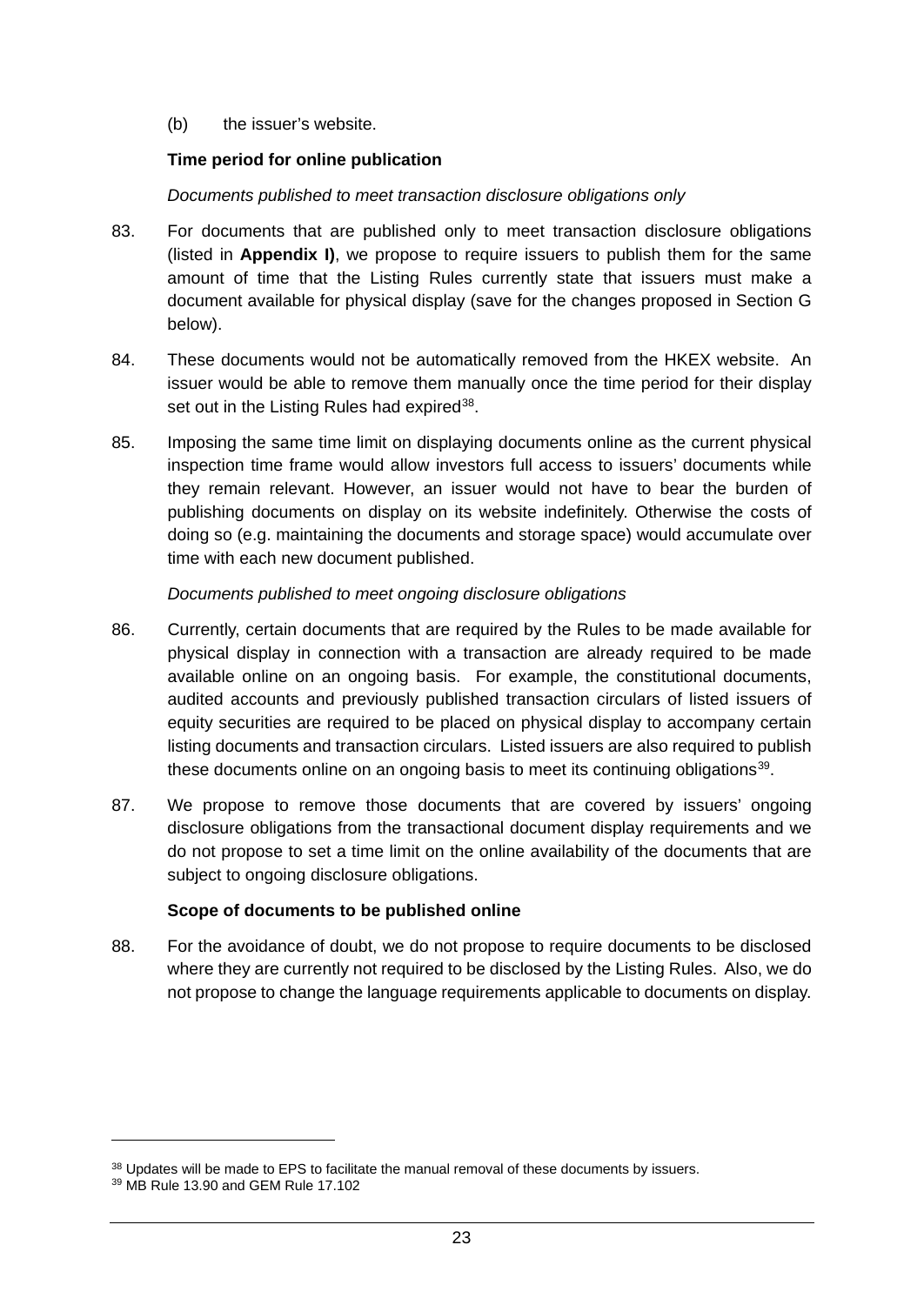| <b>Question 3</b> | Do you agree with our proposal to require issuers to only post online<br>on both EPS and the issuer's website the documents listed in<br>Appendix I (save for the changes proposed in Section G below) and<br>to remove the requirement for their physical display? Please give<br>reasons for your views. |  |  |  |  |  |  |  |
|-------------------|------------------------------------------------------------------------------------------------------------------------------------------------------------------------------------------------------------------------------------------------------------------------------------------------------------|--|--|--|--|--|--|--|
| <b>Question 4</b> | Do you agree that documents listed in Appendix I should be displayed<br>online for the periods set out in that appendix except for those<br>documents that are required by the Rules to be made available on an<br>ongoing basis? Please give reasons for your views.                                      |  |  |  |  |  |  |  |

# **C. Redaction**

#### **Issue**

89. As our proposals will make documents on display more widely accessible, they may result in increased requests to the Exchange for their redaction. Such requests may be made if an issuer believes it is not in its interest for certain information contained in the documents to be made public.

### **Current practice**

- 90. Currently, issuers may apply for specific disclosure relief in respect of documents on physical display. Our Waiver Guide states that the Listing Division will have regard to the following in relation to an application for a specific disclosure relief<sup>40</sup>:
	- (a) whether the information is of minor importance only and is not such as will influence assessment of the assets and liabilities, financial position, profits and losses and prospects of the listed issuer and, where relevant, the impact of the subject transaction;
	- (b) whether disclosure would be (i) contrary to the public interest; or (ii) seriously detrimental to the issuer and the omission of information is not likely to mislead investors with regard to the facts and circumstances, knowledge of which is essential for the informed assessment of the listed issuer's securities; and
	- (c) whether the alternative disclosure (if any) will enable shareholders and the investing public to make a properly informed assessment of the listed issuer's securities or the subject transaction and/or to make an informed voting decision.
- 91. Requests for disclosure relief are rare. The Exchange has received only a handful of requests to redact documents on physical display in recent years. The Exchange takes a case-by-case approach to determining whether redaction should be permitted and permission to do so is based on the merits of each individual case with reference to the Waiver Guide.

<span id="page-26-0"></span><sup>40</sup> Paragraph 8 (Application for disclosure relief) of the [Waiver Guide.](https://www.hkex.com.hk/-/media/HKEX-Market/Listing/Rules-and-Guidance/Other-Resources/Listed-Issuers/Practices-and-Procedures-for-Handling-Listing-related-Matters/c_waiver.doc?la=en)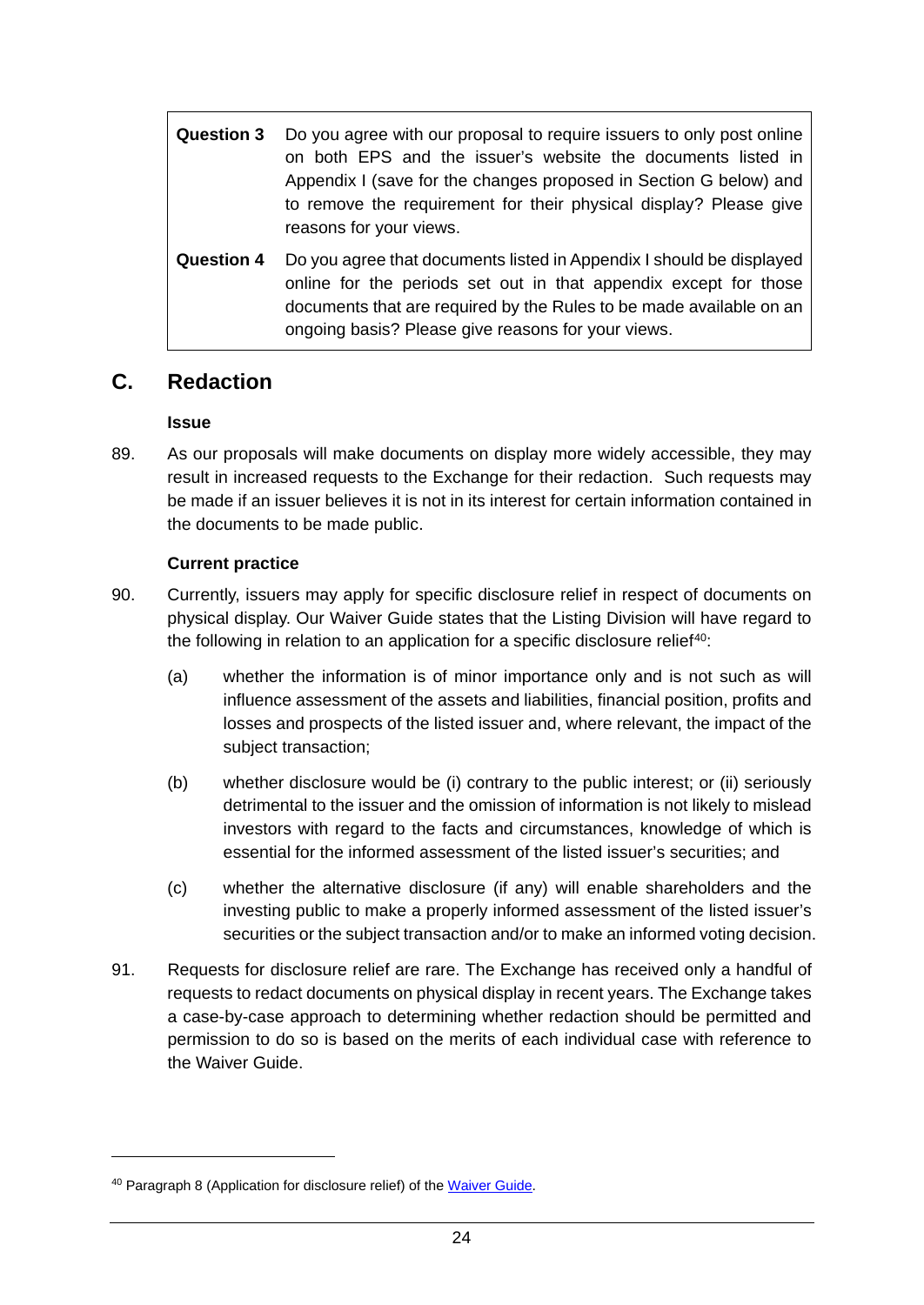#### **Jurisdictional Comparison**

92. We summarise below our understanding of the approach to redaction taken in the US, the UK, the PRC and Singapore to deal with concerns about the disclosure of confidential information contained in documents to be posted online.

*US*

- 93. An issuer may make a CTR to the SEC requesting that certain information contained in a document required to be filed with the SEC be afforded "confidential treatment"[41](#page-27-0) and thus redacted from the SEC's filing.
- 94. An issuer needs to support its CTR by citing one of the exemptions under the FOI $A^{42}$  $A^{42}$  $A^{42}$ . The FOIA specifies nine categories<sup>[43](#page-27-2)</sup> of information that may be exempted from the FOIA's general requirement to make information available to the general public. Public companies usually rely on subsection (b)(4) of the FOIA, which allows the companies to be exempt from the broad public disclosure requirement of "trade secrets and commercial or financial information obtained from a person and privileged or confidential". The issuers must set forth their analysis of the exemption, specify the duration and identify clearly the information that is the subject of the application.
- 95. The requirement for making a CTR has been simplified with respect to material contracts[44](#page-27-3) . An issuer may redact provisions or terms in material contracts without making a CTR if these terms or provisions (i) are not material and (ii) would likely cause competitive harm to the issuer if publicly disclosed. However, any redaction made should include no more information than necessary to prevent competitive harm to the issuer. The issuer must also mark the exhibit index to indicate that portions of the exhibit have been omitted, provide a prominent statement that portions have been omitted and indicate the location of the redactions.

*UK*

<u>.</u>

96. In UK, the ESMA allows the FCA to authorise the omission of information from a prospectus in limited circumstances [45](#page-27-4) . However, the relevant rules do not contain provisions which allow issuers to redact information from documents which are posted

<span id="page-27-0"></span><sup>41</sup> [Securities Act of 1933 Rule 406](https://www.law.cornell.edu/cfr/text/17/230.406) and [Securities Exchange Act of 1934 Rule 24b-2;](https://www.law.cornell.edu/cfr/text/17/240.24b-2) [CF Disclosure Guidance:](https://www.sec.gov/corpfin/confidential-treatment-applications)  Topic No.7 issued by the SEC's Division of Corporation Finance dated 19 December 2019.<br><sup>42</sup> Title 5 of the United States Code [§552.](https://www.law.cornell.edu/uscode/text/5/552)

<span id="page-27-2"></span><span id="page-27-1"></span><sup>&</sup>lt;sup>43</sup> The nine exemption categories that authorise government agencies to withhold information are (1) classified information for national defense or foreign policy; (2) internal personnel rules and practices; (3) information that is exempt under other laws; (4) trade secrets and confidential business information; (5) inter-agency or intraagency memoranda or letters that are protected by legal privileges; (6) personnel and medical files; (7) law enforcement records or information; (8) information concerning bank supervision; and (9) geological and geophysical information.

<span id="page-27-3"></span> $^{44}$  SE[C Regulation S-K,](https://www.ecfr.gov/cgi-bin/text-idx?amp;node=17:3.0.1.1.11&rgn=div5#se17.3.229_1601) item 601(b)(10)(iv).

<span id="page-27-4"></span><sup>&</sup>lt;sup>45</sup> The limited circumstances are (a) where disclosure would be contrary to public interest; (b) where disclosure would be seriously detrimental to the company, provided the omission would not be likely to mislead the public with regard to any facts or circumstances which are essential for them to make an informed assessment of the issuer; and (c) where the information is only of minor importance to the offer or application for admission to trading and would not influence any informed assessment of the issuer (see Article 18 of [EU Prospectus](https://eur-lex.europa.eu/legal-content/EN/TXT/?uri=CELEX%3A32017R1129)  [Regulation](https://eur-lex.europa.eu/legal-content/EN/TXT/?uri=CELEX%3A32017R1129) and Section [82](http://www.legislation.gov.uk/ukpga/2000/8/section/82) of Financial Services and Markets Act 2000).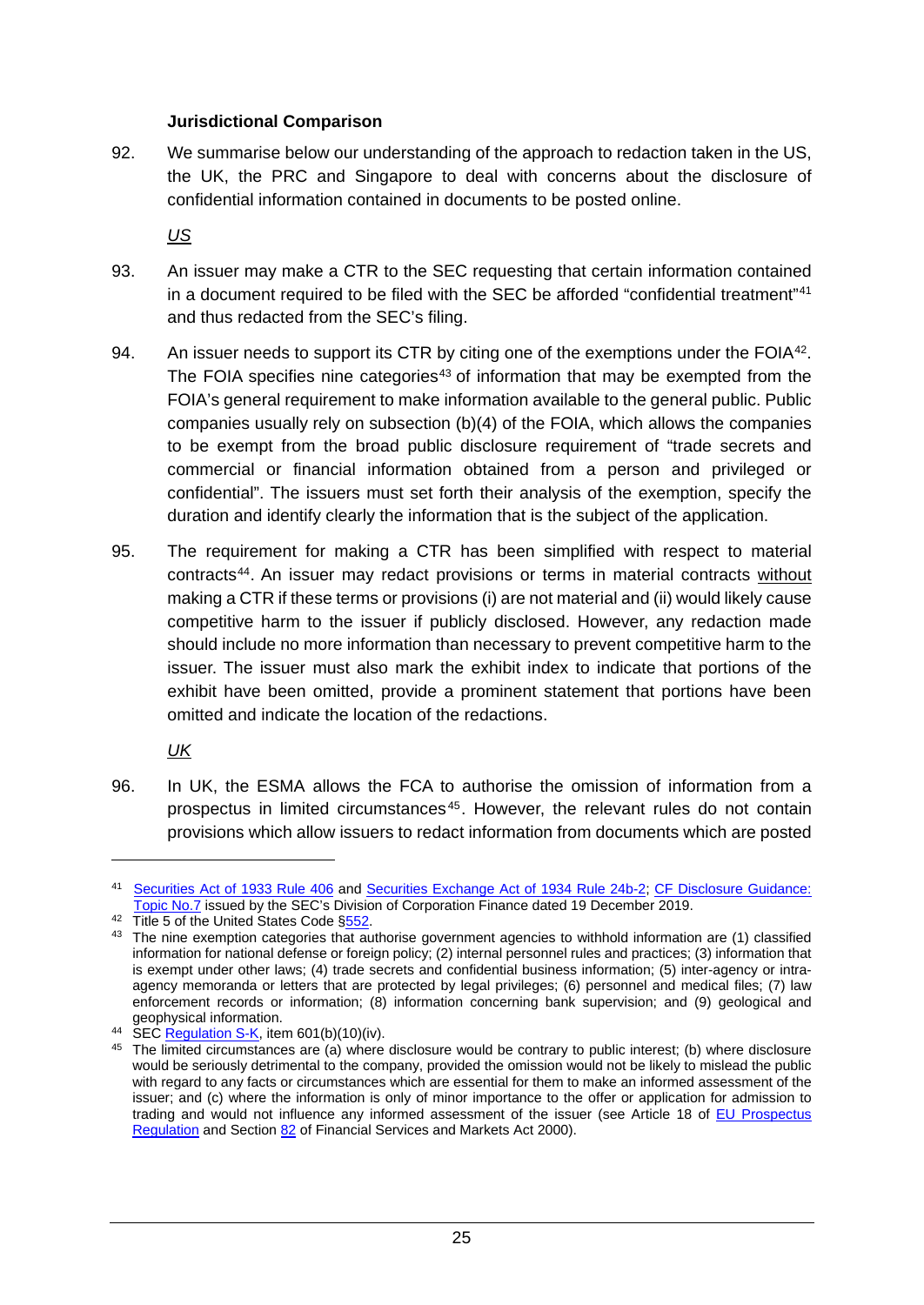online.

*PRC*

97. Similar to the UK, the relevant rules in the PRC do not contain provisions which allow issuers to redact information from documents posted online. For significant asset restructurings, where certain information or document is not suited to disclosure for such special reasons as involving classified information of the government or trade secrets (such as confidential information about core technology and detailed content of business contracts), an issuer can be exempted from the disclosure requirements by providing explanations in the relevant sections of its document for reasons for failure to comply with regulations of the CSRC, subject to the CSRC's non-objection<sup>[46](#page-28-0)</sup>.

#### *Singapore*

98. Singapore's rules only require documents to be displayed physically at specified locations in Singapore. No provision is currently available for document redaction.

#### **Practice of other Hong Kong regulators**

- 99. The requirement to post takeovers-related documents on display online was introduced more than ten years  $ago^{47}$ . We understand that the SFC rarely receives redaction requests and they will consider redaction requests (if any) on a case-by-case basis.
- 100. The CO does not provide for redaction of documents. We understand that the Companies Registry does not have a redaction policy.

#### **Proposal**

- 101. We do not propose to change our approach to redaction. We will continue to allow the redaction of documents on display in only very limited circumstances. We propose to make this clearer in the Waiver Guide. We also propose to amend the Waiver Guide to accommodate the redaction of documents on display in respect of data privacy concerns if an issuer can demonstrate to the Exchange's satisfaction that disclosure would breach the PDPO.
- 102. Issuers can continue to seek guidance from the Exchange on specific disclosure relief in respect of documents on online display on a case-by-case basis. The Exchange may issue guidance on the issue of redaction, as required, based on its experience implementing the proposals in this paper.

**Question 5** Do you agree that the Exchange should continue to allow redaction of documents on display in only very limited circumstances?

<span id="page-28-0"></span><sup>46</sup> See Article 4 of Standards for the Contents and Formats of Information Disclosure by Companies Offering Securities to the Public No. 26 - Significant Asset Restructurings of Listed Companies (2018 Revision) (Simplified Chinese version available at:

[http://www.sse.com.cn/lawandrules/regulations/csrcannoun/c/4686417.pdf\)](http://www.sse.com.cn/lawandrules/regulations/csrcannoun/c/4686417.pdf).

<span id="page-28-1"></span><sup>&</sup>lt;sup>47</sup> In January 2006 edition of Takeovers Code.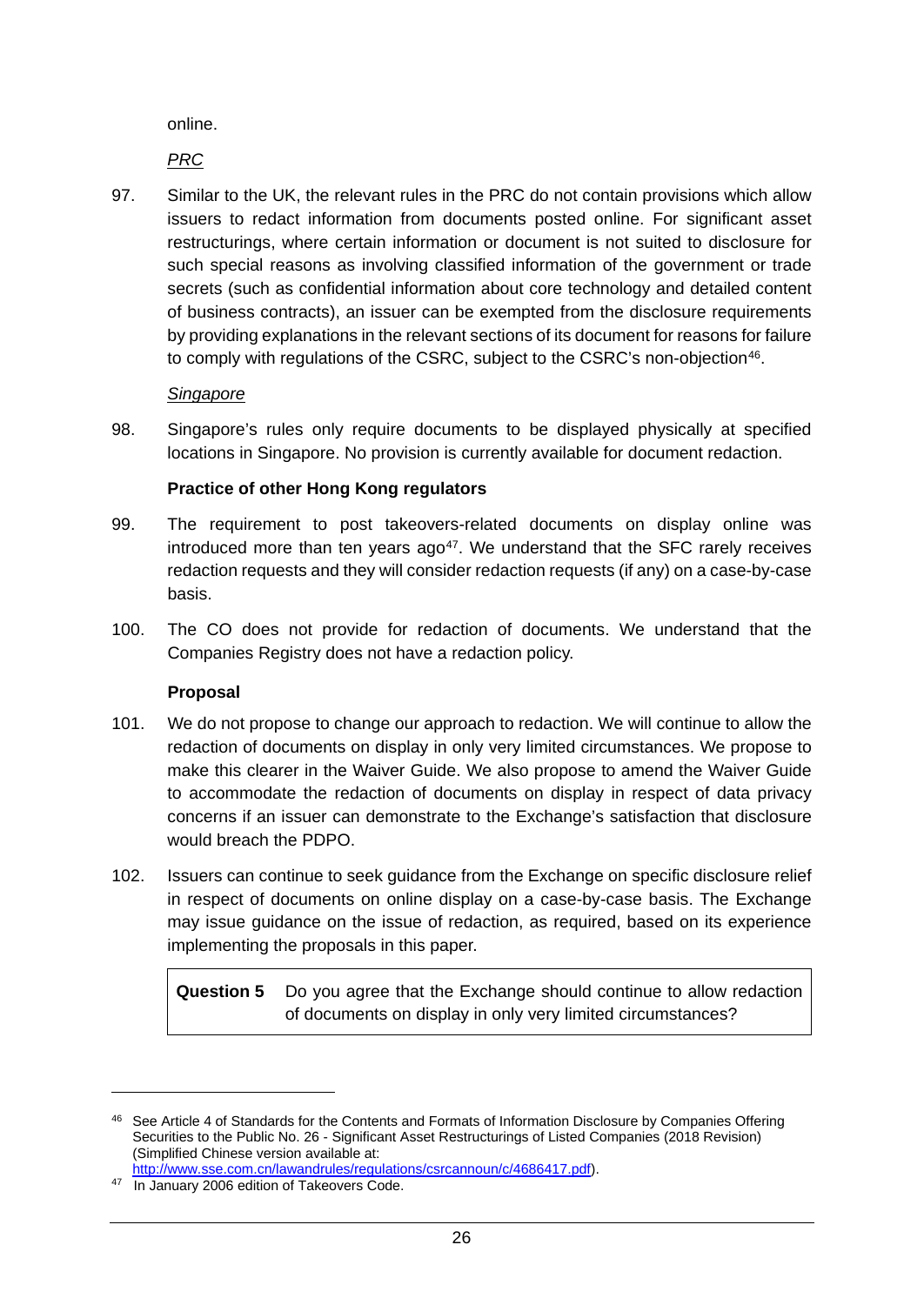## **D. Material contracts**

#### **Issue**

103. As our proposals will make documents on display more widely accessible, they may result in an increase in enquiries to the Exchange as to whether a contract constitutes a "material contract" and therefore whether there is a requirement for it to be displayed online.

#### **Current definition of "material contract"**

- 104. The definition of "material contract" in the Listing Rules is in line with the definitions in the C(WUMP)O and the Takeovers Code. Under the Listing Rules, material contracts are contracts *"(not being contracts entered into in the ordinary course of business) entered into by any member of the group within the two years immediately preceding the issue of the listing document*.*"* [48](#page-29-0)
- 105. Under the C(WUMP)O, a material contract is defined as a contract "*not being a contract entered into in the ordinary course of the business carried on or intended to be carried on by the company or a contract entered into more than 2 years before the date of issue of the prospectus*."[49](#page-29-1)
- 106. Under the Takeovers Code, a material contract is defined as a *"contract entered into after the date 2 years before the commencement of the offer period, not being a contract entered into in the ordinary course of the business carried on or intended to be carried on by the offeror[50](#page-29-2) [or the offeree[51](#page-29-3)] or any of its subsidiaries."* The SFC also provides guidance [52](#page-29-4) on the scope of material contracts for the purposes of the Takeovers Code.

#### **Proposal**

-

107. Material contracts are currently published electronically by the Companies Registry and online by the SFC. We are not aware that the requirement to do so has caused any practical difficulties for issuers. We do not propose to change the current Listing Rule definition of "material contract" as it is aligned with the definitions under the C(WUMP)O and the Takeovers Code.

### **Question 6** Do you agree that the current definition of "material contract" remains fit for purpose and that the Exchange should continue to apply it under our proposals?

<span id="page-29-0"></span><sup>48</sup> Paragraphs 52, 53(2) of Appendix 1A, paragraphs 42, 43(2) of Appendix 1B, paragraphs 75, 76(2) of Appendix 1E and paragraphs 65, 66(2) of Appendix 1F, MB Rules and paragraphs 51, 52(2) of Appendix 1A and paragraphs 41, 42(2) of Appendix 1B, GEM Rules.

<span id="page-29-1"></span><sup>49</sup> [Third Schedule](https://www.elegislation.gov.hk/hk/cap32?xpid=ID_1438402999300_001) Part I paragraph 17 and Sections [38D](https://www.elegislation.gov.hk/hk/cap32?xpid=ID_1438402989300_001) an[d 342C](https://www.elegislation.gov.hk/hk/cap32?xpid=ID_1438402998317_002) of C(WUMP)O.

<span id="page-29-2"></span><sup>50</sup> Schedule I paragraph 26 of [Takeovers Code.](https://www.sfc.hk/web/EN/assets/components/codes/files-current/web/codes/the-codes-on-takeovers-and-mergers-and-share-buy-backs/the-codes-on-takeovers-and-mergers-and-share-buy-backs.pdf)

<span id="page-29-3"></span><sup>51</sup> Schedule II paragraph 9 of [Takeovers Code.](https://www.sfc.hk/web/EN/assets/components/codes/files-current/web/codes/the-codes-on-takeovers-and-mergers-and-share-buy-backs/the-codes-on-takeovers-and-mergers-and-share-buy-backs.pdf)

<span id="page-29-4"></span><sup>&</sup>lt;sup>52</sup> [Practice Note 22 \(PN22\)](https://www.sfc.hk/web/EN/files/CF/pdf/Practice_Notes/Practice%20Note%2022%2020181231e.pdf) to [Takeovers Code](https://www.sfc.hk/web/EN/assets/components/codes/files-current/web/codes/the-codes-on-takeovers-and-mergers-and-share-buy-backs/the-codes-on-takeovers-and-mergers-and-share-buy-backs.pdf) (which clarifies that contracts relating to discloseable transactions, major transactions, VSD, VSA and RTO under the Listing Rules would normally be caught under the definition of "material contracts").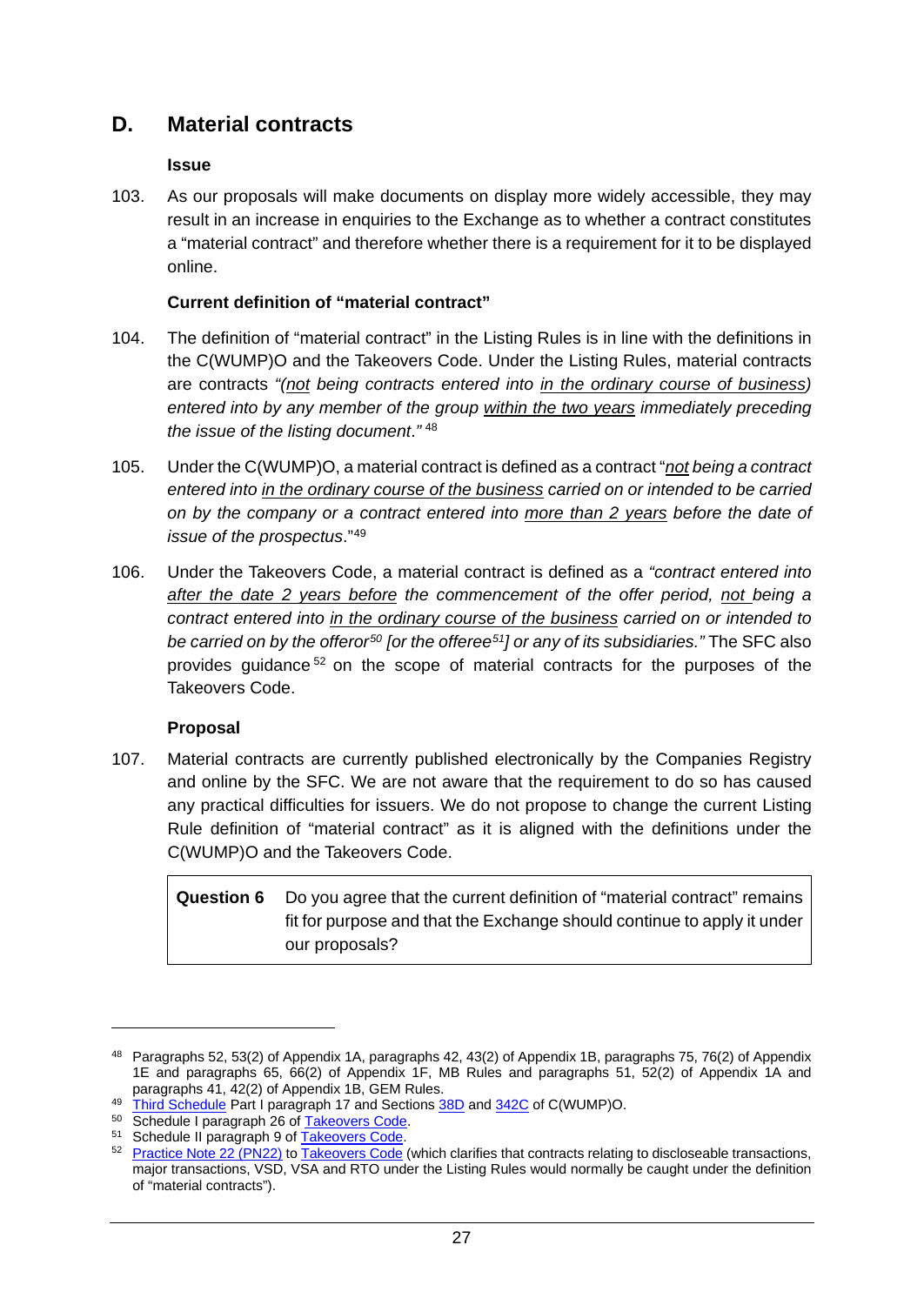# **E. Downloading and/or printing**

### **Issue**

108. If documents are displayed online through EPS in PDF format (the standard format used for documents submitted to EPS), users will be able to download and print them during the limited period they are available online. This means that the documents could be retained by members of the public after they are no longer available online.

### **Practice of other regulators**

- 109. A person's right to make a copy of documents the Companies Registry puts on display is provided by the CO. If a person orders an electronic copy of documents on display in a CD-ROM format from the Companies Registry, he is able to retain and print those documents and make copies.
- 110. Documents related to takeovers put on display by the SFC and linked to from the HKEX website are removed following the close of an offer period. However, these documents are in PDF format and no restriction is placed on their capability to be printed or downloaded whilst they are displayed online.

#### **Proposal**

111. For the reasons set out above, we do not propose to restrict the ability to download and/or print documents that are published online.

**Question 7** Do you agree that restrictions should not be placed on downloading and/or printing documents that are published online in accordance with the proposals set out in this paper?

# **F. Access identification**

### **Issue**

- 112. It is our understanding that most issuers do not currently verify and record the identity of persons that access the documents they put physically on display. However, it is possible for an issuer to do so (e.g. by asking the person to present their governmentissued photo identification document).
- 113. Although an issuer can, in practice, request the identity of a person who wishes to access a document on physical display, an issuer is still required to make the document available to the public by the Listing Rules and therefore must not deny access to the document to any person who refuses to reveal their identity.
- 114. Other regulators (including the Companies Registry and the SFC) do not record and verify the identity of a person who accesses documents they make available electronically or online.
- 115. It would be practically very difficult for the Exchange to put in place a system that would enable issuers to verify the identity claimed by a person who wishes to access a document on display online. This is because online identities can easily be anonymised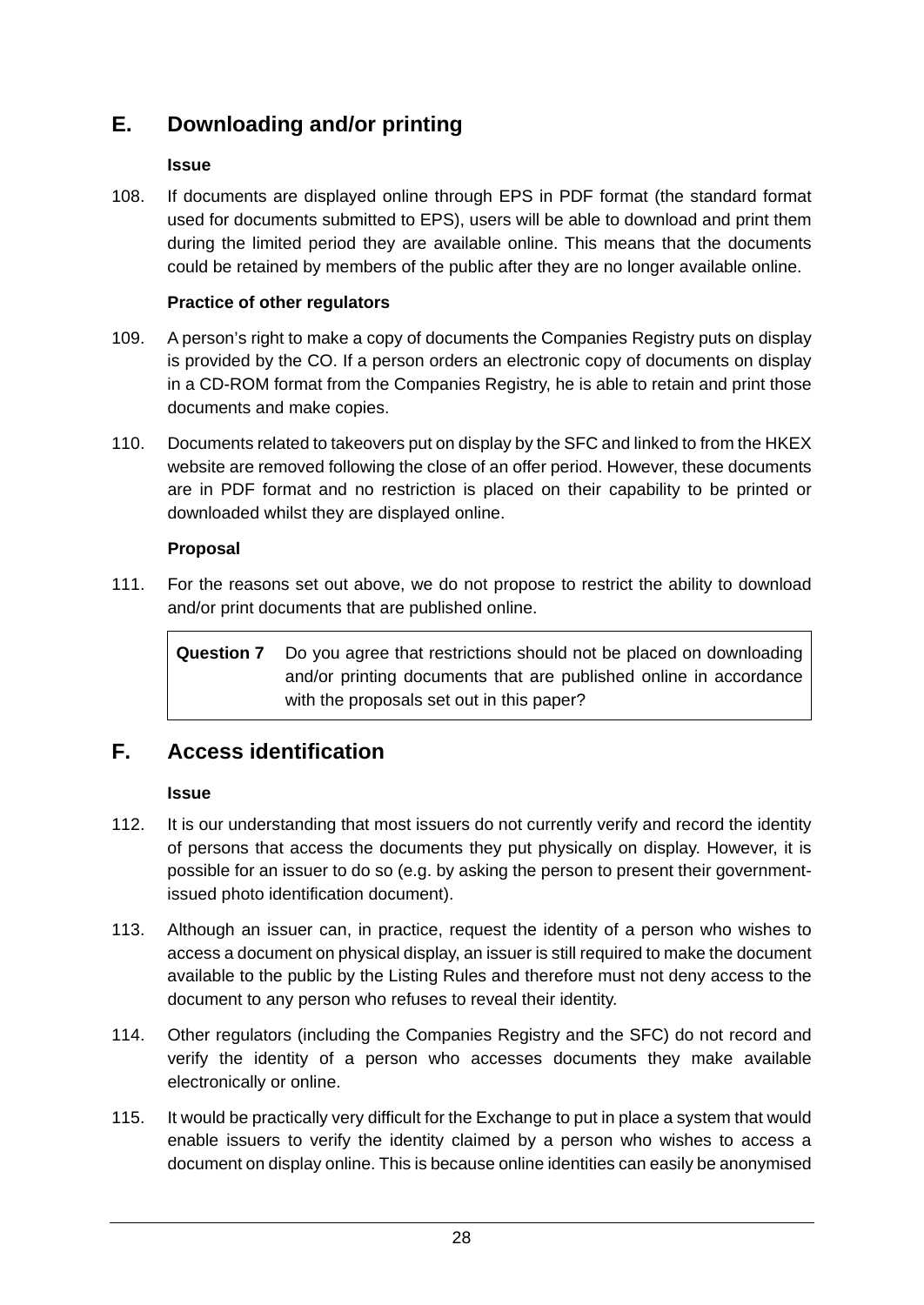or spoofed.

### **Proposal**

116. For the reasons set out above, we do not propose to put in place a system that would enable issuers to record and verify the identity of a person who accesses their documents on display online.

**Question 8** Do you agree with our proposal not to put in place a system that would enable issuers to record and verify the identity of a person who accesses documents on display online?

## **G. Documents on display for notifiable transactions and connected transactions**

### **Current Listing Rule requirements**

- 117. The Listing Rules require issuers to obtain shareholders' approval for certain notifiable transactions and connected transactions. The issuer must issue a circular for the transaction and make available certain documents for inspection.
	- (a) In the case of a major transaction, VSD or VSA (the **relevant notifiable transactions**), the issuer is required to display the following documents as set out in Paragraph 43 of Appendix 1B to the MB Rules and Paragraph 42 of Appendix 1B to the GEM Rules:
		- i) all material contracts (not being contracts entered into in the ordinary course of business) entered into by the issuer within the last two years before the issue of the circular;
		- ii) the constitutional documents or equivalent documents of the issuer; the audited accounts for the issuers for the last two financial years; and a copy of each notifiable and/or connected transaction circular issued by the issuer since the latest published audited accounts;
		- iii) all expert reports, letters or valuations any part of which is extracted or referred to in the circular; and statements of adjustments signed by reporting accountants (collectively, the **expert reports**);
	- (b) In the case of a connected transaction requiring shareholders' approval, the issuer is required to display:
		- i) all contracts referred to in the circular; and
		- ii) directors' service contracts (excluding contracts that are expiring or determinable by the employer within one year without payment of compensation (other than statutory compensation)) (**relevant directors' contracts**).
- 118. The purpose of the circulars is to provide shareholders with information necessary to make an informed assessment of the transactions. The documents on display provide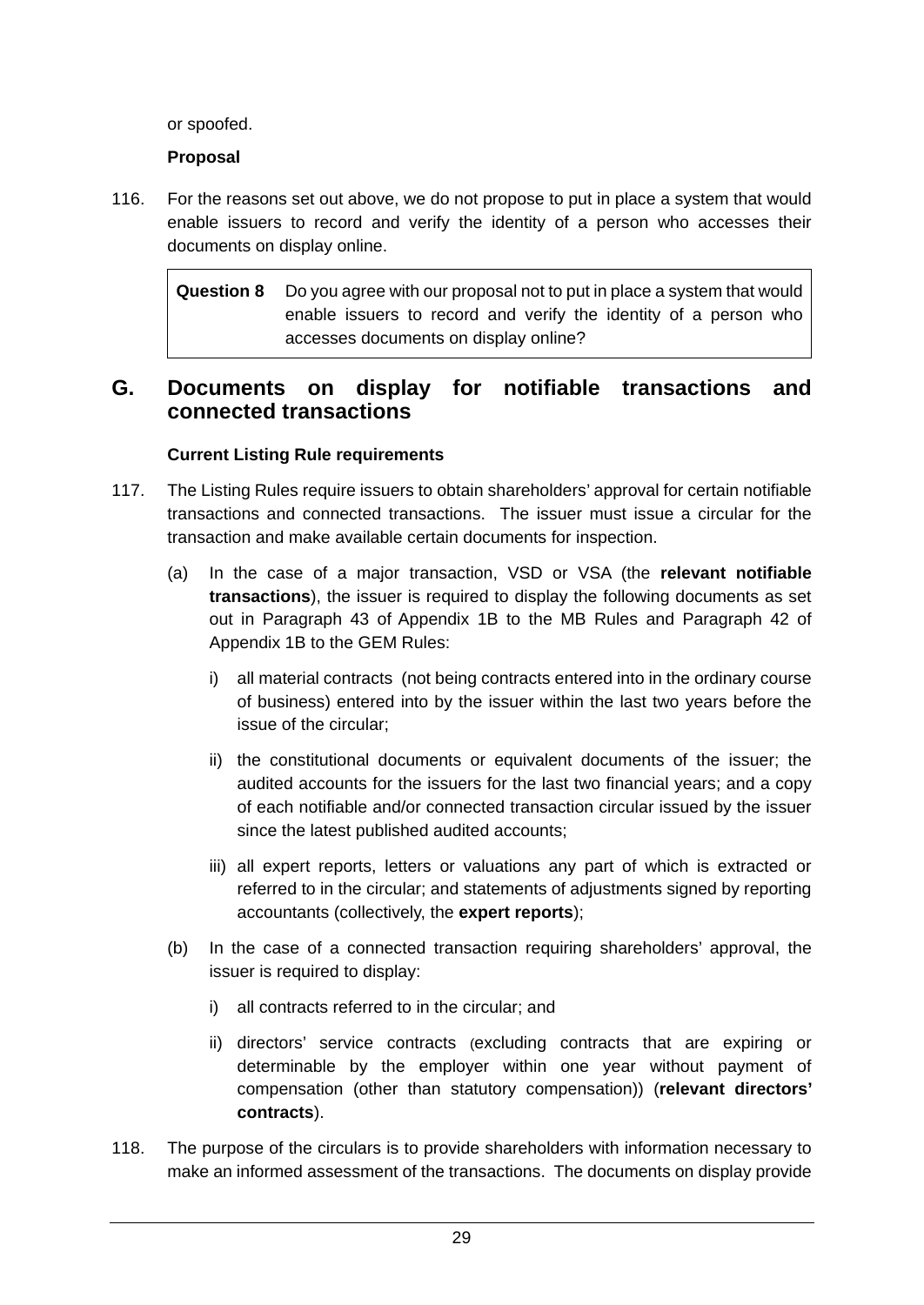(a) additional information to that set out in the circulars and (b) opportunity for investors to conduct their own due diligence of the issuer and its operations if they so wish.

#### **Proposal**

- 119. Section B (paragraphs 77 to 78) proposes to change the documentary requirements from physical inspection to online publication so that documents required to be displayed (e.g. contracts and expert reports relating to the subject transactions) would be readily available for public inspection. Paragraphs 86 and 87 propose to remove the requirements for issuers to display the documents referred to in paragraph 117(a)(ii) as these documents are already published on the HKEX website and the issuers' websites $53$ .
- 120. In addition, we propose to streamline the documentary requirements as follows:
	- (a) in respect of relevant notifiable transactions:
		- i) require issuers to display those contracts pertaining to the transactions;
		- ii) remove the requirement to display all material contracts entered into by the issuer within the last two years; and
		- iii) retain the requirements for issuers to display the expert reports;
	- (b) in respect of connected transactions that are subject to the shareholders' approval requirement:
		- i) make clear that issuers are required to display the contracts pertaining to the transactions (instead of contracts referred to in the circular), consistent with the requirements for transaction circulars; and
		- ii) remove the requirement for issuers to display relevant directors' contracts.
- 121. We propose to remove the requirements to display all material contracts entered into by the issuer within the last two years and relevant directors' contracts as they are not directly related to the transactions that are the subject of the circulars. The relevant directors' contracts that require the prior approval of shareholders should have been disclosed in previously published circulars. Issuers would still be required to include a summary of those material contracts and/or relevant directors' contracts in the transaction circulars<sup>[54](#page-32-1)</sup>.
- 122. We consider that the purpose of a transaction circular is to provide shareholders with information about the proposed transaction and inform them on how they should vote. Accordingly, the relevant documents should be the contracts pertaining to the transaction to facilitate shareholders' assessment of such transaction; and, in our view, it is unnecessary for shareholders to be provided with access to other material contracts entered into by the issuer within the last two years. This is distinguished from

<span id="page-32-0"></span><sup>53</sup> See MB Rules 2.07C(1)(b), 2.07C(6), 13.46, 13.90, 14.41 and 14A.46 and GEM Rule 16.17(2), 16.19(1), 31.38, 17.102, 19.41 and 20.44.

<span id="page-32-1"></span> $54$  See MB Rules 14.66(10), 14A.70(13) and Paragraphs 39 and 42 of Appendix 1B, and GEM Rules 19.66(11), 20.68(13) and Paragraphs 39 and 41 of Appendix 1B.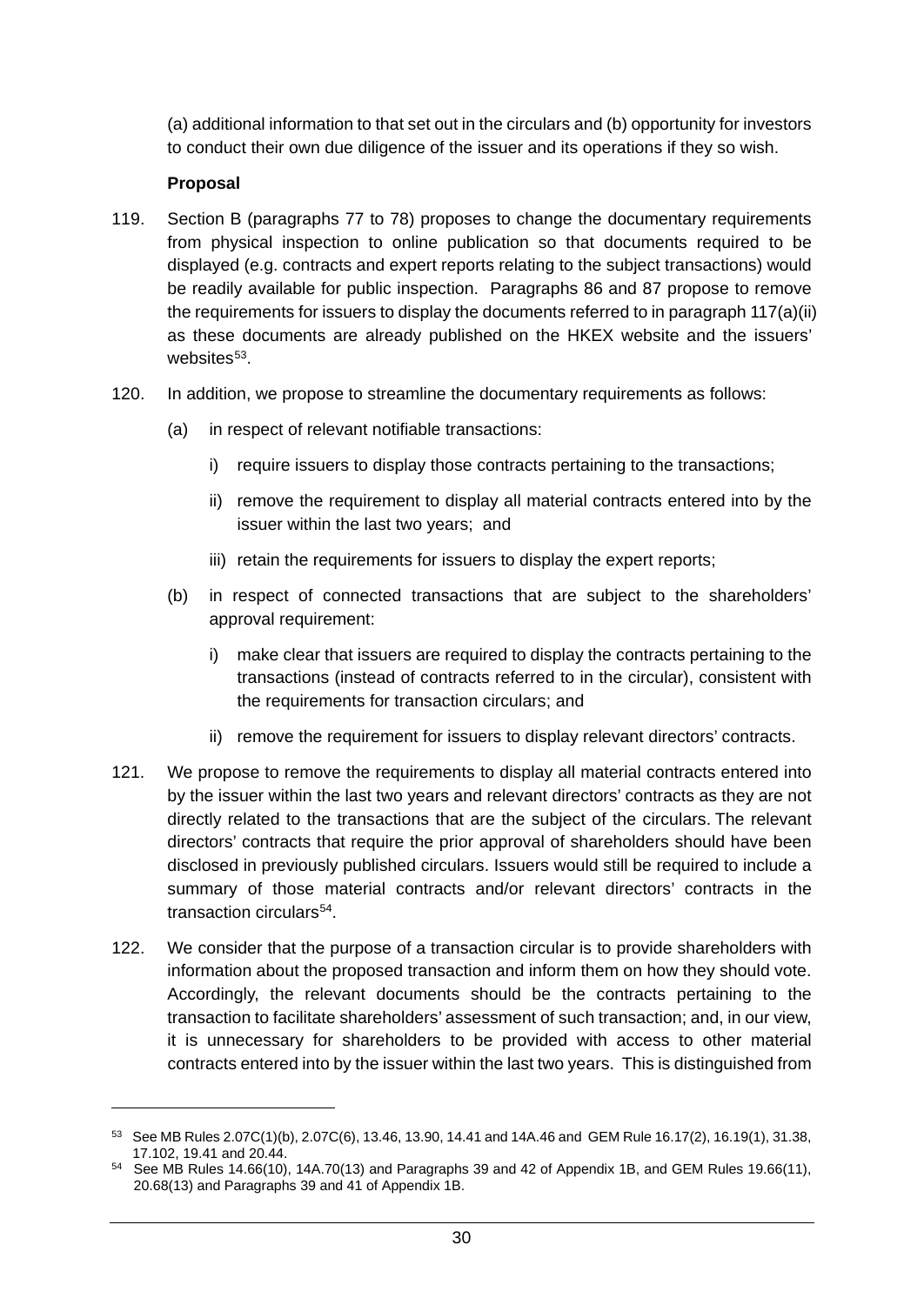listing documents in connection with an application for listing (e.g. rights issues and open offers) or takeover documents. The subject transactions in those circumstances involve the securities of the issuers and in those circumstances, material contracts and directors' service contracts serve to facilitate investors' assessment of the issuers for the purpose of considering their investments in those securities.

- 123. Our proposal is comparable to the requirements in other markets that require shareholders' approval for significant transactions and related party transactions. For example, the UK<sup>[55](#page-33-0)</sup> and Singapore<sup>[56](#page-33-1)</sup> require issuers to display the sale and purchase agreements in respect of the subject transactions, and not other material contracts or directors' service contracts. The PRC<sup>[57](#page-33-2)</sup> does not require listed companies to display contracts.
- 124. Issuers are obliged under the Inside Information Provision under Part XIVA of the SFO to disclose all inside information (as defined in the SFO) on an ongoing basis. To the extent any other material contracts entered into by the issuer within the last two years constitute inside information (as defined in the SFO), they would have been disclosed by the issuer.
- 125. The Listing Rule amendments to implement our proposals are set out in **Appendices IV and V**.
- 126. For the avoidance of doubt, our proposal would not apply to RTOs and extreme transactions. The documentary requirements for these transactions are the same as those applicable to New Listing applications under Appendix 1A to the MB Rules (Appendix 1A to the GEM Rules).

**Question 9** In respect of a relevant notifiable transaction, do you agree with our proposal to:

- i) require the issuer to display the contracts pertaining to the transaction only; and
- ii) remove the requirement to display all material contracts entered into by the issuer within the last two years before the issue of the circular?

Please give reasons for your views.

<span id="page-33-0"></span><sup>55</sup> Under UK Listing Rules, issuers are required to display the sale and purchase agreements in respect of class

<span id="page-33-1"></span><sup>1</sup> transactions (see also footnote 28) along with the relevant transaction circulars.<br><sup>56</sup> In Singapore, the SGX Rules require issuers to display the sale and purchase agreements in respect of discloseable transactions when

<span id="page-33-2"></span><sup>57</sup> In the Mainland, the Rules Governing the Listing of Stocks on Shanghai Stock Exchange do not require the display of contracts.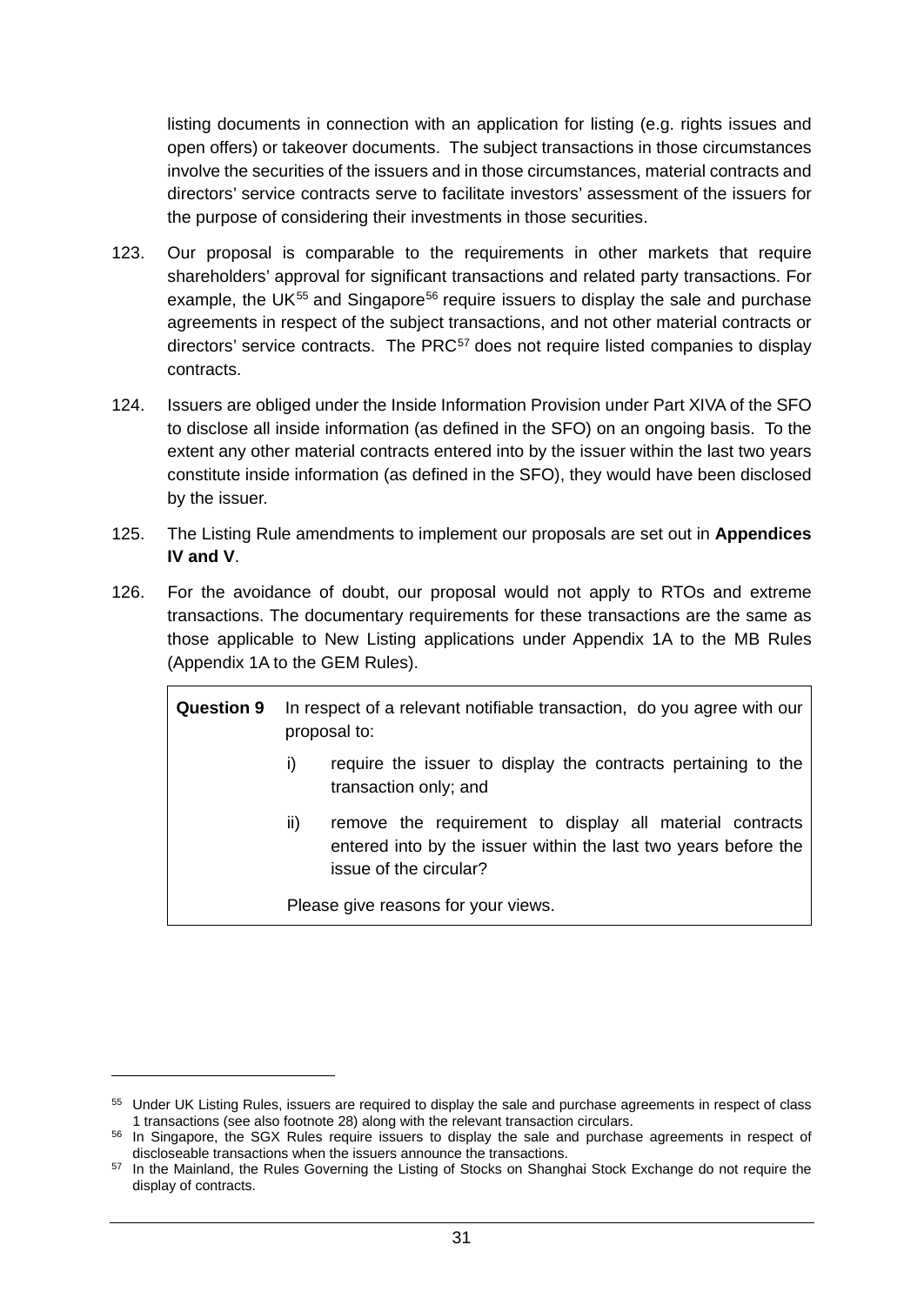**Question 10** In respect of a connected transaction that is subject to the shareholders' approval requirement, do you agree with our proposal to:

- i) require the issuer to display the contracts pertaining to the transaction only; and
- ii) remove the requirement to display contracts referred to in the circular and relevant directors' contracts?

Please give reasons for your views.

## **H. Housekeeping changes**

- 127. Under MB Rules 13.52 and 13.52A (GEM Rules 17.53 and 17.53A), issuers are required to submit certain documents to the Exchange for pre-vetting. As these documents can be submitted to the Exchange by electronic means, we propose some minor changes to the Rules to make clear that printed copies are not required. This is in line with the current practice.
- 128. We propose to add a note to MB Rule 2.07C(4)(b) (GEM Rule 16.03) to clarify that the language requirements of that Rule do not apply to documents on display.
- 129. We propose to amend Paragraph 27 of Appendix 1D to the MB Rules to clarify that in respect of structured products, the display requirements also apply to the supplemental listing documents or subsequent amendments to the listing documents. This is in line with the current practice.
- 130. The proposed Rule amendments are set out in **Appendices IV and V**.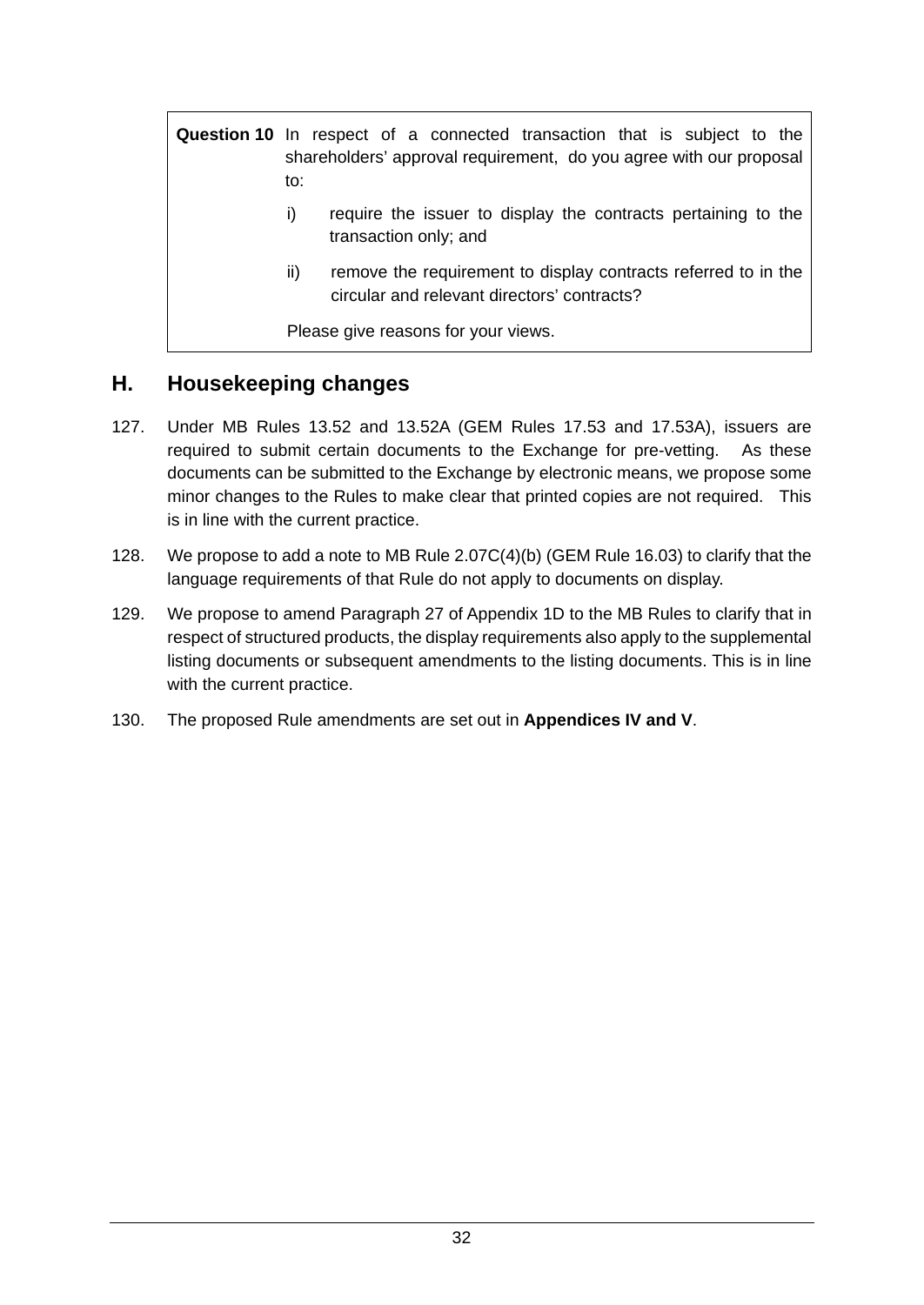# <span id="page-35-0"></span>**APPENDIX I: CURRENT DOCUMENTS FOR INSPECTION REQUIREMENTS**

The table below provides a summary of the current documents for inspection requirements under the Listing Rules, CO and Takeovers Code<sup>[58](#page-35-0)</sup>.

|                | <b>Regulation:</b>                                                                                            | <b>Listing Rules</b>                                                                        |                 |                                                                                                                                           |                 |                                                                                                                               |                          |                                                                                                                             |                 |                                                                                                                                          |                         | co                                                                                                      | <b>Takeovers</b><br>Code |                                                                                                                        |                                                               |
|----------------|---------------------------------------------------------------------------------------------------------------|---------------------------------------------------------------------------------------------|-----------------|-------------------------------------------------------------------------------------------------------------------------------------------|-----------------|-------------------------------------------------------------------------------------------------------------------------------|--------------------------|-----------------------------------------------------------------------------------------------------------------------------|-----------------|------------------------------------------------------------------------------------------------------------------------------------------|-------------------------|---------------------------------------------------------------------------------------------------------|--------------------------|------------------------------------------------------------------------------------------------------------------------|---------------------------------------------------------------|
|                | <b>Purpose:</b>                                                                                               | <b>Application of</b><br>listing<br>For $\geq$ 14 days<br>upon issue of<br>listing document |                 | <b>Major transaction</b><br>or $above$ <sup><math>(1)</math></sup><br>For $\geq$ 14 days<br>upon issue of<br>circular/listing<br>document |                 | <b>Connected</b><br>transaction<br>subject to<br>shareholders'<br>approval<br>For $\geq$ 14 days<br>upon issue of<br>circular |                          | <b>Debt securities</b><br>issuance <sup>(2)</sup><br>For $\geq$ 14 days upon<br>issue of listing<br>document <sup>(3)</sup> |                 | <b>Structured products</b><br>issuance<br>Upon publication of<br>listing document for so<br>long as such structured<br>product is listed |                         | Share option<br>scheme/<br>Upon dispatch of<br>circular until the<br>close of the relevant<br><b>GM</b> |                          | Offering of shares/ debt<br>securities to the public<br>Upon registration of the<br>prospectus for at least 7<br>years | <b>Takeovers</b><br>and mergers<br>During the<br>offer period |
|                | Time frame:                                                                                                   |                                                                                             |                 |                                                                                                                                           |                 |                                                                                                                               |                          |                                                                                                                             |                 |                                                                                                                                          |                         |                                                                                                         |                          |                                                                                                                        |                                                               |
|                | <b>Document type</b>                                                                                          |                                                                                             | Online Physical | Online                                                                                                                                    | <b>Physical</b> |                                                                                                                               | <b>Online Physical</b>   | Online                                                                                                                      | <b>Physical</b> | Online                                                                                                                                   | <b>Physical</b>         | Online                                                                                                  | <b>Physical</b>          | Online and physical                                                                                                    | Online                                                        |
|                | Constitutional documents                                                                                      | $\checkmark$ (a)                                                                            |                 | $\sqrt{a}$                                                                                                                                | $\checkmark$    | $\mathbf{u}$                                                                                                                  | $\overline{\phantom{a}}$ | X                                                                                                                           | $\checkmark$    | $\sim$                                                                                                                                   | $\mathbf{u}$            | $\sim$ $\sim$                                                                                           | $\overline{\phantom{a}}$ |                                                                                                                        | ✓                                                             |
| $\overline{2}$ | Audited financial<br>information for issuers for<br>the last two financial<br>years <sup>(4)</sup>            | X                                                                                           | $\checkmark$    | $\checkmark$ (b)                                                                                                                          | $\checkmark$    | $- -$                                                                                                                         | $\overline{\phantom{a}}$ | X                                                                                                                           | ✓               | $\checkmark$ (c)                                                                                                                         | Optional <sup>(c)</sup> | $\mathbf{u}$                                                                                            | $\mathbf{u}$             | $\overline{\phantom{a}}$                                                                                               | ✓                                                             |
| 3              | Notifiable and connected<br>transaction circulars<br>issued since the latest<br>published audited<br>accounts | $\sim$                                                                                      | $\sim$ $\sim$   | $\sqrt{(5)}$                                                                                                                              | ✓               | $\sim$ $\sim$                                                                                                                 | $\sim$ $\sim$            | $\sim$ $\sim$                                                                                                               | $\sim$          | $\sim$                                                                                                                                   | $\sim$ $\sim$           | $\sim$ $\sim$                                                                                           | $\overline{\phantom{a}}$ | $\overline{\phantom{a}}$                                                                                               | $- -$                                                         |

 $\overline{a}$ 

<sup>58</sup> Listing documents (save for items 19 and 20 in this table) are not subject to documents for inspection requirements under the Listing Rules, CO and Takeovers Code.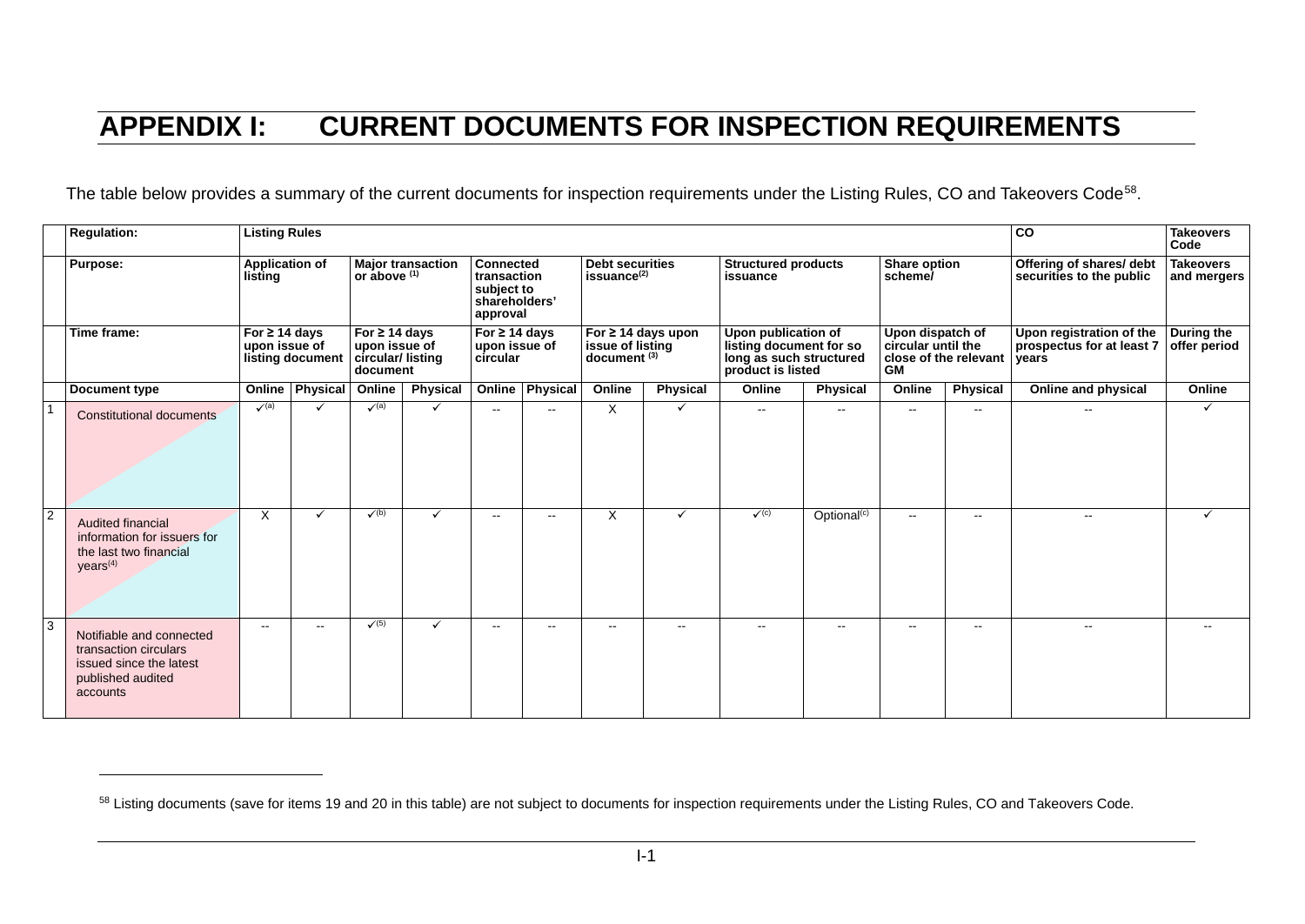|                | <b>Regulation:</b>                                                                                                          | <b>Listing Rules</b>                                    |                 |                                                                     |                          |                                                                            |                          |                                                                        |                          |                                                                                                |                           |                                                                              |                          | $\overline{c}$                                                 | <b>Takeovers</b><br>Code        |
|----------------|-----------------------------------------------------------------------------------------------------------------------------|---------------------------------------------------------|-----------------|---------------------------------------------------------------------|--------------------------|----------------------------------------------------------------------------|--------------------------|------------------------------------------------------------------------|--------------------------|------------------------------------------------------------------------------------------------|---------------------------|------------------------------------------------------------------------------|--------------------------|----------------------------------------------------------------|---------------------------------|
|                | Purpose:                                                                                                                    | <b>Application of</b><br>listing                        |                 | or above (1)                                                        | <b>Major transaction</b> | <b>Connected</b><br>transaction<br>subject to<br>shareholders'<br>approval |                          | <b>Debt securities</b><br>issuance <sup>(2)</sup>                      |                          | <b>Structured products</b><br>issuance                                                         |                           | Share option<br>scheme/                                                      |                          | Offering of shares/ debt<br>securities to the public           | <b>Takeovers</b><br>and mergers |
| Time frame:    |                                                                                                                             | For $\geq$ 14 days<br>upon issue of<br>listing document |                 | For $\geq$ 14 days<br>upon issue of<br>circular/listing<br>document |                          | For $\geq$ 14 days<br>upon issue of<br>circular                            |                          | For $\geq$ 14 days upon<br>issue of listing<br>document <sup>(3)</sup> |                          | Upon publication of<br>listing document for so<br>long as such structured<br>product is listed |                           | Upon dispatch of<br>circular until the<br>close of the relevant<br><b>GM</b> |                          | Upon registration of the<br>prospectus for at least 7<br>vears | During the<br>offer period      |
|                | <b>Document type</b>                                                                                                        |                                                         | Online Physical | Online                                                              | <b>Physical</b>          |                                                                            | <b>Online Physical</b>   | Online                                                                 | Physical                 | Online                                                                                         | <b>Physical</b>           | Online                                                                       | Physical                 | Online and physical                                            | Online                          |
| $\overline{4}$ | Material contracts <sup>(6)</sup>                                                                                           | $\times$                                                | $\checkmark$    | $\times$                                                            | $\checkmark$             | $\mathbf{u}$                                                               | $\overline{a}$           | $\overline{\phantom{a}}$                                               | $\overline{\phantom{a}}$ | $\overline{\phantom{a}}$                                                                       | $\mathbf{L}$              | $\sim$ $\sim$                                                                | $\overline{\phantom{a}}$ | $\checkmark$                                                   | $\checkmark$                    |
| $\overline{5}$ | Valuation and expert<br>reports, letters or<br>documents<br>extracted<br>or referred to<br>in the listing<br>document $(7)$ | $\overline{X}$                                          | $\checkmark$    | $\overline{X}$                                                      | $\checkmark$             | $\mathbf{u}$                                                               | $\overline{\phantom{a}}$ | $\overline{X}$                                                         | $\checkmark$             | Optional <sup>(d)</sup>                                                                        | Optional <sup>(d)</sup>   | $\sim$ $\sim$                                                                | $\mathbf{u}$             | $\sim$                                                         |                                 |
| 6              | Statements of<br>adjustments by reporting<br>accountants                                                                    | $\times$                                                | $\checkmark$    | $\times$                                                            | $\checkmark$             | $\sim$                                                                     | $\sim$                   | $\overline{X}$                                                         | $\checkmark$             | $\sim$                                                                                         | $\mathbb{L}^{\mathbb{L}}$ | $\sim$                                                                       | $\mathbf{u}$             | $\checkmark$                                                   |                                 |
| $\overline{7}$ | Directors' service<br>contracts                                                                                             | $\times$                                                | $\checkmark$    | $\times$                                                            | $\sqrt{8}$               | X                                                                          | $\checkmark$             | $\overline{\phantom{a}}$                                               | $\overline{a}$           |                                                                                                | $\mathbf{L}$              | $\overline{a}$                                                               | $\overline{\phantom{a}}$ | $\sim$                                                         | ✓                               |
| $\overline{8}$ | Deposit agreements for<br>depositary receipts <sup>(9)</sup>                                                                | $\times$                                                | $\checkmark$    | $\sim$                                                              | $\sim$ $\sim$            | $\mathbf{L}$                                                               | $\overline{a}$           | $\sim$                                                                 | $\overline{\phantom{a}}$ | $\sim$                                                                                         | $\mathbf{u}$              | $\mathbf{u}$                                                                 | $\overline{\phantom{a}}$ |                                                                |                                 |
| $\overline{9}$ | Contracts referred to in<br>connected transaction<br>circulars                                                              | $\overline{\phantom{a}}$                                | $\mathbf{u}$    | $\sim$                                                              | $\sim$ $\sim$            | X                                                                          | $\checkmark$             | $\sim$                                                                 | $\overline{a}$           | $\overline{\phantom{a}}$                                                                       | $\overline{\phantom{a}}$  | $\mathbf{u}$                                                                 | $\sim$                   | $\mathbf{u}$                                                   | $\sim$                          |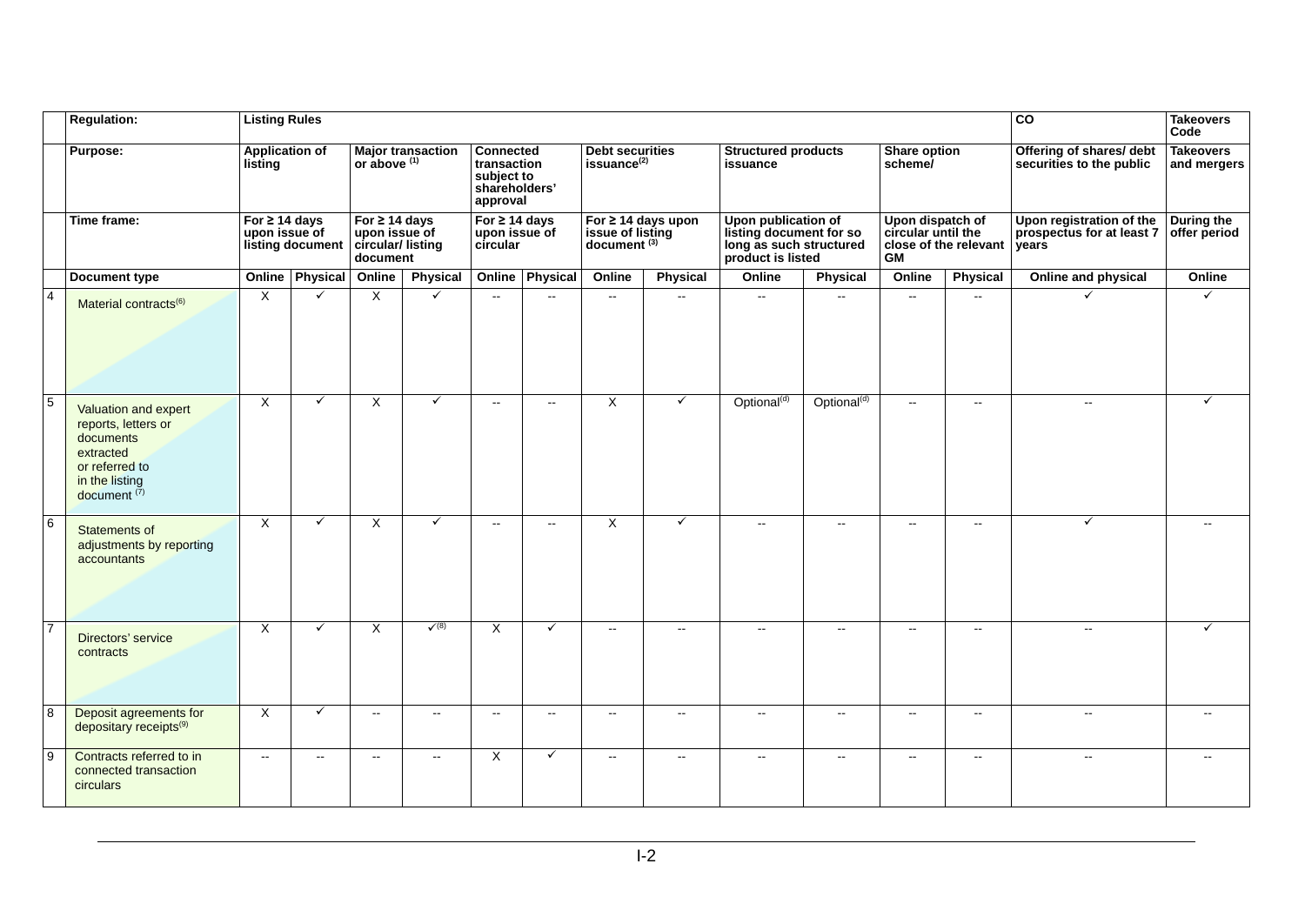|             | <b>Regulation:</b>                                                                                                                             | <b>Listing Rules</b>                                    |                          |                                                                     |                          |                                                                            |                          |                                                                        |                           |                                                                                                |                             |                                                                              |                          | $\overline{c}$                                                 | <b>Takeovers</b><br>Code        |
|-------------|------------------------------------------------------------------------------------------------------------------------------------------------|---------------------------------------------------------|--------------------------|---------------------------------------------------------------------|--------------------------|----------------------------------------------------------------------------|--------------------------|------------------------------------------------------------------------|---------------------------|------------------------------------------------------------------------------------------------|-----------------------------|------------------------------------------------------------------------------|--------------------------|----------------------------------------------------------------|---------------------------------|
|             | <b>Purpose:</b>                                                                                                                                |                                                         | <b>Application of</b>    | or above $(1)$                                                      | <b>Major transaction</b> | <b>Connected</b><br>transaction<br>subject to<br>shareholders'<br>approval |                          | <b>Debt securities</b><br>issuance <sup>(2)</sup>                      |                           | <b>Structured products</b><br>issuance                                                         |                             | Share option<br>scheme/                                                      |                          | Offering of shares/ debt<br>securities to the public           | <b>Takeovers</b><br>and mergers |
| Time frame: |                                                                                                                                                | For $\geq$ 14 days<br>upon issue of<br>listing document |                          | For $\geq$ 14 days<br>upon issue of<br>circular/listing<br>document |                          | For $\geq 14$ days<br>upon issue of<br>circular                            |                          | For $\geq$ 14 days upon<br>issue of listing<br>document <sup>(3)</sup> |                           | Upon publication of<br>listing document for so<br>long as such structured<br>product is listed |                             | Upon dispatch of<br>circular until the<br>close of the relevant<br><b>GM</b> |                          | Upon registration of the<br>prospectus for at least 7<br>years | During the<br>offer period      |
|             | Document type                                                                                                                                  | Online                                                  | Physical                 | Online                                                              | <b>Physical</b>          | Online                                                                     | Physical                 | Online                                                                 | Physical                  | Online                                                                                         | <b>Physical</b>             | Online                                                                       | Physical                 | Online and physical                                            | Online                          |
| 10          | Share option scheme<br>document <sup>(10)</sup>                                                                                                | $\sim$                                                  | $\overline{\phantom{a}}$ | $\sim$                                                              | $\sim$                   | $\sim$                                                                     | $\overline{\phantom{a}}$ | $\sim$                                                                 | $\overline{\phantom{a}}$  | $\overline{\phantom{a}}$                                                                       | --                          | X                                                                            | $\checkmark$             |                                                                | $\overline{\phantom{a}}$        |
| 11          | Share capital information of<br><b>PRC</b> issuers                                                                                             | $\overline{\mathsf{x}}$                                 | $\checkmark$             | $\sim$                                                              | $\sim$ $\sim$            | $\mathbf{u}$                                                               | $\overline{\phantom{a}}$ | $\overline{\phantom{a}}$                                               | $\overline{\phantom{a}}$  | $\overline{a}$                                                                                 | $\sim$                      | $\sim$                                                                       | $\mathbf{u}$             | $\sim$                                                         |                                 |
| 12          | Copies of overseas statutes/<br>regulations summarised in<br>the listing documents <sup>(e)</sup>                                              | X                                                       | $\checkmark$             | $\sim$                                                              | $\sim$ $\sim$            | $\mathbf{u}$                                                               | $\overline{a}$           | $\mathbf{u}$                                                           | $\mathbf{L}$              | $\sim$                                                                                         | $\overline{a}$              | $\sim$                                                                       | $\mathbf{u}$             |                                                                |                                 |
| 13          | <b>Certified English translation</b><br>of documents for<br>inspection <sup>(e)</sup>                                                          | $\overline{X}$                                          | ✓                        | $\sim$                                                              | $\sim$                   | $\mathbf{u}$                                                               | $\overline{\phantom{a}}$ | $\mathbb{H}^{\mathbb{Z}}$                                              | $\overline{\phantom{a}}$  | $\overline{a}$                                                                                 | $\mathcal{L}_{\mathcal{L}}$ | $\mathbb{H}^{\mathbb{Z}}$                                                    | н.                       |                                                                |                                 |
| 14          | Summary of the relevant<br>overseas statutes and<br>regulations and copies of<br>these statutes and<br>regulations <sup>(f)</sup>              | $\mathsf{X}$                                            | ✓                        | $\sim$                                                              | $\sim$                   | $\mathbf{u}$                                                               | $\overline{\phantom{a}}$ | $\mathbb{H}^{\mathbb{Z}}$                                              | $\mathbb{H}^{\mathbb{Z}}$ | $\overline{a}$                                                                                 | $\mathcal{L}_{\mathcal{L}}$ | $\mathbb{H}^{\mathbb{Z}}$                                                    | ш.                       | $-$                                                            |                                 |
| 15          | Summary of the provisions<br>of the constitutive<br>documents <sup>(f)</sup>                                                                   | $\overline{X}$                                          | $\checkmark$             | $\sim$                                                              | $\sim$                   | $\sim$                                                                     | $\overline{\phantom{a}}$ | $\overline{\phantom{a}}$                                               | $\sim$                    | $\sim$                                                                                         | $\overline{a}$              | $\sim$                                                                       | $\overline{a}$           |                                                                |                                 |
| 16          | <b>Comparison between</b><br>constitutive documents and<br>the listed Hong Kong<br>issuer's existing articles of<br>association <sup>(f)</sup> | $\times$                                                | $\checkmark$             | $\sim$                                                              | $\sim$                   | $\mathbf{u}$                                                               | $\overline{\phantom{a}}$ | $\sim$ $\sim$                                                          | $\sim$                    |                                                                                                | $\overline{a}$              | $\sim$ $\sim$                                                                | $\overline{a}$           |                                                                |                                 |
| 17          | Copies of full property<br>valuation reports<br>summarised in the listing<br>document <sup>(f)</sup>                                           | $\times$                                                | ✓                        | $\sim$                                                              | $\sim$                   | $\mathbf{u}$                                                               | $\overline{\phantom{a}}$ | $\overline{\phantom{a}}$                                               | $\mathbf{u}$              | $\overline{\phantom{a}}$                                                                       | $\mathbf{u}$                | $\mathbf{u}$                                                                 | $\overline{\phantom{a}}$ | $\overline{\phantom{a}}$                                       |                                 |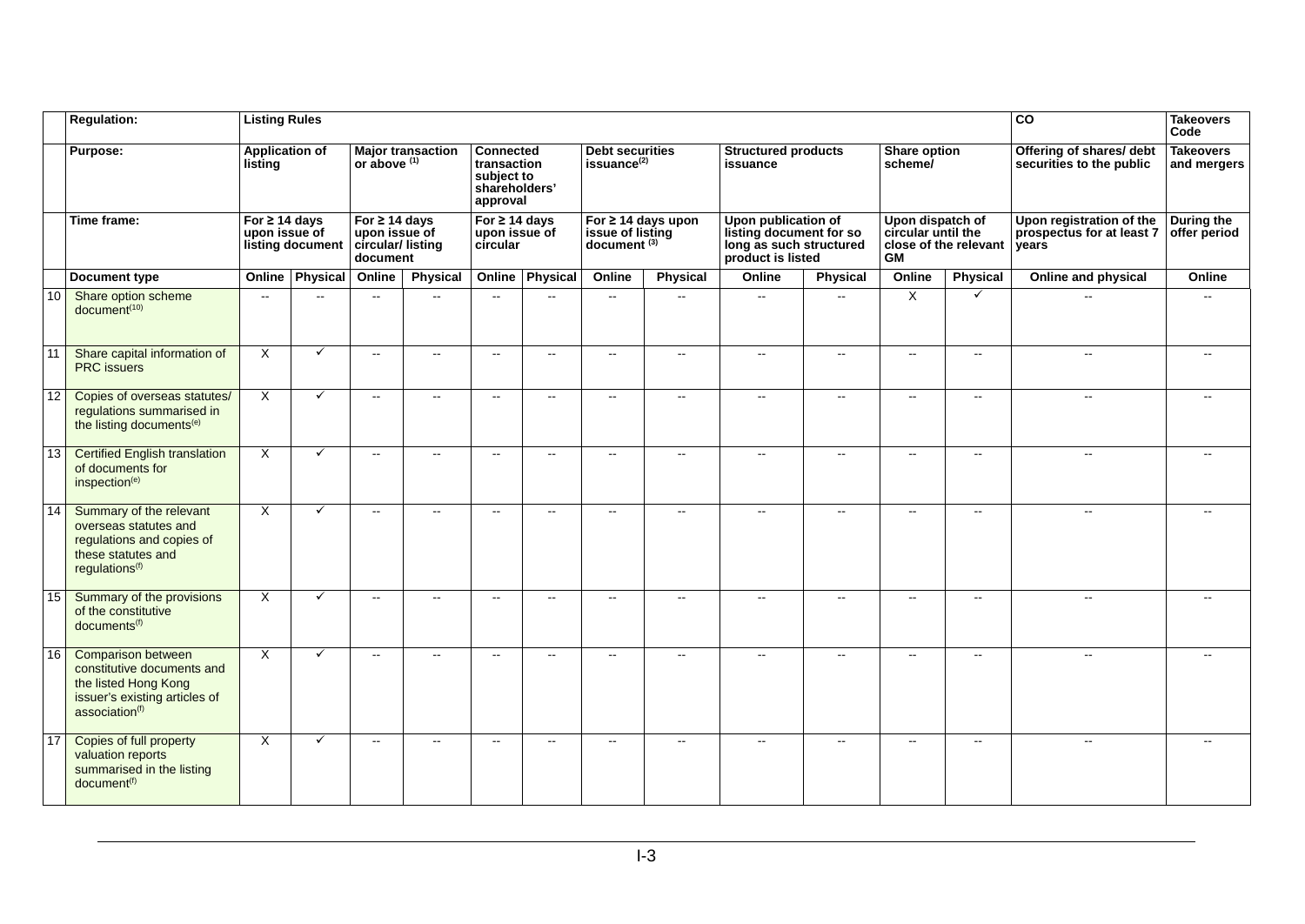|    | <b>Listing Rules</b><br><b>Regulation:</b>                   |                                                                                             |                 |                                                                                                                   |                 |                                                                                                                        |                 |                                                                                                                      |                 |                                                                                                                                          |                         | CO                                                                                                      | <b>Takeovers</b><br>Code |                                                                |                                                               |
|----|--------------------------------------------------------------|---------------------------------------------------------------------------------------------|-----------------|-------------------------------------------------------------------------------------------------------------------|-----------------|------------------------------------------------------------------------------------------------------------------------|-----------------|----------------------------------------------------------------------------------------------------------------------|-----------------|------------------------------------------------------------------------------------------------------------------------------------------|-------------------------|---------------------------------------------------------------------------------------------------------|--------------------------|----------------------------------------------------------------|---------------------------------------------------------------|
|    | Purpose:                                                     | <b>Application of</b><br>listing<br>For $\geq$ 14 days<br>upon issue of<br>listing document |                 | <b>Major transaction</b><br>or above $(1)$<br>For $\geq$ 14 days<br>upon issue of<br>circular/listing<br>document |                 | Connected<br>transaction<br>subject to<br>shareholders'<br>approval<br>For $\geq$ 14 days<br>upon issue of<br>circular |                 | <b>Debt securities</b><br>issuance <sup>(2)</sup><br>For $\geq$ 14 days upon<br>issue of listing<br>$document^{(3)}$ |                 | <b>Structured products</b><br>issuance<br>Upon publication of<br>listing document for so<br>long as such structured<br>product is listed |                         | Share option<br>scheme/<br>Upon dispatch of<br>circular until the<br>close of the relevant<br><b>GM</b> |                          | Offering of shares/ debt<br>securities to the public           | <b>Takeovers</b><br>and mergers<br>During the<br>offer period |
|    | Time frame:                                                  |                                                                                             |                 |                                                                                                                   |                 |                                                                                                                        |                 |                                                                                                                      |                 |                                                                                                                                          |                         |                                                                                                         |                          | Upon registration of the<br>prospectus for at least 7<br>years |                                                               |
|    | Document type                                                | Online                                                                                      | <b>Physical</b> | Online                                                                                                            | <b>Physical</b> |                                                                                                                        | Online Physical | Online                                                                                                               | <b>Physical</b> | Online                                                                                                                                   | <b>Physical</b>         | Online                                                                                                  | <b>Physical</b>          | Online and physical                                            | Online                                                        |
| 18 | Trust deeds for debt<br>securities                           | --                                                                                          |                 |                                                                                                                   |                 | --                                                                                                                     |                 | х                                                                                                                    |                 |                                                                                                                                          | $\sim$ $\sim$           | --                                                                                                      | $\overline{\phantom{m}}$ | --                                                             |                                                               |
| 19 | <b>Listing documents for debt</b><br>issuance programme (11) | $\sim$ $\sim$                                                                               | --              |                                                                                                                   | --              | $\sim$ $\sim$                                                                                                          | --              | X                                                                                                                    |                 | ٠.                                                                                                                                       | $\sim$ $\sim$           | --                                                                                                      | $\sim$ $\sim$            | --                                                             |                                                               |
| 20 | Listing documents for<br>structured products (12)            | $- -$                                                                                       | --              | $\overline{\phantom{a}}$                                                                                          | $- -$           | $\sim$ $\sim$                                                                                                          | --              | $\sim$ $\sim$                                                                                                        | $\sim$ $\sim$   | Optional <sup>(d)</sup>                                                                                                                  | Optional <sup>(d)</sup> | $\overline{\phantom{a}}$                                                                                | $\sim$ $\sim$            | --                                                             |                                                               |
| 21 | Amendment to trust deeds<br>for debt securities              | $\sim$ $\sim$                                                                               | --              |                                                                                                                   | --              | $\sim$ $\sim$                                                                                                          | $\sim$ $\sim$   | X                                                                                                                    |                 |                                                                                                                                          | $\sim$ $\sim$           | --                                                                                                      | $\sim$ $\sim$            |                                                                |                                                               |

#### Notes to Appendix I:

: Documents which are required to be published online on an ongoing and continuing basis and this requirement will continue under our proposal.

Documents which are currently required to be on physical display only (under either mandatory or optional requirement) under the Rules and will be required only to be displayed online under our proposal.

- : Documents which are currently required to be displayed electronically or online by other Hong Kong regulators (if applicable) and will be required under the Listing Rules under our proposal.
- (a) Issuers are required to publish this document online on a continuous basis by MB Rule 13.90 and GEM Rule 17.102.
- (b) This information has been previously published in the HKEX website and therefore already available on a continuous basis.
- (c) These documents are required to be published online on the HKEX website as a mandatory requirement. In addition, they are required to be displayed physically OR online (on a website disclosed in the listing document which can be HKEX website) at the issuer's option.
- (d) These documents are required to be displayed physically OR online (on a website disclosed in the listing document which can be HKEX website) at the issuer's option.
- (e) These documents are applicable to overseas and PRC issuers only.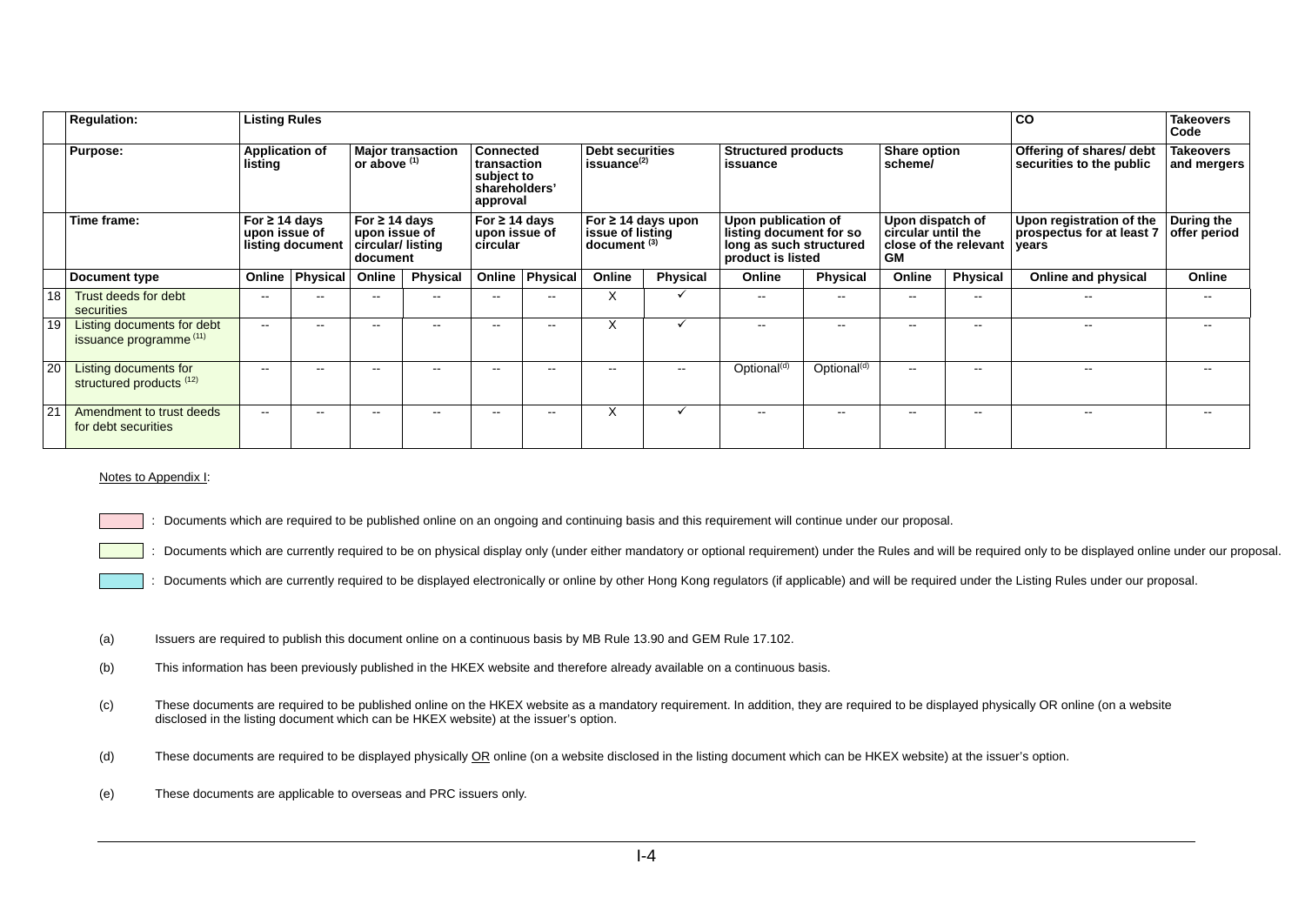- (f) These documents are applicable to Bermuda and Cayman Islands incorporated issuers that are listed by Introduction.
- (1) A "notifiable transaction" means a transaction classified as a share transaction, discloseable transaction, major transaction, VSD or VSA, or a transaction classified as a RTO or extreme transaction. See MB Rule 14.04(7); GEM Rule 19.04(7).
- (2) Other than that issued to professional investors only.
- (3) For debt issuance programme, the documents are required to be displayed throughout the life of the programme, except for listing documents (item 19) which are required to be displayed for as long as issue are made under the programme. For amendment to trust deeds for debt securities (item 21), the full terms of the proposed amendments (if they are not included in the circular to debt securities holders) are required to be displayed from the date of the despatch of the circular until the close of the relevant GM.
- (4) For structured products, this refers to the latest published audited financial statements of the issuer and guarantor and any more recent published interim and quarterly financial statements.
- (5) See Note 36.
- (6) See paragraph 104.
- (7) For takeovers transactions, this means any document issued by or on behalf of the offeror or the offeree company. Also see note 37.
- (8) These documents are required to be displayed in the case of a RTO or extreme transaction only.
- (9) In relation to listing documents for depository receipts.
- (10) If not circulated to shareholders.
- (11) This refers to any current listing document, any supplemental listing documents published since the current listing document was published and any pricing supplements issued since the current listing document was published.
- (12) For structured products, this refers to any current and future base listing documents.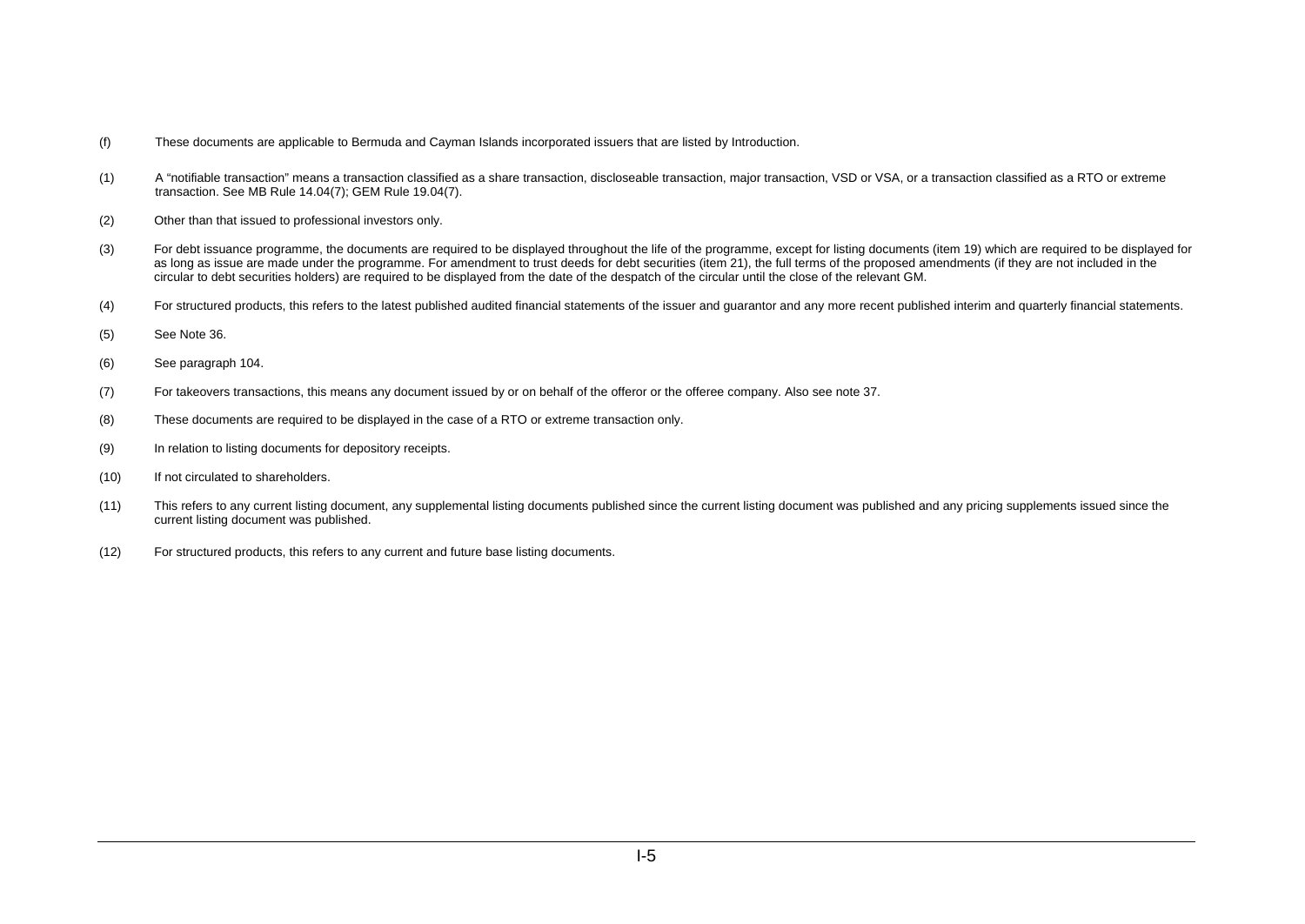## **APPENDIX II: SAMPLE CASH DIVIDEND ANNOUNCEMENT FORM**

| <b>Disclaimer</b>                                                                                                                                                                                                                                                                                                                                                                         |                                                                                           |  |  |  |  |  |  |
|-------------------------------------------------------------------------------------------------------------------------------------------------------------------------------------------------------------------------------------------------------------------------------------------------------------------------------------------------------------------------------------------|-------------------------------------------------------------------------------------------|--|--|--|--|--|--|
| Hong Kong Exchanges and Clearing Limited and The Stock Exchange of Hong Kong Limited take no<br>responsibility for the contents of this announcement, make no representation as to its accuracy or completeness<br>and expressly disclaim any liability whatsoever for any loss howsoever arising from or in reliance upon the whole<br>or any part of the contents of this announcement. |                                                                                           |  |  |  |  |  |  |
|                                                                                                                                                                                                                                                                                                                                                                                           |                                                                                           |  |  |  |  |  |  |
| Issuer name                                                                                                                                                                                                                                                                                                                                                                               | Cash dividend announcement for equity issuer<br><b>ABC Company Limited</b>                |  |  |  |  |  |  |
|                                                                                                                                                                                                                                                                                                                                                                                           |                                                                                           |  |  |  |  |  |  |
| Stock code                                                                                                                                                                                                                                                                                                                                                                                | 09999                                                                                     |  |  |  |  |  |  |
| Multi-counter stock code                                                                                                                                                                                                                                                                                                                                                                  | 80999 RMB Counter                                                                         |  |  |  |  |  |  |
| and currency                                                                                                                                                                                                                                                                                                                                                                              | 09913 USD Counter                                                                         |  |  |  |  |  |  |
| Other related stock<br>$code(s)$ and name $(s)$                                                                                                                                                                                                                                                                                                                                           | [e.g. temporary counter relating to share consolidation]                                  |  |  |  |  |  |  |
| Title of announcement                                                                                                                                                                                                                                                                                                                                                                     | Dividend declared for the twelve-month period ended 31 December 2018                      |  |  |  |  |  |  |
| Announcement date                                                                                                                                                                                                                                                                                                                                                                         | 27-February-2019                                                                          |  |  |  |  |  |  |
| <b>Status</b>                                                                                                                                                                                                                                                                                                                                                                             | [New announcement / Update to previous announcement / Withdrawal of proposed<br>dividend] |  |  |  |  |  |  |
| Reason for the update /<br>change (mandatory if<br>"Update to previous<br>announcement" or<br>" Withdrawal of proposed<br>dividend" is chosen for<br>the Status)                                                                                                                                                                                                                          | N/A                                                                                       |  |  |  |  |  |  |
| Information relating to the dividend                                                                                                                                                                                                                                                                                                                                                      |                                                                                           |  |  |  |  |  |  |
| Dividend type                                                                                                                                                                                                                                                                                                                                                                             | Final dividend                                                                            |  |  |  |  |  |  |
| Dividend nature                                                                                                                                                                                                                                                                                                                                                                           | Ordinary                                                                                  |  |  |  |  |  |  |
| For the financial / period<br>end                                                                                                                                                                                                                                                                                                                                                         | 31-December-2018                                                                          |  |  |  |  |  |  |
| Dividend declared                                                                                                                                                                                                                                                                                                                                                                         | USD 1.00 per share                                                                        |  |  |  |  |  |  |
| Date of shareholders'<br>approval                                                                                                                                                                                                                                                                                                                                                         | 24-April-2019                                                                             |  |  |  |  |  |  |
|                                                                                                                                                                                                                                                                                                                                                                                           | Information relating to Hong Kong share register                                          |  |  |  |  |  |  |
| Currency and amount<br>per share in which the<br>dividend will be paid                                                                                                                                                                                                                                                                                                                    | HKD 7.81 per share                                                                        |  |  |  |  |  |  |
| Exchange rate                                                                                                                                                                                                                                                                                                                                                                             | <b>USD1: HKD7.81</b>                                                                      |  |  |  |  |  |  |
| Ex-dividend date                                                                                                                                                                                                                                                                                                                                                                          | 12-May-2019                                                                               |  |  |  |  |  |  |
| Latest time to lodge<br>transfer documents for<br>registration with share<br>registrar for determining<br>entitlement to the<br>dividend                                                                                                                                                                                                                                                  | 13-May-2019 16:30                                                                         |  |  |  |  |  |  |
| Book close period                                                                                                                                                                                                                                                                                                                                                                         | From 14-May-2019 To 15-May-2019                                                           |  |  |  |  |  |  |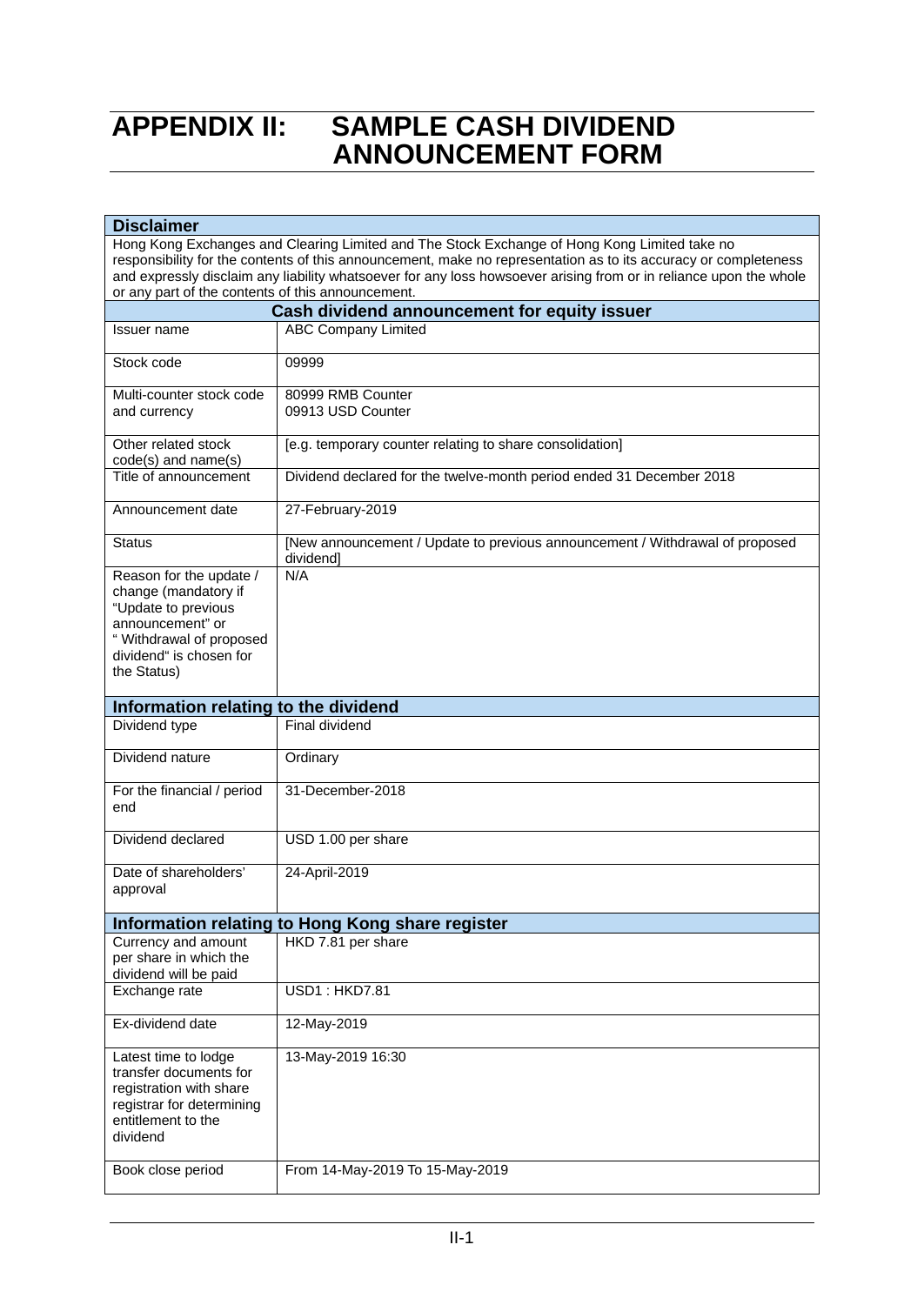| Record date                                                                                                         | 15-May-2019                                                                                                                                                                                                            |                                   |                                        |  |  |  |  |  |
|---------------------------------------------------------------------------------------------------------------------|------------------------------------------------------------------------------------------------------------------------------------------------------------------------------------------------------------------------|-----------------------------------|----------------------------------------|--|--|--|--|--|
| Payment date                                                                                                        | 25-May 2019                                                                                                                                                                                                            |                                   |                                        |  |  |  |  |  |
| Share registrar and its<br>address                                                                                  | [Name and address]                                                                                                                                                                                                     |                                   |                                        |  |  |  |  |  |
| Information relating to withholding tax                                                                             |                                                                                                                                                                                                                        |                                   |                                        |  |  |  |  |  |
| Details of withholding tax<br>applied to the dividend<br>declared                                                   | [The withholding tax rate, the country of domicile of the shareholders subject to<br>withholding tax, and whether or not the tax deducted is claimable]                                                                |                                   |                                        |  |  |  |  |  |
|                                                                                                                     | Type of shareholders                                                                                                                                                                                                   | Tax rate                          | Other relevant<br>information (if any) |  |  |  |  |  |
|                                                                                                                     | Enterprise - resident i.e. registered<br>address within PRC                                                                                                                                                            | $\begin{bmatrix} \end{bmatrix}$   | $\left[ \quad \right]$                 |  |  |  |  |  |
|                                                                                                                     | Enterprise - non-resident i.e.<br>registered address outside PRC                                                                                                                                                       | $\begin{bmatrix} 1 \end{bmatrix}$ | $\begin{bmatrix} 1 \end{bmatrix}$      |  |  |  |  |  |
|                                                                                                                     | Individual - resident i.e. registered<br>address within PRC                                                                                                                                                            | $\begin{bmatrix} \end{bmatrix}$   | $\begin{bmatrix} 1 \end{bmatrix}$      |  |  |  |  |  |
|                                                                                                                     | Individual - non-resident i.e. registered<br>address outside PRC                                                                                                                                                       | $\begin{bmatrix} \end{bmatrix}$   | $\lceil$ $\rceil$                      |  |  |  |  |  |
|                                                                                                                     |                                                                                                                                                                                                                        |                                   |                                        |  |  |  |  |  |
|                                                                                                                     | Information relating to listed warrants / convertible securities issued by the issuer                                                                                                                                  |                                   |                                        |  |  |  |  |  |
| Name of listed warrants /<br>convertible securities and<br>stock code                                               | N/A                                                                                                                                                                                                                    |                                   |                                        |  |  |  |  |  |
| Latest time for the<br>holders to exercise their<br>conversion rights in order<br>to be entitled to the<br>dividend | N/A                                                                                                                                                                                                                    |                                   |                                        |  |  |  |  |  |
| <b>Other information</b>                                                                                            |                                                                                                                                                                                                                        |                                   |                                        |  |  |  |  |  |
|                                                                                                                     | [e.g. arrangements relating to any register of members maintained outside Hong Kong]                                                                                                                                   |                                   |                                        |  |  |  |  |  |
| Directors of the issuer                                                                                             |                                                                                                                                                                                                                        |                                   |                                        |  |  |  |  |  |
|                                                                                                                     | As at the date of this announcement, the Company's Board of Directors comprises: three executive directors,<br>nomaly VVV, VVV and VVV; and non avacutive director, VVV; and three independent non avacutive directors |                                   |                                        |  |  |  |  |  |

namely XXX, XXX and XXX; one non-executive director, XXX; and three independent non-executive directors, namely XXX, XXX and XXX.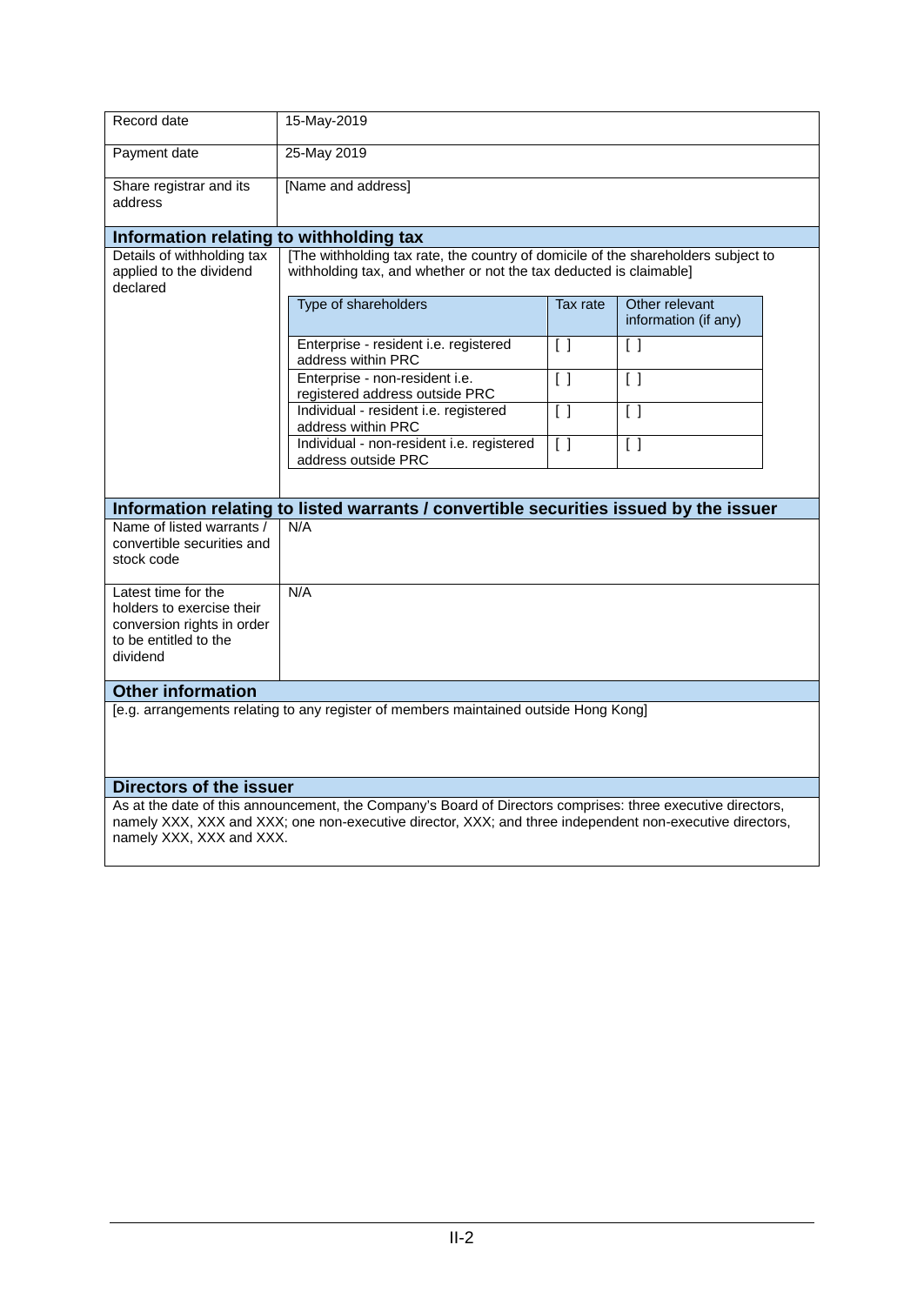# **APPENDIX III: SAMPLE GM E-FORM**

*Important Note: Issuers are required to ensure that the information disclosed in this electronic form is consistent with their Notice of Meeting and Proxy form available on HKEXNews.* 

#### **Disclaimer**

Hong Kong Exchanges and Clearing Limited and The Stock Exchange of Hong Kong Limited take no responsibility for the contents of this electronic form, make no representation as to its accuracy or completeness and expressly disclaim any liability whatsoever for any loss howsoever arising from or in reliance upon the whole or any part of the contents of this electronic form.

| <b>Meeting Notification</b>                        |                                                       |
|----------------------------------------------------|-------------------------------------------------------|
| <b>Issuer</b> name                                 | <b>ABC Company Limited</b>                            |
| Stock code                                         | 09999                                                 |
| Multi-counter stock code and currency              | Not Applicable                                        |
| Other related stock code(s) and name(s)            | Not Applicable                                        |
| Announcement date                                  | 19 February 2020                                      |
| <b>Status</b>                                      | New announcement                                      |
| Reason for the update / withdrawal                 |                                                       |
| <b>Meeting and Voting Particulars</b>              |                                                       |
| <b>Meeting Type</b>                                | <b>Extraordinary General Meeting</b>                  |
| <b>Adjourned Meeting</b>                           | <b>No</b>                                             |
| Reply Slip Deadline (HK)                           | Not Applicable                                        |
| Last Registration Date and Time (HK)               | 2 March 2020 16:30                                    |
| <b>Book Close Period</b>                           | From 3 March 2020 To 3 March 2020                     |
| <b>Record Date</b>                                 | 3 March 2020 16:30                                    |
| <b>Allow Multiple Proxies</b>                      | Yes                                                   |
| Proxy Form Response Deadline Date and<br>Time (HK) | 2 March 2020 16:30                                    |
| Proxy Form Deposit Address (HK)                    | Hong Kong Share Registrar                             |
|                                                    | <b>XYZ Investor Services Limited</b>                  |
|                                                    | Shops XXXX-XXXX, XXth Floor<br><b>XXXXXXX</b> Centre. |
|                                                    | Wanchai                                               |
|                                                    |                                                       |
|                                                    | Hong Kong                                             |
| <b>Meeting Place</b>                               | Hong Kong and Outside Hong Kong                       |
|                                                    |                                                       |
| <b>Meeting Venue</b>                               | XXXX - XXXX, Level XX                                 |
|                                                    | <b>International Commerce Centre</b><br>XXX, Kowloon  |
|                                                    |                                                       |
|                                                    | Hong Kong                                             |
| Meeting Date and Time                              | 6 March 2020 17:30                                    |
|                                                    |                                                       |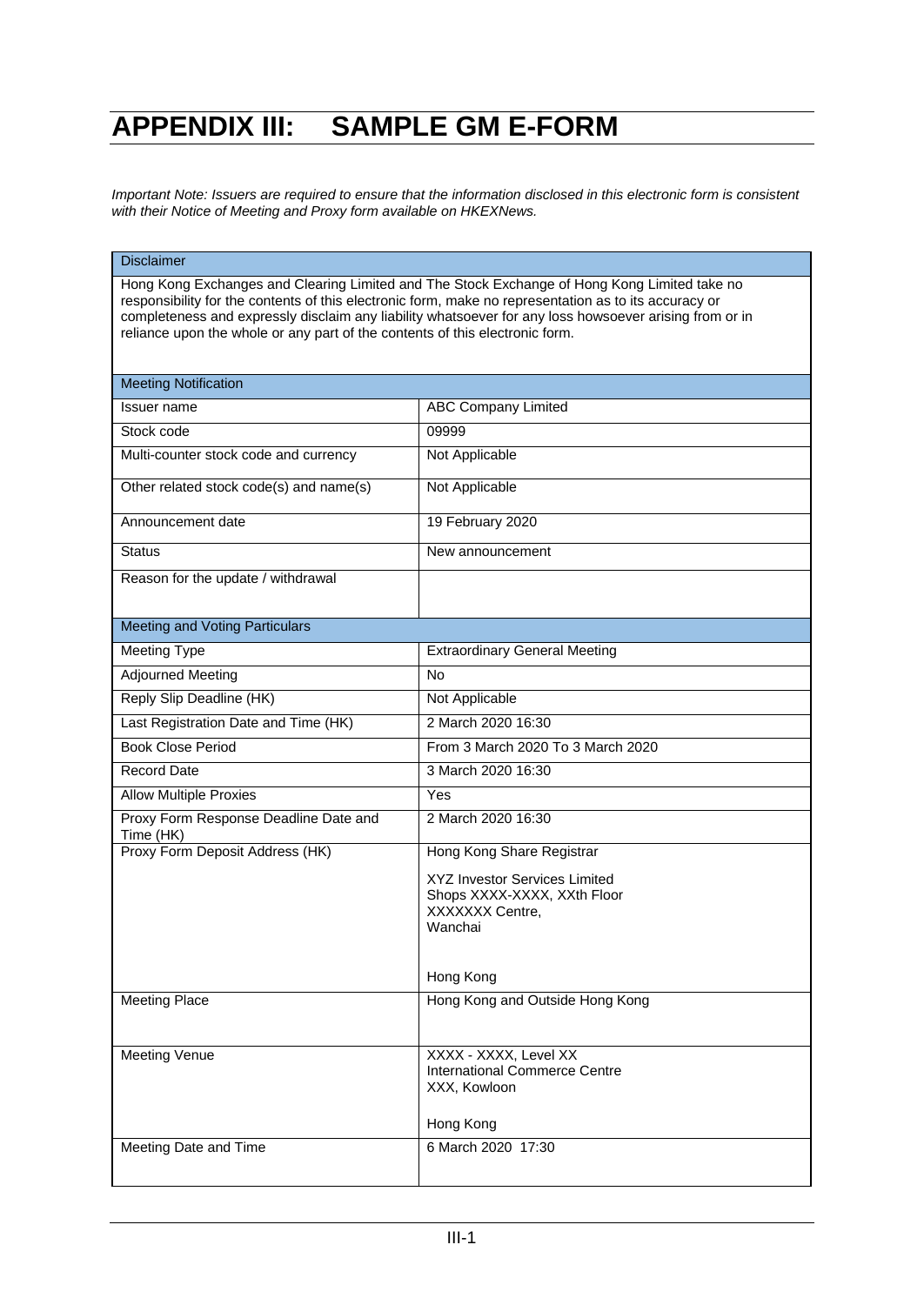| Meeting Venue 2                                                       |                                                                                       |                   | <b>Grand Convention Hall</b><br>G/F XYZ Hotel<br>London |         |          |                        |  |  |  |  |  |
|-----------------------------------------------------------------------|---------------------------------------------------------------------------------------|-------------------|---------------------------------------------------------|---------|----------|------------------------|--|--|--|--|--|
|                                                                       |                                                                                       |                   | United Kingdom                                          |         |          |                        |  |  |  |  |  |
| Meeting Date and Time                                                 |                                                                                       |                   | 6 March 2020 09:30                                      |         |          |                        |  |  |  |  |  |
| Resolution(s)                                                         |                                                                                       |                   |                                                         |         |          |                        |  |  |  |  |  |
| Total number of resolution                                            | 3                                                                                     |                   |                                                         |         |          |                        |  |  |  |  |  |
| Resolution                                                            | Resolution                                                                            |                   | Availability to Vote                                    |         |          |                        |  |  |  |  |  |
| number in<br>Proxy form                                               |                                                                                       | For               | Against                                                 | Abstain | Withhold | <b>Cumulative Vote</b> |  |  |  |  |  |
| 1                                                                     | Resolution 1<br>details                                                               | $\vert \ \ \vert$ | $\Box$                                                  |         |          |                        |  |  |  |  |  |
| $\overline{c}$                                                        | Resolution 2<br>details                                                               | П                 | П                                                       |         |          |                        |  |  |  |  |  |
| 3                                                                     | Resolution 3<br>details                                                               | П                 | $\Box$                                                  |         |          |                        |  |  |  |  |  |
|                                                                       | Information relating to listed warrants / convertible securities issued by the issuer |                   |                                                         |         |          |                        |  |  |  |  |  |
| Name of listed warrants /<br>convertible securities and stock<br>code | Not Applicable                                                                        |                   |                                                         |         |          |                        |  |  |  |  |  |
| Latest time for the holders to<br>vote in the meeting                 | exercise their conversion rights in<br>order to be entitled to attend and             | Not Applicable    |                                                         |         |          |                        |  |  |  |  |  |
| Other information                                                     |                                                                                       |                   |                                                         |         |          |                        |  |  |  |  |  |
| Not Applicable                                                        |                                                                                       |                   |                                                         |         |          |                        |  |  |  |  |  |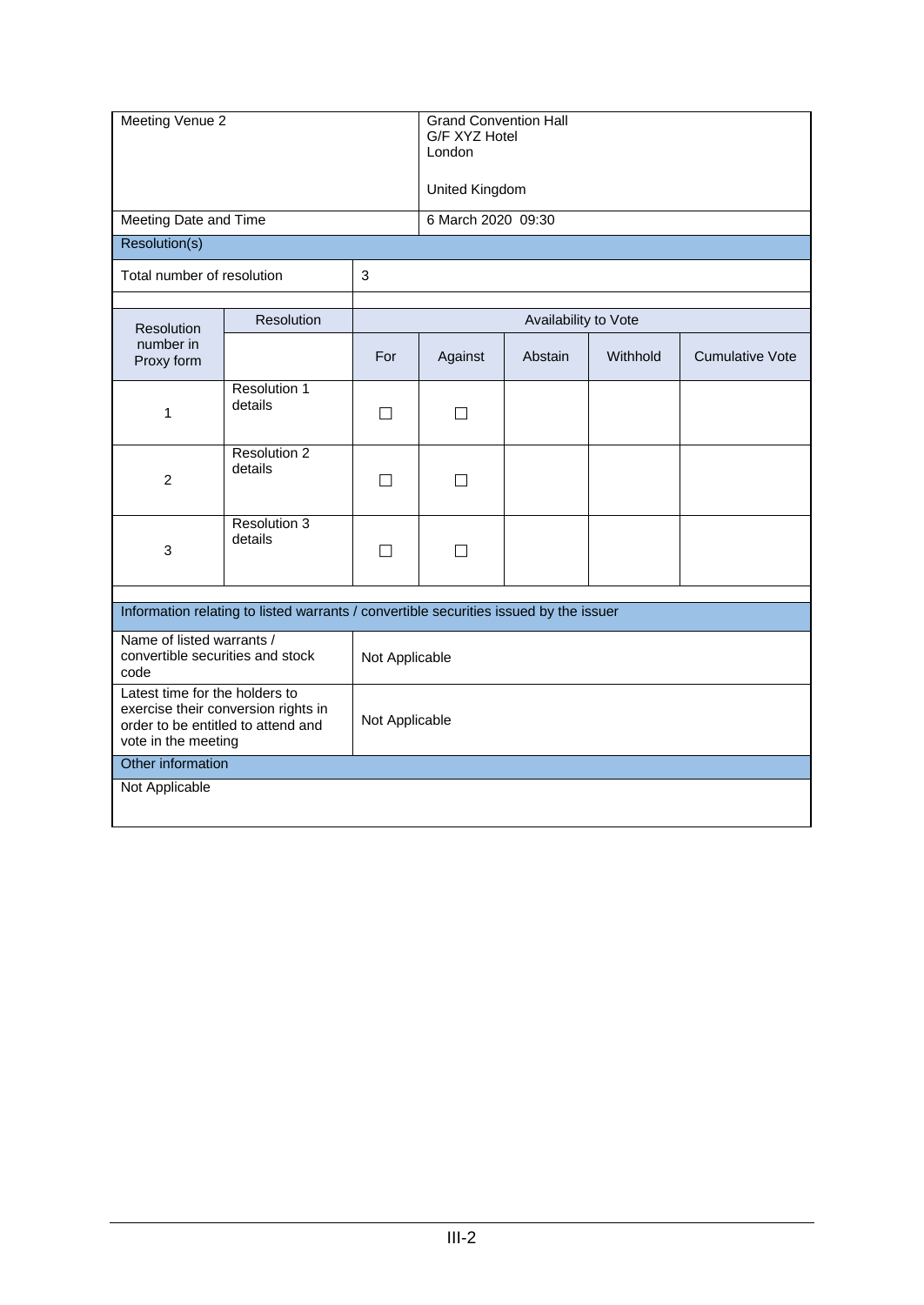### **APPENDIX IV: PROPOSED AMENDMENTS TO MB RULES**

## **Chapter 2**

### **GENERAL**

### **INTRODUCTION**

### **Use of Electronic Means**

2.07C …

…

 $(4)$  ...

(b) Any publication by an issuer pursuant to this rule 2.07C must be made in both the English and Chinese language unless otherwise stated.

*Note: This paragraph does not apply to documents to be published on the Exchange's website and the issuer's website pursuant to rule 4.14, rule 5.01B(1)(b), rule 5.02B(2)(b), rule 15A.21(4), rule 17.02(2), rule 19.05(6)(a)(ii), rule 19.10(5)(e), rule 19.10(6), rule 19.36(3), rule 19A.27(4), rule 19A.50, rule 29.09, rule 36.08(3), paragraph 53 of Part A of Appendix 1, paragraph 43 of Part B of Appendix 1, paragraph 54 of Part C of Appendix 1, paragraphs 12 and 27 of Part D of Appendix 1, paragraph 76 of Part E of Appendix 1, paragraph 66 of Part F of Appendix 1, paragraph 9(b)(i) of Appendix 4, paragraphs 5 and 15 of Part H of Appendix 7, paragraphs 1 and 5 in Section 2 of Part A of Appendix 13 and paragraphs 1 and 5 in Section 2 of Part B of Appendix 13.*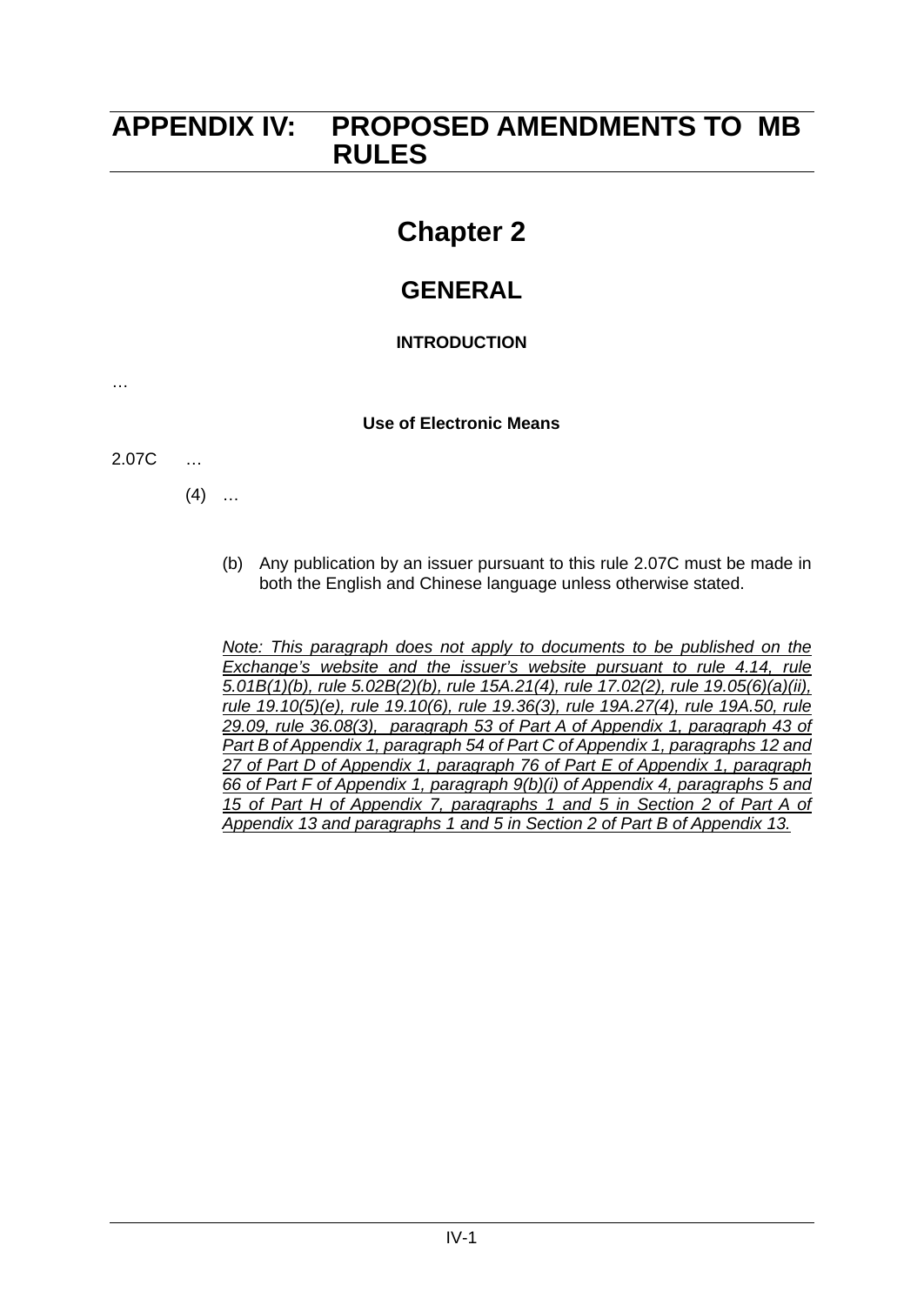### **GENERAL**

### **ACCOUNTANTS' REPORTS AND PRO FORMA FINANCIAL INFORMATION**

### **Statement of Adjustments**

4.14 In preparing the accountants' report, the reporting accountants must make such adjustments (if any) as are in their opinion appropriate for the purposes of the accountants' report and state therein that all adjustments considered necessary have been made, or (where appropriate) that no adjustments were considered necessary. Where adjustments are made, a written statement (the statement of adjustments) is required to be published on the Exchange's website and the issuer's own websitemade available for public inspection, and must be signed by the reporting accountants (see paragraph 53 of Part A and paragraph 43 of Part B of Appendix 1 ).

…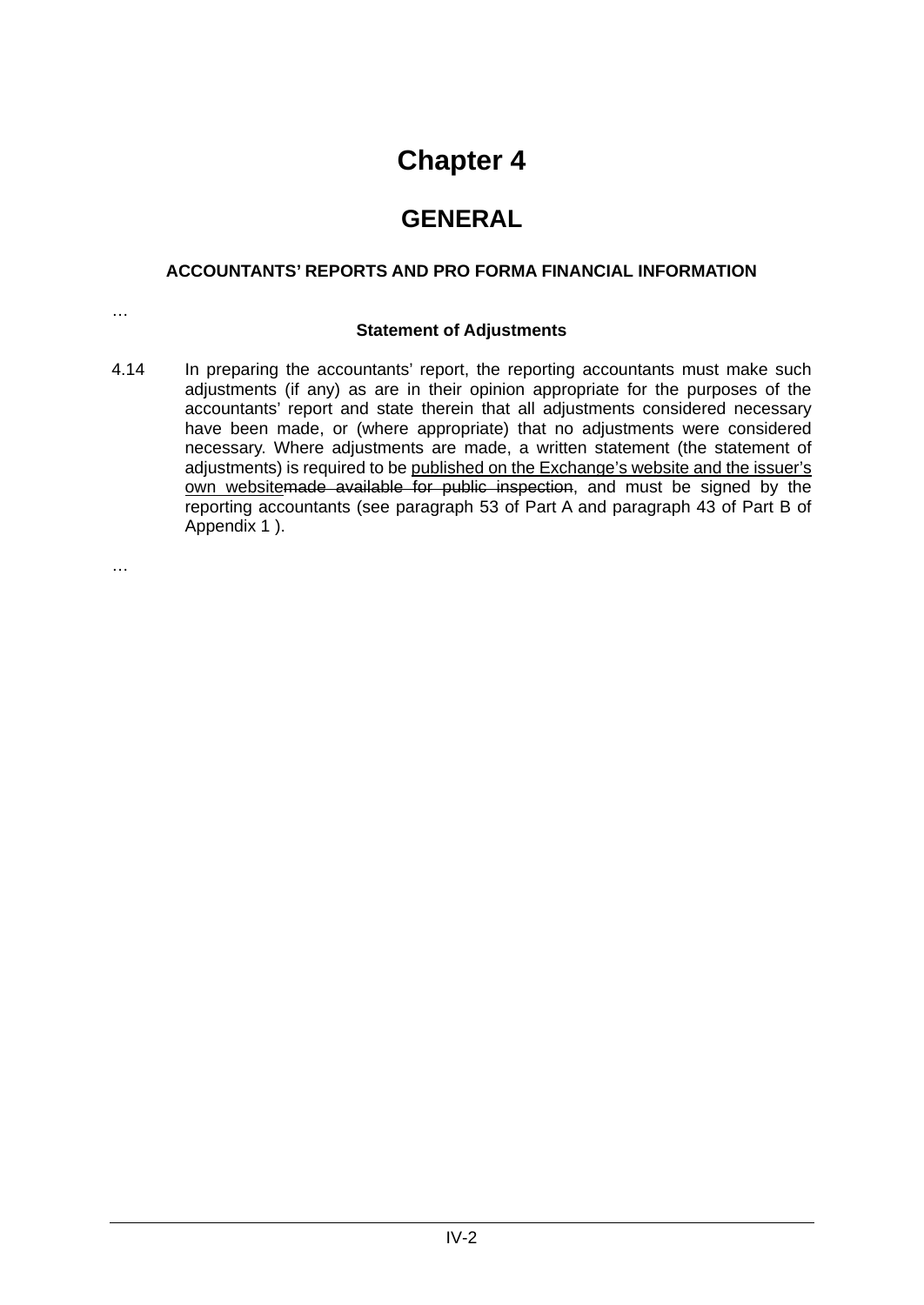### **VALUATION OF AND INFORMATION ON PROPERTIES**

…

### **Requirements for an applicant** … 5.01B The listing document must include: (1) for property interests of an applicant's property activities: … (b) a summary disclosure if the market value of a property interest as determined by the valuer is less than 5% of its total property interests that are required to be valued under rule 5.01A(1). See Appendix 26 for the summary form of disclosure. The Exchange may accept variation of the summary form of disclosure based on the applicant's circumstances. The valuation report setting out the information required by these Rules must be published on the Exchange's website and the issuer's own websiteavailable for public inspection; *Note: The summary form of disclosure may be varied based on the applicant's circumstances. An applicant must include additional information necessary for investors to make an informed decision.* … **Requirements for an issuer** … 5.02B Subject to rule 5.03, the circular issued under rule 5.02 must include: … (2) for an unlisted company whose assets consist solely or mainly of property: … (b) a summary disclosure if the value of a property interest as determined by the valuer is less than 5% of the total property interests that are required to be valued under rule 5.02. See Appendix 26 for the summary form of disclosure. The Exchange may accept variation of the summary form of disclosure based on the issuer's circumstances. The valuer's report setting out the information required by these Rules must be published on the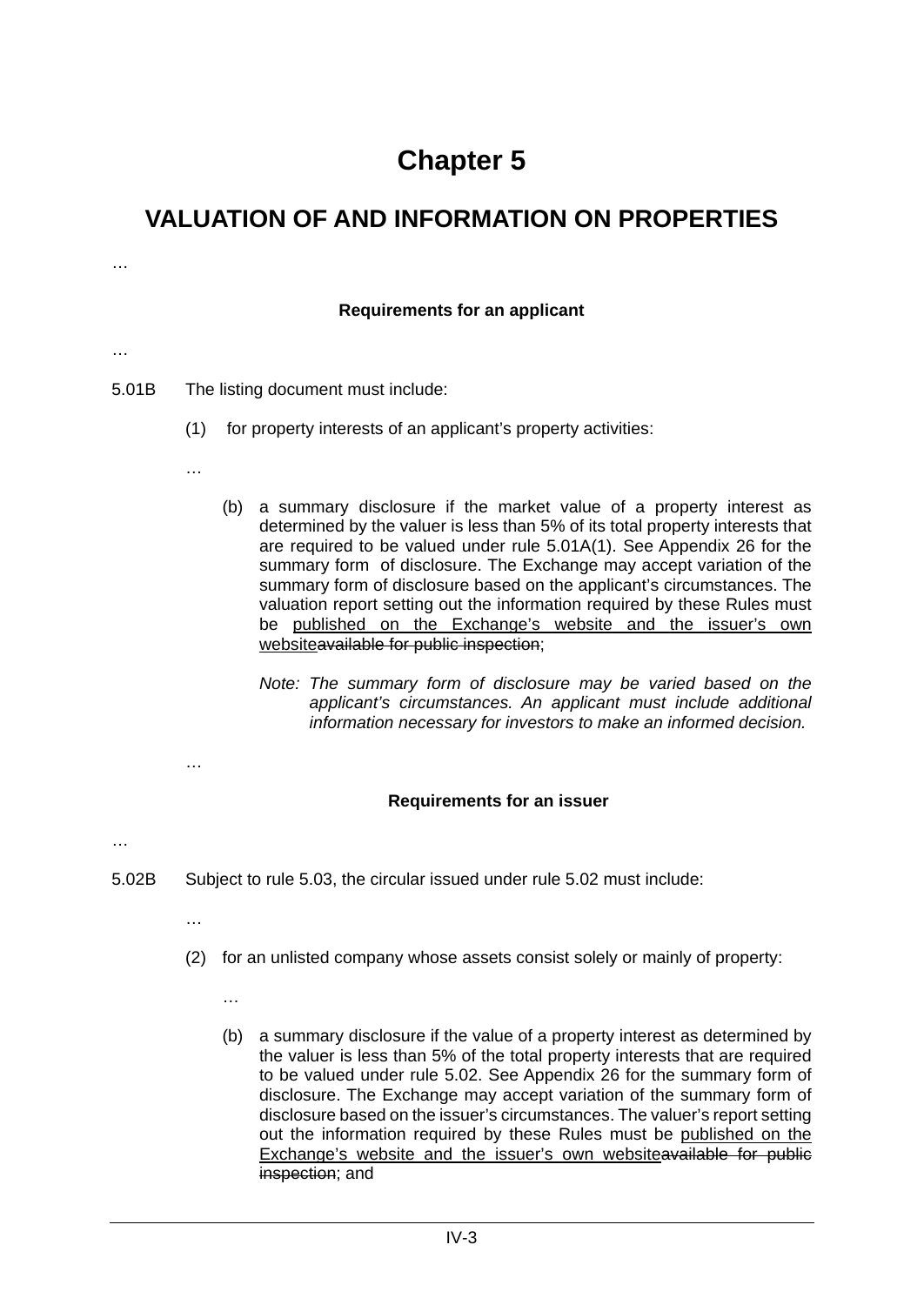*Note: The summary form of disclosure may be varied based on the issuer's circumstances. An issuer must include additional information necessary for investors to make an informed decision.*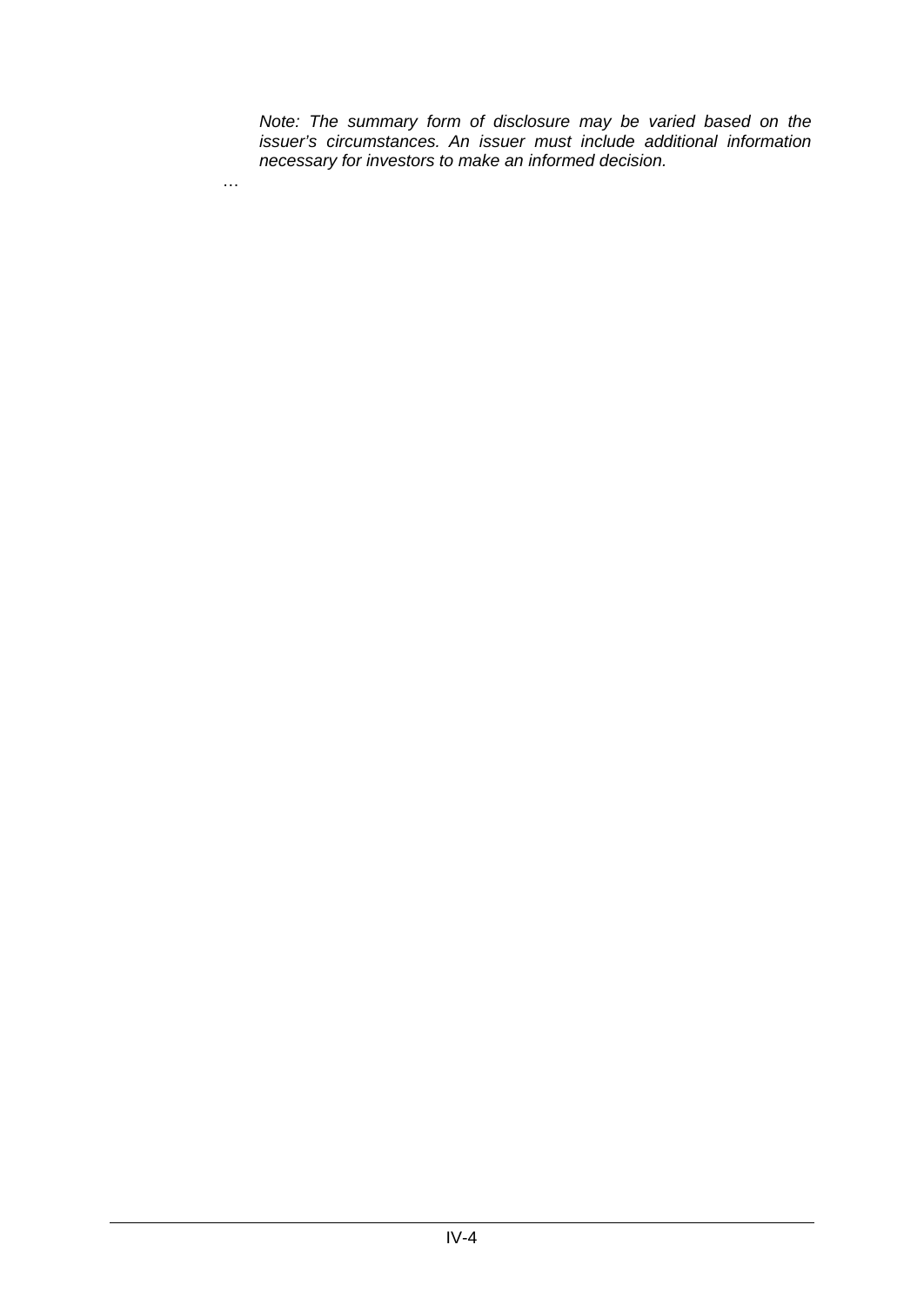### **EQUITY SECURITIES**

### **RESTRICTIONS ON PURCHASE AND SUBSCRIPTION**

### **Restrictions on multiple applications**

10.09 …

…

(3) Issuers, their directors, sponsors and underwriters must ensure that it is a term and condition of the offer of the securities (disclosed as such in the listing document and the relevant application form) that by completing and deliveringmaking an application form, each applicant warrants that:—

…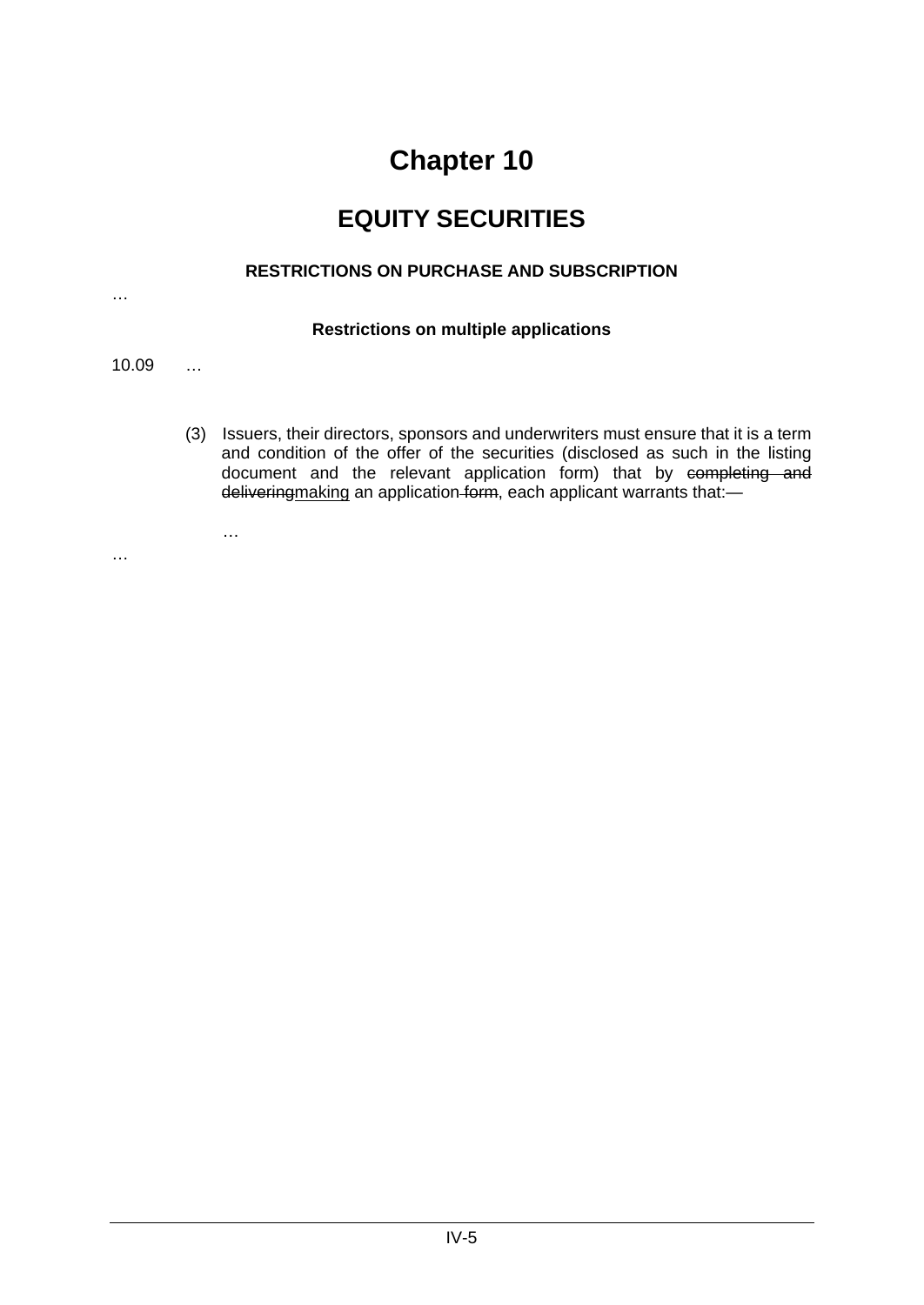### **EQUITY SECURITIES**

### **LISTING DOCUMENTS**

…

…

### **Language**

11.14 Every listing document must be in the English language and be accompanied by a Chinese translation except that, in the case of a new applicant, the English language version of the listing document may be distributed separately from its Chinese translation (and vice-versa) provided that both are available at each place where, and for so long as, the distribution of such documents takes place.

IV-6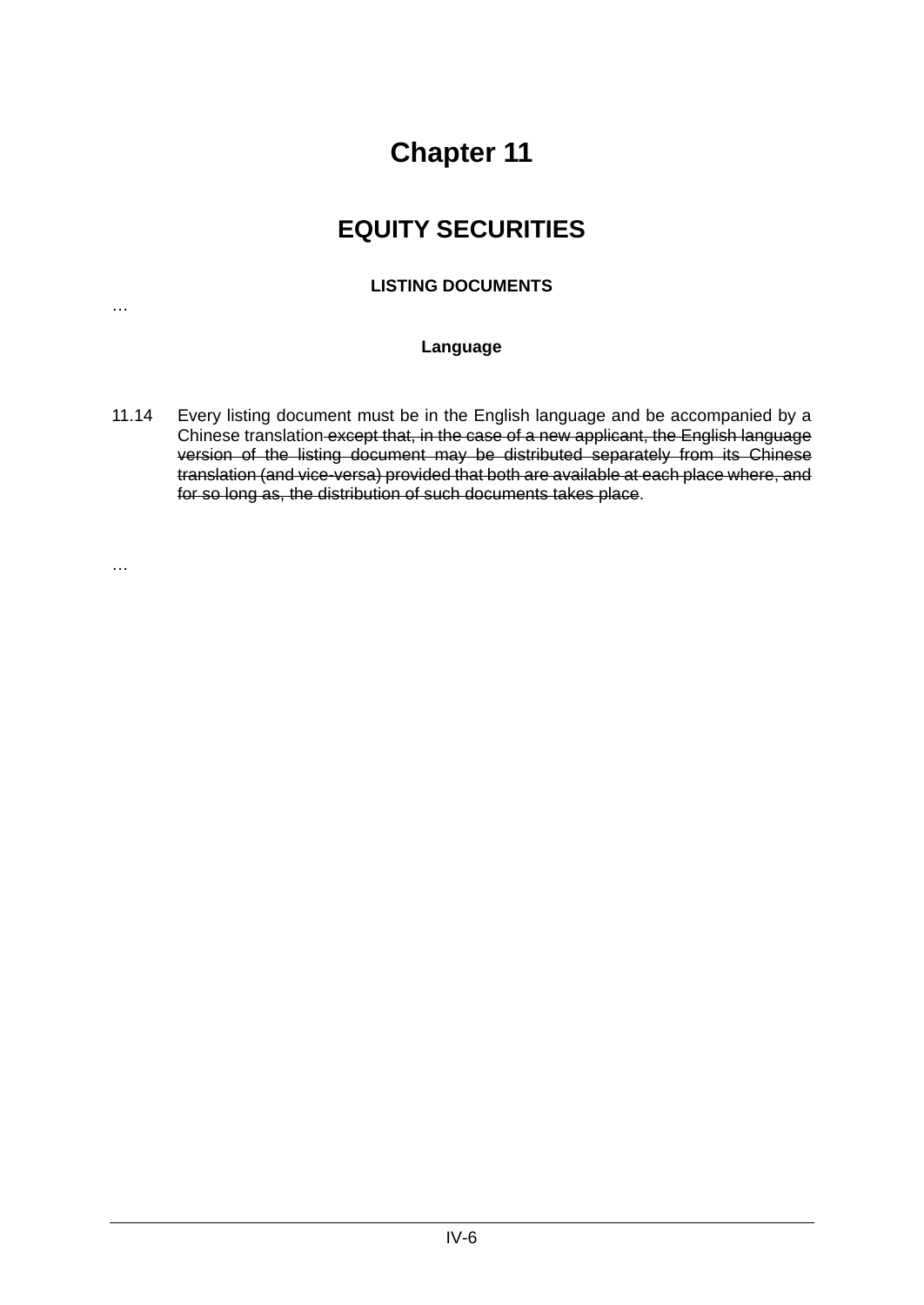### **EQUITY SECURITIES**

### **Publication Requirements**

#### **On Issue**

…

- …
- 12.04 Where a formal notice is published in the newspaper, whether pursuant to rule 2.07C or otherwise, it must be not less than 12 centimetres by 16 centimetres (4 inches by 6 inches approximately) in size and must state at least the following:— …
	- (3) the address(es)websites at which copies of the listing document (if any) are available to the public is published;
		- *Note: Where the issuer intends to rely on the Class Exemption Notice to make a Mixed Media Offer referred to in rule 12.11A(1), rule 12.11A(2) replaces this sub-rule.*

…

- 12.06 In all cases where the listing document is published in the newspapers, it must be accompanied by a statement that copies of the listing document areis published available to the public at (a) stated address(es) website(s) for a reasonable period (being not less than the offer period) and sufficient copies of the listing document must be made available at such address(es) to meet public demand during that period.
- 12.07 In all cases where a formal notice is required (see rules 12.02 and 12.03), the issuer must make sufficient copies of the listing document available to the public, free of charge, at the address(es) referred to in rule 12.04(3) to satisfy public demand for a reasonable period (in the cases set out in rule 12.02, not being less than the offer period and, in every other case, not being less than 14 days) from the date on which the formal notice is published.[Repealed [ $\bullet$ ]]

…

#### **Publication of printed listing document and on CD ROM**

- 12.11 Listing documents (including any supplemental listing document(s) or subsequent amendments to the listing document(s)) published by a new applicant must include copies available be made in electronic printed form on the Exchange's website and the issuer's own website. A new applicant may, to the extent permitted by law and its own constitutional documents, make additional copies available to the public on CD ROM (together with the relevant application form in electronic form on the same CD ROM) provided that, the new applicant must ensure that:
	- (a) the CD ROM includes: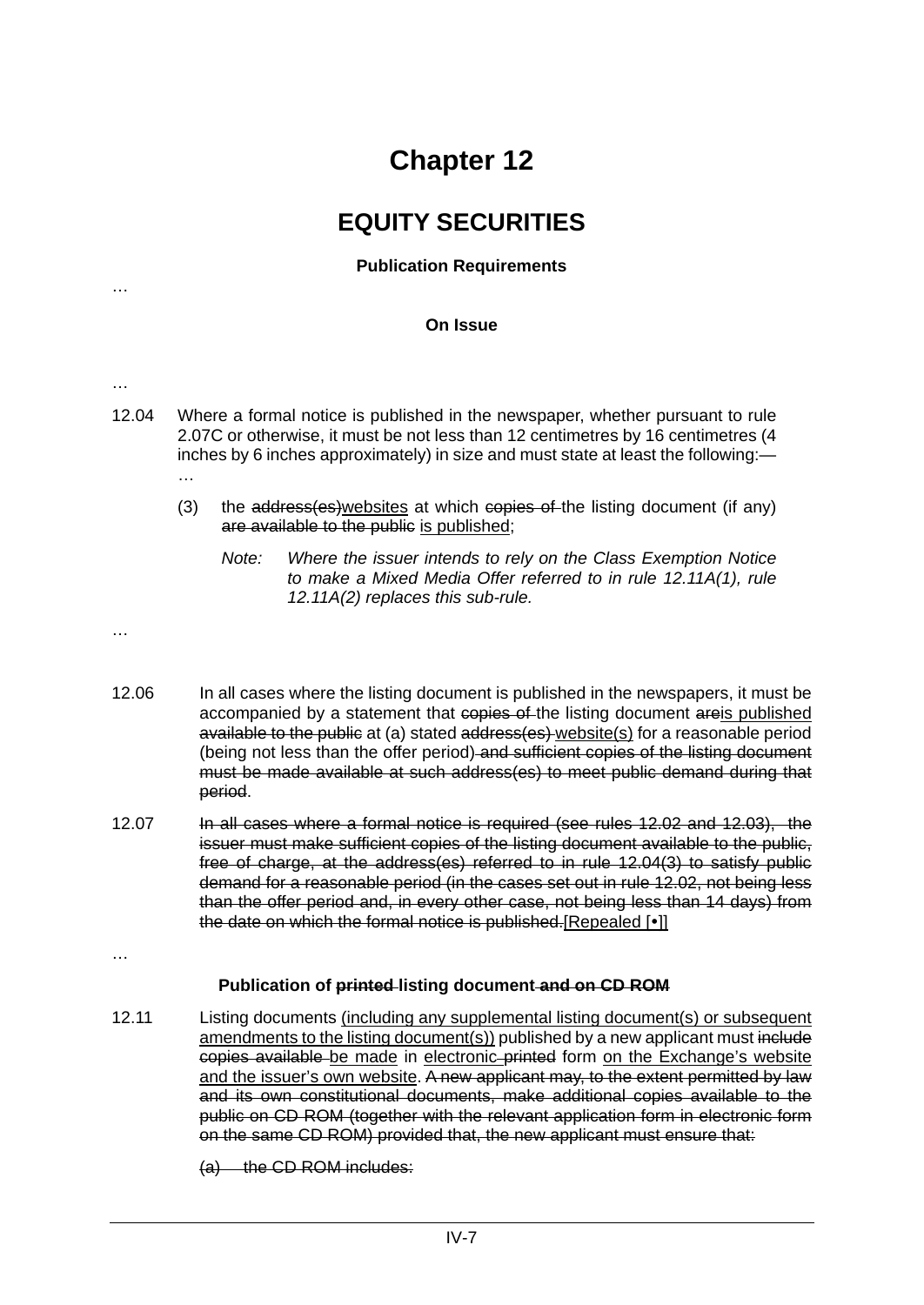- a confirmation that the contents of the listing document and relevant application form in electronic form and in printed form are identical; and
- (ii) a confirmation that the listing document and relevant application form are also available in printed form and the addresses of the locations where they are available; and
- (b) any supplemental listing documents or subsequent amendments to the listing document are also made available in both printed form and on CD ROM and the new applicant must also comply with (a) above with all references to "listing document" and "application form" being construed as references to the supplemental listing document and relevant application form or subsequent amendment to the listing document and relevant application form.
- *Note: Companies (Winding Up and Miscellaneous Provisions) Ordinance states that it shall not be lawful to issue any form of application for shares in or debentures of a company unless the form is issued with a prospectus which complies with the requirements thereof. With the requirement of the Listing Rules that listing documents (including any supplemental listing document(s) or subsequent amendments to the listing document(s)) must be made available in electronic form only and combined with the statutory requirement under the Companies (Winding Up and Miscellaneous Provisions) Ordinance that an application form must be issued with a prospectus, it follows that under the law, both the listing documents and application forms must be issued in the same medium, i.e. in electronic format only, unless a Mixed Media Offer is adopted in which case printed application forms can be issued with an electronic prospectus.*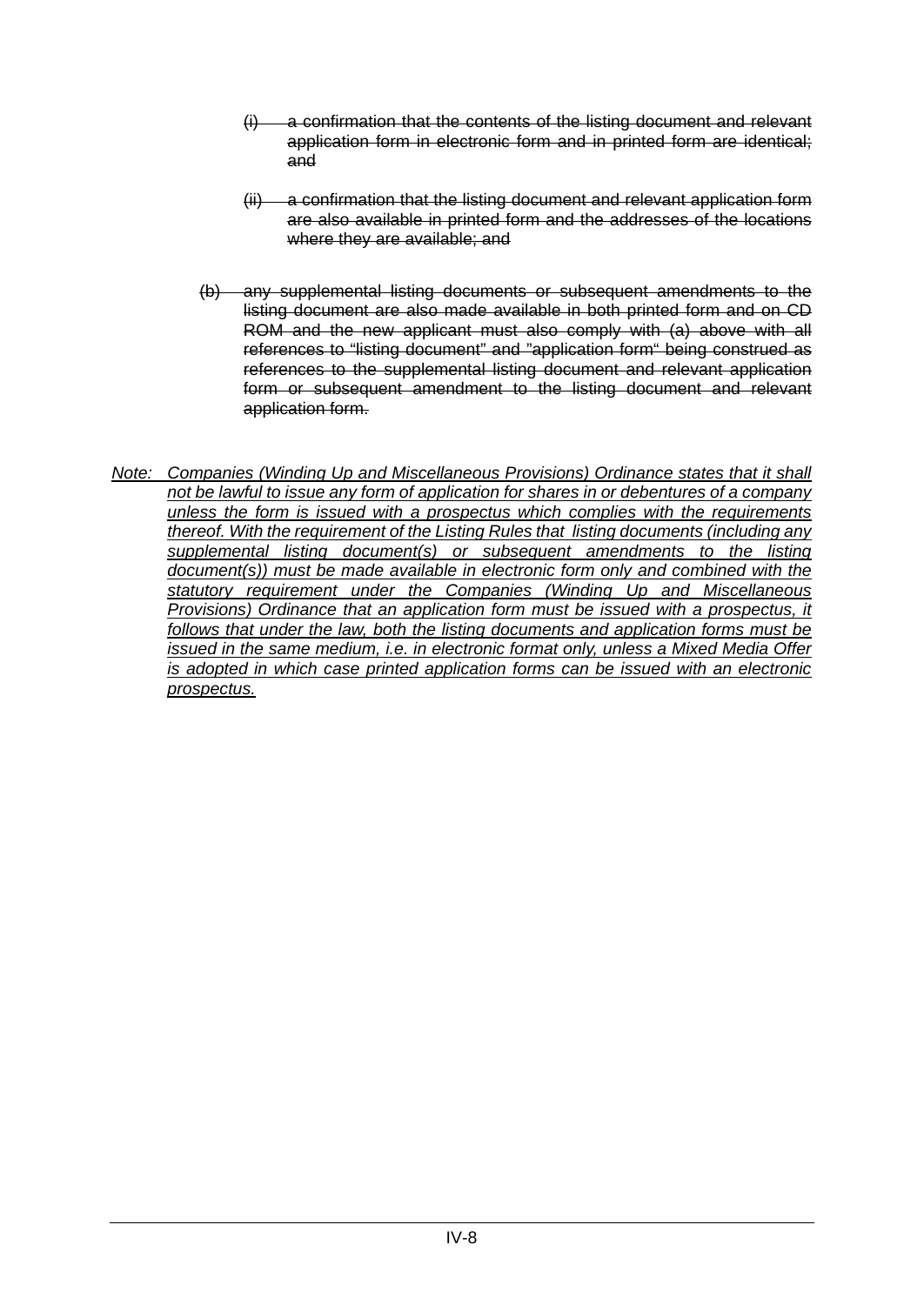### **EQUITY SECURITIES**

…

#### **ANNOUNCEMENTS, CIRCULARS AND OTHER DOCUMENTS**

#### **Review of documents**

- 13.52 Subject to rule 13.52A, where an issuer is obliged to publish any announcements, circulars or other documents for the purposes of the Exchange Listing Rules, the documents need not be submitted to the Exchange for review before they are issued unless the documents fall within rule 13.52(1) or (2).
	- (1) The issuer shall submit to the Exchange copies of drafts of the following documents for review before they are issued:

…

(2) The following transitional provisions apply to announcements set out in this rule and shall cease to have effect on such date as the Exchange may determine and promulgate.

An issuer shall submit to the Exchange copies of drafts of the following announcements for review before they are issued:

…

*…*

- *Notes: 1. Four copies of each Draft documents are required, which should be submitted in sufficient time for review and, if necessary, resubmission prior to final printing.*
- 13.52A In addition to the specified requirements set out in rule 13.52, the Exchange has the right to request to review any announcements, circulars or other documents prior to publication in individual cases. In any such case, the Exchange will communicate to the issuer its direction to review the document prior to publication and the reasons for its decision. The issuer shall accordingly submit to the Exchange copies of drafts documents for review and shall not issue the document until the Exchange has confirmed that it has no further comments thereon.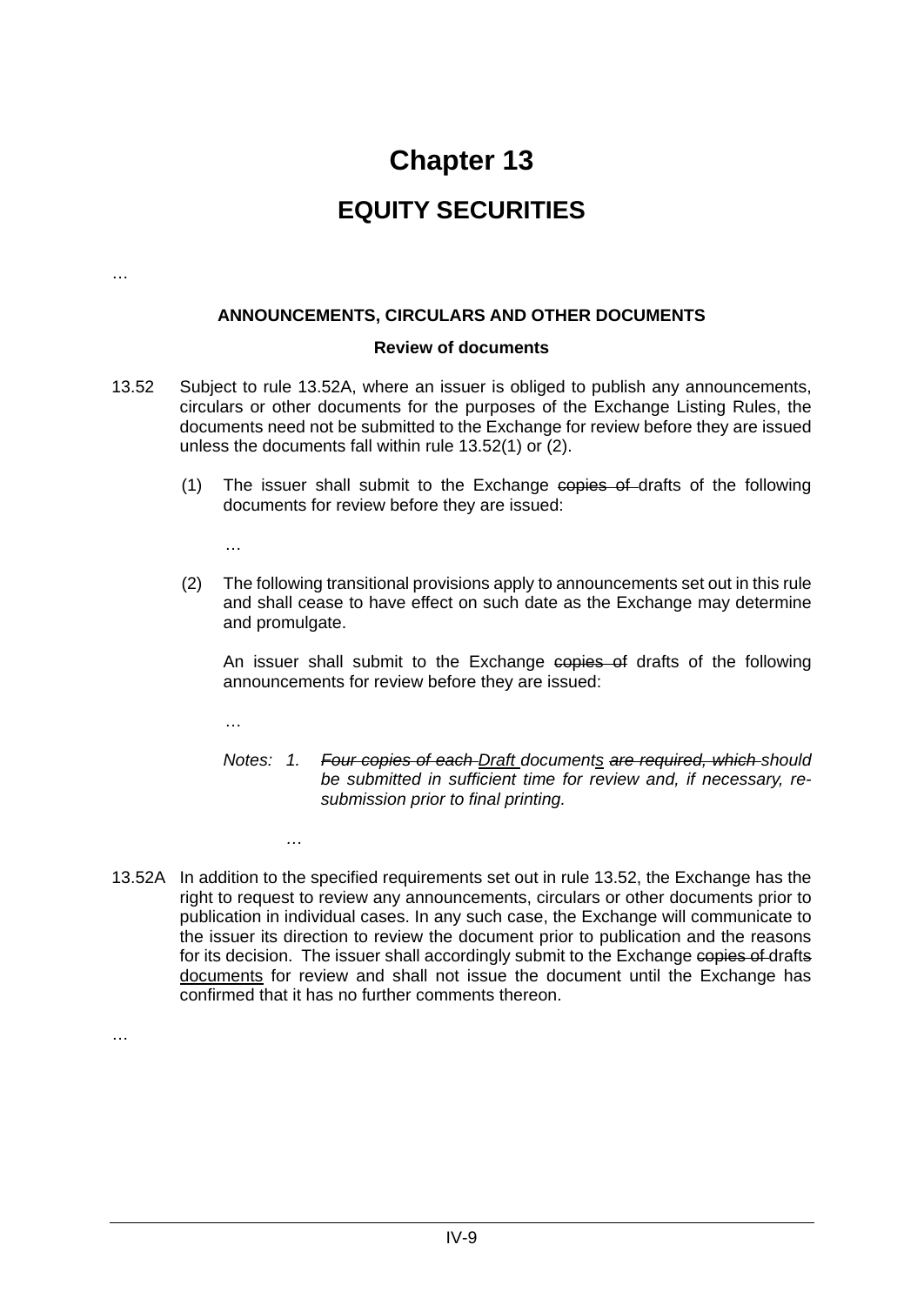### **EQUITY SECURITIES**

### **NOTIFIABLE TRANSACTIONS**

**Contents of circulars**

*Major transaction circulars*

- 14.66 A circular relating to a major transaction must contain:—
	- …
	- (10) the information regarding the listed issuer specified in the following paragraphs of Appendix 1, Part B:—
		- 28- indebtedness
		- 29(1)(b)- financial and trading prospects
		- 30- sufficiency of working capital, which must take into account the effect of the transaction
		- 40- directors' and experts' interests in group assets
		- 42- material contracts
		- 43- documents on display43(2)(c), (3) and (4) documents on display;

…

…

…

*Inability to access information to compile circulars for major transactions or very substantial acquisitions*

- 14.67A …
	- (2) Subject to the conditions in paragraphs (1)(a), (b) and (c) being satisfied, the listed issuer may defer complying with the disclosure requirements for certain non-public information relating to the target company and/or the enlarged group. In such circumstances, the listed issuer must despatch an initial circular in partial compliance with rules 14.66 and 14.67 or rule 14.69 within the time frames stipulated in rules 14.41 and 14.42 or rules 14.48 and 14.52. The initial circular shall include, as a minimum, the following:
		- (b) where information required for the enlarged group is not available, to include the following information regarding the issuer:
			- (viii) material contracts and documents on displayfor inspection (see rule 14.66(10), paragraphs 42, 43 and Note 2 to Appendix 1, Part B); and
		- …

…

…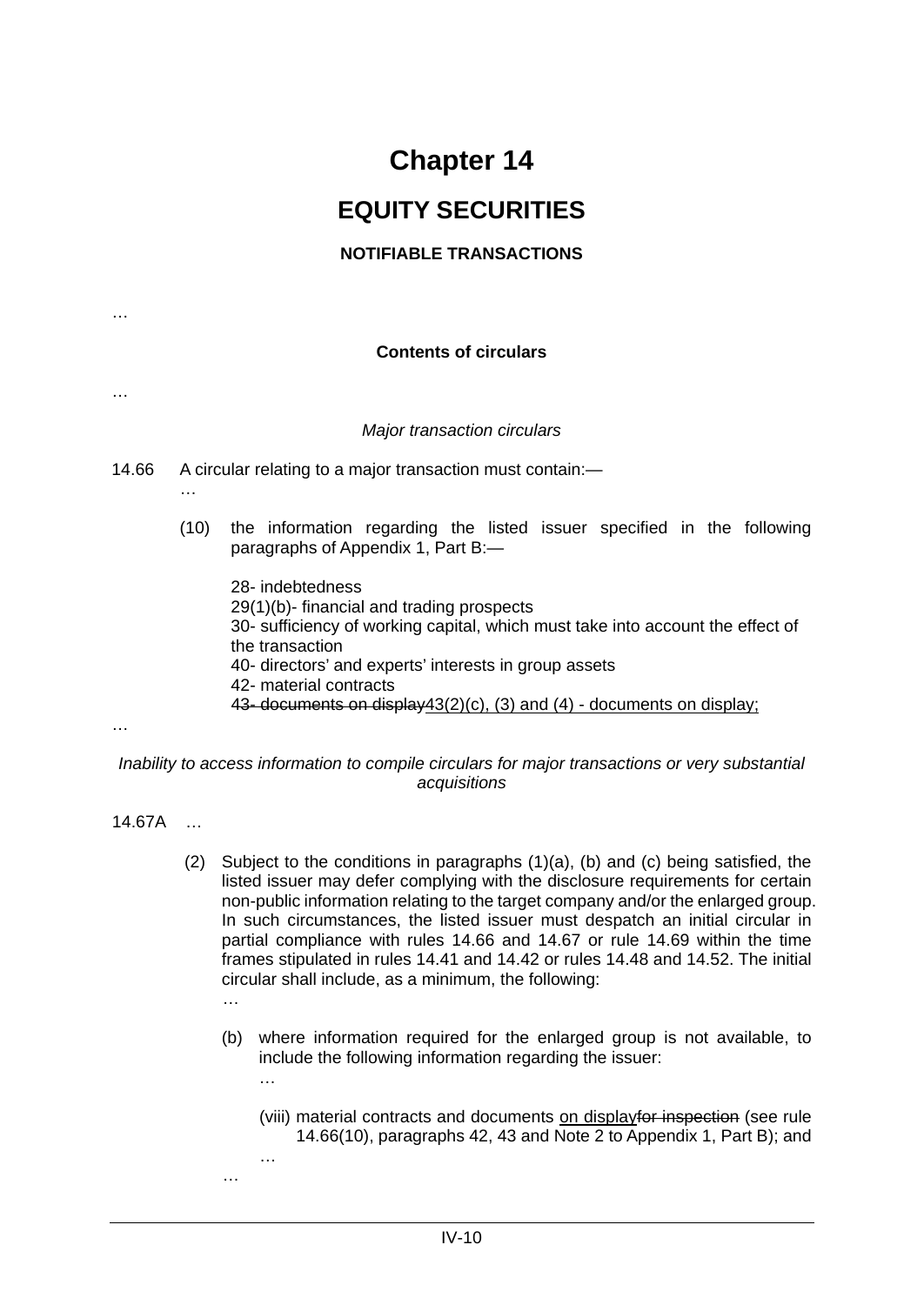# **Chapter 14A**

## **EQUITY SECURITIES**

### **CONNECTED TRANSACTIONS**

…

### **Circulars**

…

…

14A.70 The circular must contain at least:

- (13) the information set out in the following paragraphs of Appendix 1, Part B:
	- 1 listed issuer's name 2 — directors' responsibility 5 — expert statements 10 — securities to be issued (if applicable) 29(2) — requirements if there is a profit forecast 32 — no material adverse change 39 — directors' service contracts 40 — directors' interests in assets  $43(2)(a)$  &  $(c)$  — documents on display 43(2)(c) — documents on display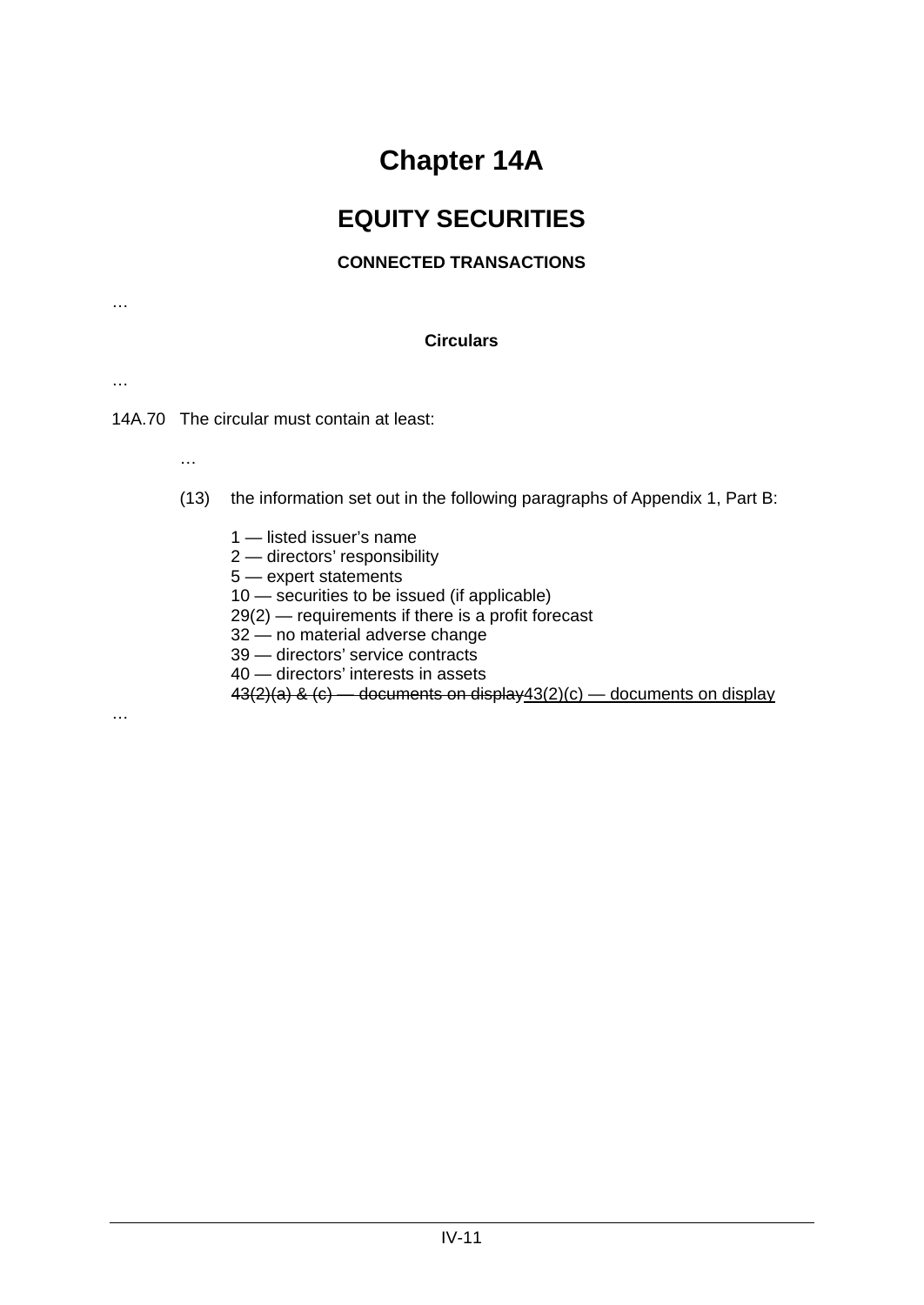# **Chapter 15A**

### **STRUCTURED PRODUCTS**

### **Continuing Obligations**

- 15A.21 In addition to the continuing obligations as set out in the Listing Agreement in Part H of Appendix 7 (subject to such modifications as shall be agreed to by the Exchange in accordance with rule 15A.26) an issuer shall, whilst any structured products issued by it are listed on the Exchange:—
	- (4) publishmake the financial information referred to in rule 15A.21(1) and (2) above available for inspection by the public on the Exchange's website and the issuer's own websiteat the issuer's registered office or principal place of business in Hong Kong or such other place (which may be a web site) in Hong Kong as shall be acceptable to the Exchange. The financial information should also be published on the Exchange's website in the manner as requested by the Exchange from time to time.
- 15A.59 A formal announcement must include at least the following:

…

…

…

…

…

…

(13) the address(es) and/or web site at which and the date on which copies of the listing document will be available to the public;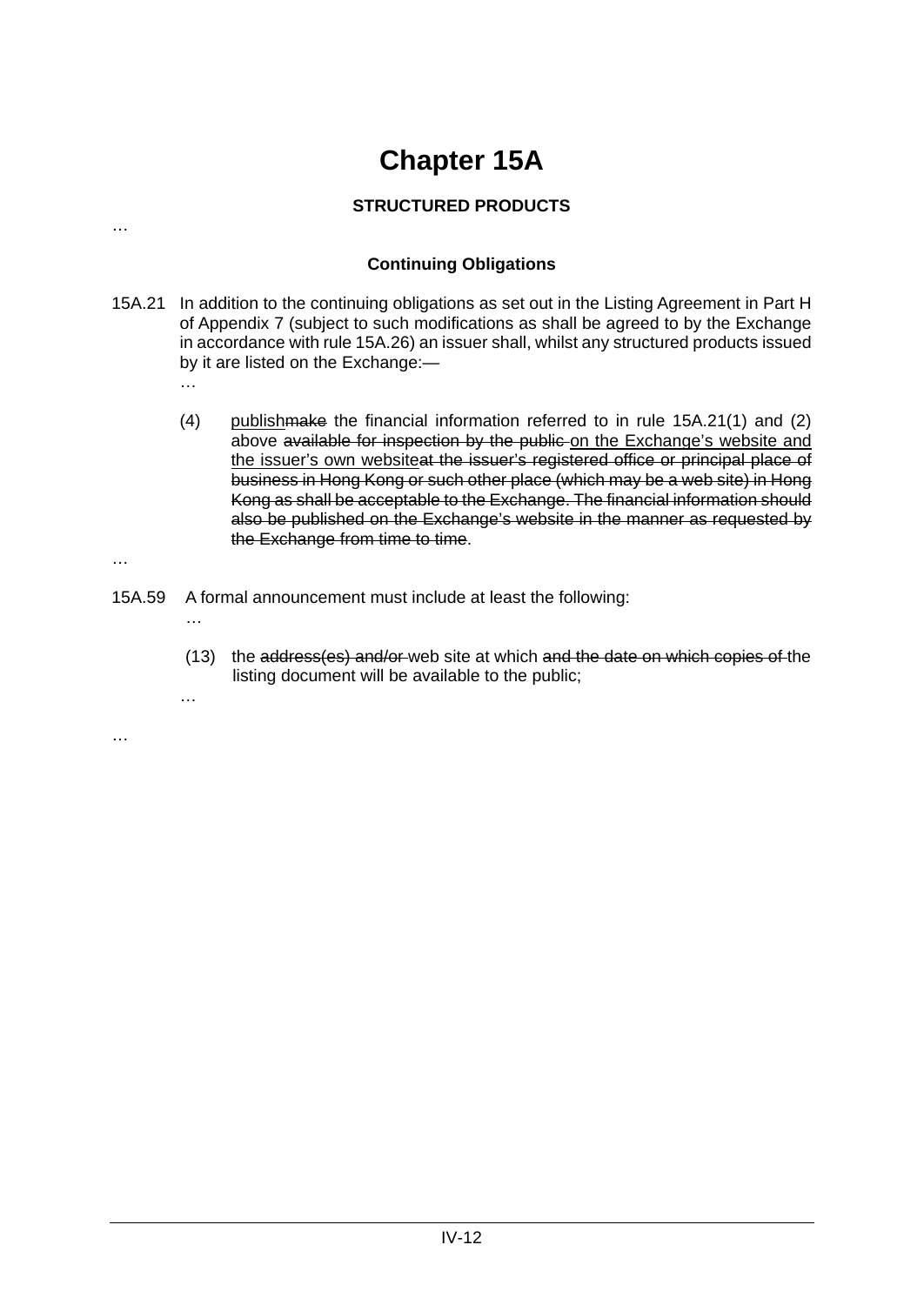### **EQUITY SECURITIES**

### **SHARE OPTION SCHEMES**

### **Adoption of a new scheme**

### 17.02 …

…

(2) The scheme document itself does not need to be circulated to shareholders of the listed issuer. However, if the scheme document is not so circulated, it must be published on the Exchange's website and the issuer's own websiteavailable for inspection at a place in Hong Kong for a period of not less than 14 days before the date of the general meeting and made available for inspection at the general meeting and the terms of the shareholders' resolution must approve the scheme as described in the summary circulated to the shareholders of the listed issuer. The circular must include the following information: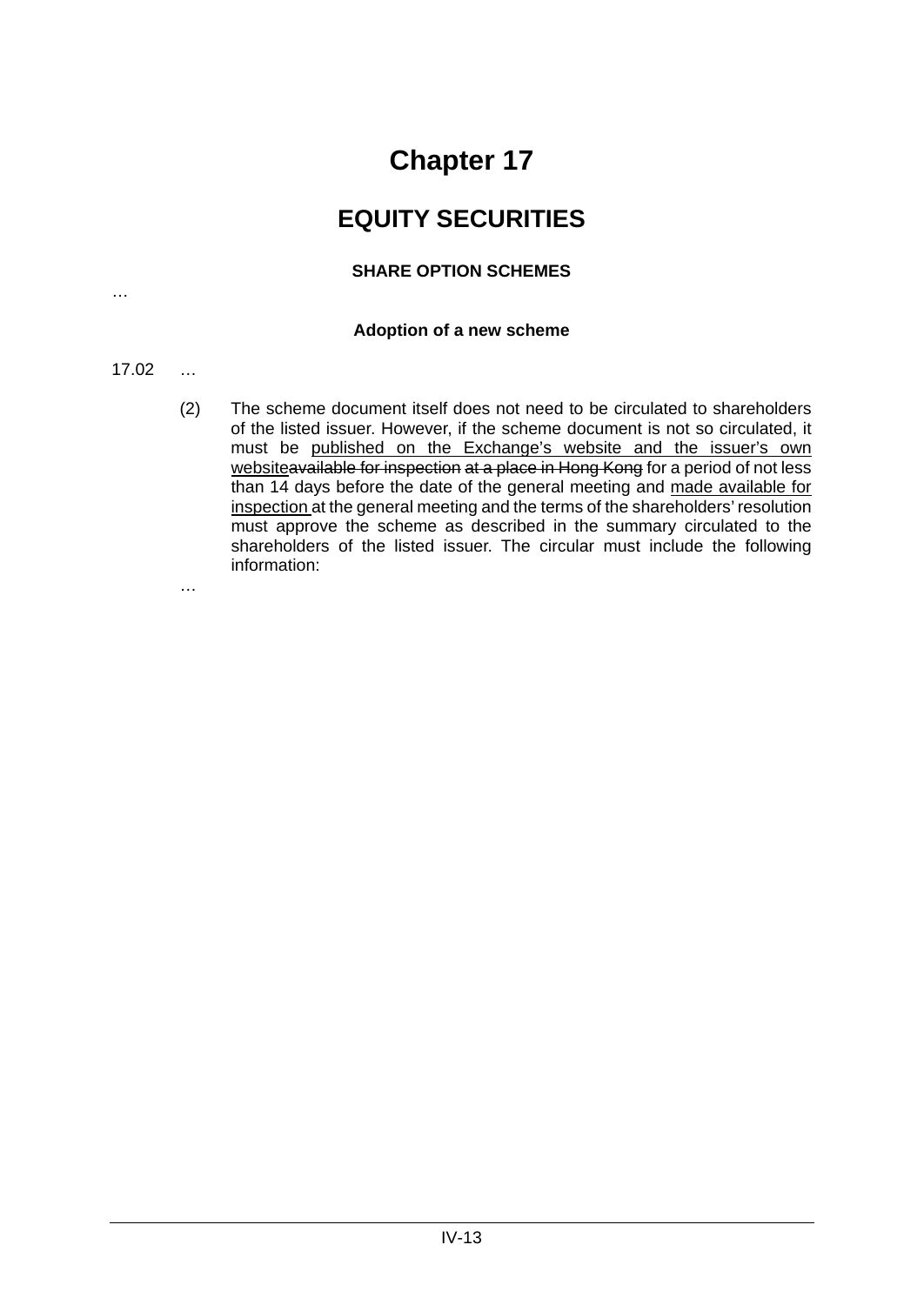### **EQUITY SECURITIES**

| $\cdots$ |     | <b>PRIMARY LISTINGS</b>                                                                                                                                 |
|----------|-----|---------------------------------------------------------------------------------------------------------------------------------------------------------|
|          |     | <b>Qualifications for Listing</b>                                                                                                                       |
| 19.05    | .   | The following additional requirements apply:-                                                                                                           |
|          | (6) | where an overseas issuer wishes to obtain its primary listing on the Exchange<br>by way of an introduction in the circumstances set out in rule 7.14(3) |
|          |     | it must comply with the following additional requirements:—<br>(a)                                                                                      |

(ii) include in the listing document a summary of the above-mentioned regulatory provisions in a form to be decided or agreed upon by the Exchange on a case by case basis and in the Exchange's absolute discretion, provided that, in the case of an overseas issuer which is incorporated or otherwise established in a jurisdiction in respect of which additional requirements are set out in Appendix 13, the summary need only be included in the documents offered for inspection published on the Exchange's website and the issuer's own website (see Appendix 13); and

#### **Listing Documents**

- 19.10 The following modifications and additional requirements apply:—
	- …

…

…

…

…

…

- (5) for an introduction in the circumstances in rule 7.14(3), the following modifications, exceptions and additional requirements apply:—
	- (e) any valuations required to be included by paragraph 51A of Part A of Appendix 1 and Chapter 5 (as modified by rule 19.10(5)(d)) need only be summarised in the listing document, if a copy of the full valuation report is published on the Exchange's website and the issuer's own websiteoffered for inspection;
- (6) the documents to be published on the Exchange's website and the issuer's own websiteoffered for inspection will be the documents corresponding to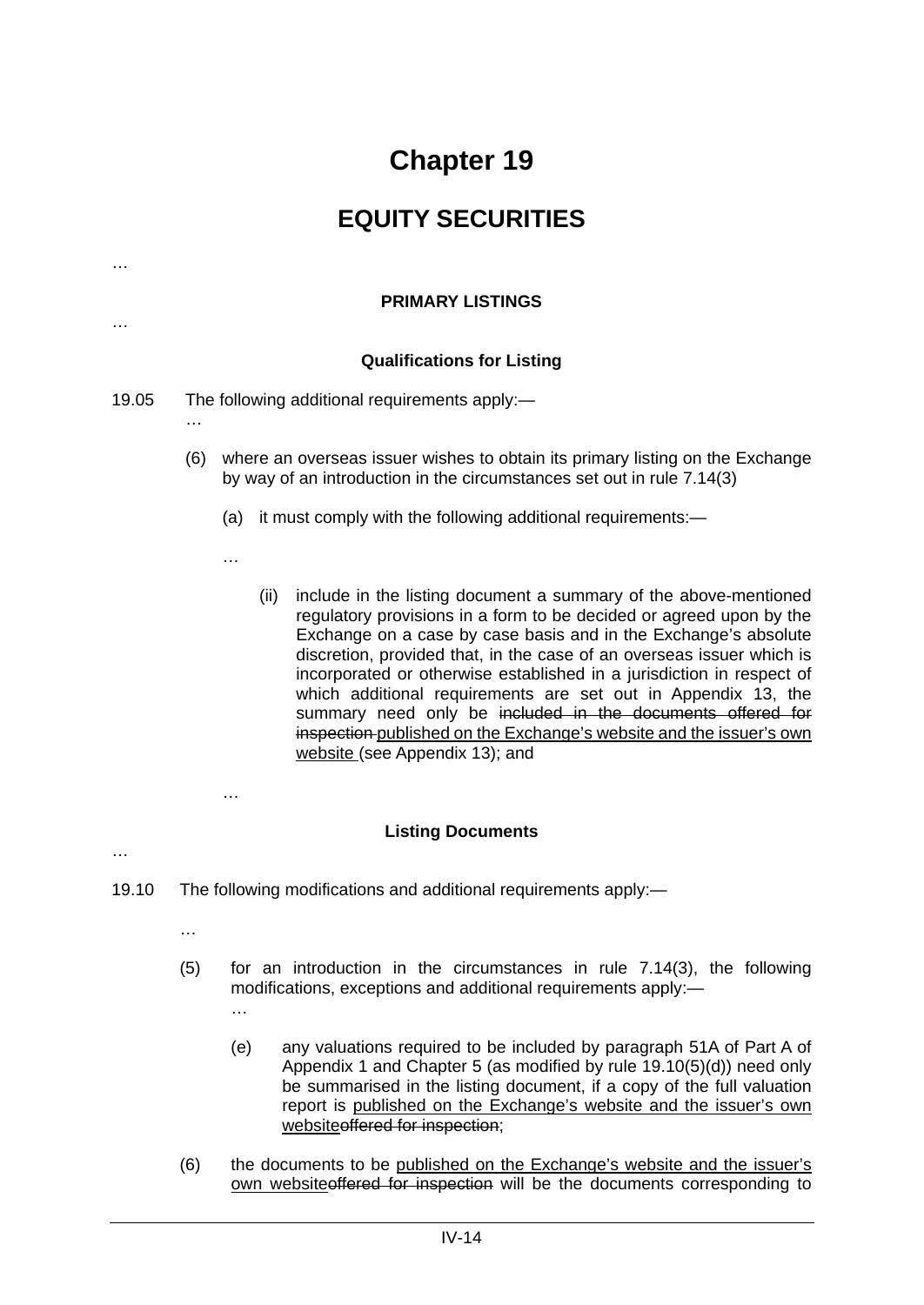those mentioned in paragraph 53 of Part A and paragraph 43 of Part B of Appendix 1. Unless otherwise provided by the Companies (Winding Up and Miscellaneous Provisions) Ordinance, where any of such documents are not in the English language, certified English translations thereof must be published on the Exchange's website and the issuer's own websiteavailable for inspection. In addition, where rule 19.10(3) applies, the overseas issuer must publish on the Exchange's website and the issuer's own website offer for inspection a copy of any statutes or regulations which are relevant to the summary of the regulatory provisions of the jurisdiction in which the overseas issuer is incorporated or otherwise established. In particular cases, the Exchange may require other additional documents to be published on the Exchange's website and the issuer's own websiteoffered for inspection; and

### **SECONDARY LISTINGS**

#### **Listing Documents**

- 19.36 The following modifications and additional requirements apply:—
	- (3) the documents to be published on the Exchange's website and the issuer's own websiteoffered for inspection will be the documents corresponding to those mentioned in paragraph 53 of Part A and paragraph 43 of Part B of Appendix 1. Unless otherwise provided by the Companies (Winding Up and Miscellaneous Provisions) Ordinance, where any of such documents are not in the English language, certified English translations thereof must be published on the Exchange's website and the issuer's own websiteavailable for inspection. In particular cases, the Exchange may require additional documents to be published on the Exchange's website and the issuer's own websiteoffered for inspection;

…

…

…

…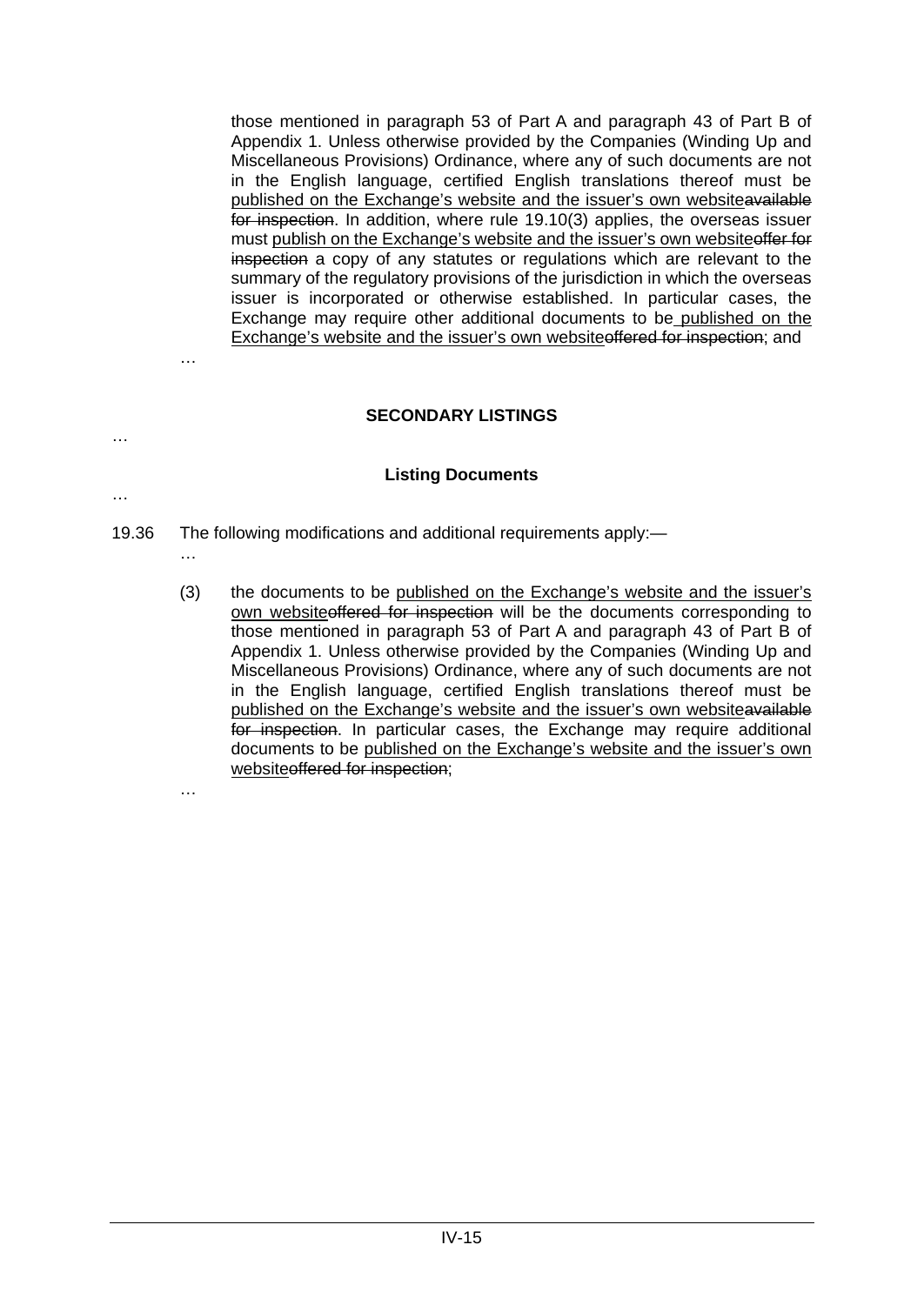## **Chapter 19A**

### **EQUITY SECURITIES**

#### **ISSUERS INCORPORATED IN THE PEOPLE'S REPUBLIC OF CHINA**

### **Chapter 11 – Listing Documents**

…

…

- 19A.27 The following modifications and additional requirements apply to the contents of listing documents:
	- …
	- (4) the documents to be published on the Exchange's website and the issuer's own websiteoffered for inspection will be the documents corresponding to those mentioned in paragraph 53 of Part A and paragraph 43 of Part B of Appendix 1. Unless otherwise provided by the Companies (Winding Up and Miscellaneous Provisions) Ordinance, where any such documents are not in the English language, certified English translations thereof must be published on the Exchange's website and the issuer's own websiteavailable for inspection. In addition, where rule 19A.27(3) applies, the PRC issuer must publish on the Exchange's website and the issuer's own website offer for inspection a copy of any statutes or regulations which are relevant to the summary of relevant PRC law. In particular cases, the Exchange may require other additional documents to be published on the Exchange's website and the issuer's own websiteoffered for inspection.
- …

### **Appendix 3 – Articles of Association or equivalent constitutional documents**

- 19A.50 A PRC issuer shall publish on the Exchange's website and the issuer's own websitemake available at a place in Hong Kong for inspection by the public and shareholders free of charge, and for copying by shareholders at reasonable charges, the following:—
	- (1) a complete duplicate register of shareholders;
	- (2) a report showing the state of the issued share capital of the PRC issuer;
	- (3) the PRC issuer's latest audited financial statements and the directors', auditors' and supervisors' reports thereon;
	- (4) special resolutions of the PRC issuer;
	- (5) reports showing the number and nominal value of securities repurchased by the PRC issuer since the end of the last financial year, the aggregate amount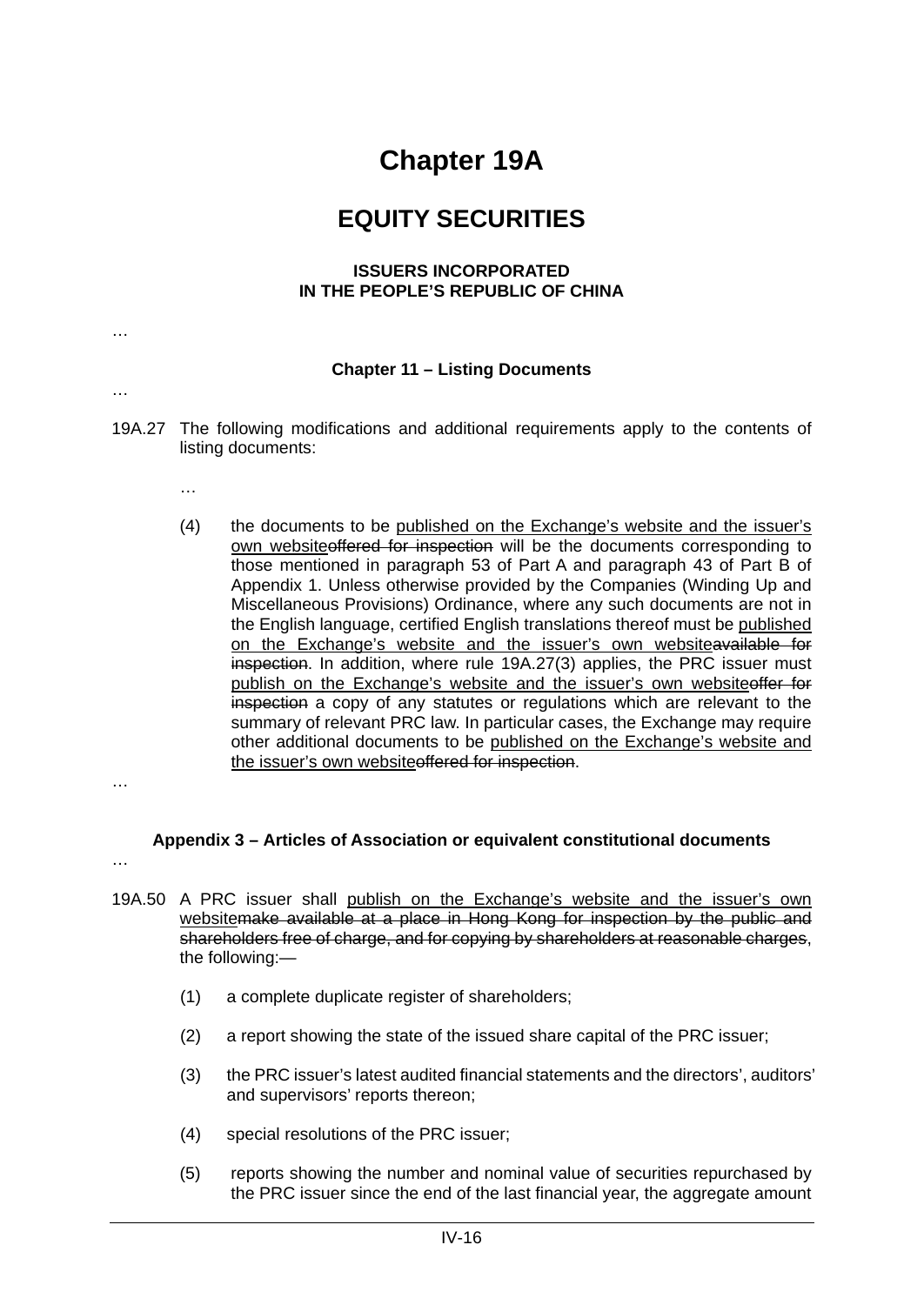paid for such securities and the maximum and minimum prices paid in respect of each class of securities repurchased (with a breakdown between domestic shares and foreign shares (and, if applicable, H shares)); and

- (6) a copy of the latest annual return filed with the Administration for Industry and Commerce or other competent PRC authority.; and
- (7) [Repealed [.] [for shareholders only, copies of the minutes of meetings of shareholders.
- 19A.50A A PRC issuer shall make available copies of the minutes of meetings of shareholders at a place in Hong Kong for inspection (free of charge) and for copying (at a reasonable charge) by shareholders.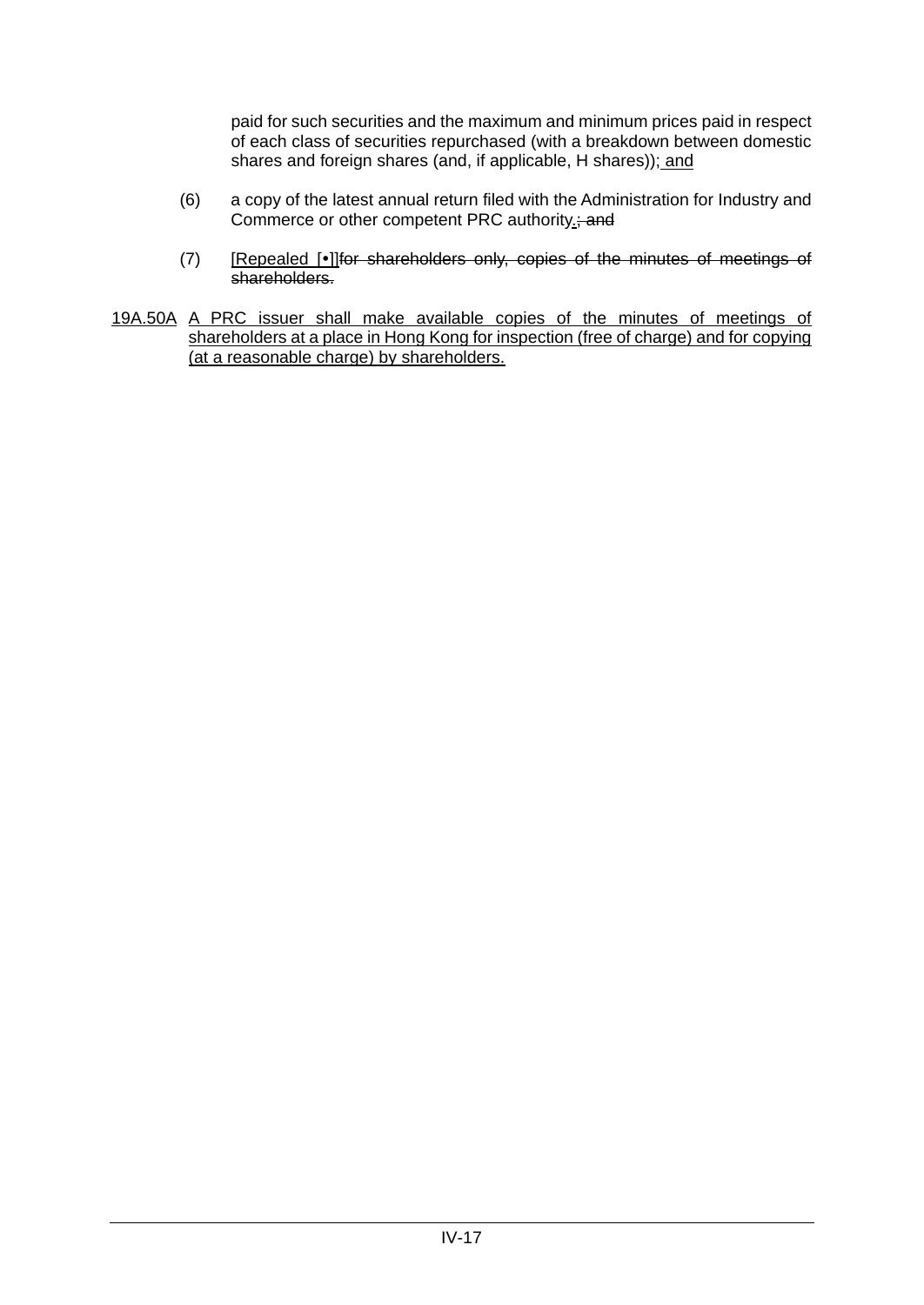### **INVESTMENT VEHICLES**

### **AUTHORISED COLLECTIVE INVESTMENT SCHEME**

### **Listing Documents**

…

…

20.19A All listing documents (including any supplemental listing document(s) or subsequent amendments to the listing document(s)) issued by an applicant must be made available in electronic printed form on the Exchange's website and the issuer's own website or such other form as may be approved by the Commission. An applicant may, to the extent permitted by law and its own constitutional documents, make additional copies available to the public on CD ROM (together with the relevant application form in electronic form on the same CD ROM) provided that, the applicant must ensure that:

(a) the CD ROM includes:

- (i) a confirmation that the contents of the listing document and relevant application form in electronic form and in printed form are identical; and
- (ii) a confirmation that the listing document and relevant application form are also available in printed form and the addresses of the locations where they are available; and
- (b) any supplemental listing documents or subsequent amendments to the listing document are also made available in both printed form and on CD ROM and the applicant must also comply with (a) above with all references to "listing document" and "application form" being construed as references to the supplemental listing document and relevant application form or subsequent amendment to the listing document and relevant application form.
- *Note: Companies (Winding Up and Miscellaneous Provisions) Ordinance states that it shall not be lawful to issue any form of application for shares in or debentures of a company unless the form is issued with a prospectus which complies with the requirements thereof. With the requirement of the Listing Rules that listing documents (including any supplemental listing document(s) or subsequent amendments to the listing document(s)) must be made available in electronic form only and combined with the statutory requirement under the Companies (Winding Up and Miscellaneous Provisions)* Ordinance that an application form must be issued with a prospectus, it *follows that under the law, both the listing documents and application forms must be issued in the same medium, i.e. in electronic format only, unless a Mixed Media Offer is adopted in which case printed application forms can be issued with an electronic prospectus.*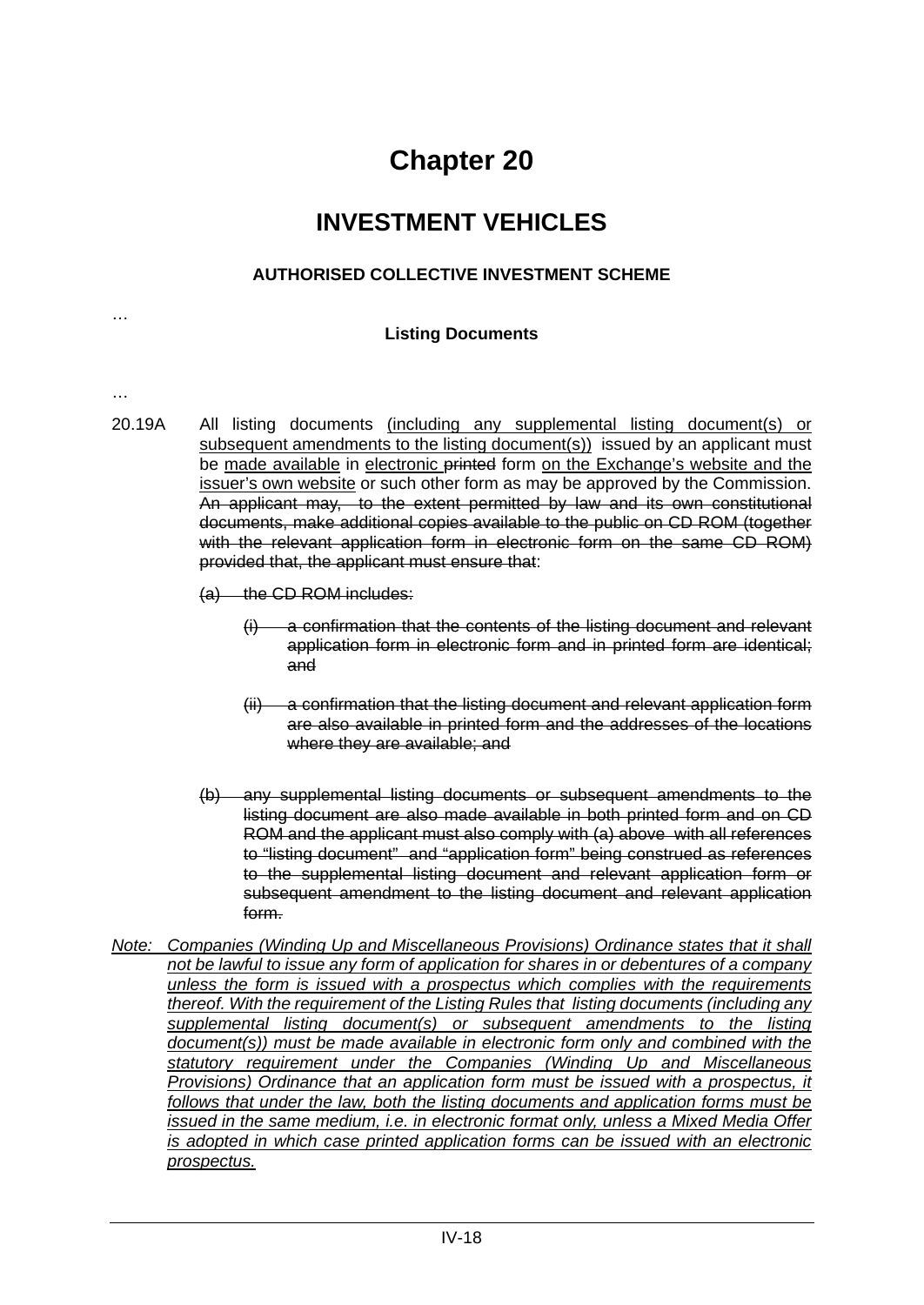# **CHAPTER 25**

## **DEBT SECURITIES**

### **LISTING DOCUMENTS**

#### **Language**

25.13 Every listing document must be in the English language and be accompanied by a Chinese translation except that, in the case of a new applicant, the English language version of the listing document may be distributed separately from its Chinese translation (and vice-versa) provided that both are available at each place where, and for so long as, the distribution of such documents takes place.

#### **Publication**

- 25.17 In every other case a formal notice stating the following information must be published in accordance with rule 2.07C not less than two clear business days before dealings commence and, where it is also published in the newspapers, whether pursuant to rule 2.07C or otherwise, such formal notice must be not less than 12 centimetres by 16 centimetres (4 inches by 6 inches approximately) in size:—
	- ...

*…*

(4) the address(es)websites at which copies of the listing document (if any) are available to the public is published;

*Note: Where the issuer intends to rely on the Class Exemption Notice to make a Mixed Media Offer referred to in rule 25.19B(1), rule 25.19B(2) replaces this sub-rule.*

*…*

…

…

…

25.19 The issuer must make sufficient copies of the listing document available to the public, free of charge, at the address(es) referred to in rule 25.17 (4) to satisfy public demand for a reasonable period (in the case of an offer for subscription or offer for sale, not being less than the offer period and, in every other case, not being less than 14 days) from the date on which the formal notice is published. In all cases where the listing document is published in the newspapers, it must be accompanied by a statement that copies of the listing document are available to the public is published at (a) stated address(eswebsite(s) for a similar-reasonable period (being not less than the offer period).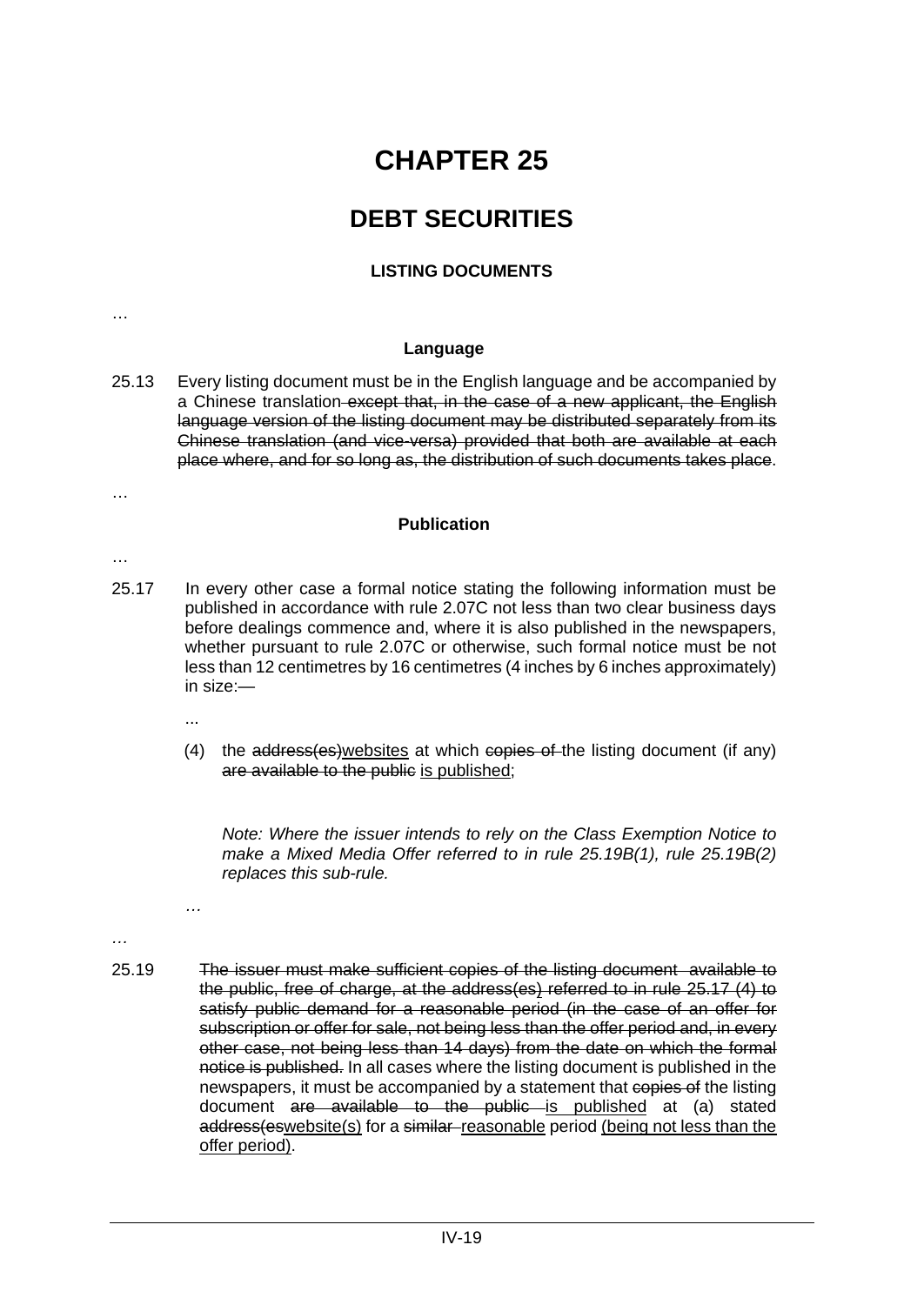### **Publication of printed listing document and on CD ROM**

- 25.19A Listing documents (including any supplemental listing document(s) or subsequent amendments to the listing document(s)) published by a new applicant must include copies availablebe made available in electronic printed form on the Exchange's website and the issuer's own website. A new applicant may, to the extent permitted by law and its own constitutional documents, make additional copies available to the public on CD ROM (together with the relevant application form (if any) in electronic form on the same CD ROM) provided that, the new applicant must ensure that:
	- (a) the CD ROM includes:
		- (i) a confirmation that the contents of the listing document and relevant application form (if any) in electronic form and in printed form are identical; and
		- (ii) a confirmation that the listing document and relevant application form (if any) are also available in printed form and the addresses of the locations where they are available; and
	- (b) any supplemental listing documents or subsequent amendments to the listing document are also made available in both printed form and on CD ROM and the new applicant must also comply with (a) above with all references to "listing document" and "application form" being construed as references to the supplemental listing document and relevant application form or subsequent amendment to the listing document and relevant application form (if any).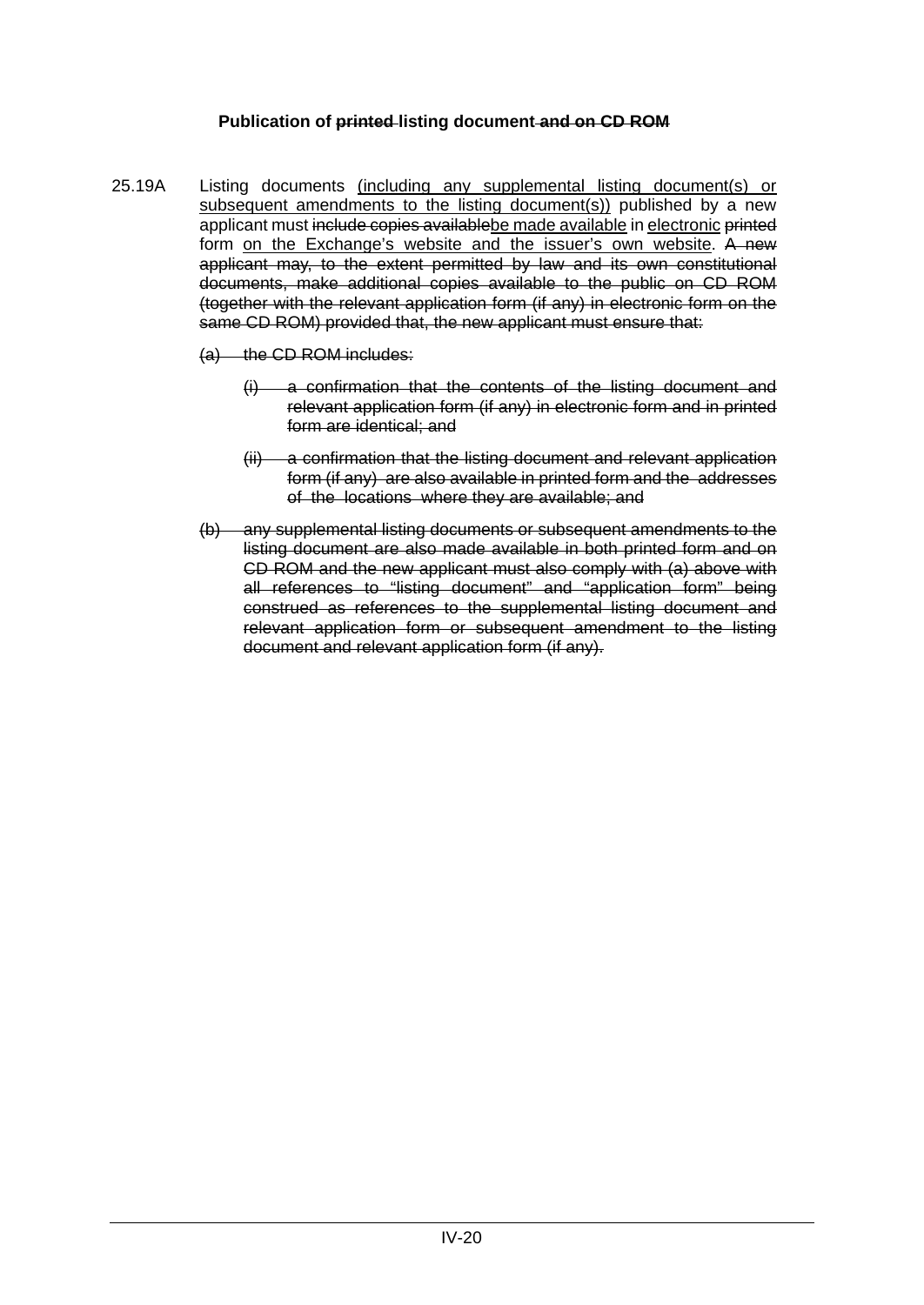### **DEBT SECURITIES**

#### **TAP ISSUES, DEBT ISSUANCE PROGRAMMES AND ASSET-BACKED SECURITIES**

### **PART B – DEBT ISSUANCE PROGRAMMES**

#### **Listing Documents**

- 29.09 In addition to those documents mentioned in paragraph 54 of Part C of Appendix 1, the following must be published on the Exchange's website and the issuer's own websiteavailable for inspection at the registered office of the issuer and the office of its paying agent in Hong Kong for as long as issues are made under the programme:
	- (a) the current listing document;

…

…

…

- (b) any supplementary listing document published since the current listing document was published; and
- (c) any pricing supplements issued since the current listing document was published.
- 29.10 The listing document must include a statement that the documents required by paragraph 54 of Part C of Appendix 1 (documents on display) are published on the Exchange's website and the issuer's own websitemay be inspected at the registered office of the issuer and the office of the paying agent in Hong Kong throughout the life of the programme.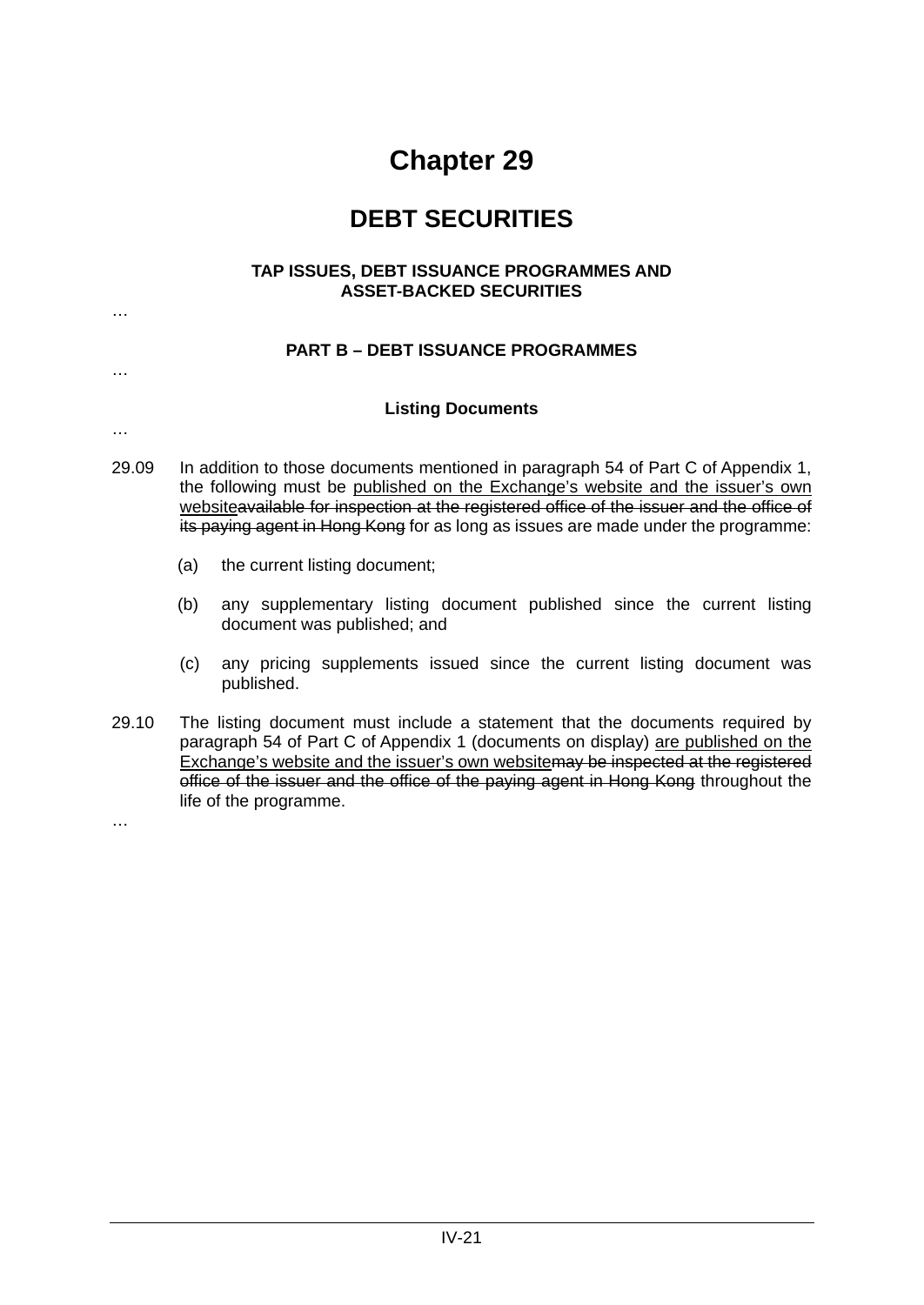### **DEBT SECURITIES**

### **OVERSEAS ISSUERS**

### **Application Procedures and Requirements**

Listing Documents

…

…

36.08 The following modifications apply:—

- …
- (3) the documents to be published on the Exchange's website and the issuer's own website offered for inspection will be the documents corresponding to those mentioned in paragraph 54 of Part C of Appendix 1 and where any of such documents are not in the English language, certified English translations thereof must be published on the Exchange's website and the issuer's own websiteavailable for inspection. In particular cases, the Exchange may require additional documents to be published on the Exchange's website and the issuer's own websiteoffered for inspection ; and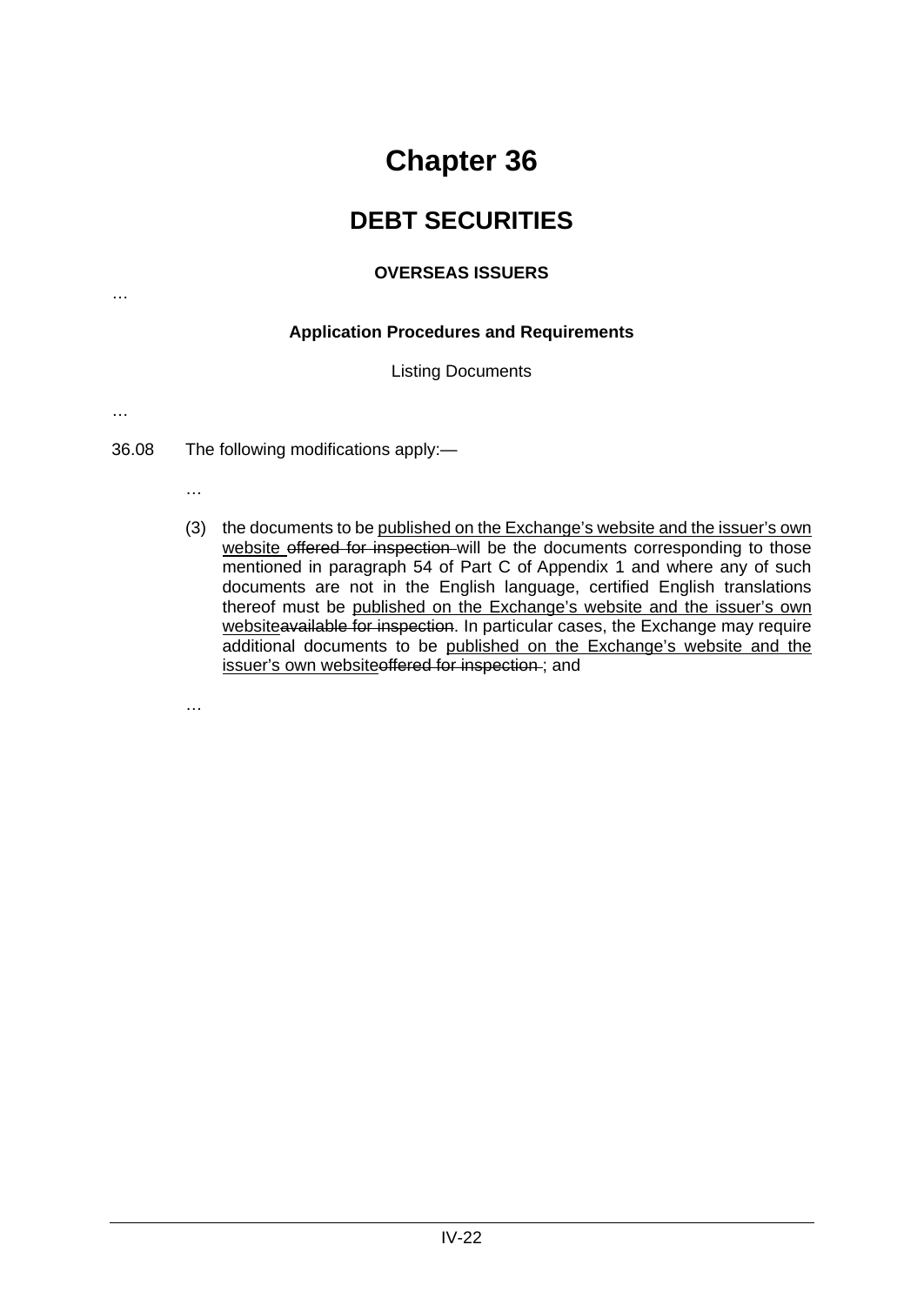### **Contents of Listing Documents**

### **Part A**

### **Equity Securities**

#### **In the case where listing is sought for equity securities of an issuer no part of whose share capital is already listed**

…

…

### **Material contracts and documents on displayfor inspection**

- 53. Details of a reasonable period of time (being not less than 14 days) during which and a place in Hong Kong at which the following documents (or copies thereof) where applicable are published on the Exchange's website and the issuer's own website may be inspected:—
	- (1) the memorandum and articles of association or equivalent documents of the issuer;
	- (2) each contract disclosed pursuant to paragraphs 46(1) and 52 or, in the case of a contract not reduced into writing, a memorandum giving full particulars thereof;
	- (3) all reports, letters or other documents, balance sheets, valuations and statements by any expert any part of which is extracted or referred to in the listing document;
	- (4) a written statement signed by the reporting accountants setting out the adjustments made by them in arriving at the figures shown in their report and giving the reasons therefore; and
	- (5) the audited accounts of the issuer or, in the case of a group, the consolidated audited accounts of the issuer and its subsidiaries for each of the two financial years immediately preceding the issue of the listing document together with (in the case of a Hong Kong issuer) all notes, certificates or information required by the Companies Ordinance.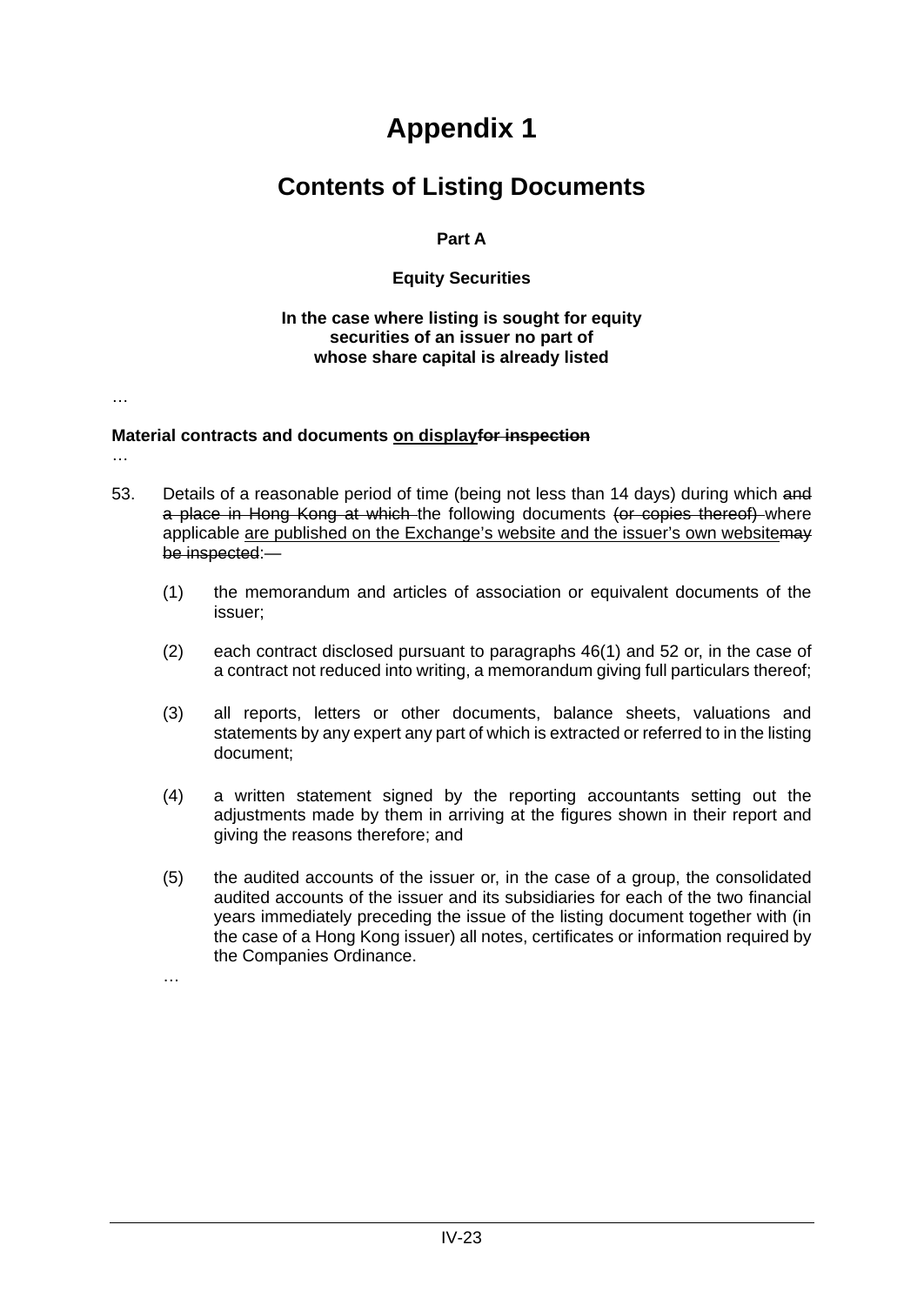## **Contents of Listing Documents**

**Part B**

### **Equity Securities**

#### **In the case where listing is sought for equity securities of an issuer some part of whose share capital is already listed**

…

…

#### **Material contracts and documents on displayfor inspection**

- 43. Details of a reasonable period of time (being not less than 14 days) during which and a place in Hong Kong at which the following documents (or copies thereof) where applicable are published on the Exchange's website and the issuer's own websitemay be inspected:—
	- (1) the memorandum and articles of association or equivalent documents of the issuer; [Repealed [•]]
	- (2) each of the following contracts:-
		- (a) any service contracts disclosed pursuant to paragraph 39;
		- (b) any material contracts disclosed pursuant to paragraph 42; and
		- (c) in the case of a notifiable transaction or connected transaction circular, any contracts pertaining to the transactionreferred to in the circular,

or where any of the above contracts have not been reduced into writing, a memorandum giving full particulars thereof;

- (3) all reports, letters or other documents, balance sheets, valuations and statements by any expert any part of which is extracted or referred to in the listing document; and
- (4) a written statement signed by the reporting accountants setting out the adjustments made by them in arriving at the figures shown in their report and giving the reasons therefor.;
- (5) the audited accounts of the issuer or, in the case of a group the consolidated audited accounts of the issuer and its subsidiaries for each of the two financial years immediately preceding the issue of the listing document together with (in the case of a Hong Kong issuer) all notes, certificates or information required by the Companies Ordinance; and [Repealed [ $\bullet$ ]]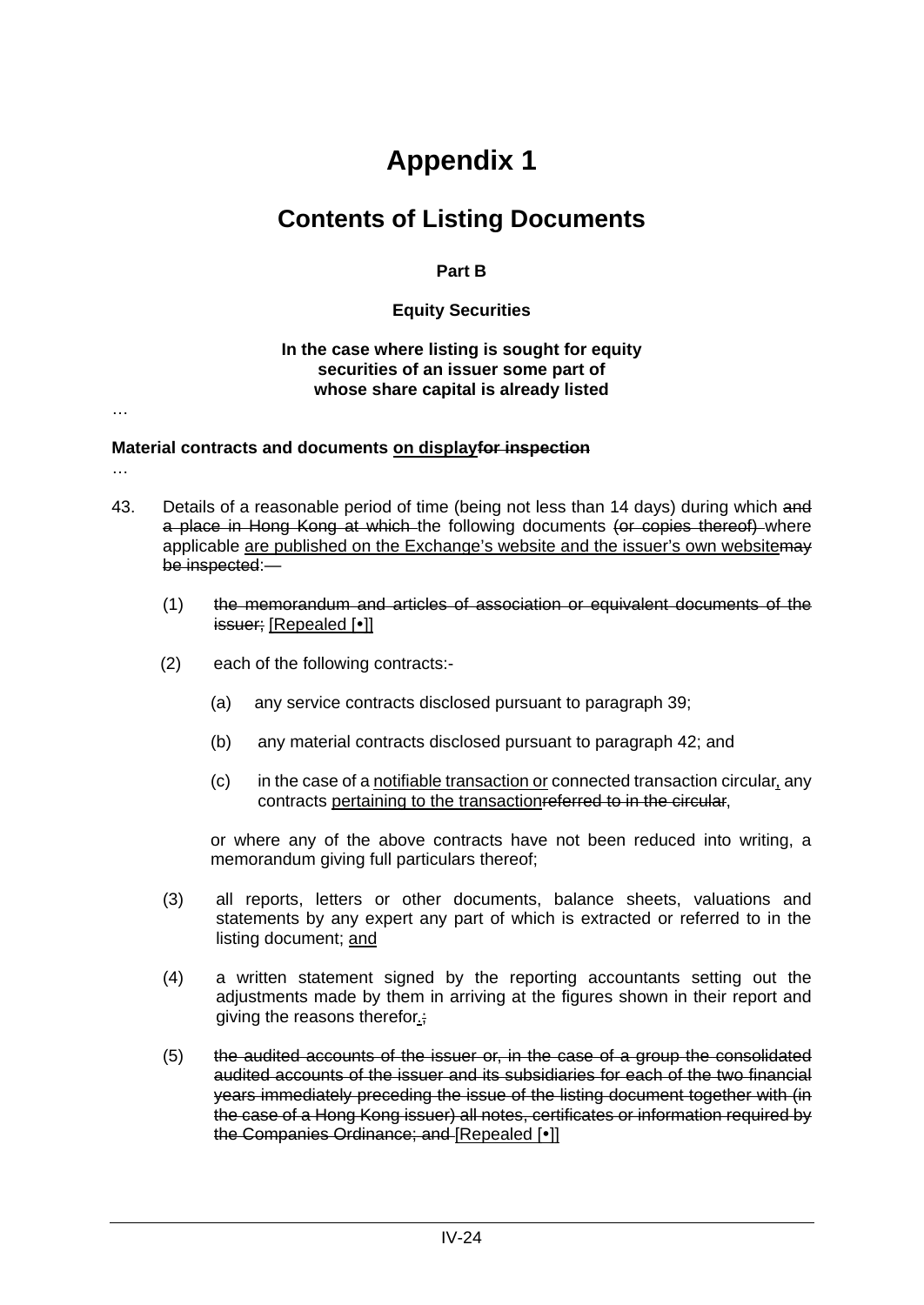(6) a copy of each circular issued pursuant to the requirements set out in Chapters [14](https://en-rules.hkex.com.hk/node/2655) and/or [14A](https://en-rules.hkex.com.hk/node/2775) which has been issued since the date of the latest published audited accounts. [Repealed [•]]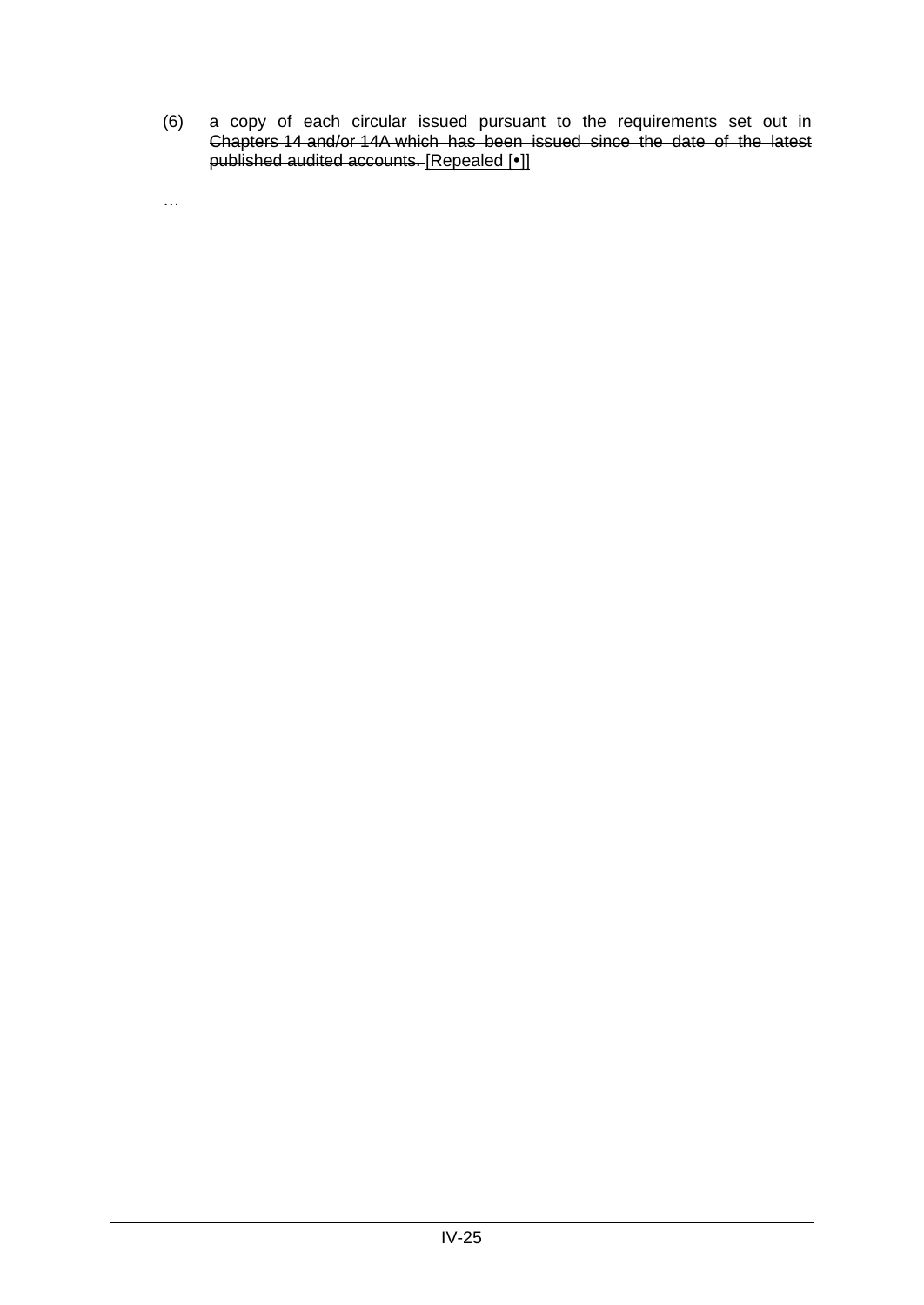## **Contents of Listing Documents**

### **Part C**

### **Debt Securities**

### **In the case where listing is sought for debt securities**

…

### **Contracts pertaining to the issue and documents on displayfor inspection**

- …
- 54. Details of a reasonable period of time (being not less than 14 days) during which and a place in Hong Kong at which the following documents (or copies thereof) where applicable are published on the Exchange's website and the issuer's own website may be inspected:—
	- (1) the memorandum and articles of association or equivalent documents of the issuer;
	- (2) any trust deed, fiscal agency agreement or other document constituting the debt securities;
	- (3) all reports, letters or other documents, balance sheets, valuations and statements by any expert any part of which is extracted or referred to in the listing document;
	- (4) a written statement signed by the reporting accountants setting out the adjustments made by them in arriving at the figures shown in their report and giving the reasons therefor; and
	- (5) the audited accounts and interim statements of the issuer, or in the case of a group, the consolidated audited accounts of the issuer and its subsidiaries for each of the two financial years immediately preceding the issue of the listing document together with (in the case of a Hong Kong issuer) all notes, certificates or information required by the Companies Ordinance.

...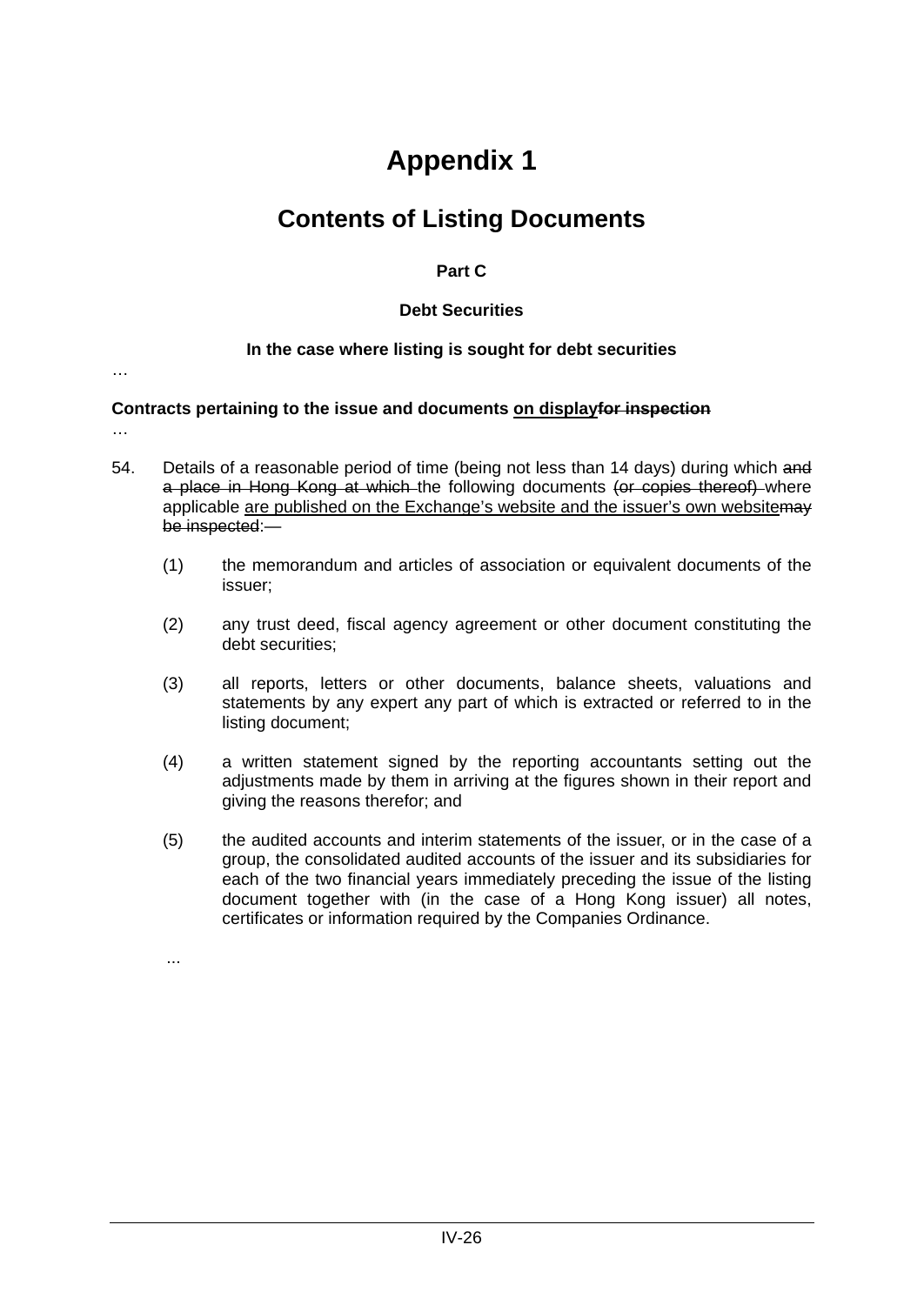## **Contents of Listing Documents**

### **Part D**

### **Structured Products**

…

### **Information upon the Issuer**

…

12. A statement that the issuer undertakes to, make available for inspection by the public during the period that any structured products issued by it are listed on the Exchange. publish the issuer's, or in the case of a guaranteed issue, the guarantor's, published audited consolidated financial statements and any more recent published interim and quarterly financial statements on the Exchange's website and the issuer's own website and give. Where the issuer intends to fulfil this obligation by making the information available on a web site the address of eachthat website shall be given.

…

### **DisplayInspection of documents**

- 27. Details of a location in Hong Kong (or a web site) where tThe following are published on the Exchange's website and the issuer's own website may be inspected for so long as any structured products issued under a listing document are listed on the Exchange:-
	- (1) all reports, letters or other documents, balance sheets, valuations and statements by any expert any part of which is extracted or referred to in the listing document;
	- (2) any current and future base listing documents and supplemental listing documents or subsequent amendments to the listing document(s); and
	- (3) the latest published audited consolidated financial statements of the issuer and guarantor and any more recent published interim and quarterly financial statements.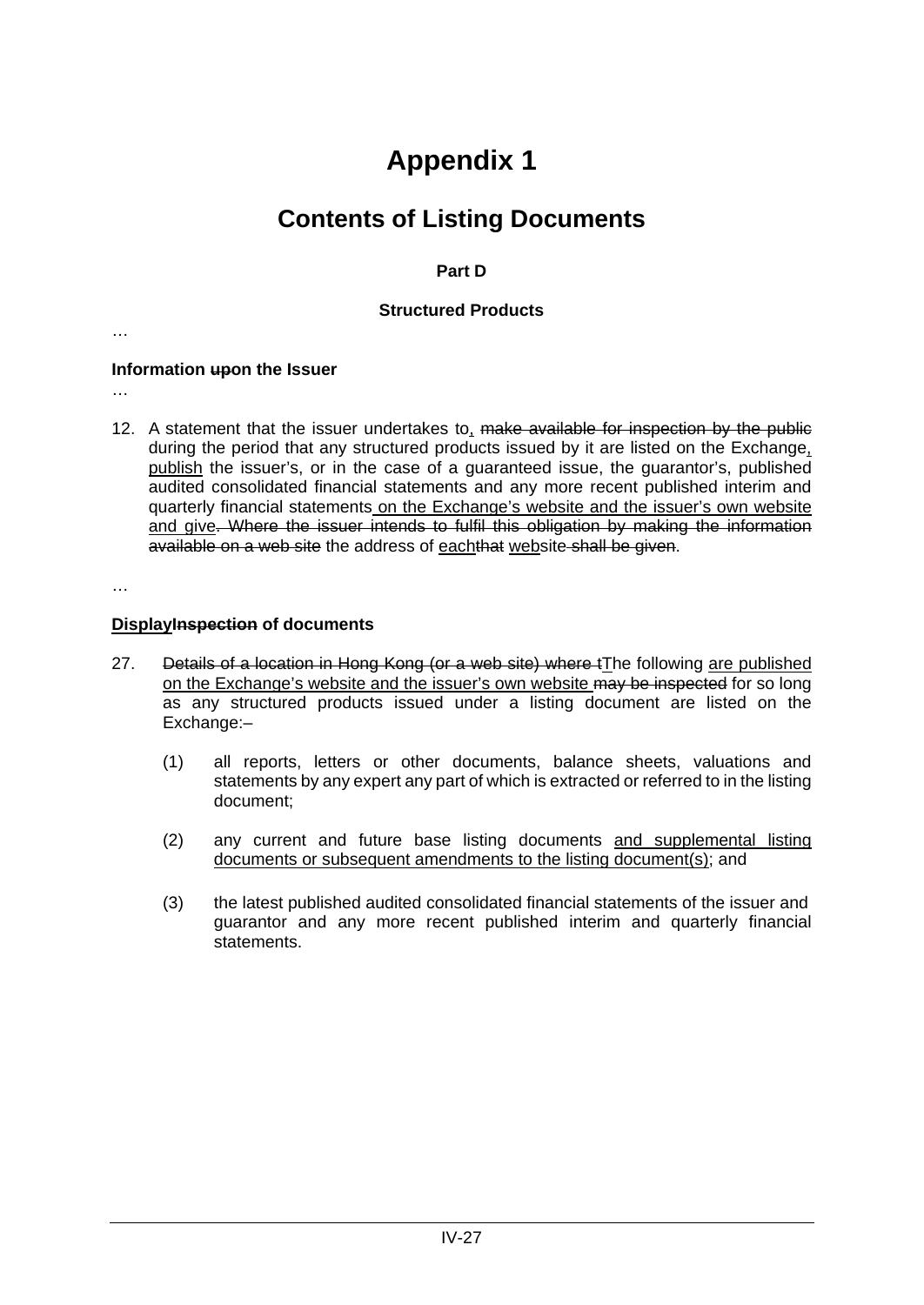## **Contents of Listing Documents**

### **Part E**

### **Depositary receipts**

### **In the case where listing is sought for depositary receipts of an issuer no part of whose share capital is already listed**

…

…

### **Material contracts and documents on displayfor inspection**

- 76. Details of a reasonable period of time (being not less than 14 days) during which and a place in Hong Kong at which the following documents (or copies thereof) where applicable are published on the Exchange's website and the issuer's own website may be inspected:—
	- (1) the memorandum and articles of association or equivalent documents of the issuer;
	- (2) each contract disclosed pursuant to paragraphs 46(1) and 75 or, in the case of a contract not reduced into writing, a memorandum giving full particulars thereof;
	- (3) all reports, letters or other documents, balance sheets, valuations and statements by any expert any part of which is extracted or referred to in the listing document;
	- (4) a written statement signed by the reporting accountants setting out the adjustments made by them in arriving at the figures shown in their report and giving the reasons therefore;
	- (5) the audited accounts of the issuer or, in the case of a group, the consolidated audited accounts of the issuer and its subsidiaries for each of the two financial years immediately preceding the issue of the listing document together with (in the case of a Hong Kong issuer) all notes, certificates or information required by the Companies Ordinance; and
	- (6) the deposit agreement executed between the depositary and the issuer.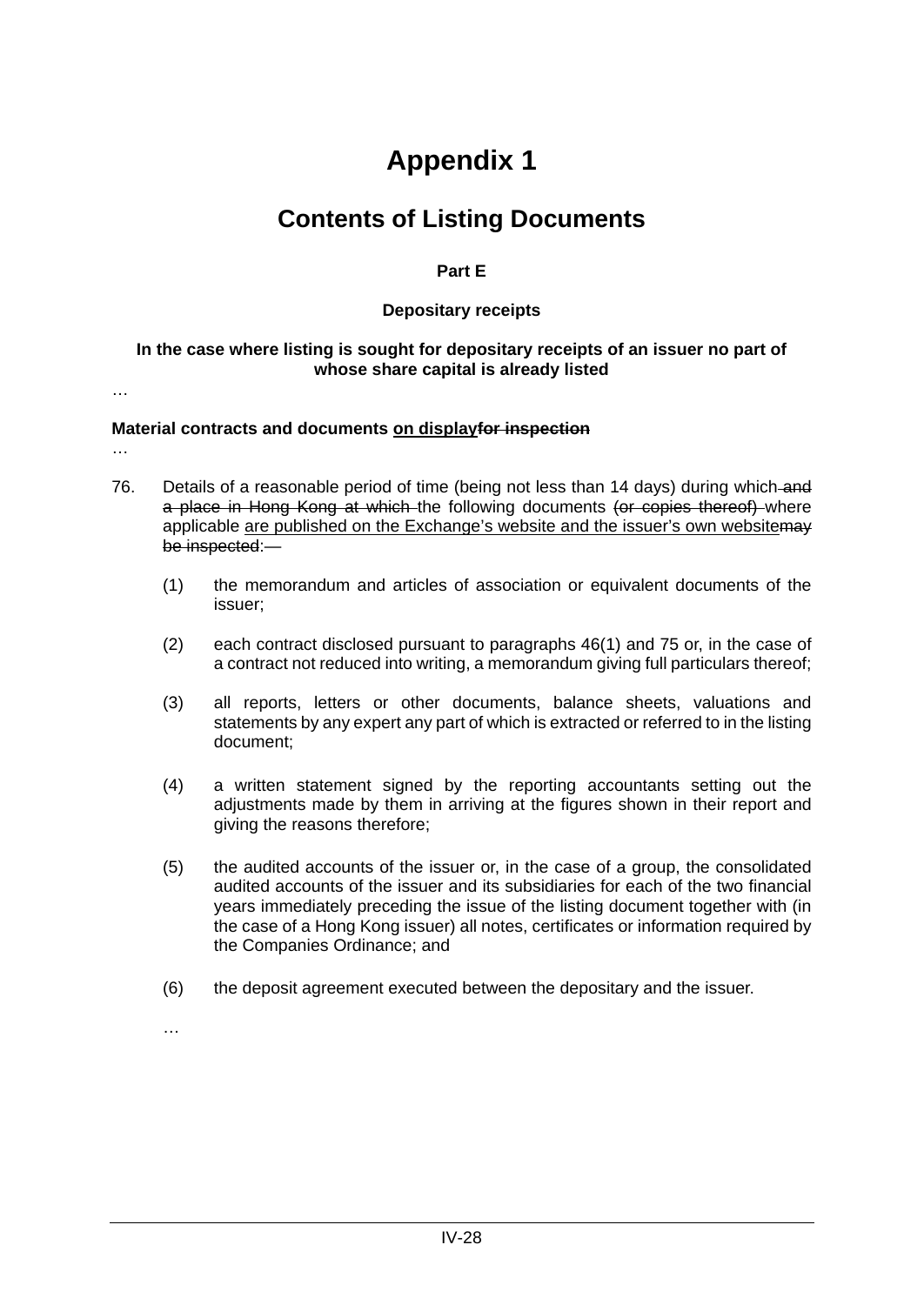## **Contents of Listing Documents**

#### **Part F**

#### **Depositary receipts**

**In the case where listing is sought for depositary receipts of an issuer where depositary receipt representing some part of its share capital are already listed** 

…

…

#### **Material contracts and documents on displayfor inspection**

- 66. Details of a reasonable period of time (being not less than 14 days) during which and a place in Hong Kong at which the following documents (or copies thereof) where applicable are published on the Exchange's website and the issuer's own websitemay be inspected:—
	- (1) the memorandum and articles of association or equivalent documents of the issuer; [Repealed [•]]
	- (2) each of the following contracts:-
		- (a) any service contracts disclosed pursuant to paragraph 35;
		- (b) any material contracts disclosed pursuant to paragraph 65; and
		- (c) in the case of a notifiable transaction or connected transaction circular, any contracts pertaining to the transactionreferred to in the circular,

or where any of the above contracts have not been reduced into writing, a memorandum giving full particulars thereof;

- (3) all reports, letters or other documents, balance sheets, valuations and statements by any expert any part of which is extracted or referred to in the listing document;
- (4) a written statement signed by the reporting accountants setting out the adjustments made by them in arriving at the figures shown in their report and giving the reasons therefor; and
- (5) the audited accounts of the issuer or, in the case of a group the consolidated audited accounts of the issuer and its subsidiaries for each of the two financial years immediately preceding the issue of the listing document together with (in the case of a Hong Kong issuer) all notes, certificates or information required by the Companies Ordinance: [Repealed [ $\cdot$ ]]
- (6) a copy of each circular issued pursuant to the requirements set out in Chapters [14](https://en-rules.hkex.com.hk/node/2655) and/or [14A](https://en-rules.hkex.com.hk/node/2775) which has been issued since the date of the latest published audited accounts; and [Repealed [ $\cdot$ ]]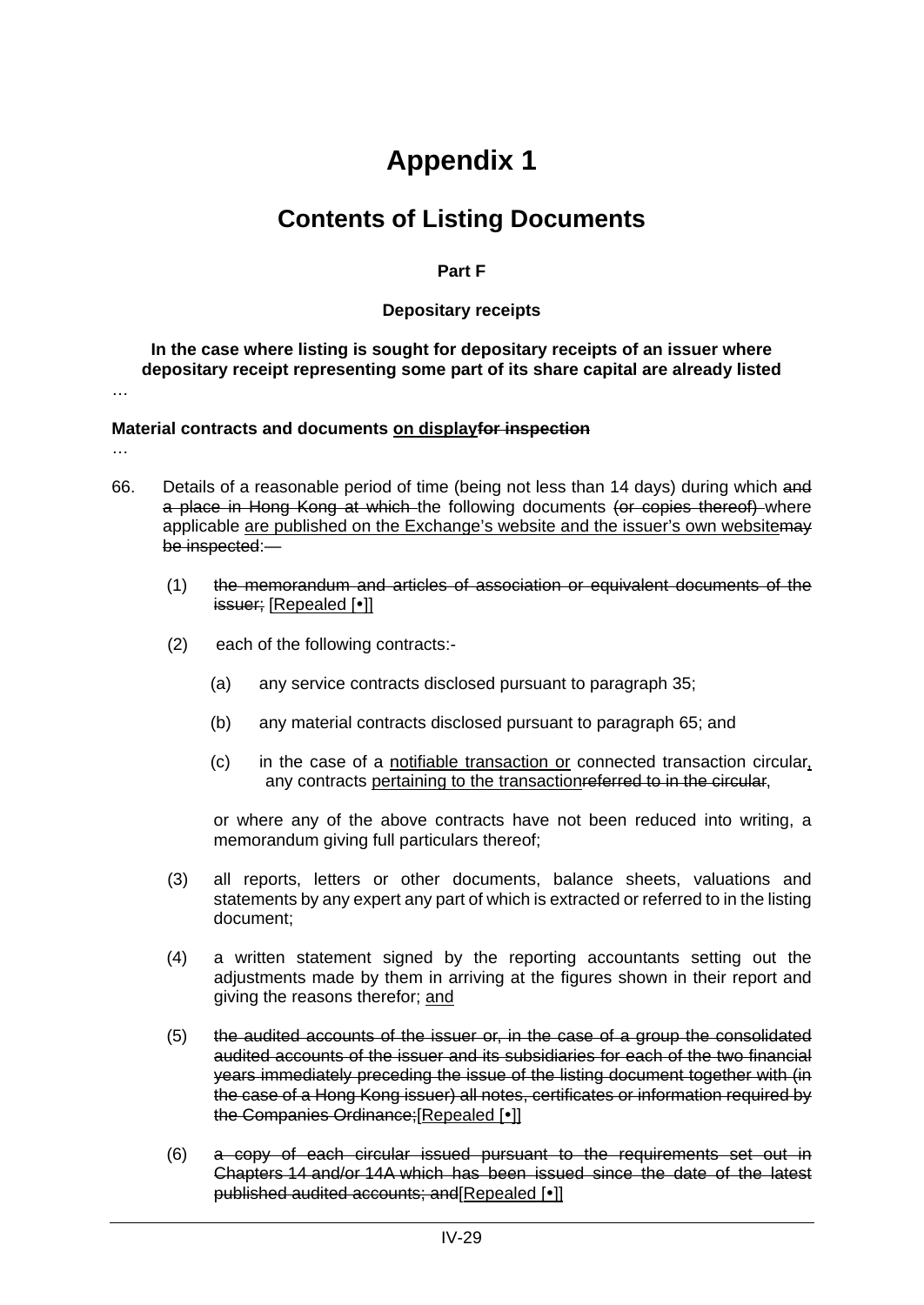(7) the deposit agreement executed between the depositary and the issuer.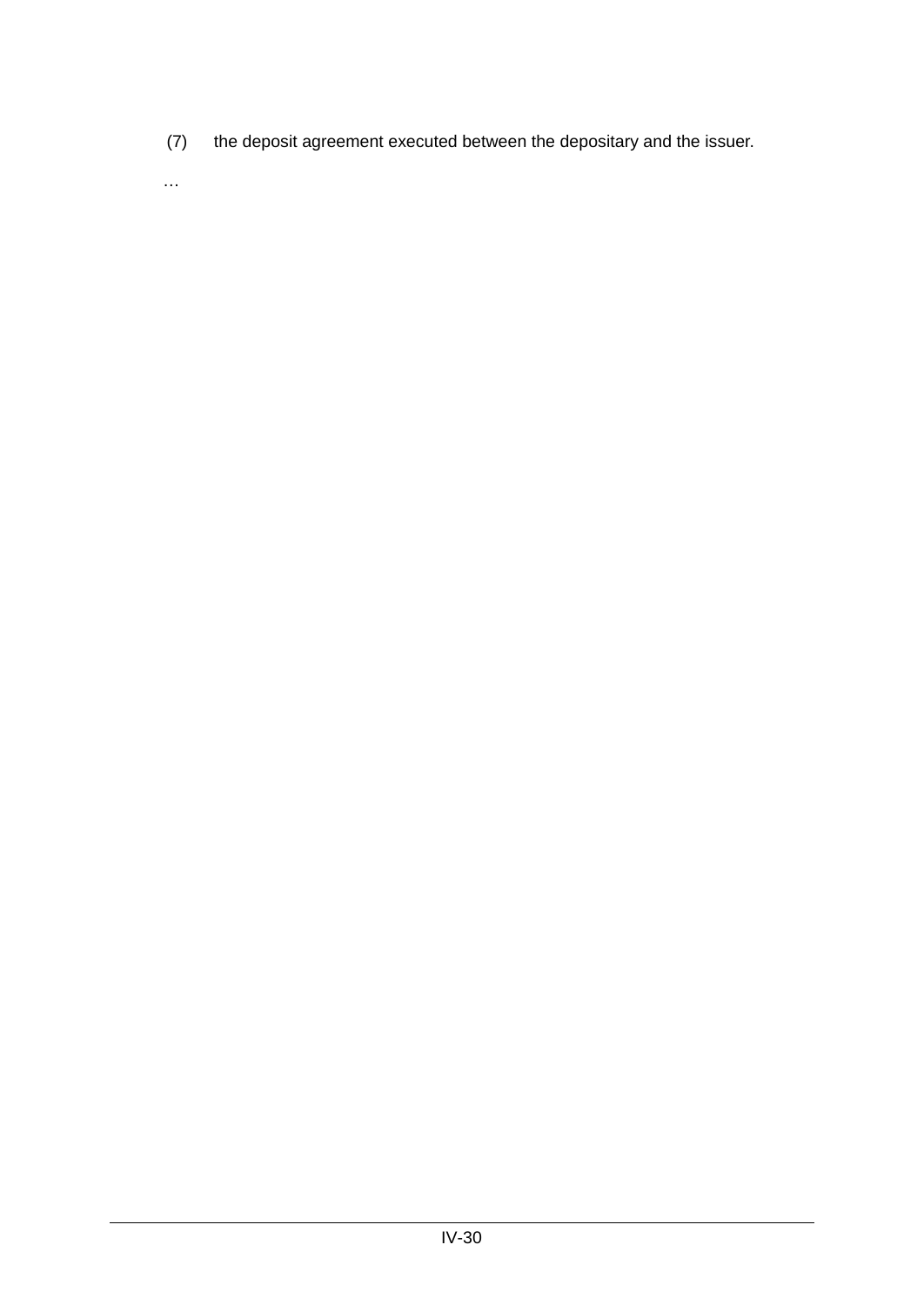### **Trust Deeds or Other Documents Securing or Constituting Debt Securities**

#### **Amendments**

- 9. A circular to holders of debt securities in connection with proposed amendments to a trust deed must:
	- …

…

- (b) include either the full terms of the proposed amendments, or a statement that they will be available for inspection:
	- (i) published on the Exchange's website and the issuer's own website from the date of the despatch of the circular until the close of the relevant general meeting at a place in or near Hong Kong or such other place as the Exchange may determine; and
	- (ii) made available for inspection at the place of the general meeting for at least 15 minutes prior to and during the meeting; and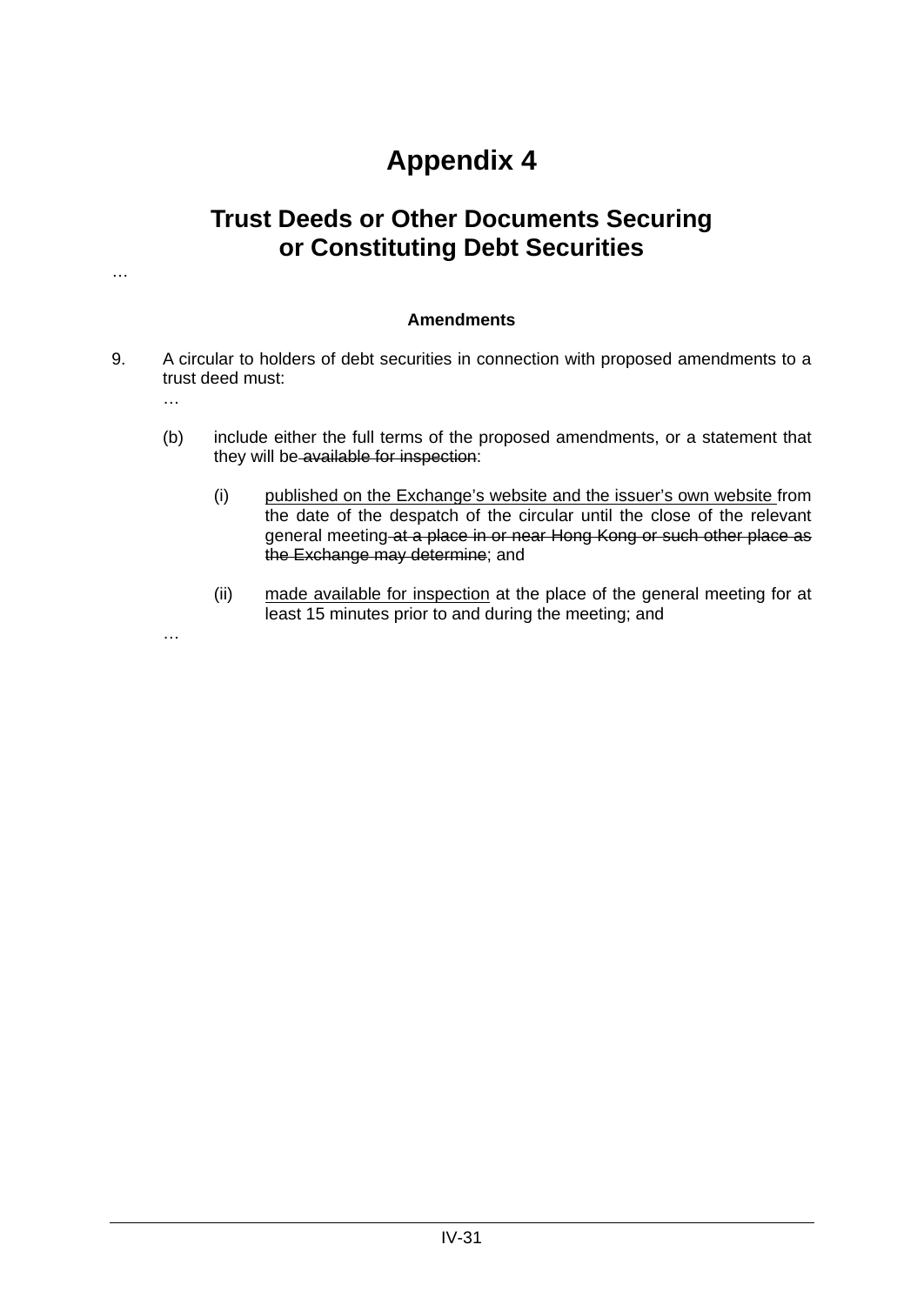#### **Part H**

**Type of Security: Structured Products**

**The following is the text of the Listing Agreement denoted in bold type, each paragraph being followed (where appropriate) by notes denoted in italics on its interpretation and application.**

**References to guarantor may be deleted if the issuer's obligation is not guaranteed by a guarantor.**

**…**

#### **ANNUAL ACCOUNTS**

#### **Distribution of directors' report and annual accounts**

**5. For so long as any of the listed securities are outstanding, the Issuer and the Guarantor will make available for inspection to holders of its listed securities, copies of its most recent audited financial statements and interim and, if published, quarterly financial statements by publishing them on the Exchange's website and the issuer's own websiteat its registered office in Hong Kong, registered place of business in Hong Kong or other location (which may be a web site) acceptable to the Exchange.**

**…**

#### **ANNOUNCEMENTS, CIRCULARS AND OTHER DOCUMENTS**

**…**

**Forwarding of documents, circulars, etc.**

- **15. The Issuer shall forward the following number of copies (or such further number as the Exchange may reasonably require), together with a soft copy, to the Exchange:—**
	- **(1) one copy of all circulars to holders of its listed securities at the same time as they are despatched to holders of the Issuer's listed securities with registered addresses in Hong Kong or published on the Exchange's website and the issuer's own websitemade available for inspection; and**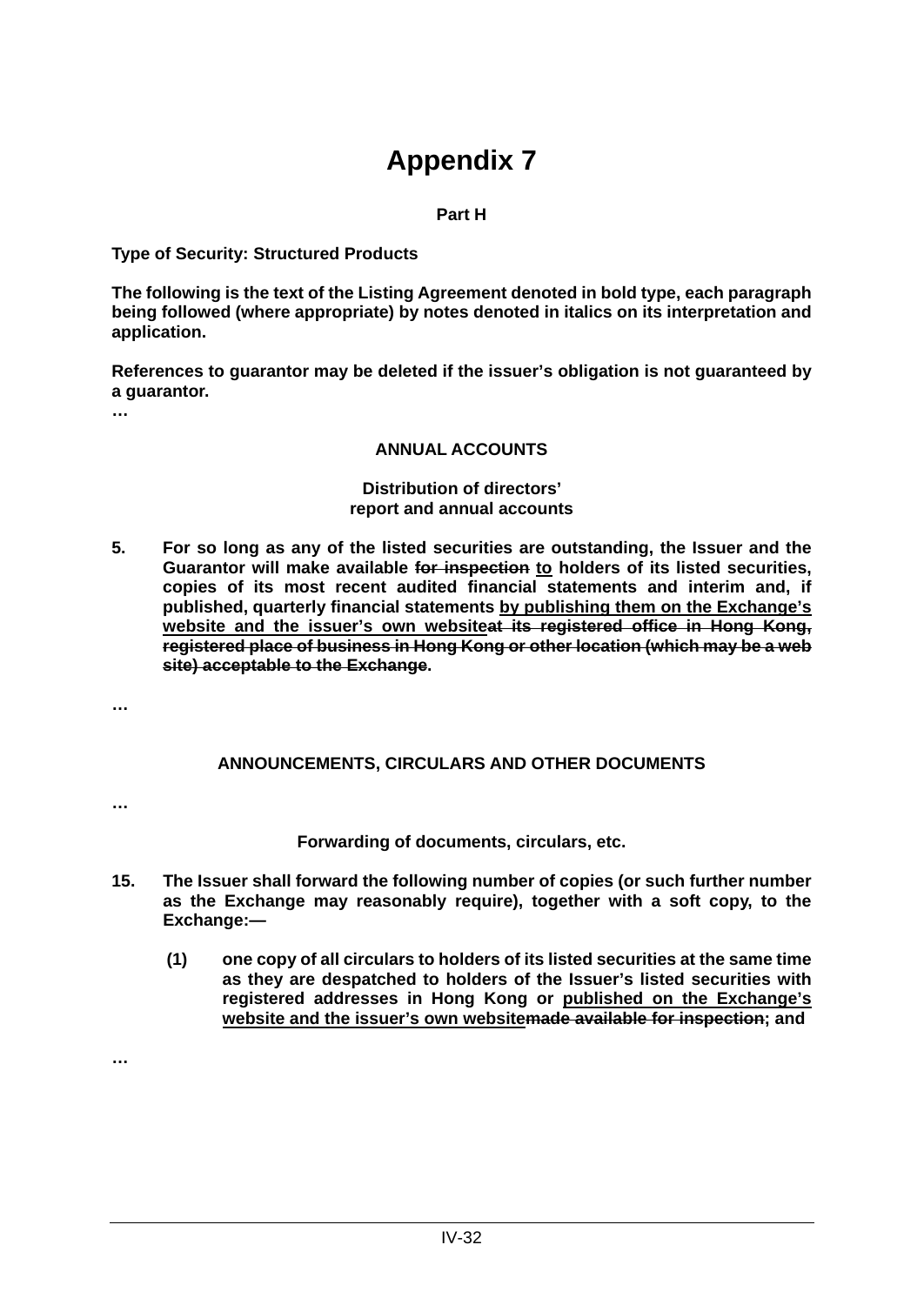### **ADDITIONAL REQUIREMENTS IN RESPECT OF CERTAIN JURISDICTIONS**

#### **Part A**

#### **BERMUDA**

#### **Section 2**

#### **MODIFICATIONS AND ADDITIONAL REQUIREMENTS (see rules 19.05(6)(a)(ii), 19.08(4) and 19.10(2), (3) and 5(a))**

…

…

- 1. In the case of an introduction in the circumstances set out in rule 7.14(3):-
	- (1) the summary of the provisions of the constitutive documents of the overseas issuer, which is required by rule 19.10(2);
	- (2) the summary of the relevant regulatory provisions (statutory or otherwise) of the jurisdiction in which the overseas issuer is incorporated or otherwise established, which is required by rule 19.10(3); and
	- (3) the comparison between those constitutive documents and the listed Hong Kong issuer's existing articles of association, which is required by rule 19.10(5)(a),

may be offered for inspectionpublished on the Exchange's website and the issuer's own website rather than set out in the listing document.

…

#### **Additional Documents on Display**

- 5. The requirements of Chapter 19 and this Appendix mean that in the case of an introduction in the circumstances set out in rule 7.14(3) the following additional documents must be published on the Exchange's website and the issuer's own websiteoffered for inspection:—
	- (1) a summary of the relevant regulatory provisions (statutory or otherwise) of the country where the overseas issuer is incorporated or otherwise established together with a copy of all relevant statutes and/or regulations;
	- (2) a summary of the provisions of the proposed new constitutive documents of the overseas issuer and a comparison between the overseas issuer's constitutive documents and the constitutive documents of the listed Hong Kong issuer or issuers whose securities have been exchanged; and
	- (3) copies of the full valuation report in respect of any property valuations which are only summarised in the listing document (see rule 19.10(5)(e)).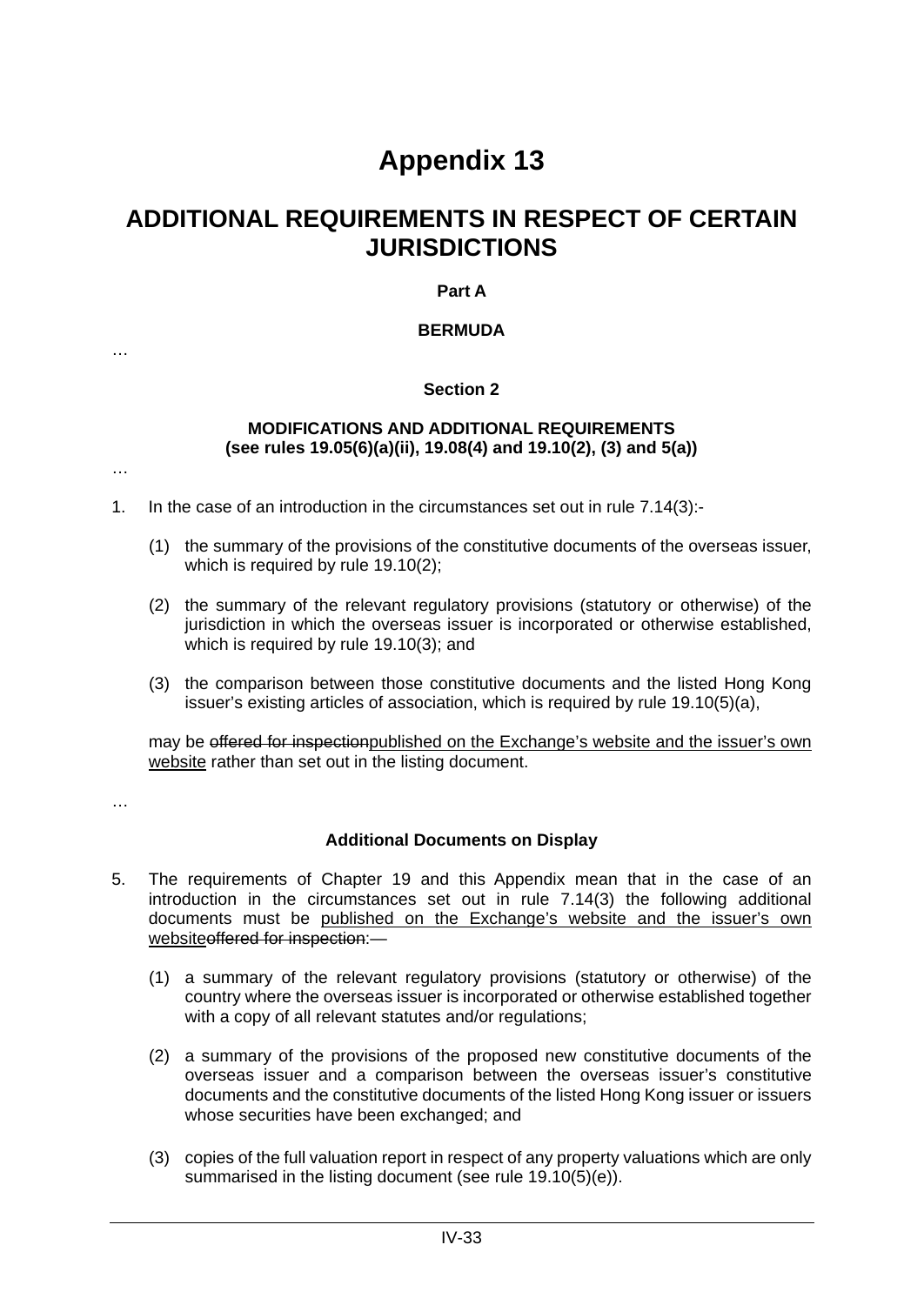#### **Part B**

#### **THE CAYMAN ISLANDS**

#### **Section 2**

#### **MODIFICATIONS AND ADDITIONAL REQUIREMENTS (see rules 19.05(6)(a)(ii), 19.08(4) and 19.10(2), (3) and 5(a))**

…

…

- 1. In the case of an introduction in the circumstances set out in rule 7.14(3):-
	- (1) the summary of the provisions of the constitutive documents of the overseas issuer, which is required by rule 19.10(2);
	- (2) the summary of the relevant regulatory provisions (statutory or otherwise) of the jurisdiction in which the overseas issuer is incorporated or otherwise established, which is required by rule 19.10(3); and
	- (3) the comparison between those constitutive documents and the listed Hong Kong issuer's existing articles of association, which is required by rule 19.10(5)(a),

may be offered for inspectionpublished on the Exchange's website and the issuer's own website rather than set out in the listing document.

…

#### **Additional Documents on Display**

- 5. The requirements of Chapter 19 and this Appendix mean that in the case of an introduction in the circumstances set out in rule 7.14(3) the following additional documents must be published on the Exchange's website and the issuer's own websiteoffered for inspection:-
	- (1) a summary of the relevant regulatory provisions (statutory or otherwise) of the country where the overseas issuer is incorporated or otherwise established together with a copy of all relevant statutes and/or regulations;
	- (2) a summary of the provisions of the proposed new constitutive documents of the overseas issuer and a comparison between the overseas issuer's constitutive documents and the constitutive documents of the listed Hong Kong issuer or issuers whose securities have been exchanged; and
	- (3) copies of the full valuation report in respect of any property valuations which are only summarised in the listing document (see rule 19.10(5)(e)).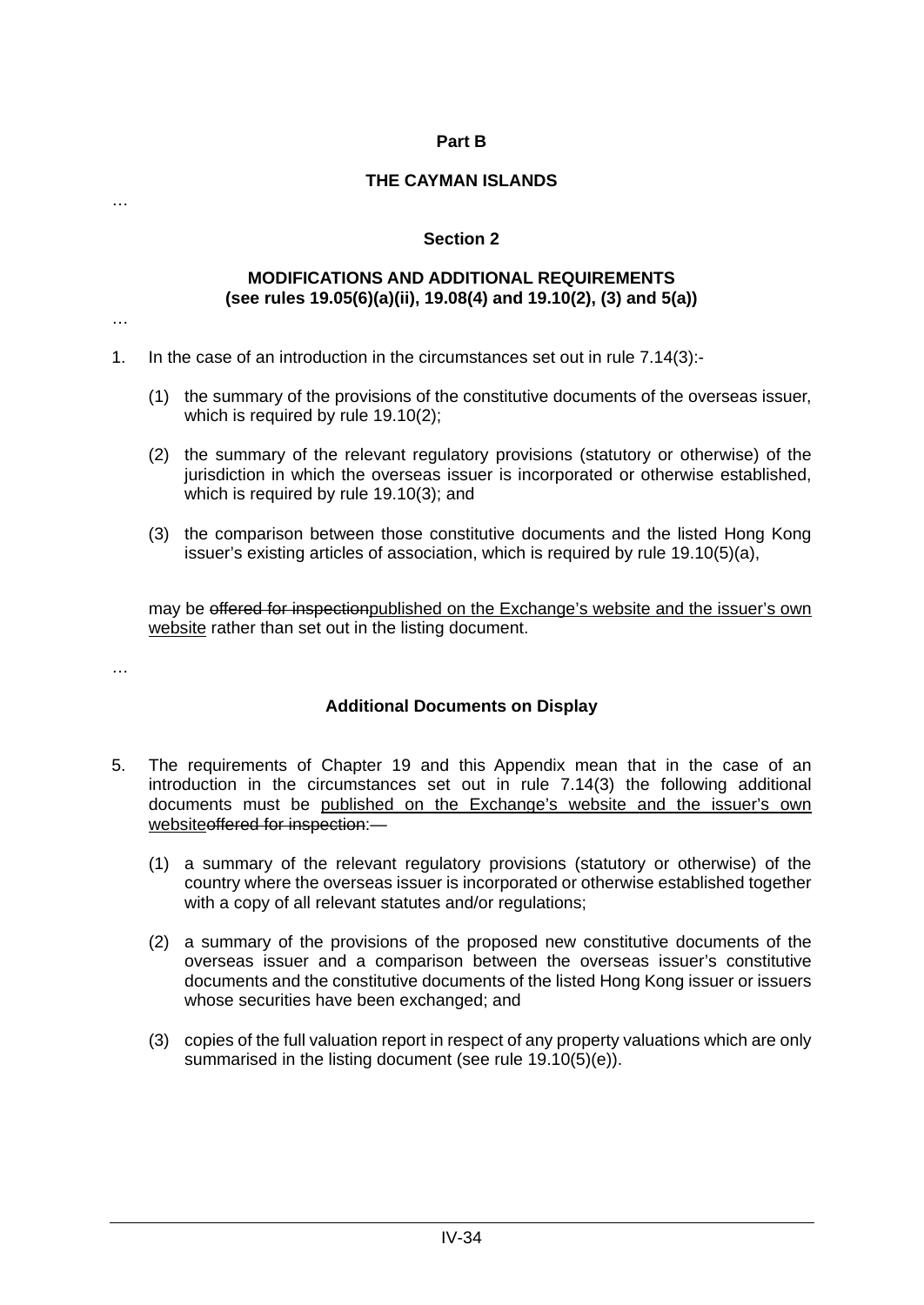### **APPENDIX V: PROPOSED AMENDMENTS TO GEM RULES**

## **Chapter 7**

### **GENERAL**

#### **ACCOUNTANTS' REPORTS AND PRO FORMA FINANCIAL INFORMATION**

…

#### **Statement of adjustments**

7.18 In preparing the accountants' report, the reporting accountants must make such adjustments (if any) as are in their opinion appropriate for the purposes of the accountants' report and state therein that all adjustments considered necessary have been made, or (where appropriate) that no adjustments were considered necessary. Where adjustments are made, a written statement (the statement of adjustments) is required to be published on the Exchange's website and the issuer's own websitemade available for public inspection, and must be signed by the reporting accountants (see paragraph 52 of Part A and paragraph 42 of Part B of Appendix 1).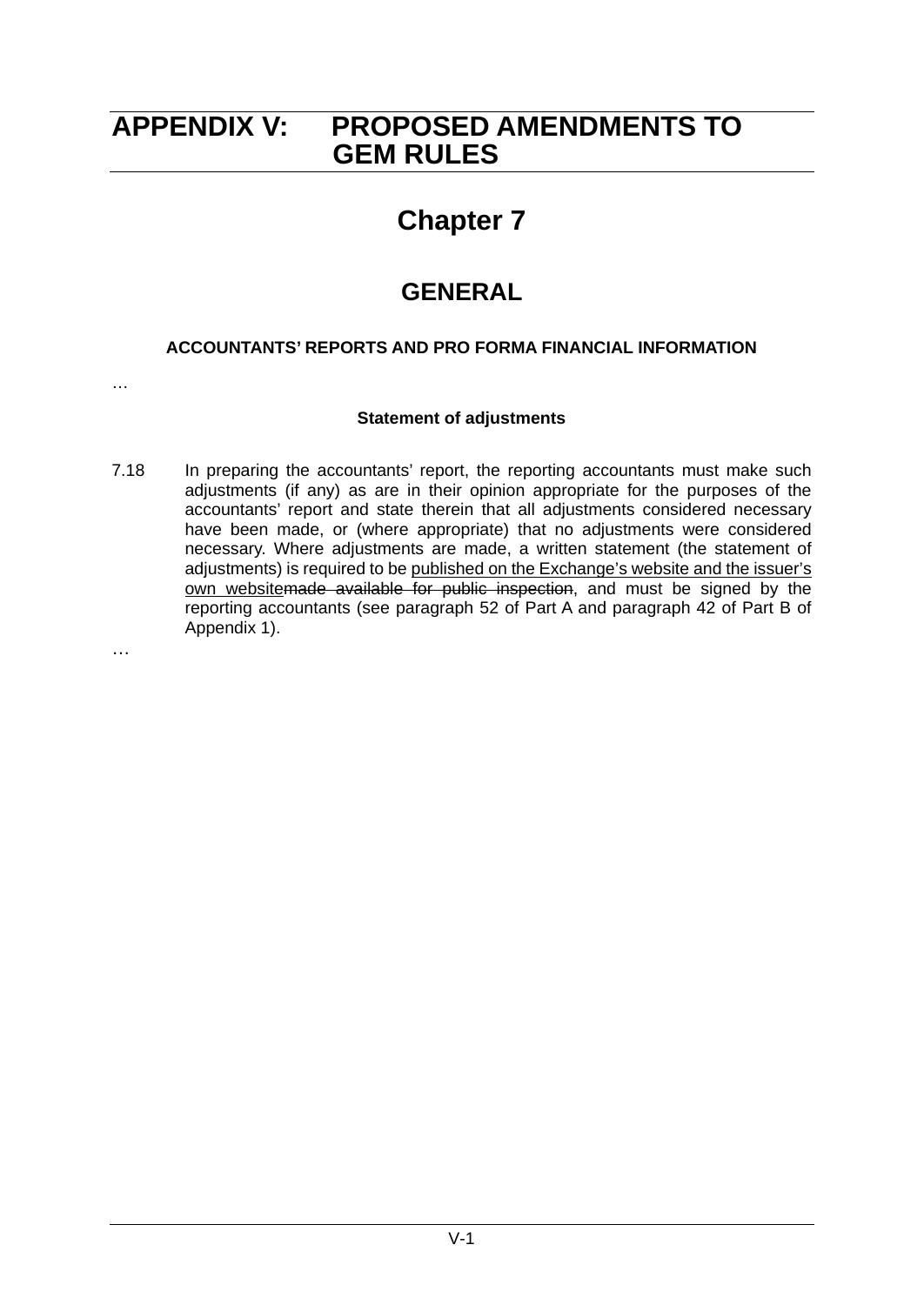### **VALUATION OF AND INFORMATION ON PROPERTIES**

#### **Requirements for an applicant**

…

…

8.01B The listing document must include:

- (1) for property interests of an applicant's property activities:
	- …
	- (b) a summary disclosure if the market value of a property interest as determined by the valuer is less than 5% of its total property interests that are required to be valued under rule 8.01A(1). See Appendix 19 for the summary form of disclosure. The Exchange may accept variation of the summary form of disclosure based on the applicant's circumstances. The valuation report setting out the information required by these Rules must be published on the Exchange's website and the issuer's own websiteavailable for public inspection;

*Note: The summary form of disclosure may be varied based on the applicant's circumstances. An applicant must include additional information necessary for investors to make an informed decision.*

#### **Requirements for an issuer**

- …
- 8.02B Subject to rule 8.03, the circular issued under rule 8.02 must include:
	- …

…

…

- (2) for an unlisted company whose assets consist solely or mainly of property:
	- (b) summary disclosure if the value of a property interest as determined by the valuer is less than 5% of the total property interests that are required to be valued under rule 8.02. See Appendix 19 for the summary form of disclosure. The Exchange may accept variation of the summary form of disclosure based on the issuer's circumstances. The valuer's report setting out the information required by these Rules must be published on the Exchange's website and the issuer's own websiteavailable for public inspection; and

*Note: The summary form of disclosure may be varied based on the issuer's circumstances. An issuer must include additional information necessary for investors to make an informed decision.*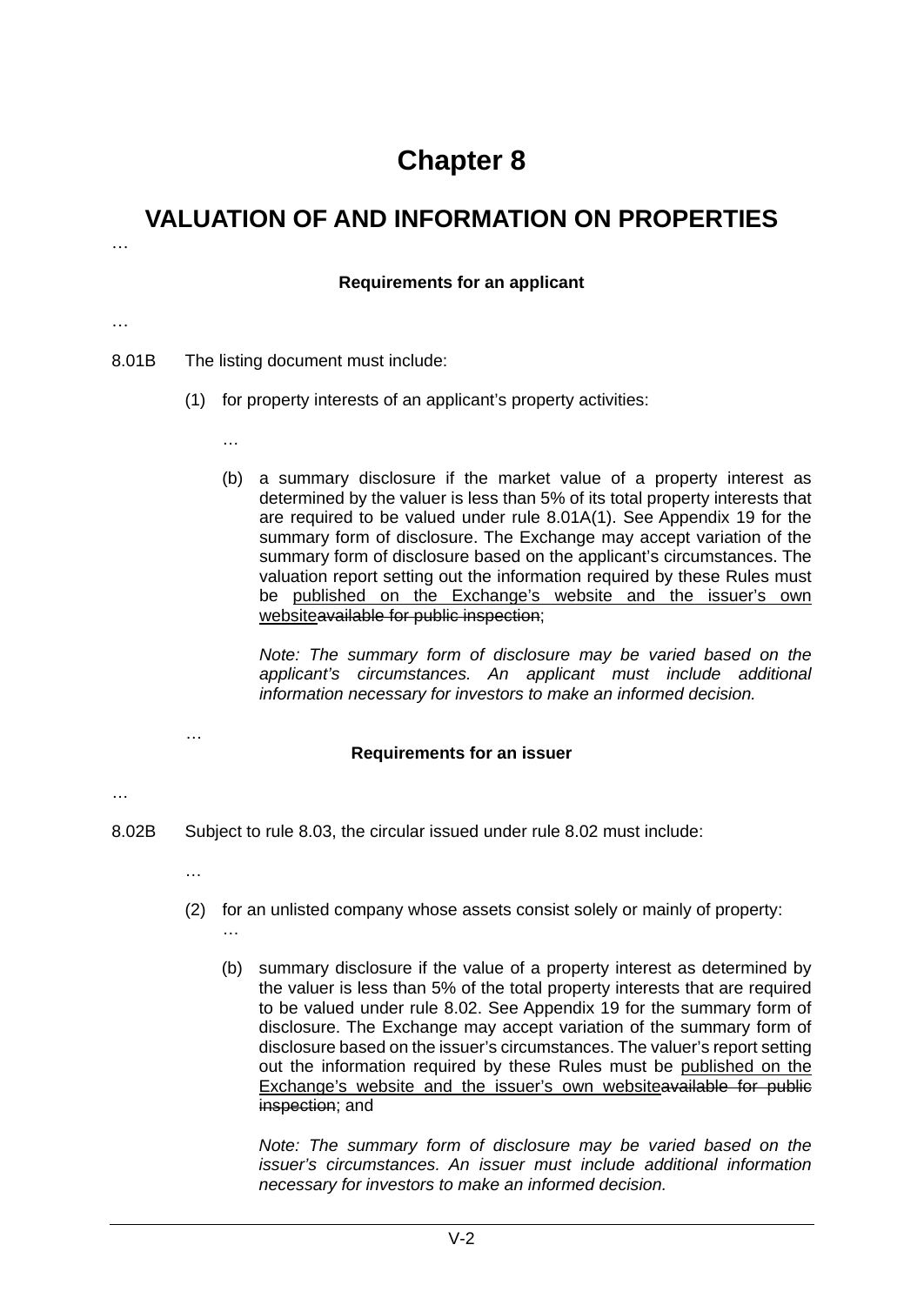## **EQUITY SECURITIES**

#### **RESTRICTIONS ON PURCHASE, DISPOSAL AND SUBSCRIPTION**

…

#### **Restrictions on multiple applications**

…

13.23 An issuer, its directors, Sponsor and, if applicable, underwriters must ensure that it is a term and condition of the offer of the securities (disclosed as such in the listing document and the relevant application form) that by completing and deliveringmaking an application form, each applicant warrants that:-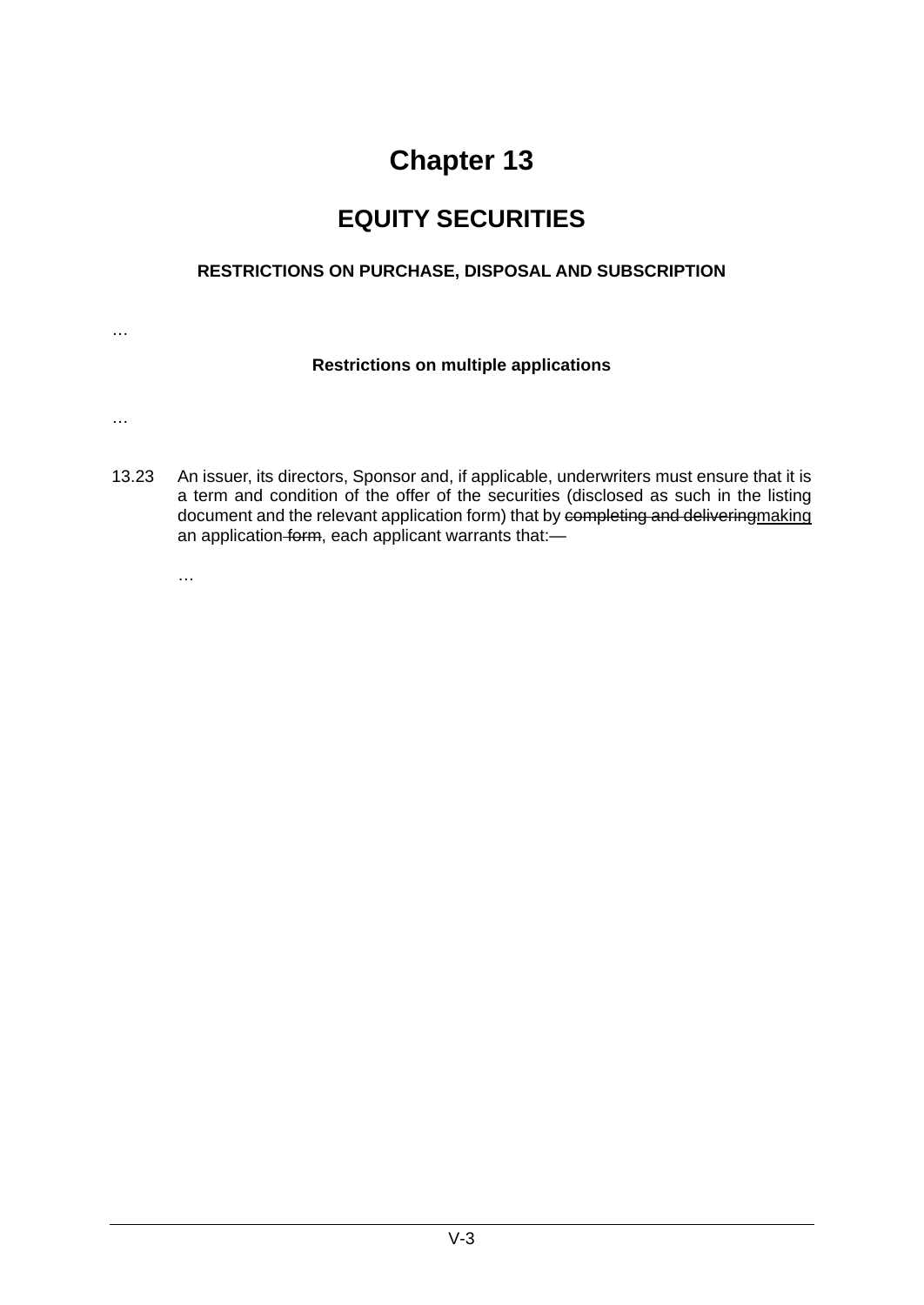## **EQUITY SECURITIES**

#### **LISTING DOCUMENTS**

…

#### **Language and format**

14.25 Every listing document must either be in the English language and be accompanied by a Chinese translation or be in the Chinese language and be accompanied by an English translation except that, in the case of a new applicant, the English language version of the listing document may be distributed separately from its Chinese translation or the Chinese language version of the listing document may be distributed separately from its English translation (as the case may be) provided that both are available at each place where, and for so long as, the distribution of such documents takes place.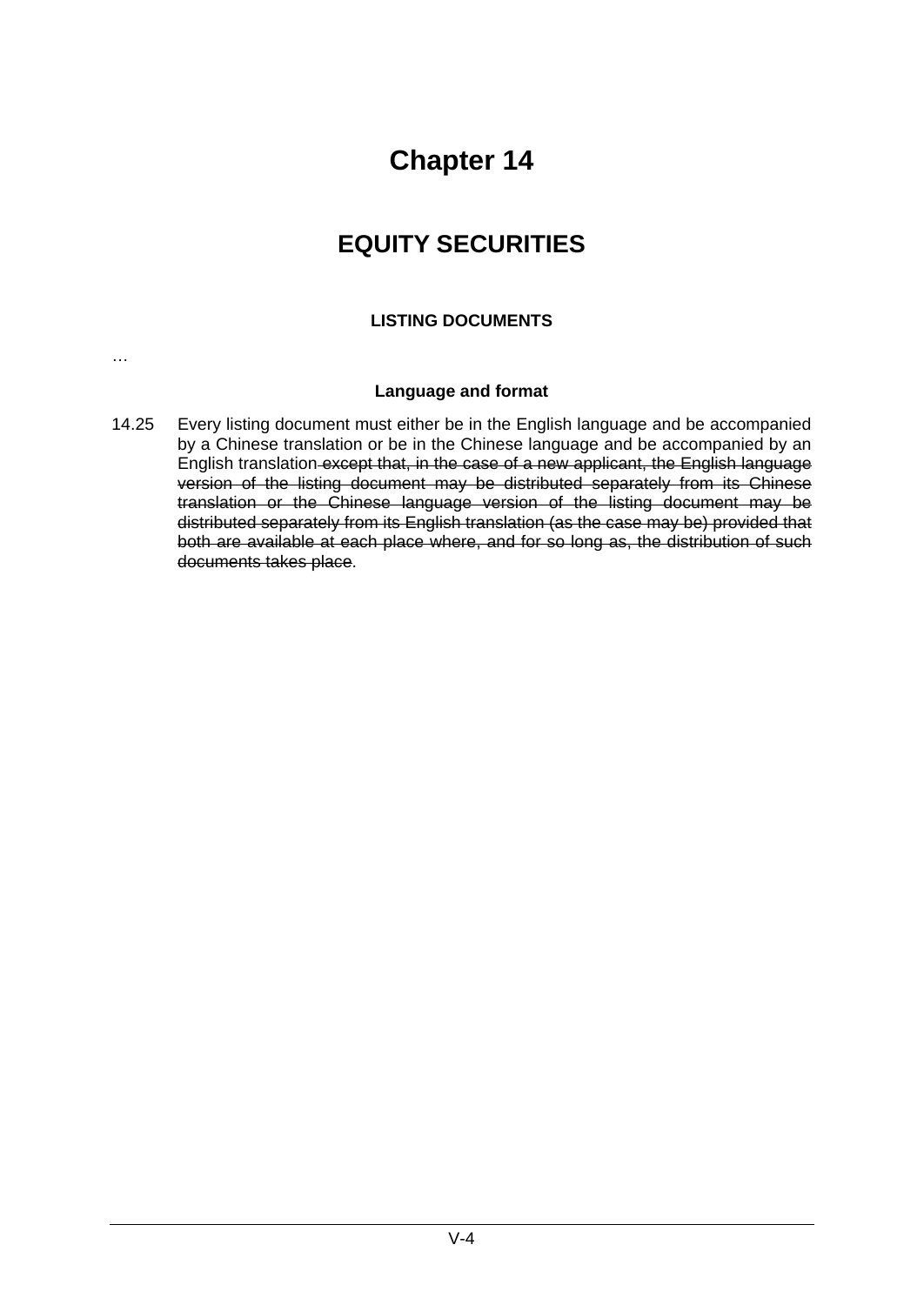### **EQUITY SECURITIES**

#### **PUBLICATION REQUIREMENTS**

#### **Role of the Exchange**

…

16.03 Any publication by an issuer pursuant to the GEM Listing Rules must be made in both the English and Chinese languages unless otherwise stated.

> *Note: This rule does not apply to documents to be published on the Exchange's website and the issuer's website pursuant to rule 7.18, rule 8.01B(1)(b), rule 8.02B(2)(b), rule 23.02(2), rule 24.09(2), rule 24.09(3), rule 24.09(5)(a) and,(e), rule 24.09(6), rule 25.20(4), rule 25.37, rule 32.05(3), rule 35.10, rule 35.11, paragraph 52 of Part A of Appendix 1, paragraph 42 of Part B of Appendix 1, paragraph 53 of Part C of Appendix 1, paragraph 9(b)(i) of Appendix 4, paragraphs 1 and 5 in Section 2 of Part A of Appendix 11 and paragraphs 1 and 5 in Section 2 of Part B of Appendix 11.*

#### **Methods of publication and dissemination**

…

…

16.04C Listing documents (including any supplemental listing document(s) or subsequent amendments to the listing document(s)) published by a new applicant must include copies available be made available in printedelectronic form on the Exchange's website and the issuer's own website. A new applicant may, to the extent permitted by law and its own constitutional documents, make additional copies available to the public on CD ROM (together with the relevant application form in electronic form on the same CD ROM).

> Where the new applicant has made additional copies available in electronic form on CD ROM, the new applicant must ensure that:

- (a) the CD ROM includes:
	- (i) a confirmation that the contents of the listing document and relevant application form in electronic form and in printed form are identical; and
	- (ii) a confirmation that the listing document and relevant application form are also available in printed form and the addresses of the locations where they are available; and
- (b) any supplemental listing documents or subsequent amendments to the listing document are also made available in both printed form and on CD ROM and the new applicant must also comply with (a) above with all references to "listing document" and "application form" being construed as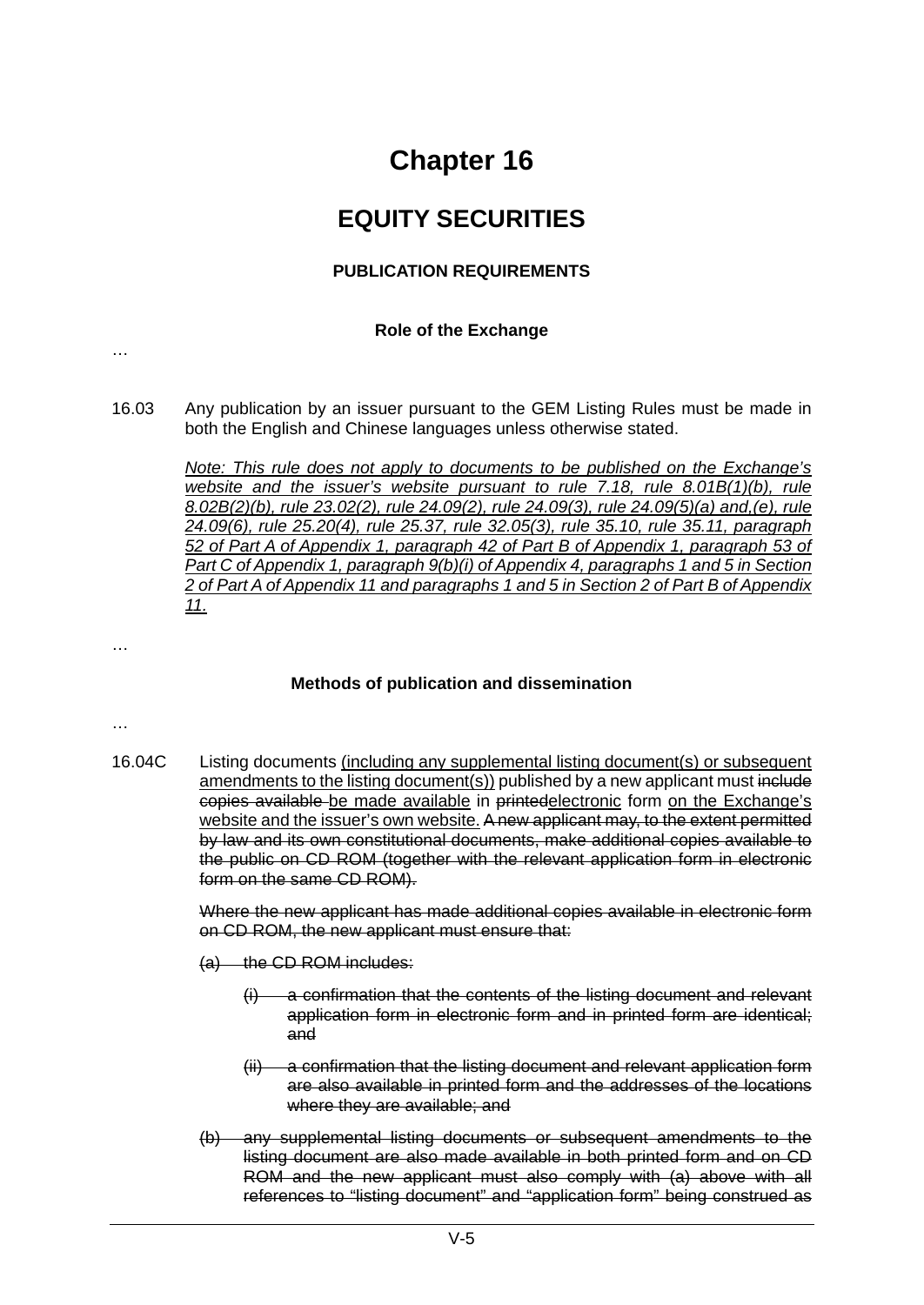references to the supplemental listing document and relevant application form or subsequent amendment to the listing document and relevant application form.

- *Note: Companies (Winding Up and Miscellaneous Provisions) Ordinance states that it shall not be lawful to issue any form of application for shares in or debentures of a company unless the form is issued with a prospectus which complies with the requirements thereof. With the requirement of the GEM Listing Rules that listing documents (including any supplemental listing document(s) or subsequent amendments to the listing document(s)) must be made in electronic form only and combined with the statutory requirement under the Companies (Winding Up and Miscellaneous Provisions) Ordinance that an application form must be issued with a prospectus, it follows that under the law, both the listing documents and application forms must be issued in the same medium, i.e. in electronic format only, unless a Mixed Media Offer is adopted in which case printed application forms can be issued with an electronic prospectus.*
- 16.09 A formal notice required for publication on the GEM website in accordance with rules 16.07 or 16.08 must state at least the following:—
	- …

- (3) the address(es) websites at which copies of any the listing document, if any, are available to the public is published;
	- *Note: Where the issuer intends to rely on the Class Exemption Notice to make a Mixed Media Offer referred to in rule 16.04D, rule 16.04D(2) replaces this sub-rule.*
- 16.11 In all cases where the listing document is published in the newspapers, it must be accompanied by a statement that copies of the listing document are available to the public is published at (a) stated address or website(s)addresses for a reasonable period (being not less than the offer period).and sufficient copies of the listing document must be available at such address or addresses to meet public demand during the period.
	- 16.12 In all cases where a formal notice is required by virtue of rules 16.07 or 16.08, the issuer must ensure that sufficient copies of the listing document , if any, are available to the public, free of charge, at the address(es) referred to in rule 16.09(3) to satisfy public demand, for a reasonable period (in the cases set out in rule 16.07, not being less than the offer period and, in every other case, not being less than 14 days) from the date on which the formal notice is published. [Repealed [.]]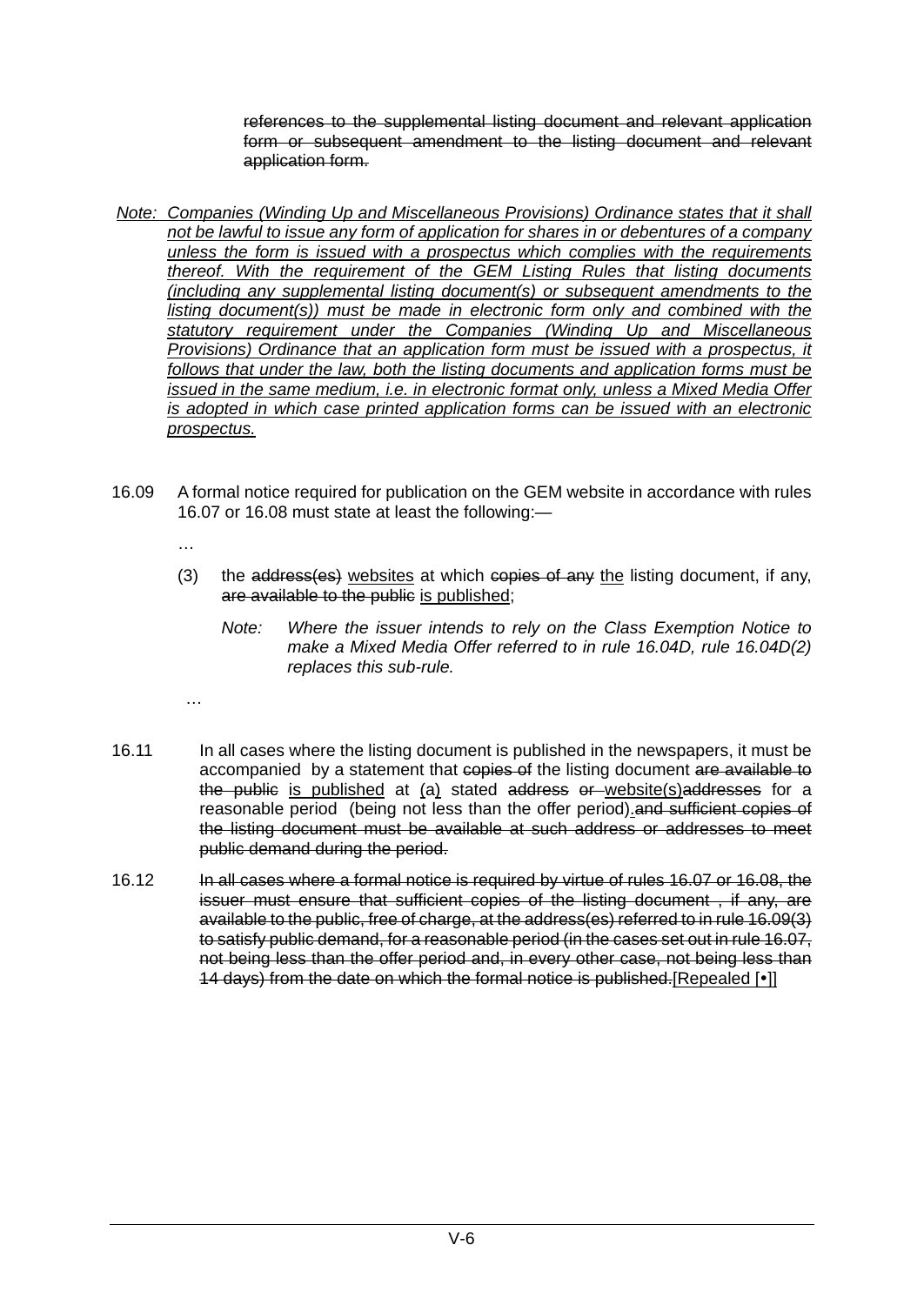### **EQUITY SECURITIES**

#### **CONTINUING OBLIGATIONS**

…

#### **Announcement, circulars and other documents**

#### *Review of documents*

- 17.53 Subject to rule 17.53A, where an issuer is obliged to publish any announcements, circulars or other documents for the purposes of the GEM Listing Rules, the documents need not be submitted to the Exchange for review before they are issued unless the documents fall within rule 17.53(1) or (2).
	- (1) The issuer shall submit to the Exchange copies of drafts of the following documents for review before they are issued:
		- …
	- (2) The following transitional provisions apply to announcements set out in this rule and shall cease to have effect on such date as the Exchange may determine and promulgate.

An issuer shall submit to the Exchange copies of drafts of the following announcements for review before they are issued:

…

- *Notes: 1. 4 copies of each Draft documents are required, which should be submitted in sufficient time for review and, if necessary, resubmission prior to final printing.* 
	- *2. Upon submission, for review, of the first draft of any document by electronic means, the issuer or other responsible party, is required to notify the Listing Division of such submission by telephone, facsimile or letter. Listing Division of such submission by telephone, facsimile or letter.* [Repealed [ $\cdot$ ]]
- 17.53A In addition to the specified requirements set out in rule 17.53, the Exchange has the right to request to review any announcements, circulars or other documents prior to publication in individual cases. In any such case, the Exchange will communicate to the issuer its direction to review the document prior to publication and the reasons for its decision. The issuer shall accordingly submit to the Exchange copies of drafts of the document for review and shall not issue the document until the Exchange has confirmed that it has no further comments thereon.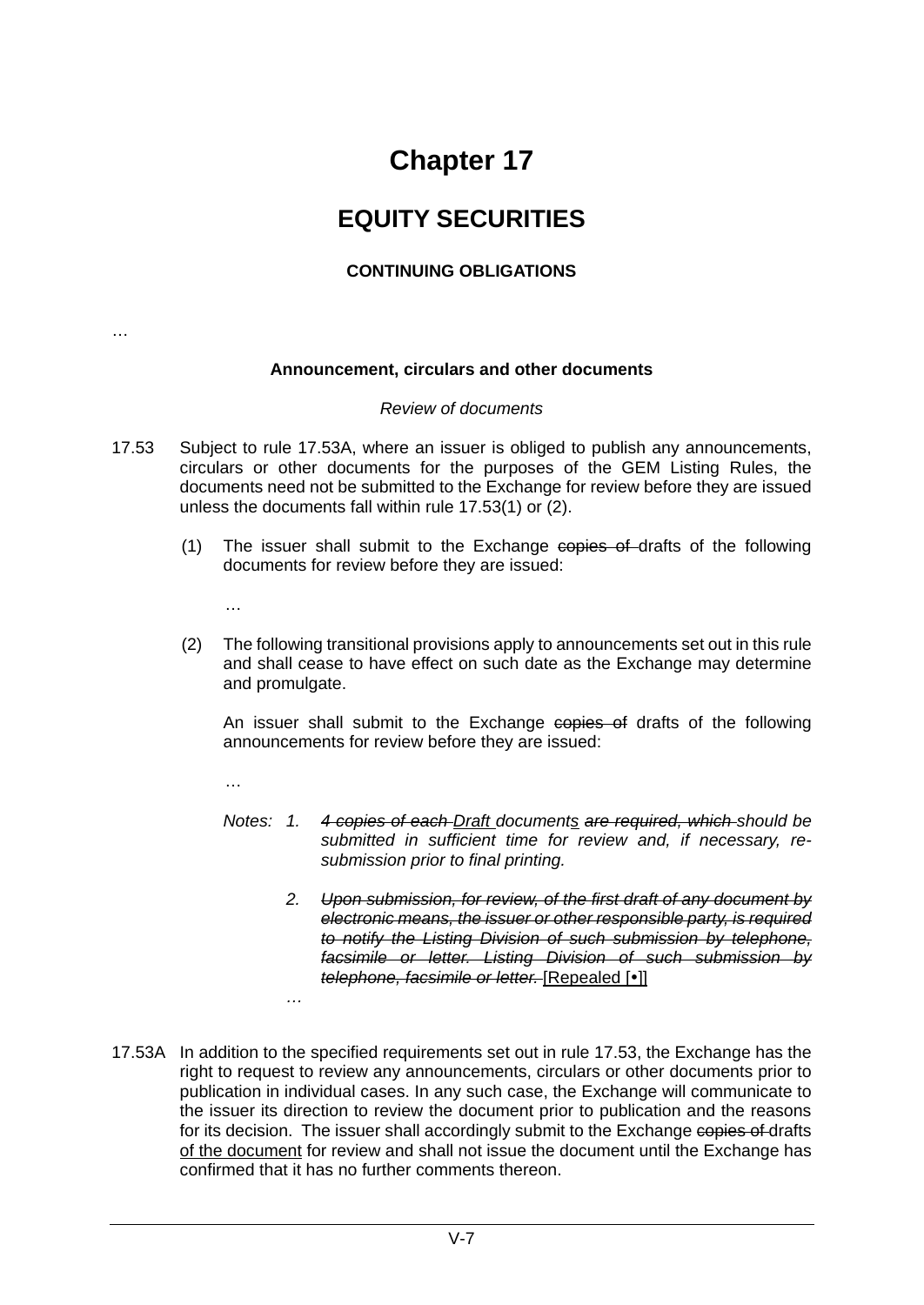### **EQUITY SECURITIES**

#### **NOTIFIABLE TRANSACTIONS**

**Contents of circulars**

*Major transaction circulars*

…

…

…

19.66 A circular relating to a major transaction must contain the following:—

- …
- (11) the information regarding the listed issuer specified in the following paragraphs of Appendix 1, Part B:—

28- indebtedness 29(1)(b)- financial and trading prospects 30- sufficiency of working capital, which must take into account the effect of the transaction 40- directors' and experts' interests in group assets 41- material contracts 42- documents on display  $42(2)(c)$ , (3) and (4) - documents on display;

…

*Inability to access information to compile circulars for major transactions or very substantial acquisitions*

- 19.67A …
	- (2) Subject to the conditions in paragraphs (1)(a), (b) and (c) being satisfied, the listed issuer may defer complying with the disclosure requirements for certain non-public information relating to the target company and/or the enlarged group. In such circumstances, the listed issuer must despatch an initial circular in partial compliance with rules 19.66 and 19.67 or rule 19.69 within the time frames stipulated in rules 19.41 and 19.42 or rules 19.48 and 19.52. The initial circular shall include, as a minimum, the following:
		- …
		- (b) where information required for the enlarged group is not available, to include the following information regarding the issuer:
			- …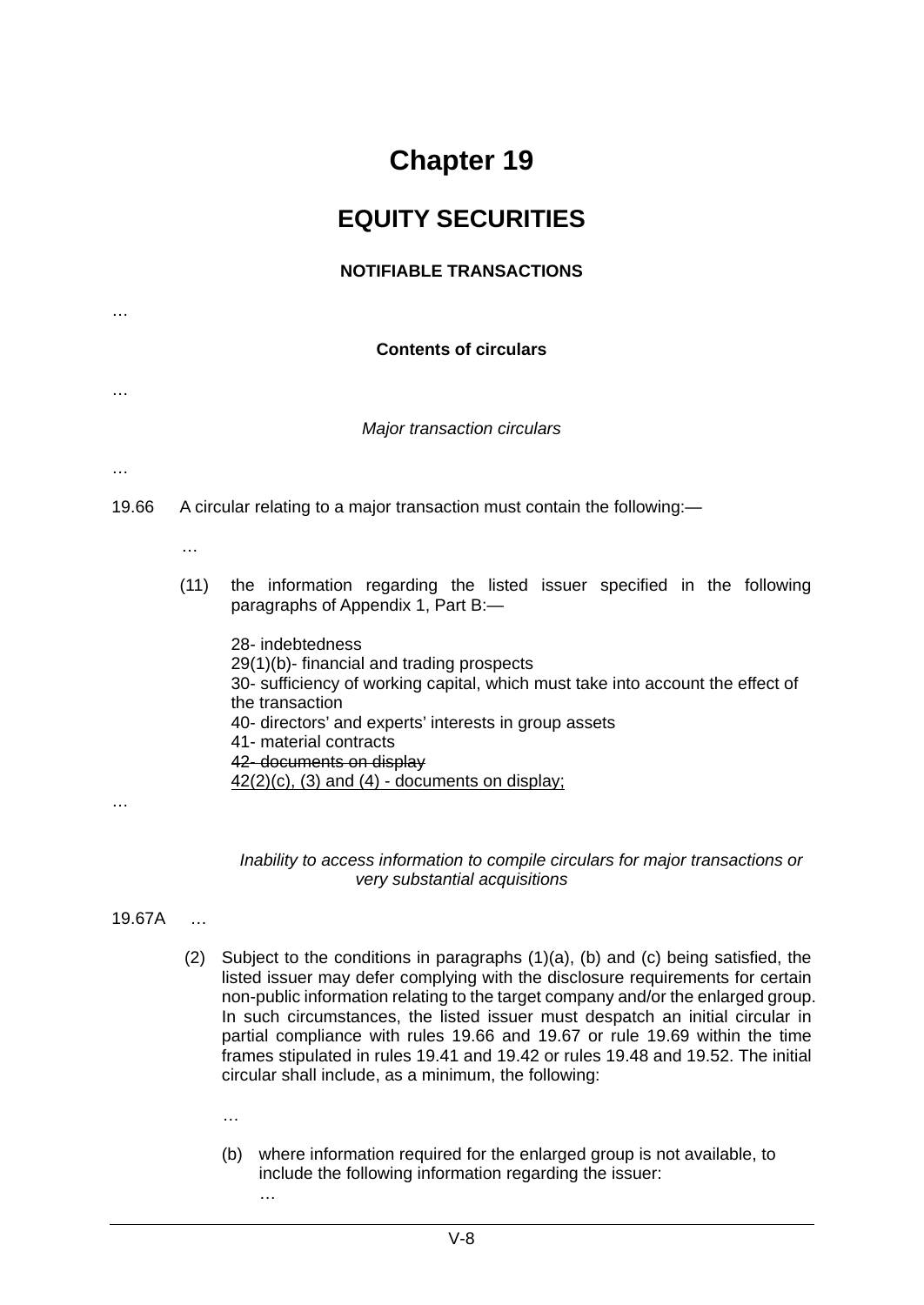(viii) material contracts and documents on displayfor inspection (see rule 19.66(11), paragraphs 41, 42 and Note 2 to Appendix 1, Part B); and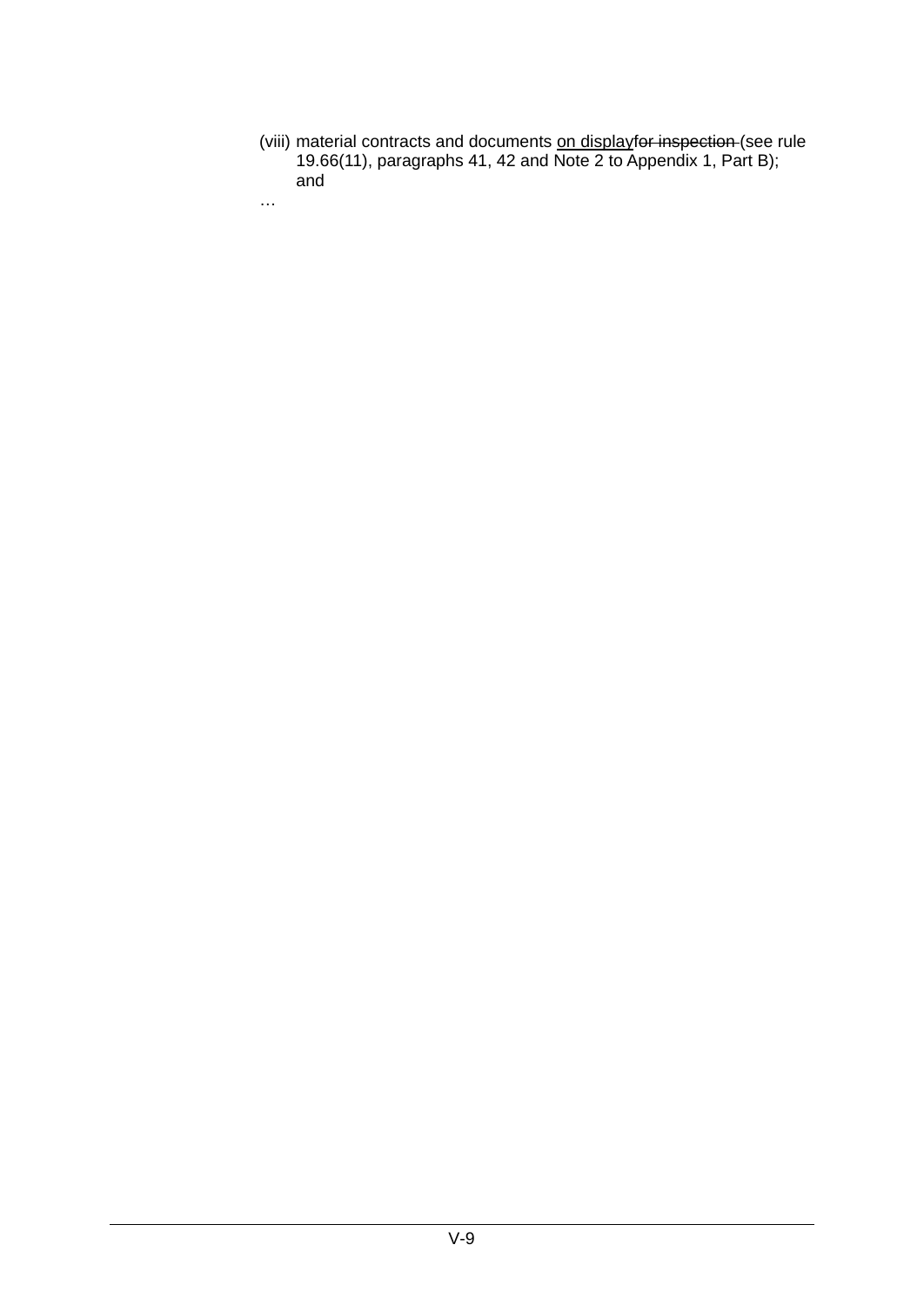## **EQUITY SECURITIES**

#### **CONNECTED TRANSACTIONS**

| <b>Circulars</b> |          |                                                                                                                                                                                                                                                                                                                                                                                             |  |
|------------------|----------|---------------------------------------------------------------------------------------------------------------------------------------------------------------------------------------------------------------------------------------------------------------------------------------------------------------------------------------------------------------------------------------------|--|
| .                |          |                                                                                                                                                                                                                                                                                                                                                                                             |  |
| 20.68            |          | The circular must contain at least:                                                                                                                                                                                                                                                                                                                                                         |  |
|                  | $\cdots$ |                                                                                                                                                                                                                                                                                                                                                                                             |  |
|                  | (13)     | the information set out in following paragraphs of Appendix 1, Part B:-                                                                                                                                                                                                                                                                                                                     |  |
|                  |          | 1 — listed issuer's name<br>2 - directors' responsibility<br>5 - expert statements<br>10 – securities to be issued (if applicable)<br>$29(2)$ - requirements if there is a profit forecast<br>32 - no material adverse change<br>39 - directors' service contracts<br>40 - directors' interests in assets<br>$42(2)(a)$ & $(c)$ — documents on display<br>$42(2)(c)$ — documents on display |  |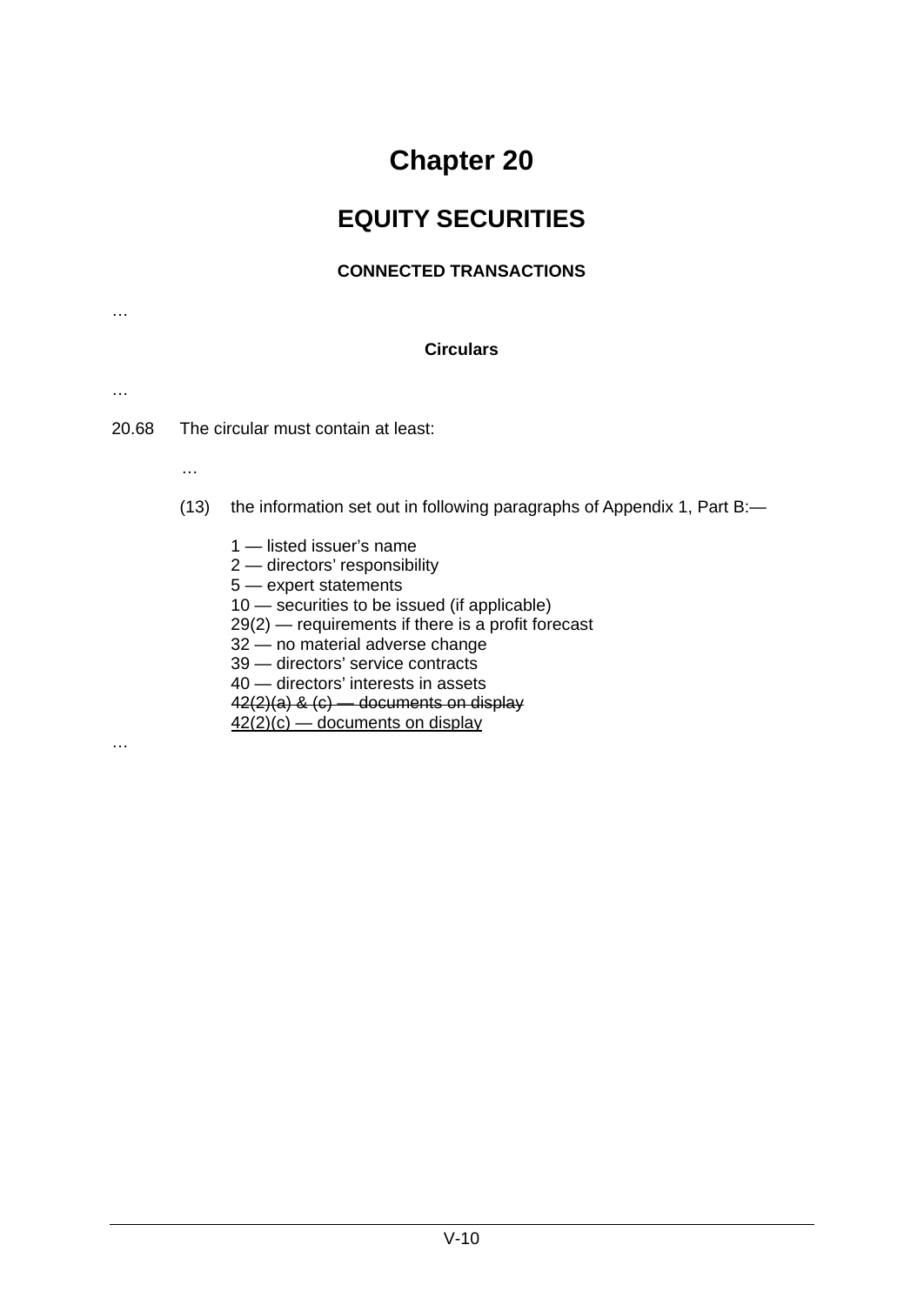### **EQUITY SECURITIES**

#### **SHARE OPTION SCHEMES**

#### **Adoption of a new scheme**

#### 23.02 …

…

(2) The scheme document itself does not need to be circulated to shareholders of the listed issuer. However, if the scheme document is not so circulated, it must be published on the Exchange's website and the issuer's own websiteavailable for inspection at a place in Hong Kong for a period of not less than 14 days before the date of the general meeting and made available for inspection at the general meeting and the terms of the shareholders' resolution must approve the scheme as described in the summary circulated to the shareholders of the listed issuer. The circular must include the following information: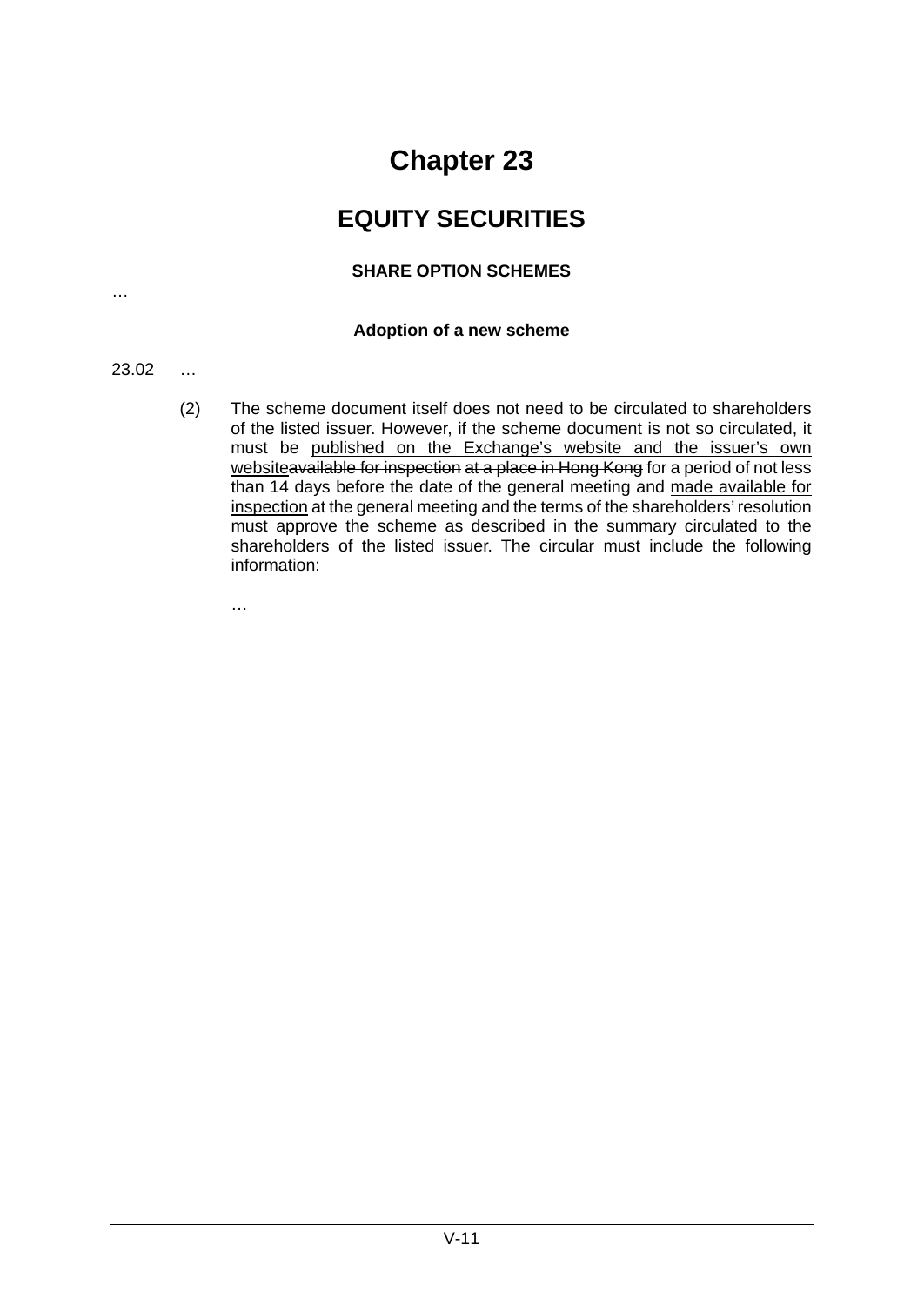### **EQUITY SECURITIES**

#### **OVERSEAS ISSUERS**

**…**

#### **Chapter 14 – Listing Documents**

- 24.09 The following modifications and additional requirements apply:—
	- …

- (2) the listing document must contain a summary of all provisions of the constitutive documents of the overseas issuer in so far as they may affect shareholders' rights and protections and directors' powers (using the same subject headings as is required by Section 2 of Appendix 11 in respect of certain named jurisdictions). In the case of an overseas issuer which is incorporated or otherwise established in a jurisdiction in respect of which additional requirements are set out in Appendix 11 and which is applying for listing by way of an introduction in the circumstances set out in rule 10.18(3), the summary need only be published on the Exchange's website and the issuer's own website included in the documents offered for inspection(see Appendix 11);
- (3) the listing document must contain a summary of the relevant regulatory provisions (statutory or otherwise) of the jurisdiction in which the overseas issuer is incorporated or otherwise established in a form to be agreed upon by the Exchange on a case by case basis and in the Exchange's absolute discretion. In the case of an overseas issuer which is incorporated or otherwise established in a jurisdiction in respect of which additional requirements are set out in Appendix 11 and which is applying for listing by way of an introduction in the circumstances set out in rule 10.18(3), the summary need only be included in the documents-published on the Exchange's website and the issuer's own websiteoffered for inspection (see Appendix 11);
- …
- (5) for an introduction in the circumstances in rule 10.18(3), the following modifications, exceptions and additional requirements apply:—
	- (a) the listing document must contain (but without in any way limiting the scope of the summary required by rule 24.09(2)) a comparison between the provisions of the listed Hong Kong issuer's existing articles of association and the proposed content of the constitutive documents of the overseas issuer (in the same format as is set out in Section 2 of Appendix 11 in respect of certain named jurisdictions). In the case of an overseas issuer which is incorporated or otherwise established in a jurisdiction in respect of which additional requirements are set out in Appendix 11, the summary need only be published on the Exchange's website and the issuer's own website included in the document offered for inspection (see Appendix 11);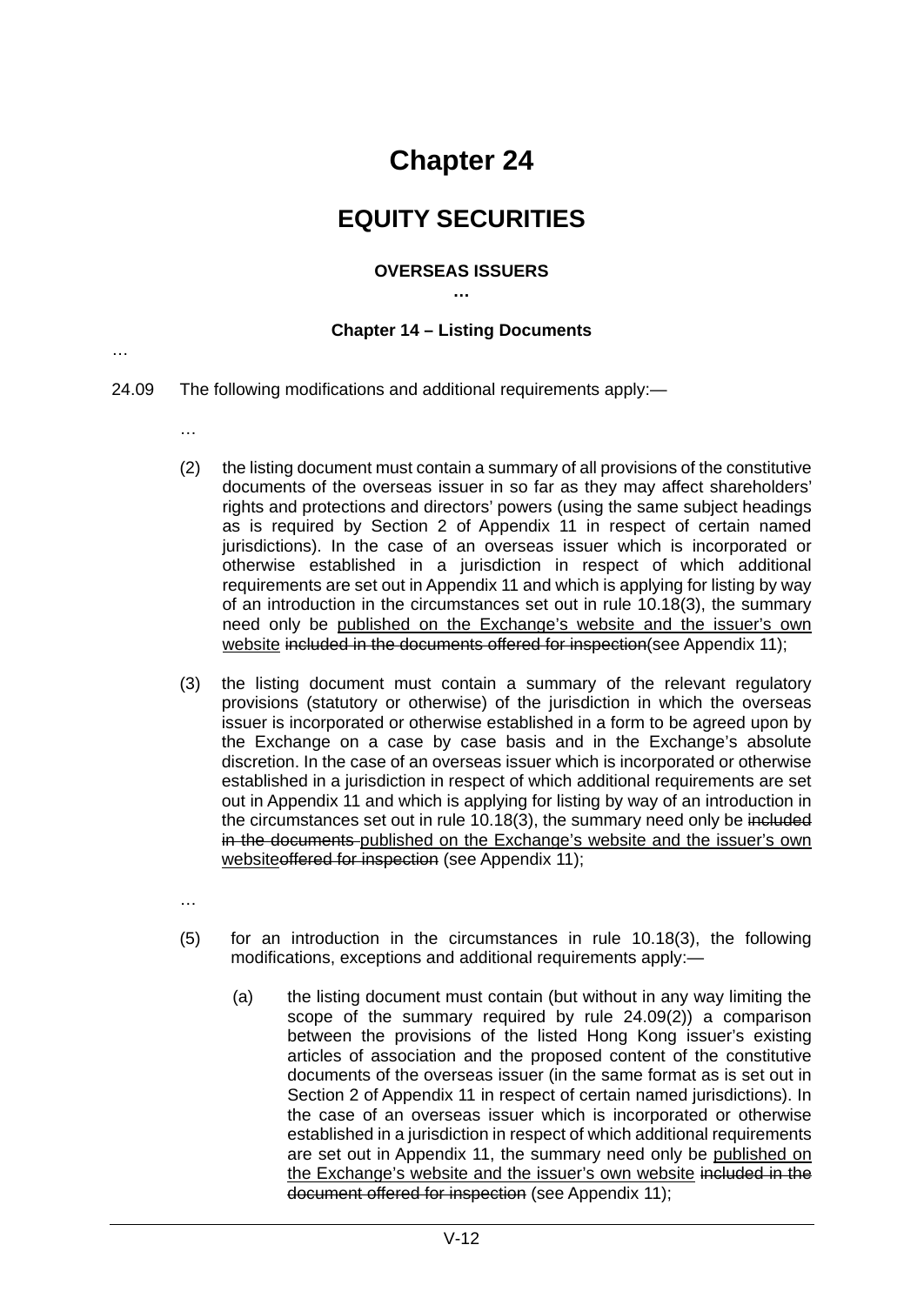…

- (e) any valuations required to be included by paragraph 50A of Part A of Appendix 1 and Chapter 8 (as modified by rule 24.09(5)(d)) need only be summarised in the listing document, if a copy of the full valuation report is published on the Exchange's website and the issuer's own websiteoffered for inspection;
- (6) the documents to be published on the Exchange's website and the issuer's own websiteoffered for inspection will be the documents corresponding to those mentioned in paragraph 52 of Part A and paragraph 42 of Part B of Appendix 1. Where any of such documents are not in the English or Chinese, a certified English or Chinese translation thereof must be published on the Exchange's website and the issuer's own websiteavailable for inspection. In addition, where rule 24.09(3) applies, the overseas issuer must publish on the Exchange's website and the issuer's own websiteoffer for inspection a copy of any statutes or regulations which are relevant to the summary of the regulatory provisions of the jurisdiction in which the overseas issuer is incorporated or otherwise established. In particular cases, the Exchange may require other additional documents to be published on the Exchange's website and the issuer's own websiteoffered for inspection; and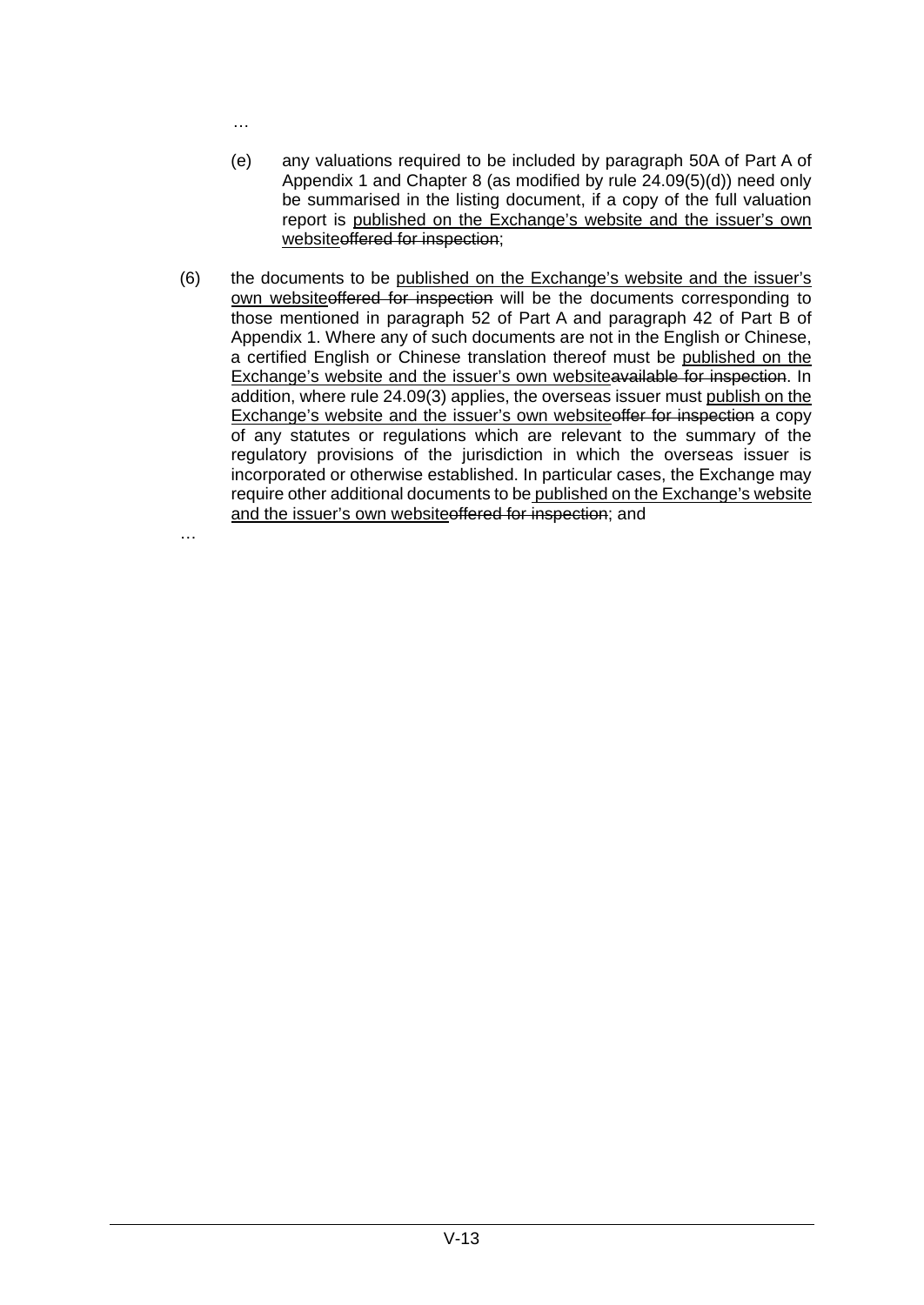### **EQUITY SECURITIES**

#### **ISSUERS INCORPORATED IN THE PEOPLE'S REPUBLIC OF CHINA**

#### **Chapter 14 – Listing Documents**

- 25.20 The following modifications and additional requirements apply to the contents of listing documents:
	- (4) the documents to be published on the Exchange's website and the issuer's own websiteoffered for inspection will be the documents corresponding to those mentioned in paragraph 52 of Part A and paragraph 42 of Part B of Appendix 1, and where any such documents are not in English or Chinese, a certified English or Chinese translation thereof must be published on the Exchange's website and the issuer's own websiteavailable for inspection. In addition, where rule 25.20(3) applies, the PRC issuer must publish on the Exchange's website and the issuer's own websiteoffer for inspection a copy of any statutes or regulations which are relevant to the summary of relevant PRC law. In particular cases, the Exchange may require other additional documents to be published on the Exchange's website and the issuer's own websiteoffered for inspection.

#### **Constitutional documents**

…

…

…

- 25.37 A PRC issuer shall publish on the Exchange's website and the issuer's own websitemake available at a place in Hong Kong for inspection by the public and shareholders free of charge, and for copying by shareholders at reasonable charges, the following:—
	- (a) a complete duplicate of the register of shareholders;
	- (b) a report showing the state of the issued share capital of the PRC issuer;
	- (c) the PRC issuer's latest audited financial statements and the directors', auditors' and supervisors' reports thereon;
	- (d) special resolutions of the PRC issuer;
	- (e) reports showing the number and nominal value of securities repurchased by the PRC issuer since the end of the last financial year, the aggregate amount paid for such securities and the maximum and minimum prices paid in respect of each class of securities repurchased (with a breakdown between domestic shares and foreign shares (and, if applicable, H shares)); and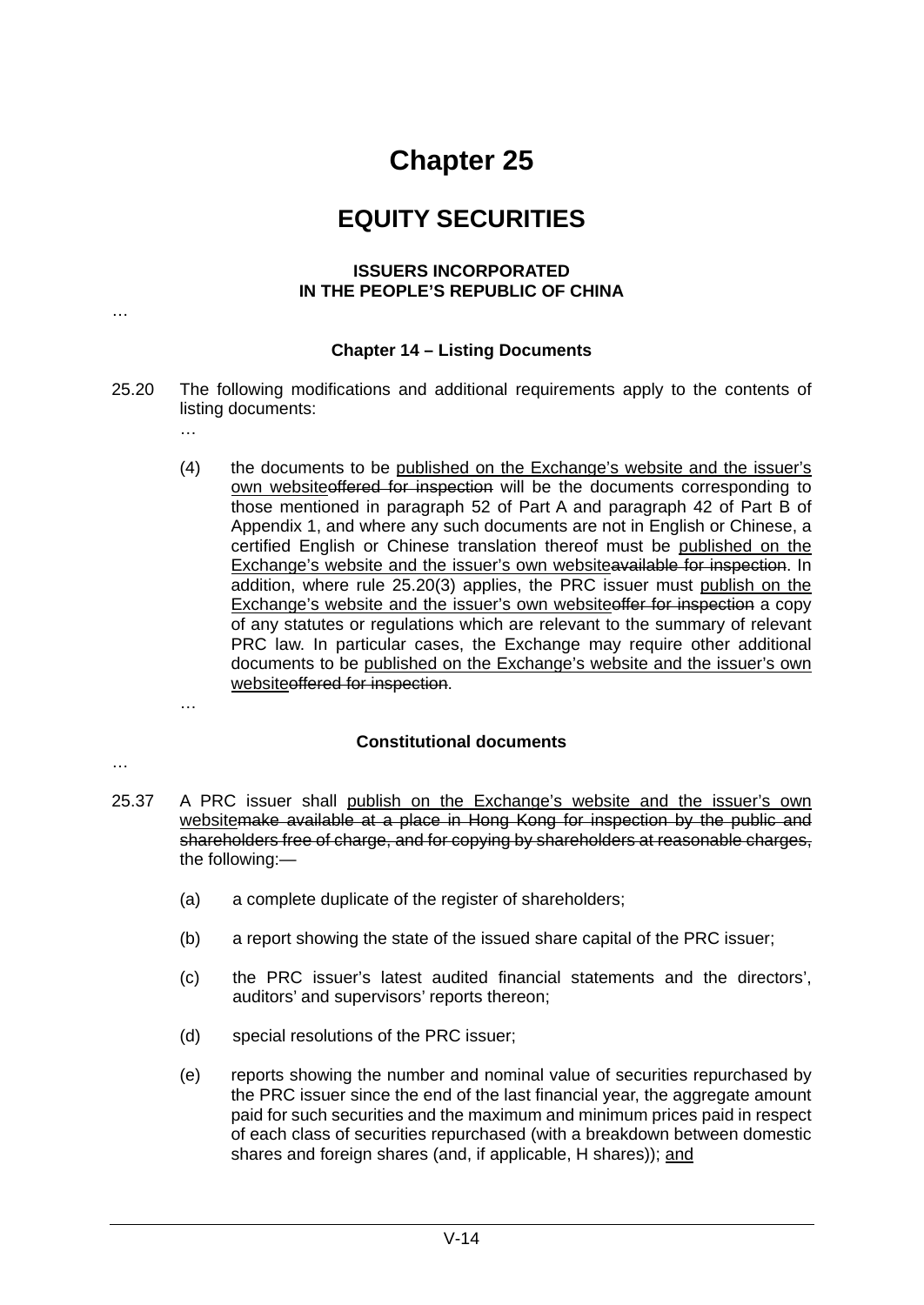- (f) a copy of the latest annual return filed with the Administration for Industry and Commerce or other relevant PRC authority<sub>-7</sub> and
- (g) [Repealed [.] The shareholders only, copies of the minutes of meetings of shareholders.
- 25.37A A PRC issuer shall make available copies of the minutes of meetings of shareholders at a place in Hong Kong for inspection (free of charge) and for copying (at a reasonable charge) by shareholders.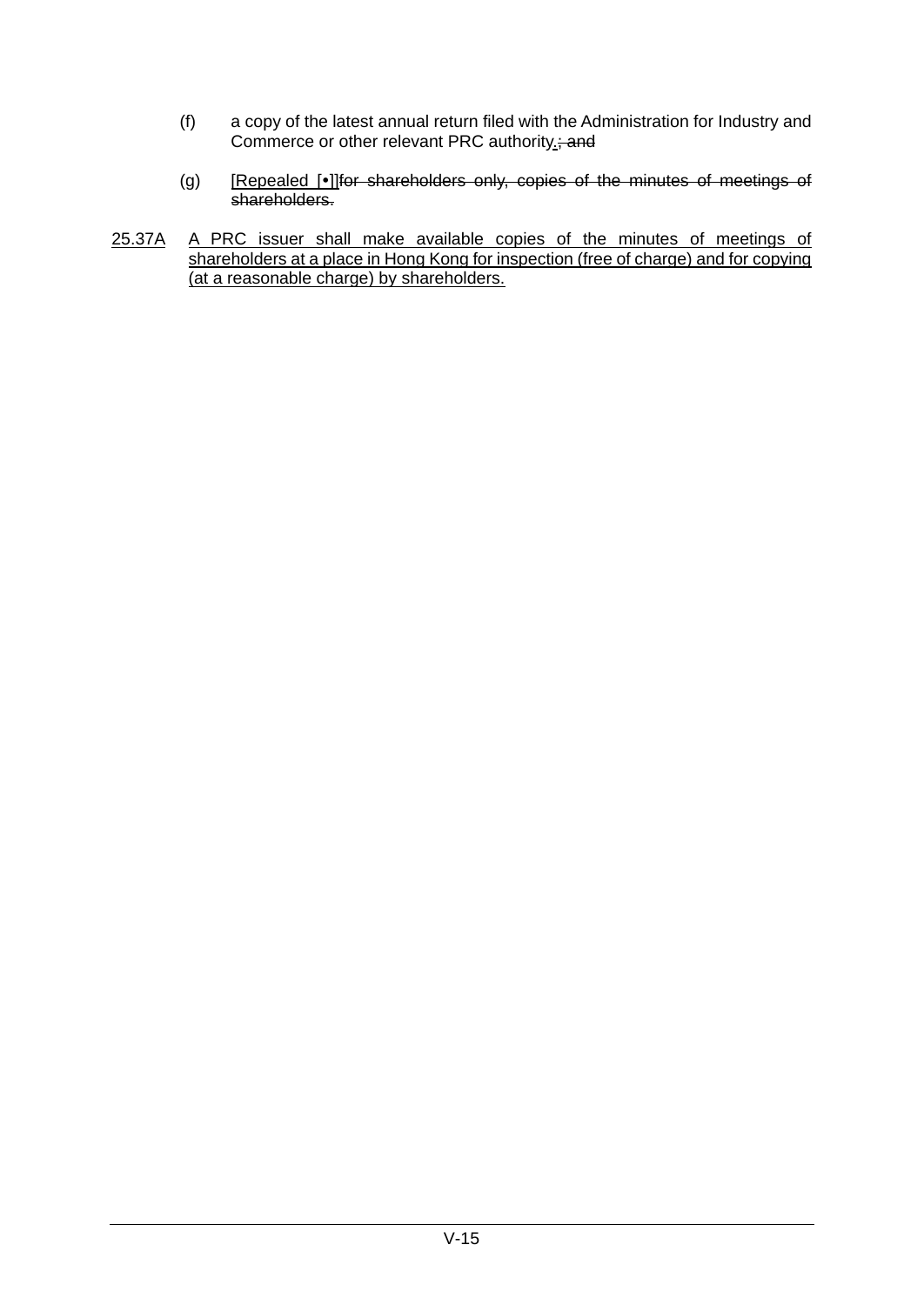### **DEBT SECURITIES**

#### **LISTING DOCUMENTS**

**Language and format**

29.15 Every listing document must be in the English language and be accompanied by a Chinese translation or be in the Chinese language and be accompanied by an English translation except that, in the case of a new applicant, the English language version of the listing document may be distributed separately from its Chinese translation or the Chinese language version of the listing document may be distributed separately from its English translation (as the case may be) provided that both are available at each place where, and for so long as, the distribution of such documents takes place.

#### **Publication**

…

…

- 29.19 In every other case, a formal notice stating the following information must be published on the GEM website in accordance with Chapter 16 not less than 2 clear business days before dealings commence:—
	- …

- (4) the  $\frac{1}{4}$  address(eswebsites at which copies of the listing document (if any) are available to the public is published;
	- *Note: Where the issuer intends to rely on the Class Exemption Notice to make a Mixed Media Offer referred to in rule 29.21B(1), rule 29.21B(2) replaces this sub-rule.*
- …
- 29.21 The issuer must make sufficient copies of the listing document available to the public, free of charge, at the address(es) referred to in rule 29.19(4) to satisfy public demand for a reasonable period (in the case of an offer for subscription or offer for sale, not being less than the offer period and, in every other case, not being less than 14 days) from the date on which the formal notice is published. In all cases where the listing document is published in the newspapers, it must be accompanied by a statement that copies of the listing document is published are available to the public at (a) stated address(es) website(s) for a reasonable similar period (being not less than the offer period).
- 29.21A Listing documents (including any supplemental listing document(s) or subsequent amendments to the listing document(s)) published by a new applicant must include copies availablebe made available in printedelectronic form on the Exchange's website and the issuer's own website. A new applicant may, to the extent permitted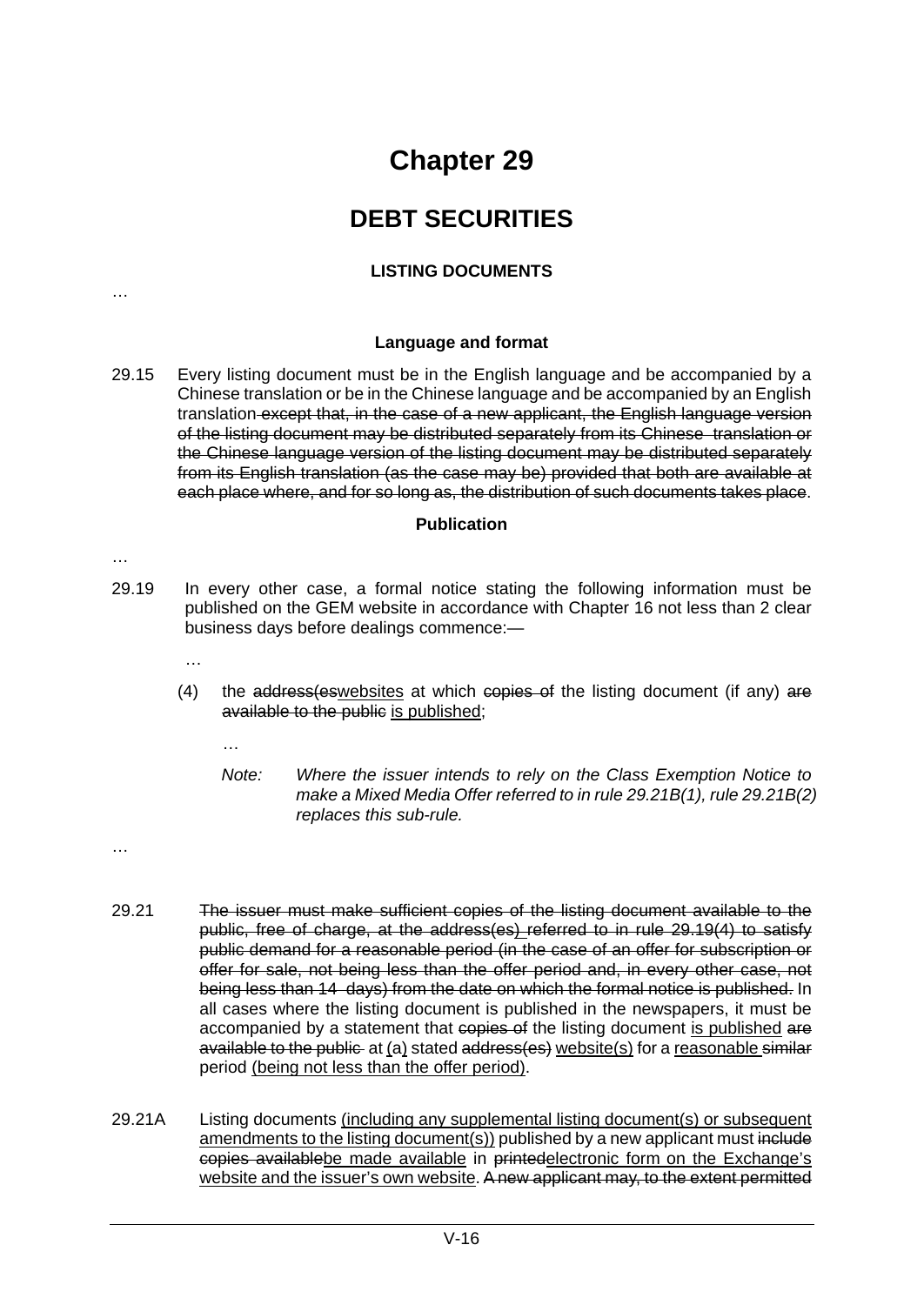by law and its own constitutional documents, make additional copies available to the public on CD ROM (together with the relevant application form (if any) in electronic form on the same CD ROM).

Where the new applicant has made additional copies available in electronic form on CD ROM, the new applicant must ensure that:

- $(a)$  the CD ROM includes:
	- $(i)$  a confirmation that the contents of the listing document and relevant application form (if any) in electronic form and in printed form are identical; and
	- (ii) a confirmation that the listing document and relevant application form (if any) are also available in printed form and the addresses of the locations where they are available; and
- (b) any supplemental listing documents or subsequent amendments to the listing document are also made available in both printed form and on CD ROM and the new applicant must also comply with (a) above with all references to "listing document" and "application form" being construed as references to the supplemental listing document and relevant application form or subsequent amendment to the listing document and relevant application form (if any).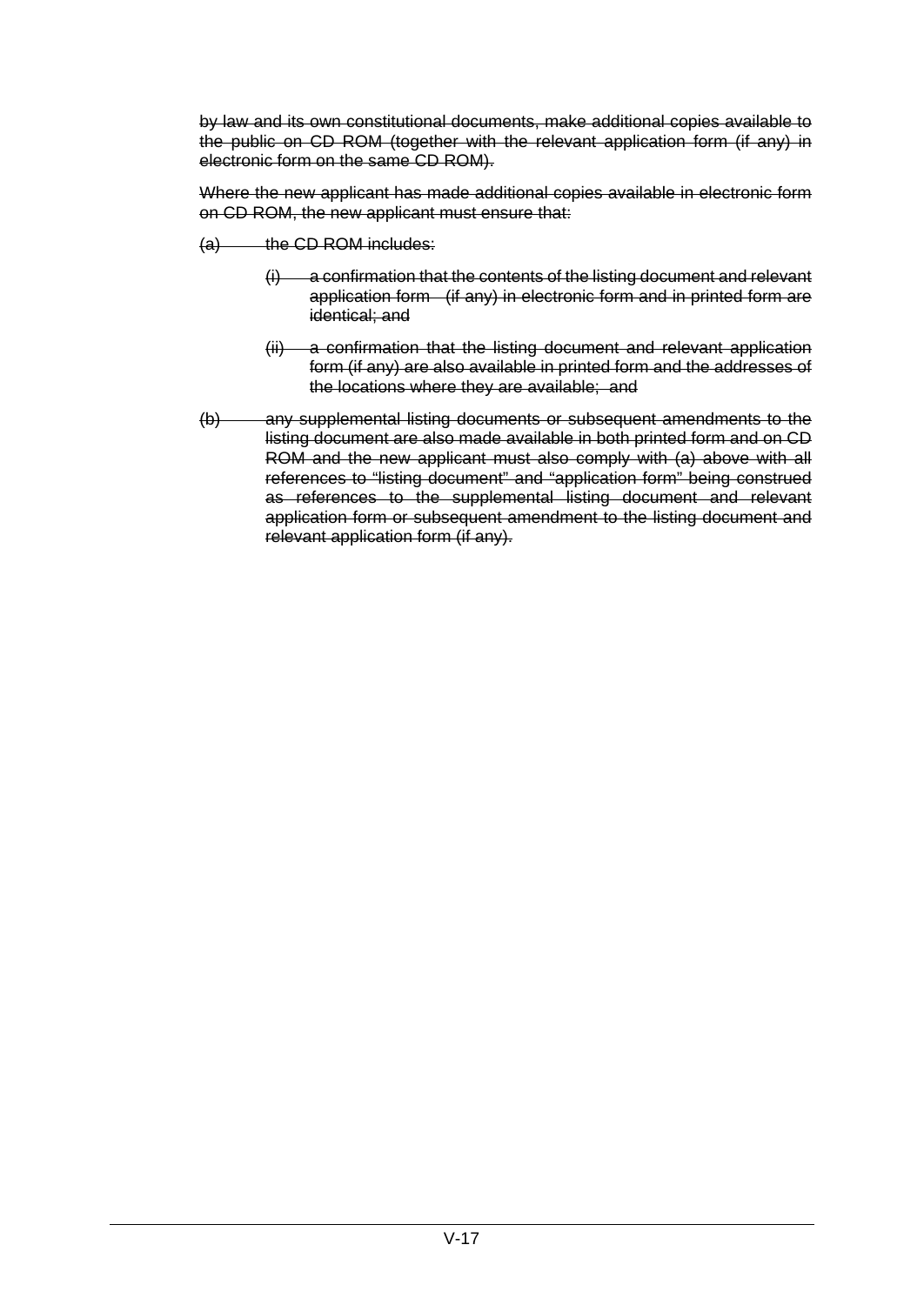### **DEBT SECURITIES**

#### **OVERSEAS ISSUERS**

#### **Listing documents**

- 32.05 The following modifications apply:—
	- …

…

…

…

(3) the documents to be published on the Exchange's website and the issuer's own websiteoffered for inspection will be the documents corresponding to those mentioned in paragraph 53 of Part C of Appendix 1. Where any of such documents are not in the English or Chinese language, a certified English or Chinese translation thereof must be published on the Exchange's website and the issuer's own websiteavailable for inspection. In particular cases, the Exchange may require additional documents to be published on the Exchange's website and the issuer's own websiteoffered for inspection; and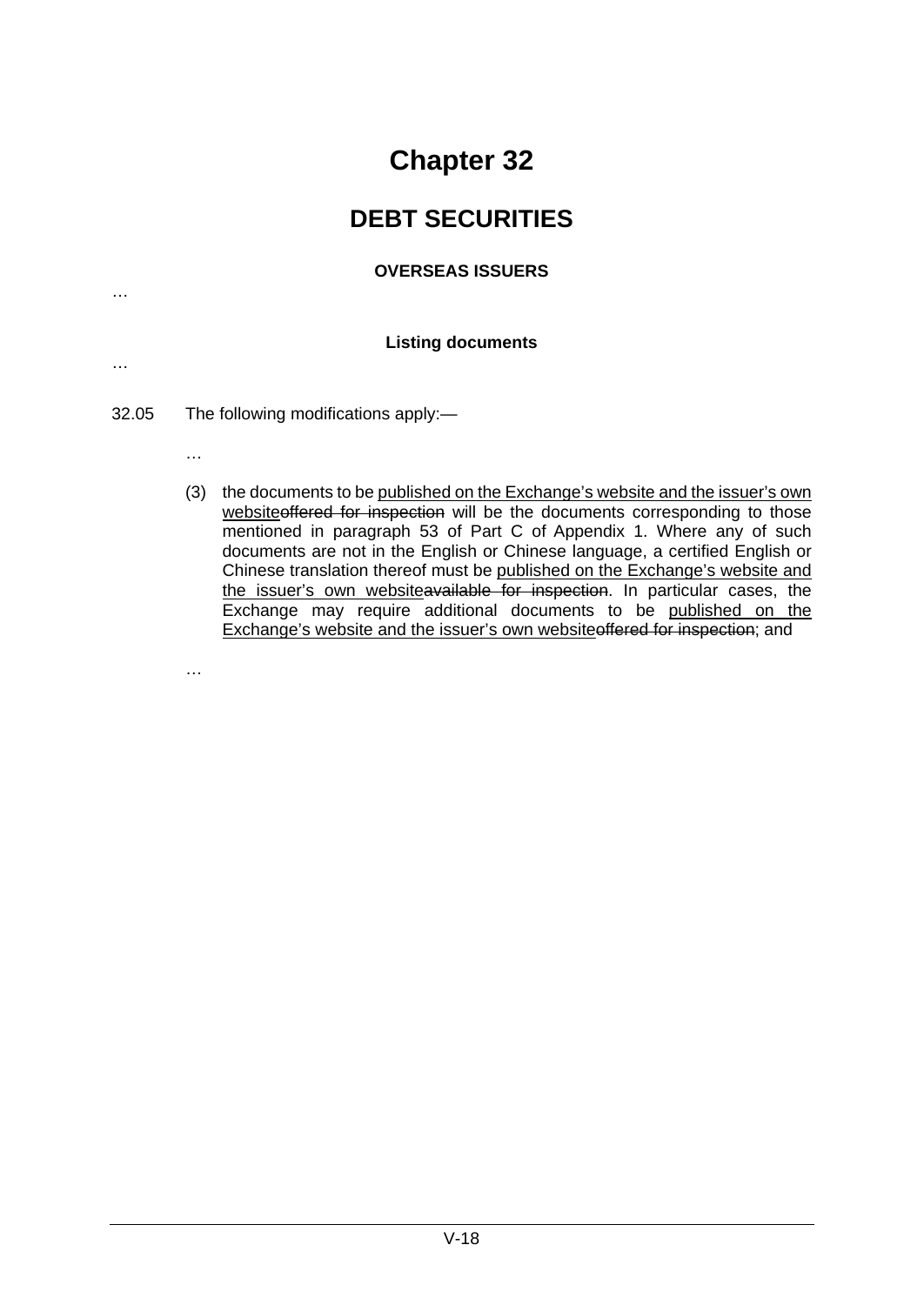### **DEBT SECURITIES**

#### **TAP ISSUES, DEBT ISSUANCE PROGRAMMES AND ASSET-BACKED SECURITIES**

#### **Debt issuance programmes**

*Listing document*

…

…

- 35.10 In addition to those documents mentioned in paragraph 53(5) of Part C of Appendix 1, the following must be published on the Exchange's website and the issuer's own websiteavailable for inspection at the registered office of the issuer and the office of its paying agent in Hong Kong for as long as issues are made under the programme:
	- (1) the current listing document;
	- (2) any supplementary listing document published since the current listing document was published; and
	- (3) any pricing supplements issued since the current listing document was published.
- 35.11 The listing document must include a statement that the documents required by paragraph 53(5) of Part C of Appendix 1 (documents on display) are published on the Exchange's website and the issuer's own websitemay be inspected at the registered office of the issuer and the office of the paying agent in Hong Kong throughout the life of the programme.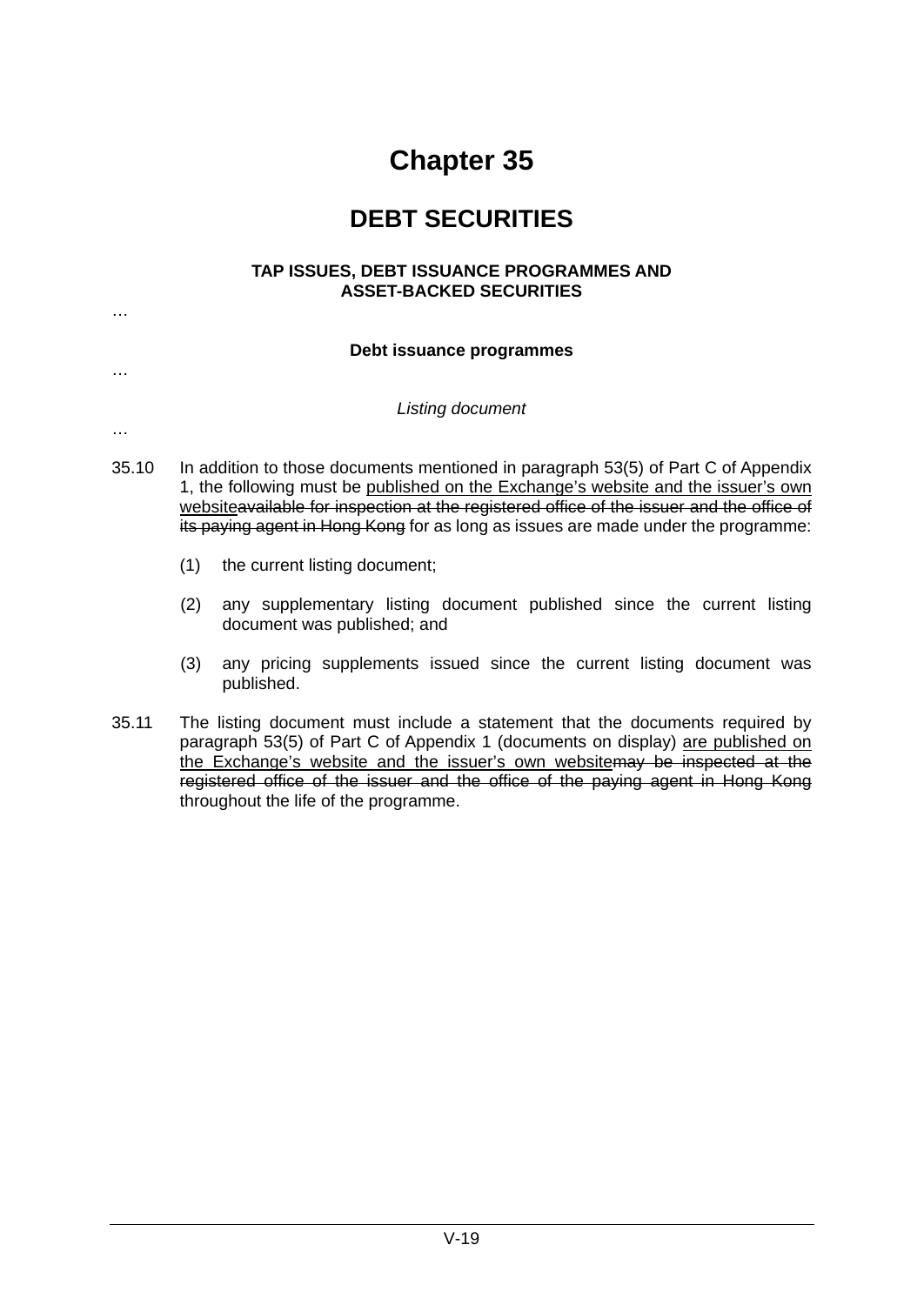## **Contents of Listing Documents**

#### **Part A**

#### **Equity Securities**

#### **In the case where listing is sought for equity securities of an issuer no part of whose share capital is already listed**

…

#### **Material contracts and documents on displayfor inspection**

- …
- 52. Details of a reasonable period of time (being not less than 14 days) during which and a place in Hong Kong at which the following documents (or copies thereof) where applicable are published on the Exchange's website and the issuer's own websitemay be inspected:—
	- (1) the memorandum and articles of association or equivalent documents of the issuer;
	- (2) each contract disclosed pursuant to paragraphs 46(1) and 51 or, in the case of a contract not reduced into writing, a memorandum giving full particulars thereof;
	- (3) all reports, letters or other documents, balance sheets, valuations and statements by any expert any part of which is extracted or referred to in the listing document;
	- (4) a written statement signed by the reporting accountants setting out the adjustments made by them in arriving at the figures shown in their report and giving the reasons therefor; and
	- (5) the audited accounts of the issuer or, in the case of a group, the consolidated audited accounts of the issuer and its subsidiaries for each of the 2 financial years immediately preceding the issue of the listing document together with (in the case of a Hong Kong issuer) all notes, certificates or information required by the Companies Ordinance.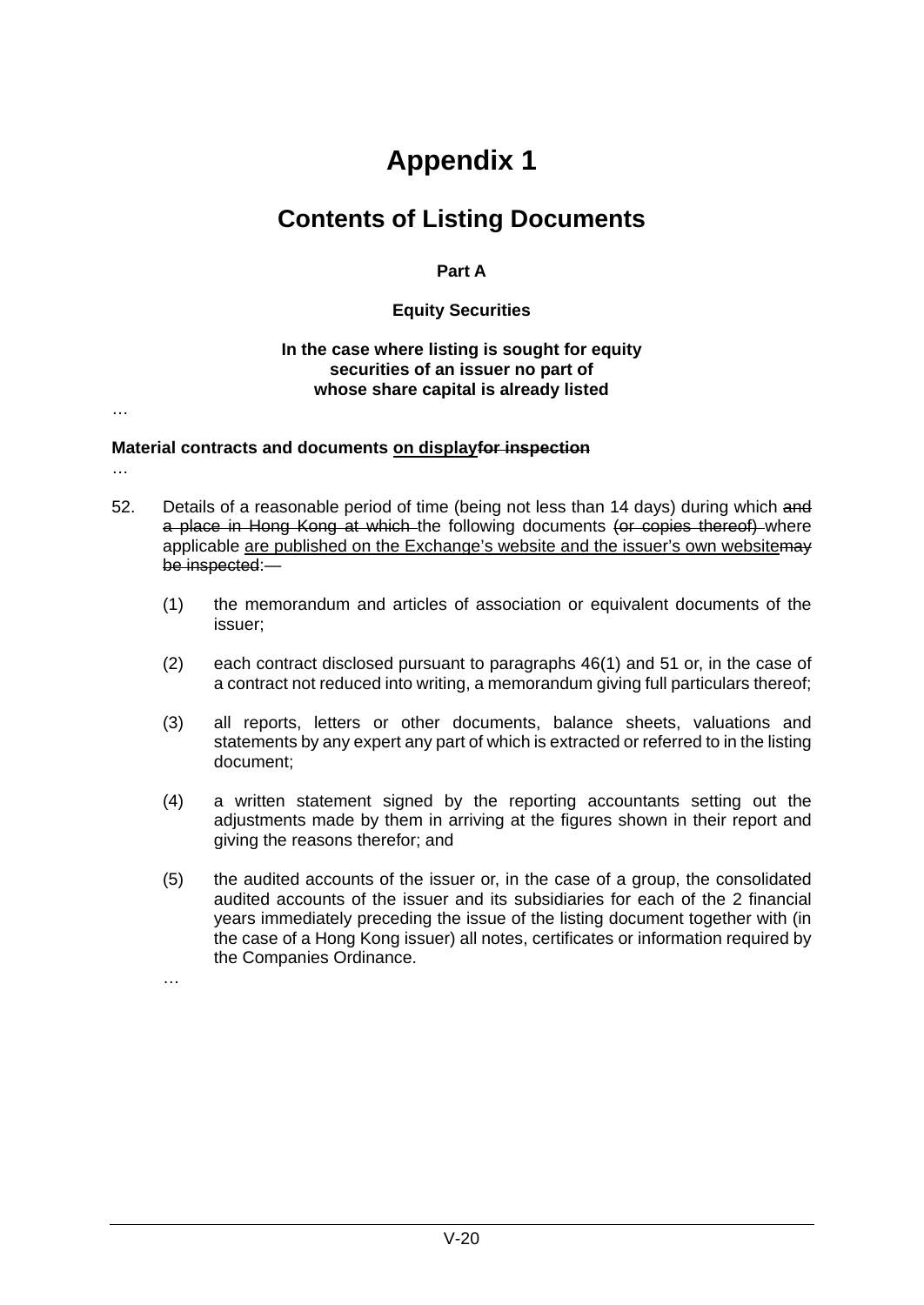## **Contents of Listing Documents**

#### **Part B**

#### **Equity Securities**

#### **In the case where listing is sought for equity securities of an issuer some part of whose share capital is already listed**

#### **Material contracts and documents on displayfor inspection**

…

…

- 42. Details of a reasonable period of time (being not less than 14 days) during which and a place in Hong Kong at which the following documents (or copies thereof) where applicable are published on the Exchange's website and the issuer's own websitemay be inspected:—
	- (1) the memorandum and articles of association or equivalent documents of the issuer;[Repealed [•]]
	- (2) each of the following contracts:-
		- (a) any service contracts disclosed pursuant to paragraph 39;
		- (b) any material contracts disclosed pursuant to paragraph 41; and
		- (c) in the case of a notifiable transaction or connected transaction circular, any contracts pertaining to the transactionreferred to in the circular,

or where any of the above contracts have not been reduced into writing, a memorandum giving full particulars thereof;

- (3) all reports, letters or other documents, balance sheets, valuations and statements by any expert any part of which is extracted or referred to in the listing document; and
- (4) a written statement signed by the reporting accountants setting out the adjustments made by them in arriving at the figures shown in their report and giving the reasons therefor;
- (5) the audited accounts of the issuer or, in the case of a group the consolidated audited accounts of the issuer and its subsidiaries for each of the 2 financial years immediately preceding the issue of the listing document together with (in the case of a Hong Kong issuer) all notes, certificates or information required by the Companies Ordinance; and Repealed [ $\cdot$ ]]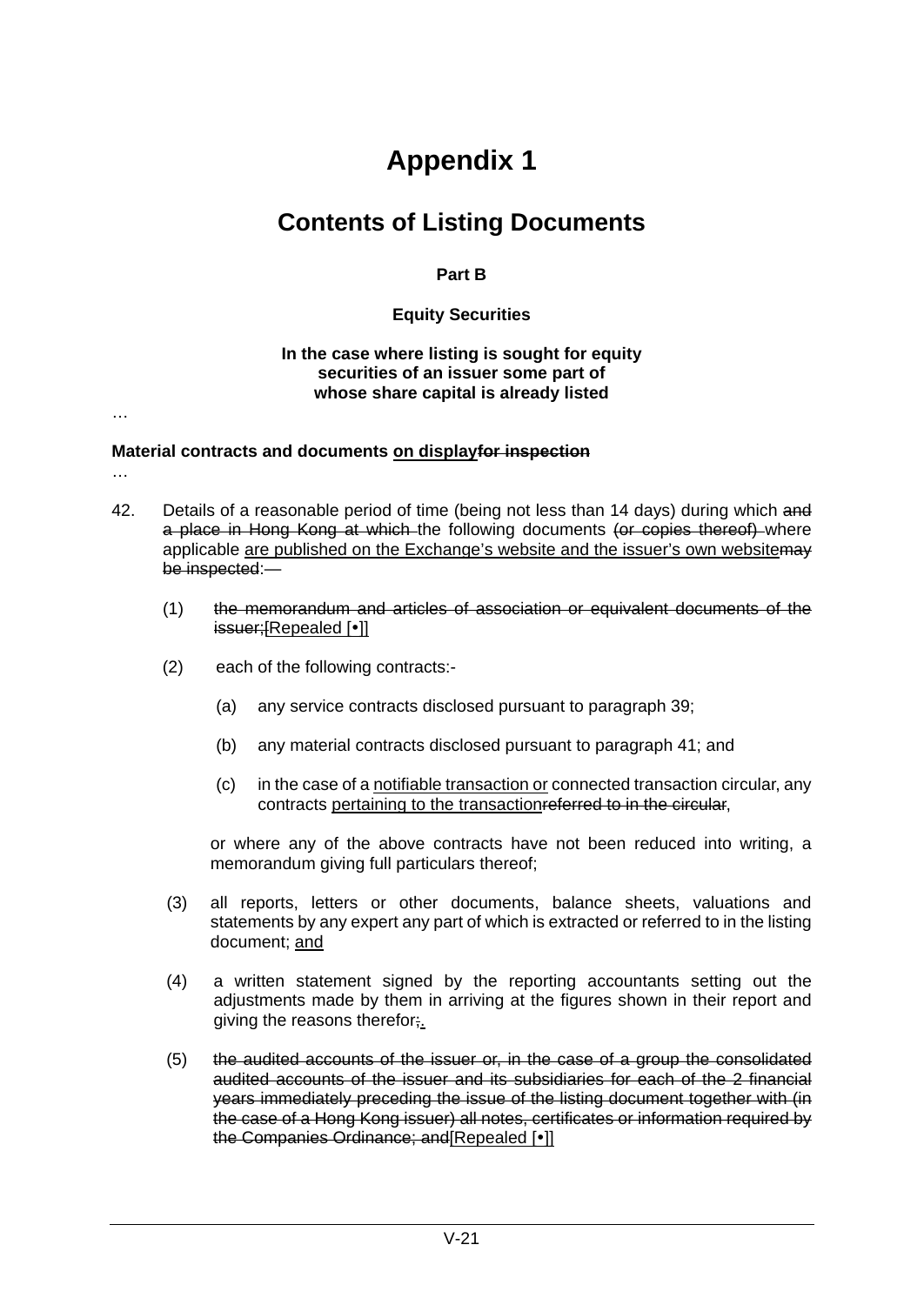(6) a copy of each circular issued pursuant to the requirements set out in Chapters [19](https://en-rules.hkex.com.hk/node/1098) and/or [20](https://en-rules.hkex.com.hk/node/1214) which has been issued since the date of the latest published audited accounts. [Repealed [•]]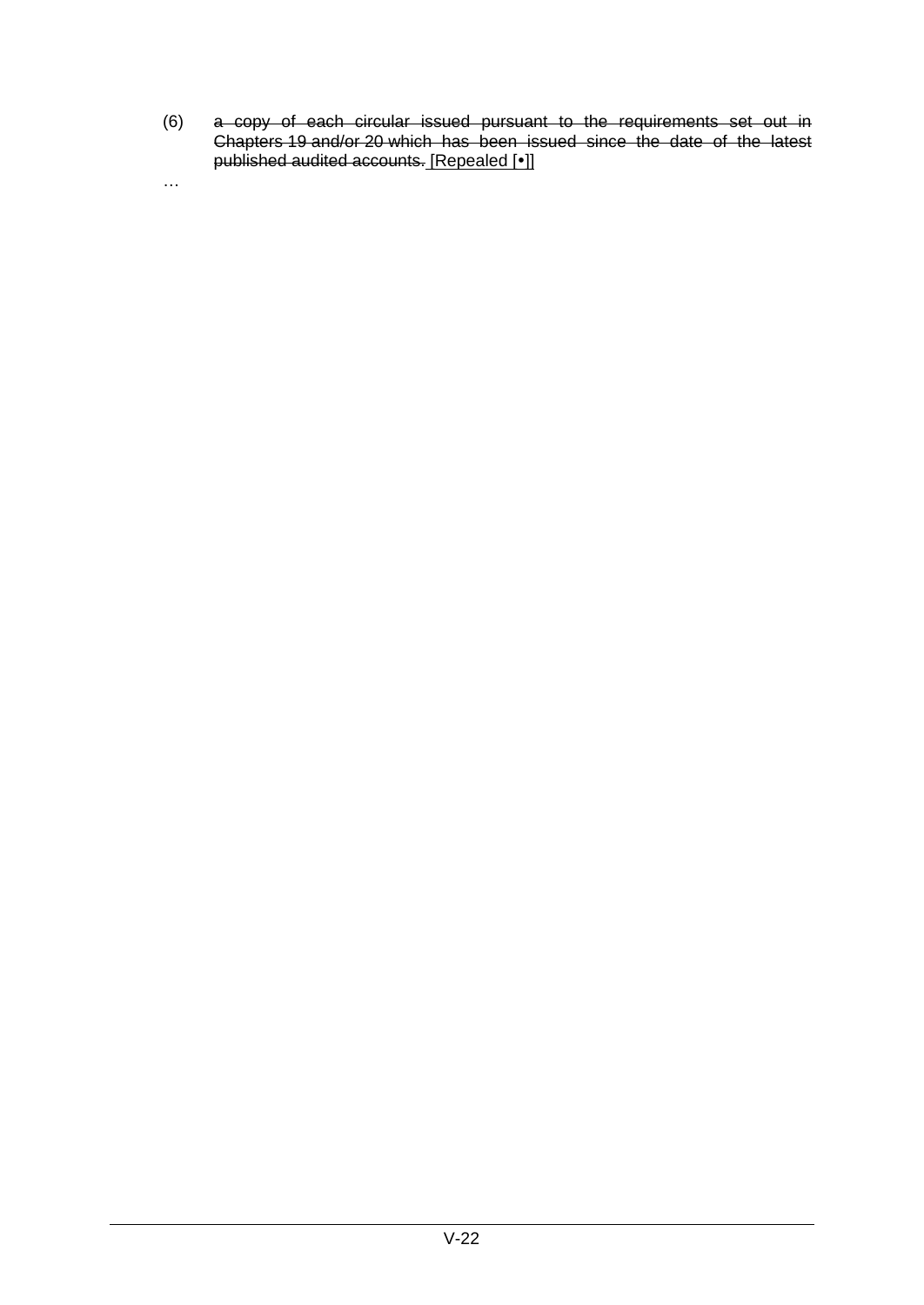## **Contents of Listing Documents**

#### **Part C**

#### **Debt Securities**

#### **In the case where listing is sought for debt securities**

…

#### **Contracts pertaining to the issue and documents on displayfor inspection**

- …
- 53. Details of a reasonable period of time (being not less than 14 days) during which and a place in Hong Kong at which the following documents (or copies thereof) where applicable are published on the Exchange's website and the issuer's own website may be inspected:—
	- (1) the memorandum and articles of association or equivalent documents of the issuer;
	- (2) any trust deed, fiscal agency agreement or other document constituting the debt securities;
	- (3) all reports, letters or other documents, balance sheets, valuations and statements by any expert any part of which is extracted or referred to in the listing document;
	- (4) a written statement signed by the reporting accountants setting out the adjustments made by them in arriving at the figures shown in their report and giving the reasons therefor; and
	- (5) the audited accounts and interim statements of the issuer, or in the case of a group, the consolidated audited accounts of the issuer and its subsidiaries for each of the 2 financial years immediately preceding the issue of the listing document together with (in the case of a Hong Kong issuer) all notes, certificates or information required by the Companies Ordinance.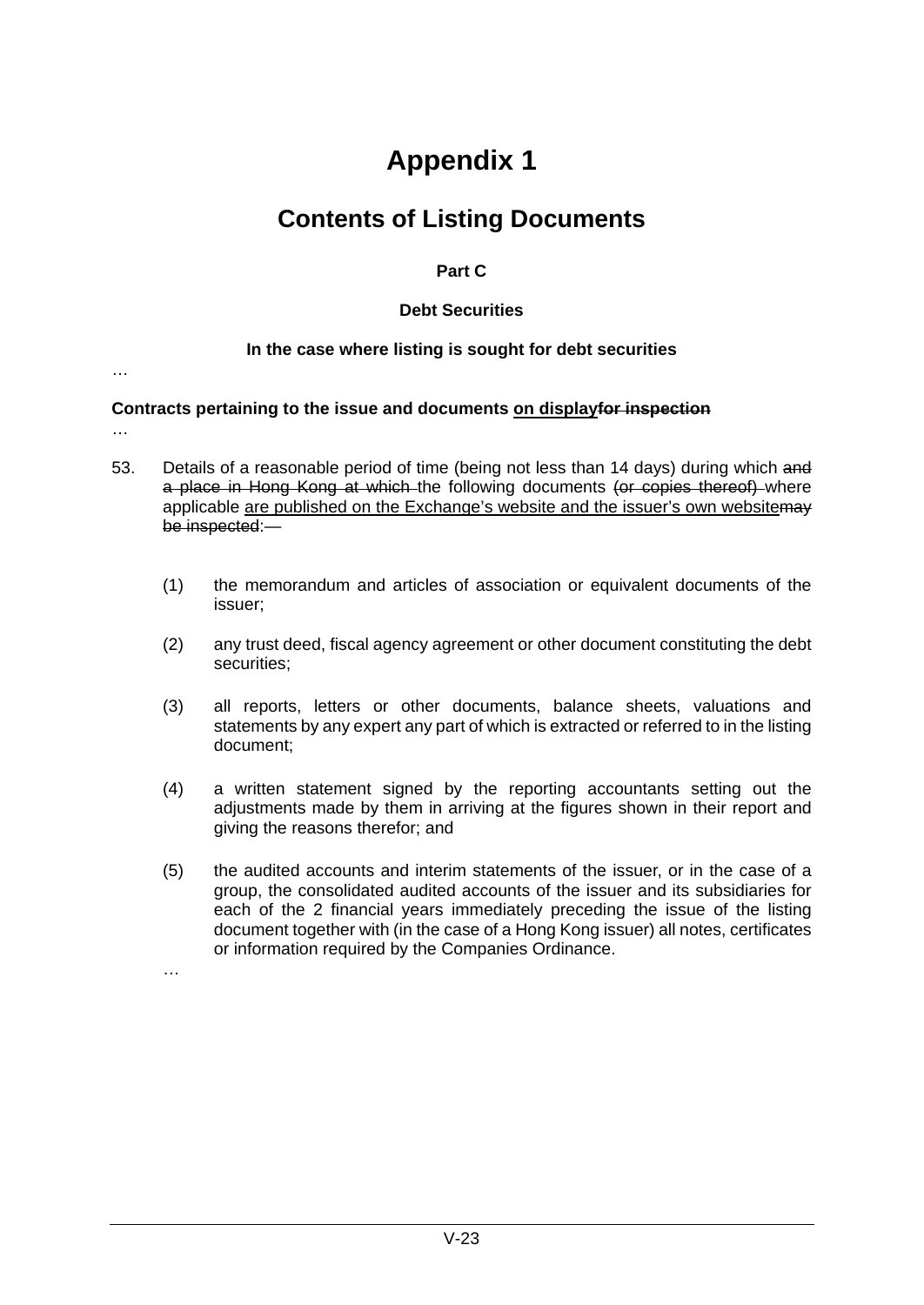### **Trust Deeds or Other Documents Securing or Constituting Debt Securities**

#### **Amendments**

9. A circular to holders of debt securities in connection with proposed amendments to a trust deed must:

…

…

- (b) include either the full terms of the proposed amendments, or a statement that they will be available for inspection:
	- (i) published on the Exchange's website and the issuer's own website from the date of the despatch of the circular until the close of the relevant general meeting at a place in or near Hong Kong or such other place as the Exchange may determine; and
	- (ii) made available for inspection at the place of the general meeting for at least 15 minutes prior to and during the meeting; and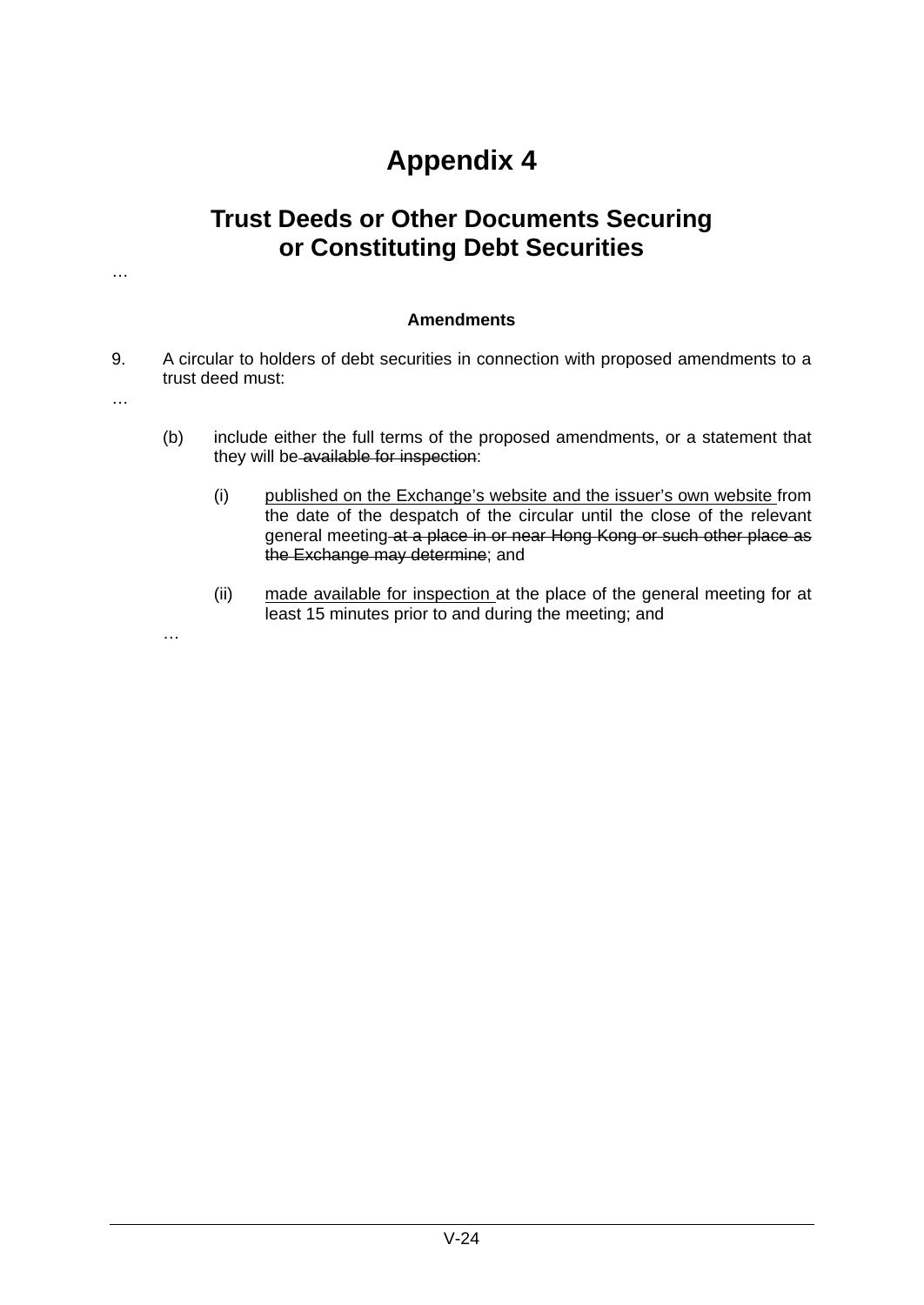### **ADDITIONAL REQUIREMENTS IN RESPECT OF CERTAIN JURISDICTIONS**

#### **Part A**

#### **BERMUDA**

#### **Section 2**

#### **MODIFICATIONS AND ADDITIONAL REQUIREMENTS**

#### **(see rules 24.09(2), (3) and (5)(a))**

- 1. In the case of an introduction in the circumstances set out in rule 10.18(3):—
	- (1) the summary of the provisions of the constitutive documents of the overseas issuer, which is required by rule 24.09(2);
	- (2) the summary of the relevant regulatory provisions (statutory or otherwise) of the jurisdiction in which the overseas issuer is incorporated or otherwise established, which is required by rule 24.09(3); and
	- (3) the comparison between those constitutive documents and the listed Hong Kong issuer's existing articles of association, which is required by rule 24.09(5)(a),

may be published on the Exchange's website and the issuer's own websiteoffered for inspection rather than set out in the listing document.

…

…

4. The Exchange will require the formal application for listing to be accompanied by a copy of a letter to the overseas issuer from the overseas issuer's Hong Kong legal advisers confirming that they have reviewed the summaries of the relevant laws and the constitutive documents and that in their opinion, on the basis of the legal advice received from Bermudian lawyers, the listing document sets out or, in the case of an introduction in the circumstances set out in rule 10.18(3), the listing document and the documents offered for inspection together set out the material differences between Hong Kong law and the law of Bermuda and the provisions of the existing articles of the listed Hong Kong issuer and the proposed constitutive documents of the overseas issuer. The letter should also confirm that the constitutive documents contain provisions complying with the provisions of the GEM Listing Rules. [Repealed [ $\bullet$ ]]

#### **Additional Documents on Display**

5. The requirements of Chapter 24 and this Appendix mean that in the case of an introduction in the circumstances set out in rule 10.18(3) the following additional documents must be published on the Exchange's website and the issuer's own websiteoffered for inspection:—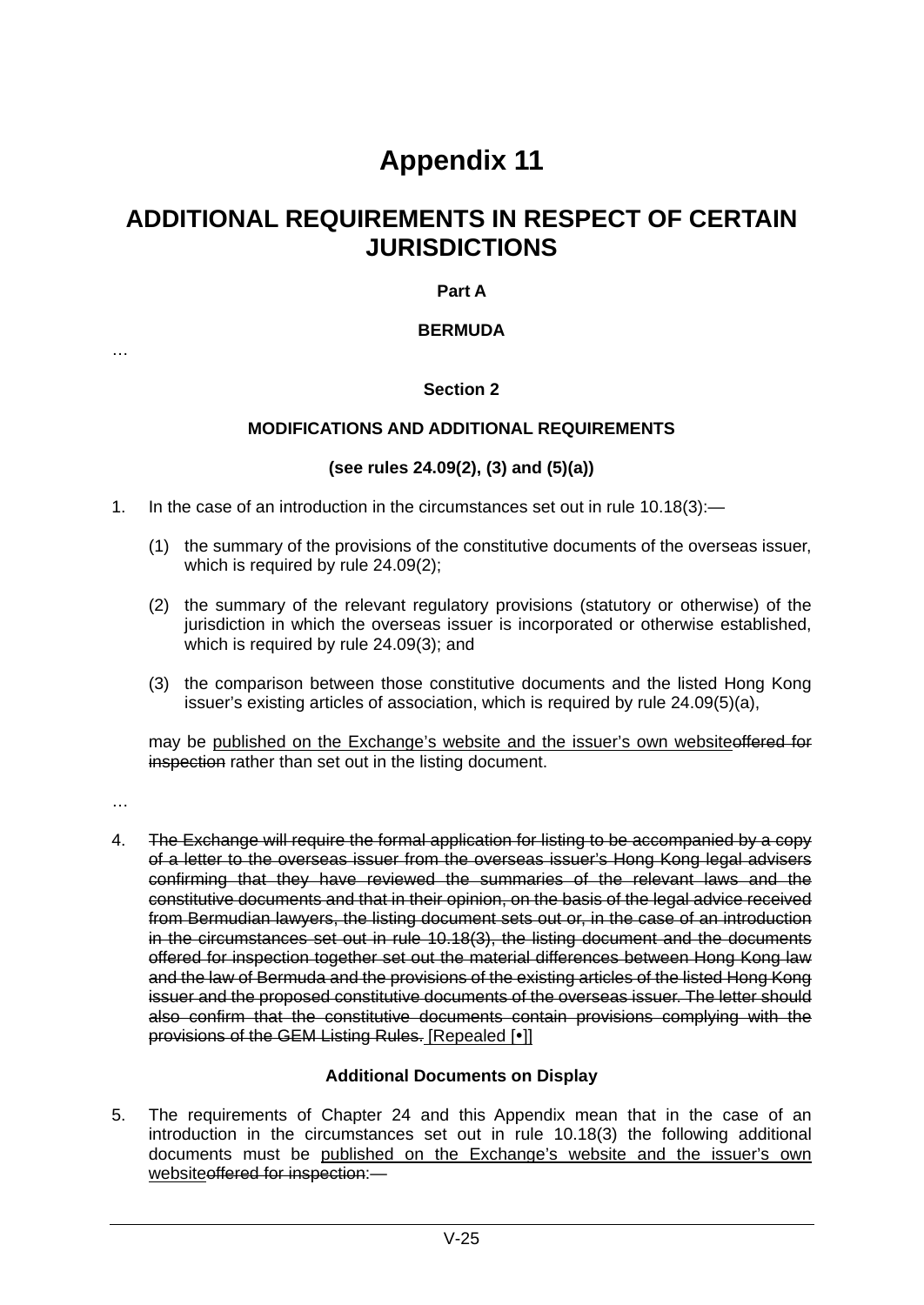- (1) a summary of the relevant regulatory provisions (statutory or otherwise) of the country where the overseas issuer is incorporated or otherwise established together with a copy of all relevant statutes and/or regulations;
- (2) a summary of the provisions of the proposed new constitutive documents of the overseas issuer and a comparison between the overseas issuer's constitutive documents and the constitutive documents of the listed Hong Kong issuer or issuers whose securities have been exchanged; and
- (3) copies of the full valuation report in respect of any property valuations which are only summarised in the listing document (see rule 24.09(5)(e)).

#### **Part B**

#### **THE CAYMAN ISLANDS**

#### **Section 2**

#### **MODIFICATIONS AND ADDITIONAL REQUIREMENTS**

#### **(see rules 24.09(2), (3) and (5)(a))**

- 1. In the case of an introduction in the circumstances set out in rule 10.18(3):—
	- (1) the summary of the provisions of the constitutive documents of the overseas issuer, which is required by rule 24.09(2);
	- (2) the summary of the relevant regulatory provisions (statutory or otherwise) of the jurisdiction in which the overseas issuer is incorporated or otherwise established, which is required by rule 24.09(3); and
	- (3) the comparison between those constitutive documents and the listed Hong Kong issuer's existing articles of association, which is required by rule 24.09(5)(a),

may be published on the Exchange's website and the issuer's own websiteoffered for inspection rather than set out in the listing document.

…

…

4. The Exchange will require the formal application for listing to be accompanied by a copy of a letter to the overseas issuer from the overseas issuer's Hong Kong legal advisers confirming that they have reviewed the summaries of the relevant laws and the constitutive documents and that in their opinion, on the basis of the legal advice received from Bermudian lawyers, the listing document sets out or, in the case of an introduction in the circumstances set out in rule 10.18(3), the listing document and the documents offered for inspection together set out the material differences between Hong Kong law and the law of Bermuda and the provisions of the existing articles of the listed Hong Kong issuer and the proposed constitutive documents of the overseas issuer. The letter should also confirm that the constitutive documents contain provisions complying with the provisions of the GEM Listing Rules. [Repealed [ $\cdot$ ]]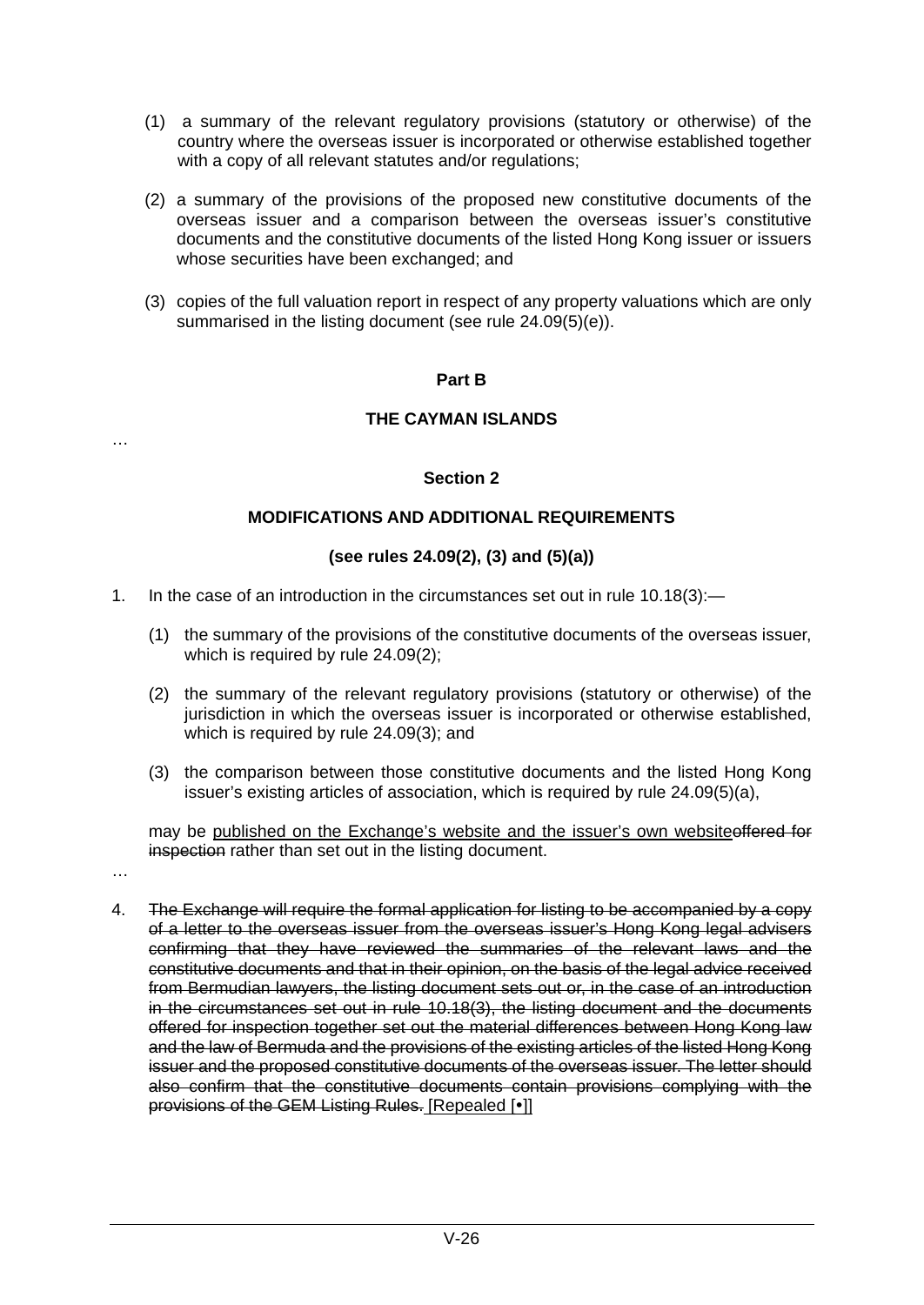#### **Additional Documents on Display**

- 5. The requirements of Chapter 24 and this Appendix mean that in the case of an introduction in the circumstances set out in rule 10.18(3) the following additional documents must be published on the Exchange's website and the issuer's own websiteoffered for inspection:-
	- (1) a summary of the relevant regulatory provisions (statutory or otherwise) of the country where the overseas issuer is incorporated or otherwise established together with a copy of all relevant statutes and/or regulations;
	- (2) a summary of the provisions of the proposed new constitutive documents of the overseas issuer and a comparison between the overseas issuer's constitutive documents and the constitutive documents of the listed Hong Kong issuer or issuers whose securities have been exchanged; and
	- (3) copies of the full valuation report in respect of any property valuations which are only summarised in the listing document (see rule 24.09(5)(e)).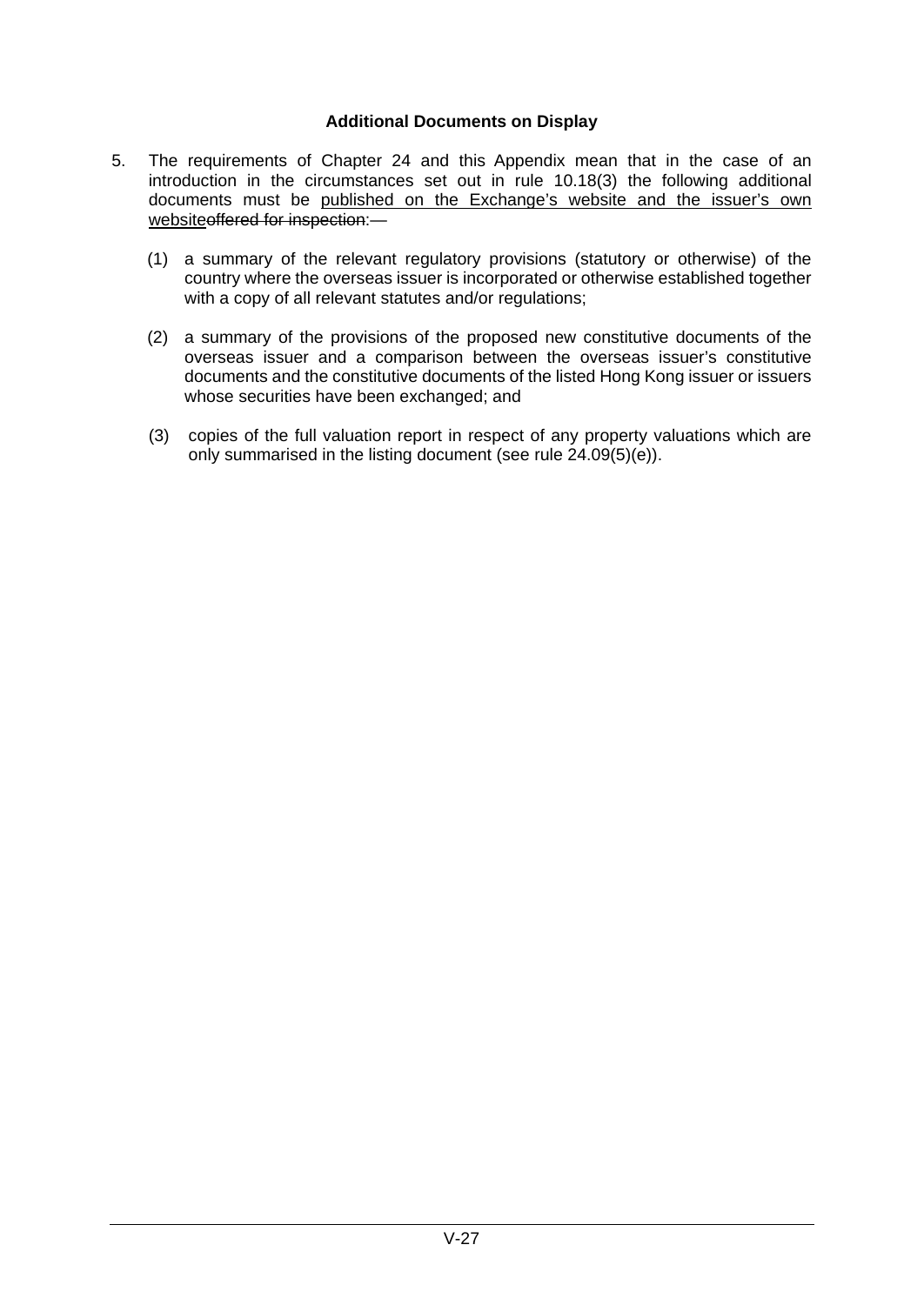# **APPENDIX VI: PRIVACY POLICY STATEMENT**

#### **Privacy Policy Statement**

Hong Kong Exchanges and Clearing Limited, and from time to time, its subsidiaries (together the "**Group**") (and each being "**HKEX**", "**we**", "**us**" or "**member of the Group**" for the purposes of this Privacy Policy Statement as appropriate) recognise their responsibilities in relation to the collection, holding, processing, use and/or transfer of personal data under the Personal Data (Privacy) Ordinance (Cap. 486) ("**PDPO**"). Personal data will be collected only for lawful and relevant purposes and all practicable steps will be taken to ensure that personal data held by us is accurate. We will use your personal data which we may from time to time collect in accordance with this Privacy Policy Statement.

We regularly review this Privacy Policy Statement and may from time to time revise it or add specific instructions, policies and terms. Where any changes to this Privacy Policy Statement are material, we will notify you using the contact details you have provided us with and, where required by the PDPO, give you the opportunity to opt out of these changes by means notified to you at that time. Otherwise, in relation to personal data supplied to us through the HKEX website or otherwise, continued use by you of the HKEX website or your continued relationship with us shall be deemed to be your acceptance of and consent to this Privacy Policy Statement, as amended from time to time.

If you have any questions about this Privacy Policy Statement or how we use your personal data, please contact us through one of the communication channels set out in the "Contact Us" section below.

We will take all practicable steps to ensure the security of the personal data and to avoid unauthorised or accidental access, erasure or other use. This includes physical, technical and procedural security methods, where appropriate, to ensure that the personal data may only be accessed by authorised personnel.

Please note that if you do not provide us with your personal data (or relevant personal data relating to persons appointed by you to act on your behalf) we may not be able to provide the information, products or services you have asked for or process your requests, applications, subscriptions or registrations, and may not be able to perform or discharge the Regulatory Functions (defined below).

#### **Purpose**

From time to time we may collect your personal data including but not limited to your name, mailing address, telephone number, email address, date of birth and login name for the following purposes:

1. to process your applications, subscriptions and registration for our products and services;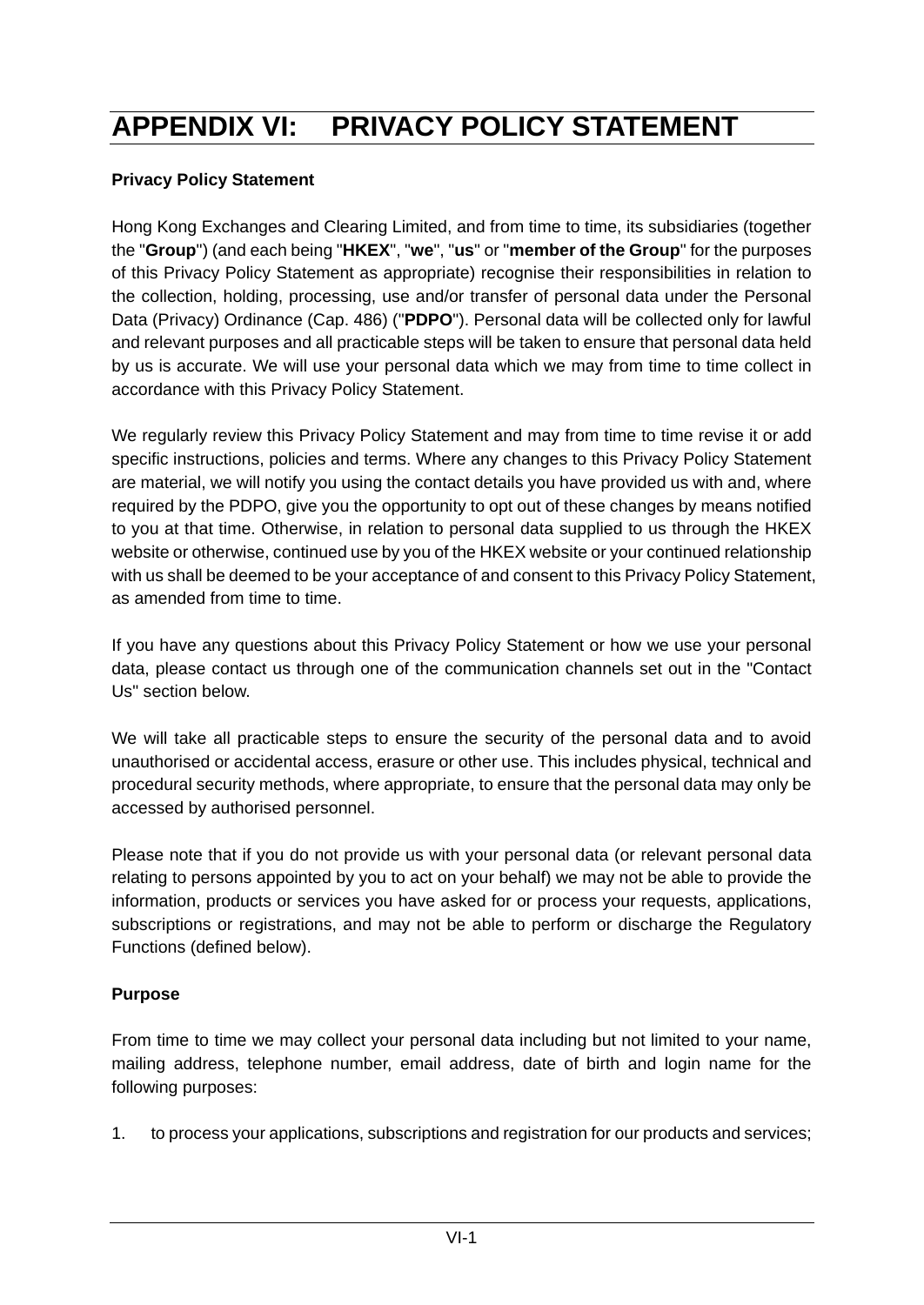- 2. to perform or discharge the functions of HKEX and any company of which HKEX is the recognised exchange controller (as defined in the Securities and Futures Ordinance (Cap. 571)) ("**Regulatory Functions**");
- 3. to provide you with our products and services and administer your account in relation to such products and services;
- 4. to conduct research and statistical analysis;
- 5. to process your application for employment or engagement within HKEX to assess your suitability as a candidate for such position and to conduct reference checks with your previous employers; and
- 6. other purposes directly relating to any of the above.

#### **Direct marketing**

Where you have given your consent and have not subsequently opted out, we may also use your name, mailing address, telephone number and email address to send promotional materials to you and conduct direct marketing activities in relation to HKEX financial services and information services, and financial services and information services offered by other members of the Group.

If you do not wish to receive any promotional and direct marketing materials from us or do not wish to receive particular types of promotional and direct marketing materials or do not wish to receive such materials through any particular means of communication, please contact us through one of the communication channels set out in the "Contact Us" section below. To ensure that your request can be processed quickly please provide your full name, email address, log in name and details of the product and/or service you have subscribed.

#### **Identity Card Number**

We may also collect your identity card number and process this as required under applicable law or regulation, as required by any regulator having authority over us and, subject to the PDPO, for the purpose of identifying you where it is reasonable for your identity card number to be used for this purpose.

#### **Transfers of personal data for direct marketing purposes**

Except to the extent you have already opted out we may transfer your name, mailing address, telephone number and email address to other members of the Group for the purpose of enabling those members of the Group to send promotional materials to you and conduct direct marketing activities in relation to their financial services and information services.

#### **Other transfers of your personal data**

For one or more of the purposes specified above, your personal data may be: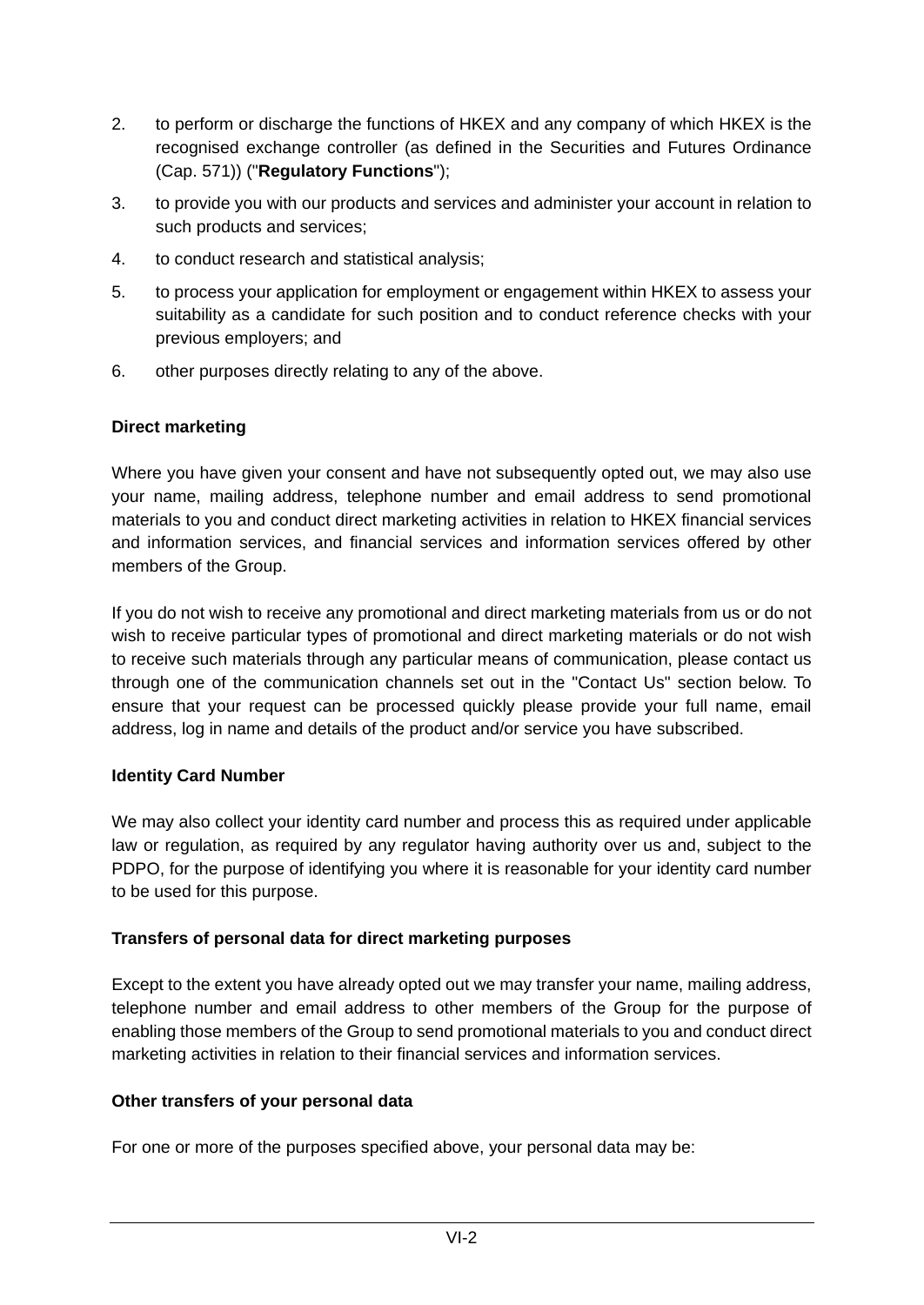- 1. transferred to other members of the Group and made available to appropriate persons in the Group, in Hong Kong or elsewhere and in this regard you consent to the transfer of your data outside of Hong Kong;
- 2. supplied to any agent, contractor or third party who provides administrative, telecommunications, computer, payment, debt collection, data processing or other services to HKEX and/or any of other member of the Group in Hong Kong or elsewhere; and
- 3. other parties as notified to you at the time of collection.

#### **How we use cookies**

If you access our information or services through the HKEX website, you should be aware that cookies are used. Cookies are data files stored on your browser. The HKEX website automatically installs and uses cookies on your browser when you access it. Two kinds of cookies are used on the HKEX website:

*Session Cookies:* temporary cookies that only remain in your browser until the time you leave the HKEX website, which are used to obtain and store configuration information and administer the HKEX website, including carrying information from one page to another as you browse the site so as to, for example, avoid you having to re-enter information on each page that you visit. Session cookies are also used to compile anonymous statistics about the use of the HKEX website.

**Persistent Cookies:** cookies that remain in your browser for a longer period of time for the purpose of compiling anonymous statistics about the use of the HKEX website or to track and record user preferences.

The cookies used in connection with the HKEX website do not contain personal data. You may refuse to accept cookies on your browser by modifying the settings in your browser or Internet security software. However, if you do so you may not be able to utilise or activate certain functions available on the HKEX website.

#### **Compliance with laws and regulations**

HKEX and other members of the Group may be required to retain, process and/or disclose your personal data in order to comply with applicable laws and regulations or in order to comply with a court order, subpoena or other legal process (whether in Hong Kong or elsewhere), or to comply with a request by a government authority, law enforcement agency or similar body (whether situated in Hong Kong or elsewhere) or to perform or discharge the Regulatory Functions. HKEX and other members of the Group may need to disclose your personal data in order to enforce any agreement with you, protect our rights, property or safety, or the rights, property or safety of our employees, or to perform or discharge the Regulatory Functions.

#### **Corporate reorganisation**

As we continue to develop our business, we may reorganise our group structure, undergo a change of control or business combination. In these circumstances it may be the case that your personal data is transferred to a third party who will continue to operate our business or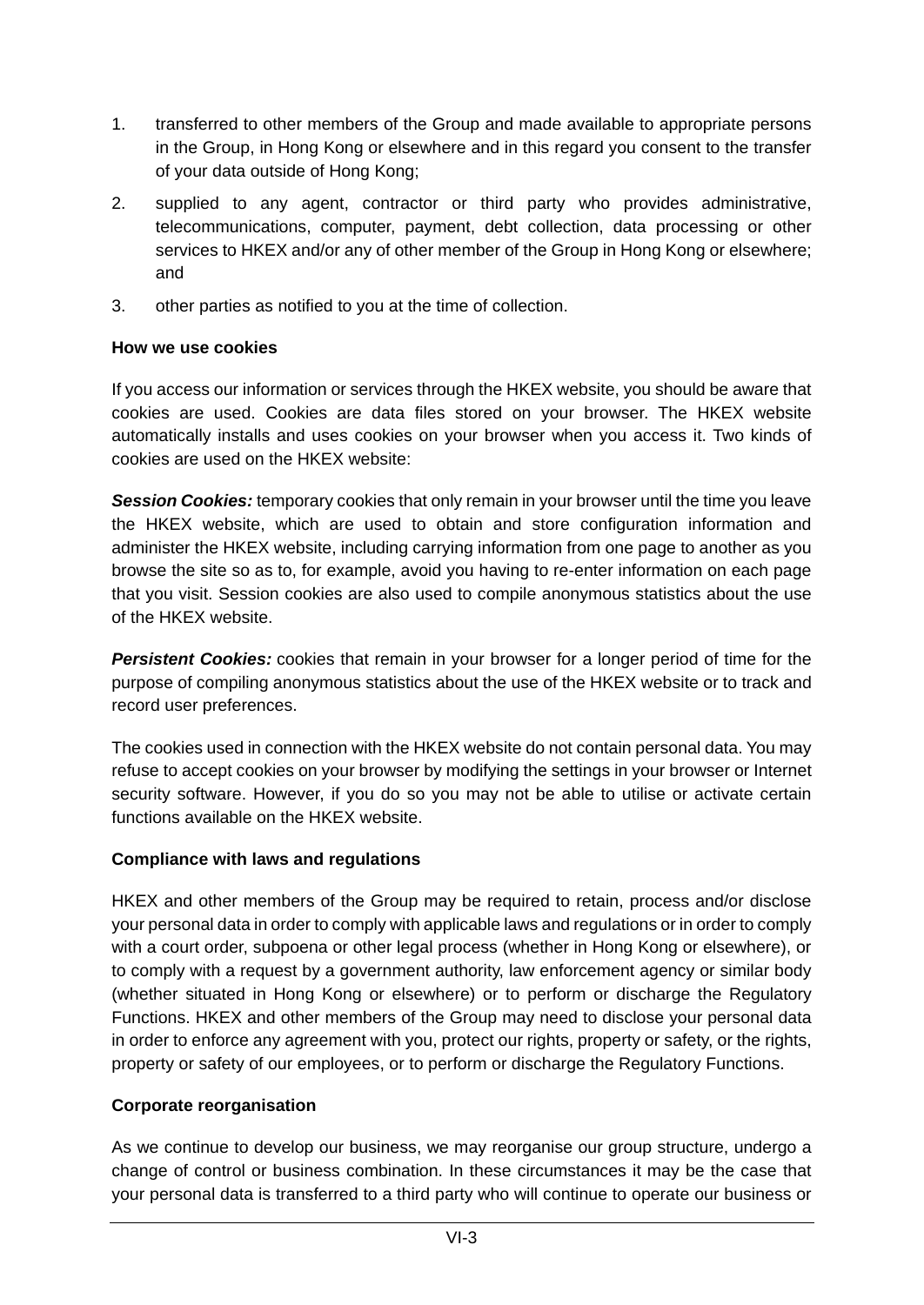a similar service under either this Privacy Policy Statement or a different privacy policy statement which will be notified to you. Such a third party may be located, and use of your personal data may be made, outside of Hong Kong in connection with such acquisition or reorganisation.

## **Access and correction of personal data**

Under the PDPO, you have the right to ascertain whether we hold your personal data, to obtain a copy of the data, and to correct any data that is inaccurate. You may also request us to inform you of the type of personal data held by us. All data access requests shall be made using the form prescribed by the Privacy Commissioner for Personal Data ("**Privacy Commissioner**") which may be found on the official website of the Office of the Privacy Commissioner or via this link <https://www.pcpd.org.hk/english/publications/files/Dforme.pdf>

Requests for access and correction of personal data or for information regarding policies and practices and kinds of data held by us should be addressed in writing and sent by post to us (see the "Contact Us" section below).

A reasonable fee may be charged to offset our administrative and actual costs incurred in complying with your data access requests.

## **Termination or cancellation**

Should your account or relationship with us be cancelled or terminated at any time, we shall cease processing your personal data as soon as reasonably practicable following such cancellation or termination, provided that we may keep copies of your data as is reasonably required for archival purposes, for use in relation to any actual or potential dispute, for the purpose of compliance with applicable laws and regulations and for the purpose of enforcing any agreement we have with you, for protecting our rights, property or safety, or the rights, property or safety of our employees, and for performing or discharging our functions, obligations and responsibilities.

## **General**

If there is any inconsistency or conflict between the English and Chinese versions of this Privacy Policy Statement, the English version shall prevail.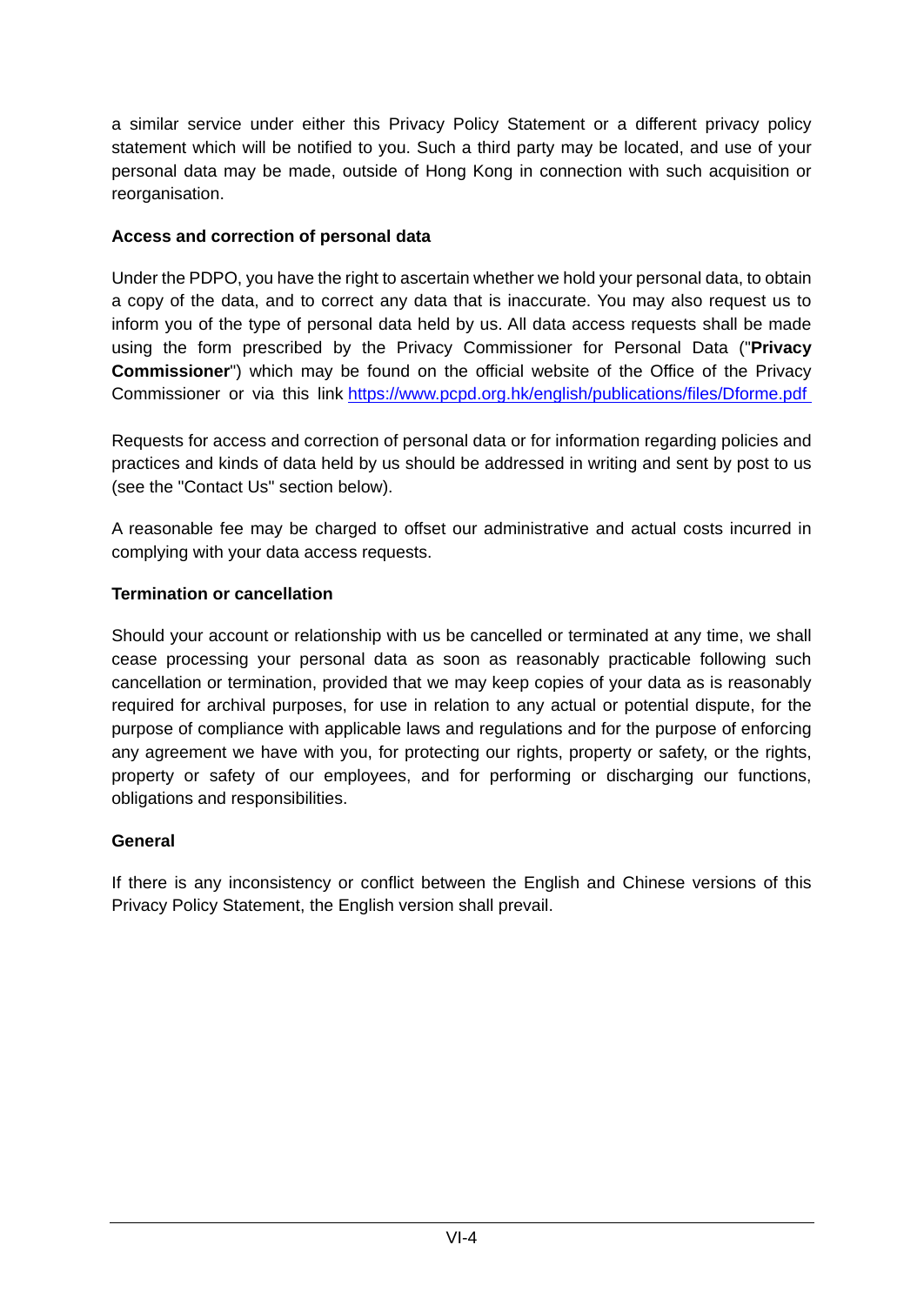## **Contact us**

By Post: Personal Data Privacy Officer Hong Kong Exchanges and Clearing Limited 8/F., Two Exchange Square 8 Connaught Place **Central** Hong Kong

By Email: [DataPrivacy@HKEX.COM.HK](mailto:DataPrivacy@HKEX.COM.HK)